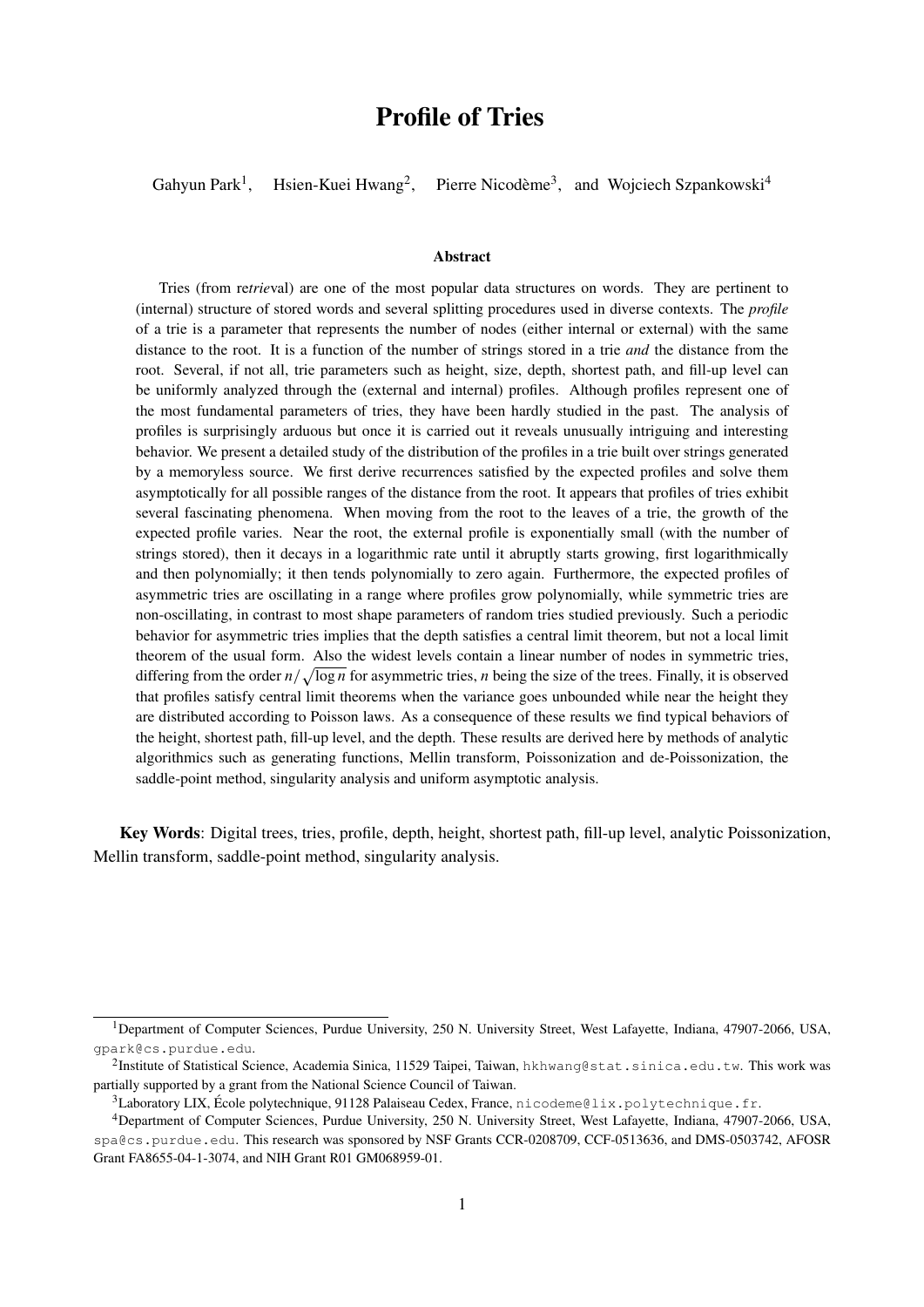# 1 Introduction

*Tries* are prototype data structures useful for many indexing and retrieval purposes. They were first proposed by de la Briandais [\[9\]](#page-55-0) in the late 1950's for information processing; Fredkin [\[28\]](#page-56-0) suggested the current name as it being part of re*trie*val. Tries are multiway trees whose nodes are vectors of characters or digits. Due to their simplicity and efficiency, tries found widespread use in diverse applications ranging from document taxonomy to IP addresses lookup, from data compression to dynamic hashing, from partial-match queries to speech recognition, from leader election algorithms to distributed hashing tables (see [\[30,](#page-56-1) [51,](#page-57-0) [55,](#page-58-0) [82\]](#page-59-0)). In this paper, we are concerned with probabilistic properties of the profiles of tries, where the *profile* of a tree is the sequence of numbers each counting the number of nodes with the same distance to the root. We discover several new phenomena in the profiles of tries built over strings generated by a random memoryless source, and develop asymptotic tools to describe them.

Structure and usefulness of tries. Tries are natural choice of data structures when the input records involve a notion of alphabets or digits. They are often used to store such data so that future retrieval can be made efficient. Given a sequence of *n* words over the alphabet  $\{a_1, \ldots, a_m\}$ ,  $m \geq 2$ , we can construct a trie as follows. If  $n = 0$ , then the trie is empty. If  $n = 1$ , then a single (external) node holding the word is allocated. If  $n \geq 1$ , then the trie consists of a root (internal) node directing words to the m subtrees according to the first alphabet of each word, and words directed to the same subtree are themselves tries (see [\[51,](#page-57-0) [55,](#page-58-0) [82\]](#page-59-0) for more details). For simplicity, we deal only with binary tries in this paper. Unlike other search trees such as digital search trees and binary search trees where records or keys are stored at the internal nodes, the *internal nodes* in tries are branching nodes used merely to direct records to each subtries, records being all stored in *external nodes* that are leaves of such tries. A trie has more internal nodes than external nodes (fixed to be n throughout this paper), differing from almost all other search trees. In Figure [1](#page-2-0) we plot a binary trie of 5 strings.

The simple organizing procedure used to construct tries and the general efficiency they achieve make tries one of the most popular digital search trees. Since their invention, tries have found frequent use in many computer science applications. For example, tries are widely used in algorithms for automatically correcting words in texts (see [\[53\]](#page-57-1)) and in algorithms for taxonomies and toolkits of regular language (see the Ph. D. Thesis [\[83\]](#page-59-1)); they are also used to represent the event history in datarace detection for multi-threaded objectoriented programs (see [\[6\]](#page-55-1)); another example is the internet IP addresses lookup problem (see [\[62,](#page-58-1) [77\]](#page-59-2)), where the search time for the IP address problem is directly related to the distribution of the fill-up level (see below for a more precise definition) and other trie parameters. For applications to other problems in searching, sorting, dynamic hashing, coding, polynomial factorization, Lempel-Ziv compression schemes, and molecular biology, see [\[30,](#page-56-1) [82\]](#page-59-0).

The structure of tries also have a close connection to several splitting procedures using coin-flipping; these include algorithms for resolving collisions in multi-access (or broadcast) communication models and algorithms for loser selection or leader election, etc.; see [\[45\]](#page-57-2). Thus most shape parameters in tries have direct interpretations in terms of other related objects.

**Random tries under the Bernoulli model.** Throughout the paper, we write  $B_{n,k}$  to denote the number of external nodes (leaves) at distance  $k$  from the root; the number of internal nodes at distance  $k$  from the root is denoted by  $I_{n,k}$ . For simplicity, we will refer to  $B_{n,k}$  as the *external profile* and  $I_{n,k}$  the *internal profile*. Figure [1](#page-2-0) shows a trie and its profiles.

In this paper we study the profiles of a trie built over  $n$  binary strings generated by a memoryless source. More precisely, we assume that the input is a sequence of  $n$  independent and identically distributed random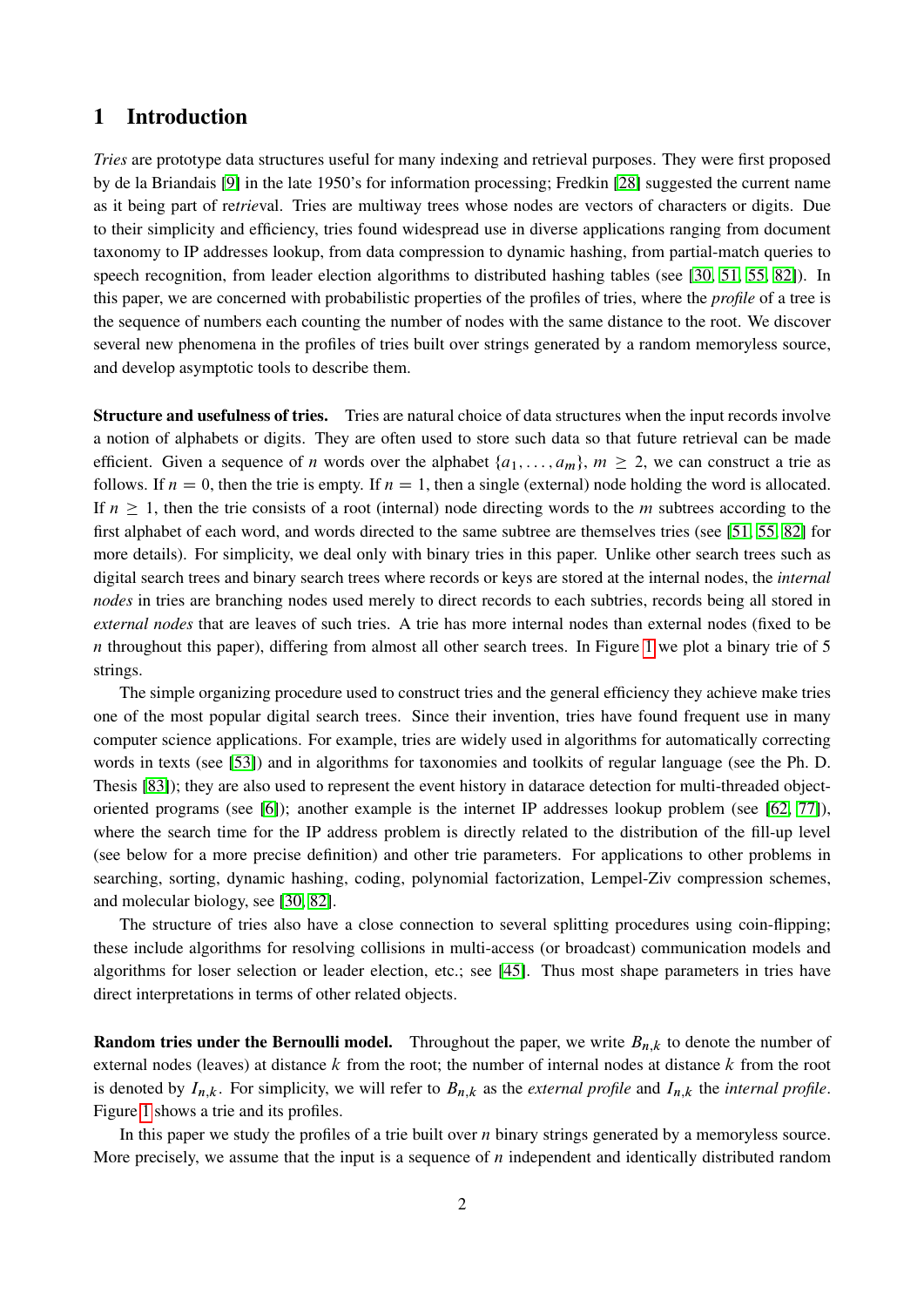

<span id="page-2-0"></span>Figure 1: A trie of  $n = 5$  *records and its profiles: the circles represent internal nodes and rectangles holding the records are external nodes.*

variables, each being composed of an infinite sequence of Bernoulli random variables with mean  $p$ , where  $0 < p < 1$  is the probability of a "1" and  $q := 1 - p$  is the probability of a "0". The corresponding trie constructed from these n bit-strings is called a *random trie*. This simple model may seem too idealized for practical purposes, however, the typical behaviors under such a model often hold under more general models such as Markovian or dynamical sources, although the technicalities are usually more involved; see for example [\[8,](#page-55-2) [12,](#page-55-3) [15,](#page-55-4) [36\]](#page-57-3).

The motivation of studying the profiles is multifold. First, they are fine shape measures closely connected to many other cost measures on tries; some of them are indicated below. Second, they are also asymptotically close to the profiles of suffix trees, which in turn have a direct combinatorial interpretation in terms of words; see [\[37,](#page-57-4) [61,](#page-58-2) [81,](#page-59-3) [82\]](#page-59-0) for more information and another interpretation in terms of urn models. Third, not only the analytic problems are mathematically challenging, but the diverse new phenomena they exhibit are highly interesting and unusual. Fourth, our findings imply several new results on other shape parameters (see Section [8\)](#page-46-0). Finally, most properties of random tries have also a prototype character and are expected to hold for other varieties of digital search trees (and under more general random models), although the proofs are generally more complicated.

Major cost measures on random tries. Due to the usefulness of tries, many cost measures, discussed below, on random tries have been studied in the literature since the early 1970's, and most of these measures can be expressed and analyzed through the profiles studied in this paper:

- *depth*: the distance from the root to a randomly selected node; its distribution is given by the expected external profile divided by *n*; see [\[10,](#page-55-5) [12,](#page-55-3) [13,](#page-55-6) [21,](#page-56-2) [34,](#page-56-3) [37,](#page-57-4) [43,](#page-57-5) [54,](#page-58-3) [67,](#page-58-4) [74,](#page-59-4) [78,](#page-59-5) [79\]](#page-59-6);
- *total path length*: the sum of distances between nodes and the root, or equivalently,  $\sum_j jI_{n,j}$ ; see [\[8,](#page-55-2) [11,](#page-55-7) [44,](#page-57-6) [60,](#page-58-5) [59,](#page-58-6) [73,](#page-58-7) [74,](#page-59-4) [75,](#page-59-7) [78\]](#page-59-5);
- *size*: the total number of internal nodes, or  $\sum_{j} I_{n,j}$ ; see [\[8,](#page-55-2) [35,](#page-56-4) [37,](#page-57-4) [46,](#page-57-7) [51,](#page-57-0) [59,](#page-58-6) [69,](#page-58-8) [70,](#page-58-9) [73,](#page-58-7) [74,](#page-59-4) [75\]](#page-59-7);
- *height*: the length of the longest path from the root, or  $\max\{j : B_{n,j} > 0\}$ ; see [\[8,](#page-55-2) [11,](#page-55-7) [12,](#page-55-3) [13,](#page-55-6) [14,](#page-55-8) [23,](#page-56-5) [27,](#page-56-6) [34,](#page-56-3) [66,](#page-58-10) [67,](#page-58-4) [80\]](#page-59-8);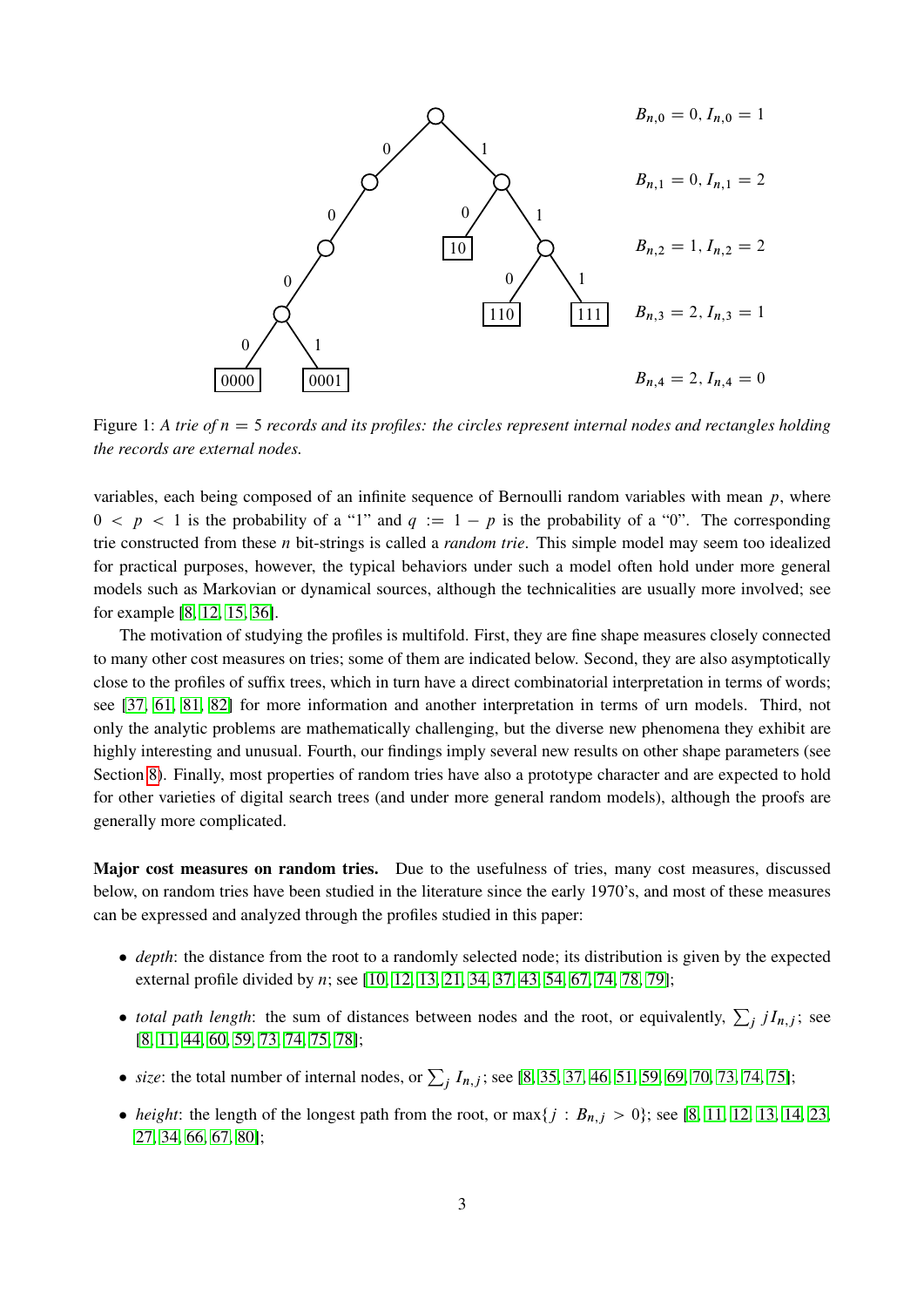- *shortest path*: the length of the shortest path from the root to an external node, or  $\min\{j : B_{n,j} > 0\}$ ; see [\[66,](#page-58-10) [67\]](#page-58-4);
- *fill-up (or saturation) level*: the largest full level, or  $max\{j : I_{n,j} = 2^j\}$ , where the *levels* of a tree denote the sets of nodes with the same distance to the root; see [\[50\]](#page-57-8);
- *Horton-Strahler number and stack-size*: certain notions of heights related to the traversal of tries; see [\[4,](#page-55-9) [17,](#page-55-10) [56,](#page-58-11) [57,](#page-58-12) [58\]](#page-58-13);
- *distance of two randomly chosen nodes*; see [\[1,](#page-55-11) [7\]](#page-55-12);
- *pattern occurrences in tries (including page usage or* b*-tries)*; see [\[23,](#page-56-5) [43,](#page-57-5) [46,](#page-57-7) [60,](#page-58-5) [74,](#page-59-4) [79\]](#page-59-6);
- *one-sided height (or leader election or loser selection)*; see [\[22,](#page-56-7) [39,](#page-57-9) [68,](#page-58-14) [84,](#page-59-9) [85\]](#page-59-10).

The reader is referred to the book [\[82\]](#page-59-0) and the papers [\[15,](#page-55-4) [38,](#page-57-10) [74\]](#page-59-4) for a systematic treatment of several of these quantities.

The general analytic context. The major difference between most previous study and the current paper is that we are dealing with asymptotics of bivariate recurrence, in contrast to univariate recurrences (with or without maximization or minimization) addressed in the literature.

To be more precise, we observe that by assumption of the model, the probability generating function  $P_{n,k}(y) := \mathbb{E}(y^{B_{n,k}})$  of the external profile satisfies the recurrence

$$
P_{n,k}(y) = \sum_{0 \le j \le n} {n \choose j} p^j q^{n-j} P_{j,k-1}(y) P_{n-j,k-1}(y) \qquad (n \ge 2; k \ge 1),
$$
 (1)

with the initial conditions  $P_{n,k}(y) = 1 + \delta_{n,1}\delta_{k,0}(y - 1)$  when either  $n \le 1$  and  $k \ge 0$  or  $k = 0$  and  $n \geq 0$ , where  $\delta_{a,b}$  is the Kronecker symbol. Observe that this recurrence depends on two parameters n and  $k$  which makes the analysis quite challenging, as we will demonstrate in this paper. The probability generating functions of the internal profile satisfy the same recurrence [\(1\)](#page-3-0) but with different initial conditions; see Section [6.](#page-40-0)

From [\(1\)](#page-3-0), the moments of  $B_{n,k}$  and  $I_{n,k}$  (centered or not) are seen to satisfy a recurrence of the form

<span id="page-3-0"></span>
$$
x_{n,k} = a_{n,k} + \sum_{0 \le j \le n} {n \choose j} p^j q^{n-j} (x_{j,k-1} + x_{n-j,k-1}),
$$

with suitable initial conditions, where  $a_{n,k}$  are known (either explicitly or inductively). A standard approach is to consider the Poisson generating function  $\tilde{f}_k(z) := e^{-z} \sum_n x_{n,k} z^n/n!$ , which in turn satisfies the functional equation

<span id="page-3-1"></span>
$$
\tilde{f}_k(z) = \tilde{g}_k(z) + \tilde{f}_{k-1}(pz) + \tilde{f}_{k-1}(qz),
$$

with a suitable  $\tilde{g}_k(z)$ . This equation can be solved explicitly by a simple iteration argument and asymptotically by using the Mellin transform (see [\[24,](#page-56-8) [82\]](#page-59-0)). The final step is to invert from the asymptotics of the Poisson generating function  $\tilde{f}_k(z)$  to recover the asymptotics of  $x_{n,k}$ . This last step is guided by the *Poisson heuristic*, which roughly states that

if a sequence 
$$
\{x_n\}_n
$$
 is "smooth enough," then  $x_n \sim e^{-n} \sum_{j\geq 0} x_j n^j / j!$  (2)

where  $x_n \sim y_n$  if  $\lim_{n\to\infty} x_n/y_n = 1$ . Such a Poisson heuristic appeared in diverse contexts under different forms such as Borel summability and Tauberian theorems; it dated back to at least Ramanujan's Notebooks;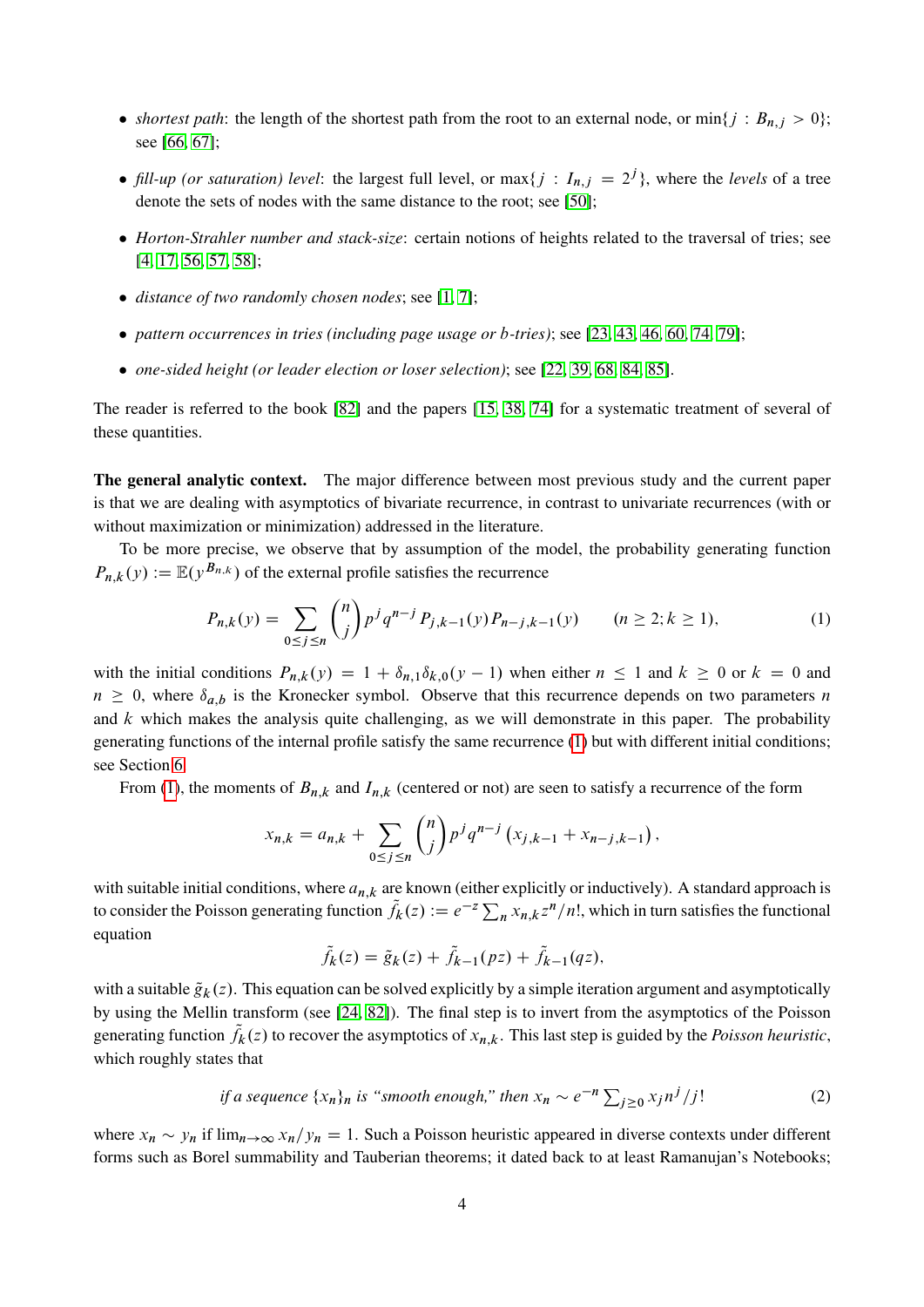see the book by Berndt [\[3,](#page-55-13) pp. 57–66] for more details. It is known as *analytic de-Poissonization*, when justified by complex analysis and the saddle-point method, and was the subject of intensive analysis, resulting in a robust solution presented in [\[38\]](#page-57-10).

By means of the Poisson heuristic [\(2\)](#page-3-1), we expect that  $\mu_{n,k} \sim e^{-n} \sum_{j \ge 0} \mu_{j,k} n^j / j!$ . However, as we will see, such a heuristic holds in our case when  $q^{2k}n \to 0$  but fails otherwise. The reason is that  $\mu_{n,k}$  is too small in this range. Also it should be mentioned that the asymptotic analysis of the above functional equation is in general more intricate because we have an additional parameter  $k$  to be taken into account and we need uniformity for our asymptotic approximations in k (varying with n) and in z (in some region in the complex plane) in order to invert the results to obtain  $x_{n,k}$  by suitable complex analysis.

Known results for profiles. As far as probabilistic properties of the profiles of random tries are concerned, very little is known in the literature. Since the distribution of the depth  $D_n$  in random tries is given by  $\mathbb{P}(D_n = k) = \mu_{n,k}/n$ , where  $\mu_{n,k} := \mathbb{E}(B_{n,k})$ , the asymptotics of the expected profile  $\mu_{n,k}$  for  $n \to \infty$ and varying  $k = k(n)$  can be regarded as local limit theorems for  $D_n$ . Although many papers addressed the limiting behaviors of the depth, none dealt with the local limit theorem of  $D_n$  and the asymptotics of  $\mu_{n,k}$  for varying k. We will see in the last section that our result implies an unusual type of local limit theorem for  $D_n$ . However, it should be mentioned that the central limit theorem for the depth was developed in [\[13,](#page-55-6) [35,](#page-56-4) [36\]](#page-57-3).

On the other hand, Pittel [\[67\]](#page-58-4) showed that the distribution of the number of pairs of input-strings having a common prefix of length at least k is asymptotically Poisson when k is close to the height. Devroye [\[14\]](#page-55-8) showed that

if 
$$
\frac{\mathbb{E}(B_{n,k})}{\sqrt{n}} \to \infty
$$
 then  $\frac{B_{n,k}}{\mathbb{E}(B_{n,k})} \to 1$  in probability;  
if  $\mathbb{E}(I_{n,k}) \to \infty$  then  $\frac{I_{n,k}}{\mathbb{E}(I_{n,k})} \to 1$  in probability,

under very general assumptions on the underlying models; see also [\[15\]](#page-55-4) for further refinements. These represent known results concerning profiles. We will see that convergence in probability in both cases holds as long as the variance tends to infinity.

Sketch of the major phenomena. In the next section we present an in-depth discussion of our results. Here, we briefly summarize our main findings. We focus mostly on the profiles of asymmetric tries (when  $p \neq q$ ) since the symmetric tries (when  $p = q = 1/2$ ) are comparatively easier. We will first derive asymptotic approximations to the average external profile  $\mu_{n,k}$  for all ranges of k.

Our results show *inter alia* that for  $k \leq (1 - \varepsilon) \log n / \log(1/q)$  the average profile  $\mu_{n,k}$  is exponentially small, where  $\varepsilon > 0$  is small. When k increases and lies in the range  $(\log n - \log \log \log n + O(1))/\log(1/q)$ , then  $\mu_{n,k}$  decays to zero logarithmically until  $k > k^*$  for a specific threshold  $k^*$  in this range beyond which  $\mu_{n,k}$  suddenly grows unbounded in a logarithmic rate. The rate becomes polynomial  $\Theta(n^{\nu})$  for some  $0 < v \leq 1$  when

$$
\frac{1}{\log(1/q)}(1+\varepsilon)\log n \le k \le \frac{2}{\log(1/(p^2+q^2))}(1-\varepsilon)\log n.
$$

Surprisingly enough, for this range of  $k$  an oscillating factor emerges in the expected profile behavior, that is,  $\mathbb{E}(B_{n,k}) \approx G(\log_{p/q} p^k n) n^v / \sqrt{\log n}$ , where G is a bounded periodic function. Such a behavior is a consequence of an infinite number of saddle-points appearing in the integrand of the associated Mellin integral transform. This was first observed by Nicodème [\[61\]](#page-58-2). For larger values of  $k$ , these oscillations disappear since the behavior of the expected profile is dominated by a polar singularity.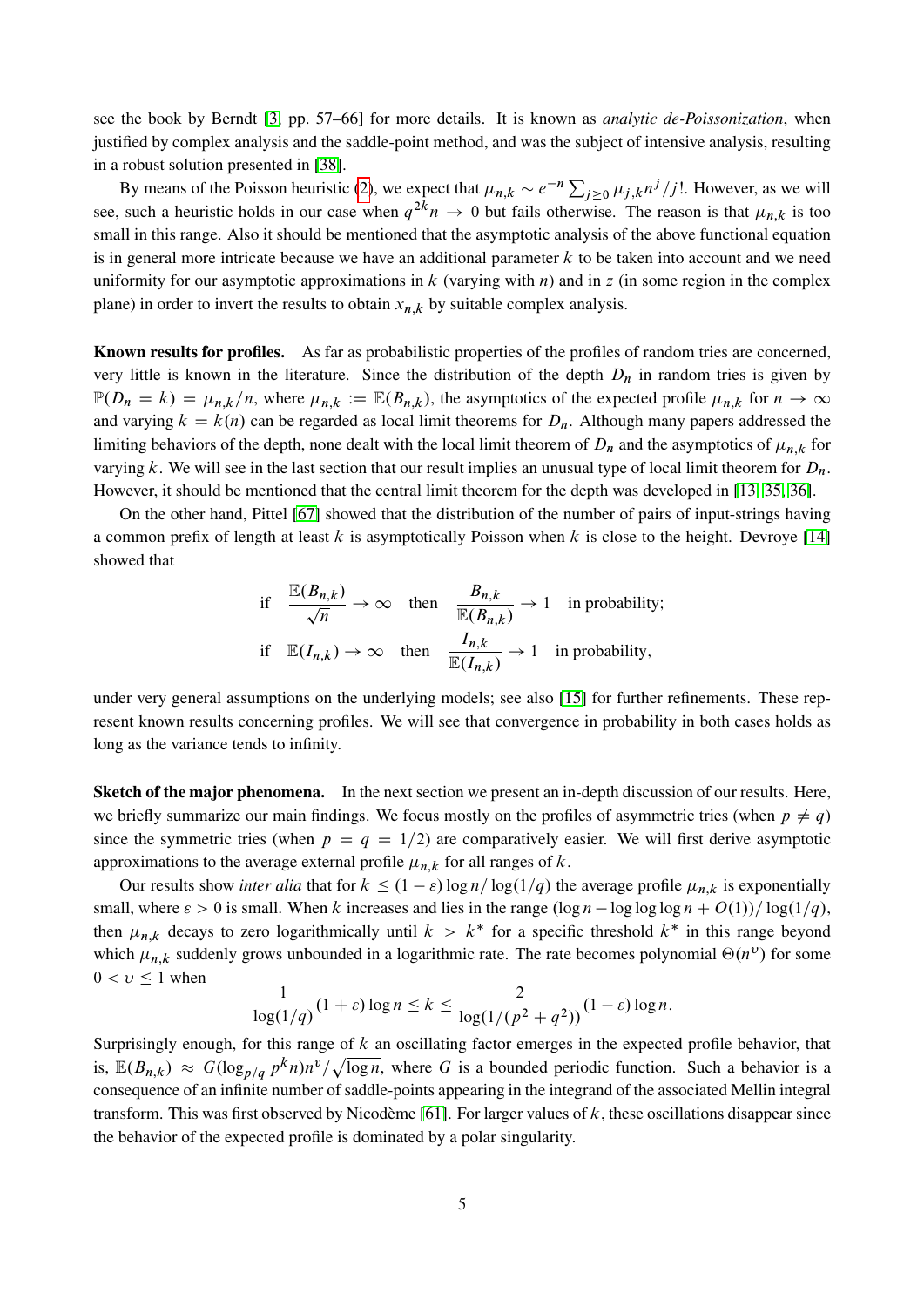Analogous results also hold for the internal profile. Also we prove that the variances of both profiles are asymptotically of the same order as their expected values. This suggests a central limit theorem for both external and internal profiles for a wide range of  $k$ . We show that this is indeed true; furthermore, we also show that for  $k$  near the height the limiting distribution of the profiles becomes Poisson. Some of these results were already anticipated in [\[64\]](#page-58-15) and they constitute the Ph.D. thesis of the first author [\[65\]](#page-58-16).

Profiles of digital and non-digital log-trees. In passing, we observe that most random trees in the discrete **Promes of digital and non-digital log-trees.** In passing, we observe that most random trees in the discrete probability literature fall into two major categories according to their expected height being of order  $\sqrt{n}$ (referred to as *square-root trees* for brevity) or of order log n (referred to as *log trees*), where n is the tree size. While most random square-root trees were introduced in combinatorics and probability, the majority of log trees arise from data structures and computer algorithms.

We can further classify log trees into "digital type" and "non-digital type" log trees, according to the nature of construction (or search) of the tree. Profiles of non-digital type search trees of logarithmic height for which *binary search trees* are representative have received much recent attention, and are showed to exhibit several interesting phenomena such as bimodality of the variance, and multifaceted behaviors of the limiting distributions; see [\[5,](#page-55-14) [19,](#page-56-9) [20,](#page-56-10) [29,](#page-56-11) [32\]](#page-56-12) for more information. In contrast, profiles of digital type search trees were much less addressed and most properties remain unknown; see [\[14,](#page-55-8) [15,](#page-55-4) [67\]](#page-58-4) for tries and [\[2,](#page-55-15) [40\]](#page-57-11) for digital search trees. We will show that the limiting behaviors of the profiles are very different from those of non-digital search trees. In particular, while in no range will the normalized profiles in random binary search trees lead to asymptotic normality (in the sense of convergence in distribution), profiles of random tries, when properly centered and normalized, all converge to the standard normal law when the variance goes unbounded in the limit. As is often the case for proving asymptotic normality, we need more precise asymptotic approximation to the variance, rendering our analysis more complicated.

Organization of the paper. The paper is organized as follows. In the next section, we (rather informally) present a more detailed summary of our main findings. This section is to help the reader to comprehend the richness of our results in their fullness but without resorting to rather abstruse mathematical formulations. Sections [3–](#page-10-0)[8](#page-46-0) are devoted to precise formulations of our results. This paper contains two major parts: The first part, Section [3,](#page-10-0) develops the asymptotic tools we need for deriving the diverse asymptotic approximations to the expected external profile  $\mu_{n,k}$ . Most proofs of the second part (Sections [4](#page-31-0)[–8\)](#page-46-0) are then sketched because they extend the same methods of proof as in the first part. Except for Sections [7](#page-44-0) and [8,](#page-46-0) we assume  $p \neq q$ throughout this paper. Among these sections, Section [4](#page-31-0) derives asymptotics of the variance of  $B_{n,k}$ , the corresponding results of convergence in distribution being given in Section [5.](#page-35-0) The internal profiles are addressed in Section [6](#page-40-0) and results for symmetric tries are given in Section [7.](#page-44-0) Consequences of our findings are discussed in Section [8](#page-46-0) where we establish typical behaviors of the height, the width, the shortest path, the fill-up level, and the right-profile, as well as a rather atypical local limit theorem for the depth.

## 2 Summary of main results

In this section we discuss informally our main results. We focus here on describing the major phenomena arising in the analysis of profiles rather than presenting the precise and complicated results to which we devote all the remaining sections of this paper.

Crucial to our analysis of the profiles is the asymptotics of the expected profiles. Not only are the results fundamental and highly interesting, but also the analytic methods we used are of certain generality.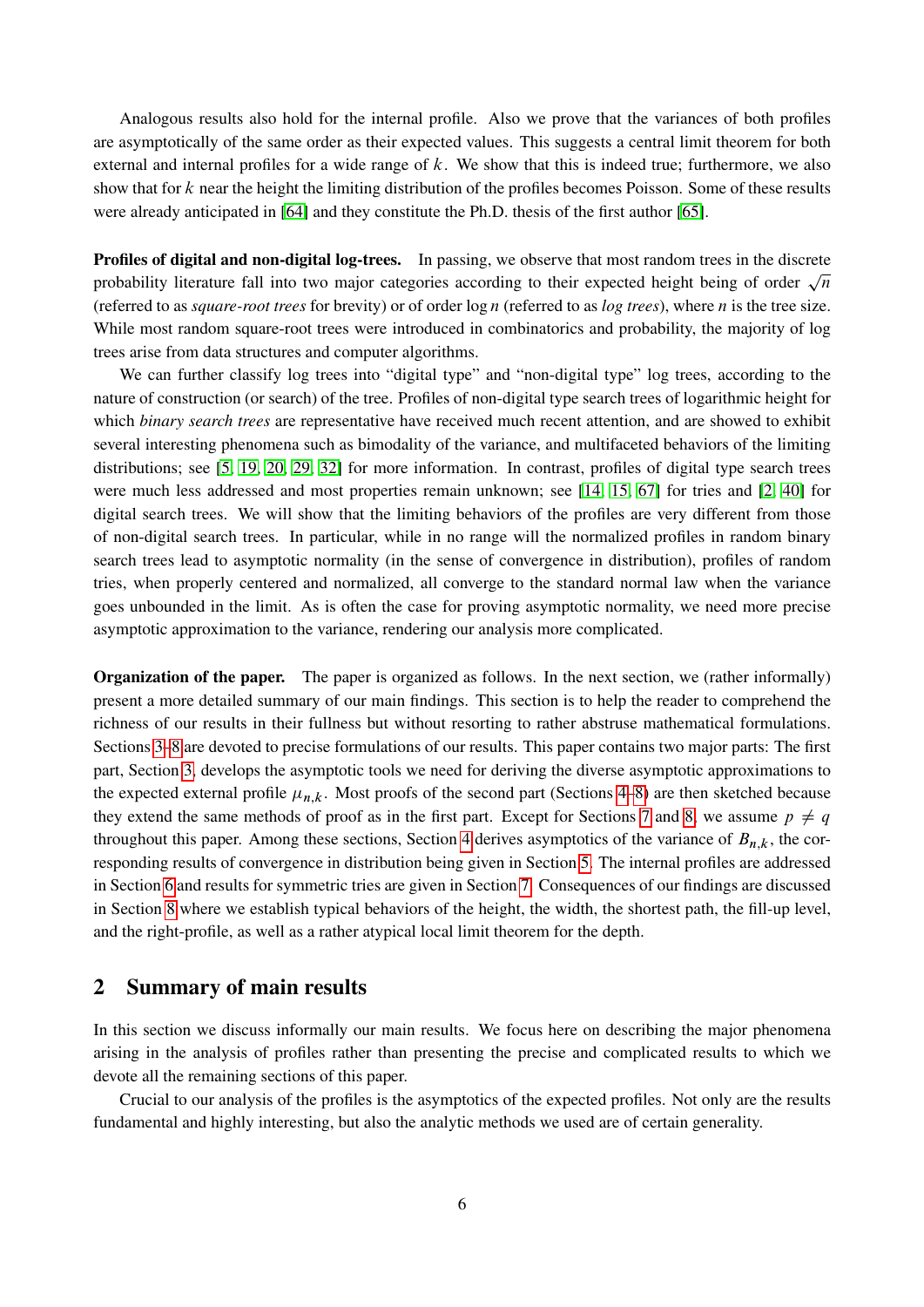

<span id="page-6-3"></span>Figure 2: Left: A plot of  $\alpha_1$ ,  $\alpha_2$ , and  $\alpha_3$  (defined in [\(5\)](#page-6-0)) as functions of p. Right: The (non-zero) limiting *order of*  $\log \mu_{n,k}/\log n$  *plotted against*  $\alpha = \lim_{n \to \infty} k/\log n$  *for*  $p = 0.55, 0.6, \ldots, 0.9$  *(the spans of the curves increase as p grows). The vertical lines represent the positions of*  $\alpha_2$  *(to the right of which the curves are straight lines); see [\(4\)](#page-6-1).*

From [\(1\)](#page-3-0), we see that the expected external profile  $\mu_{n,k} := \mathbb{E}(B_{n,k})$  satisfies the following recurrence

<span id="page-6-2"></span>
$$
\mu_{n,k} = \sum_{0 \le j \le n} \binom{n}{j} p^j q^{n-j} (\mu_{j,k-1} + \mu_{n-j,k-1}),\tag{3}
$$

for  $n \ge 2$  and  $k \ge 1$  with the initial values  $\mu_{n,0} = 0$  for all  $n \ne 1$  and 1 for  $n = 1$ . Furthermore,  $\mu_{0,k} = 0, k \ge 0$  and  $\mu_{1,k} = 0$  for  $k \ge 1$  and equal to 1 when  $k = 0$ .

**The polynomial growth of**  $\mu_{n,k}$ **.** In Section [3,](#page-10-0) we solve asymptotically [\(3\)](#page-6-2) for various ranges of k when  $p \neq q$ ; a crude description of the asymptotics of  $\mu_{n,k}$  is as follows.

$$
\frac{\log \mu_{n,k}}{\log n} \to \begin{cases} 0, & \text{if } \alpha \leq \alpha_1; \\ -\rho + \alpha \log(p^{-\rho} + q^{-\rho}), & \text{if } \alpha_1 \leq \alpha \leq \alpha_2; \\ 2 + \alpha \log(p^2 + q^2), & \text{if } \alpha_2 \leq \alpha \leq \alpha_3; \\ 0, & \text{if } \alpha \geq \alpha_3, \end{cases}
$$
(4)

where

$$
\alpha_1 := \frac{1}{\log(1/q)}, \ \ \alpha_2 := \frac{p^2 + q^2}{p^2 \log(1/p) + q^2 \log(1/q)}, \quad \text{and} \quad \alpha_3 := \frac{2}{\log(1/(p^2 + q^2))}
$$
(5)

are delimiters of  $\alpha := \lim_{n \to \infty} k / \log n$  ( $k = k(n)$ ), and

<span id="page-6-1"></span><span id="page-6-0"></span>
$$
\rho := \frac{1}{\log(p/q)} \log \left( \frac{1 - \alpha \log(1/p)}{\alpha \log(1/q) - 1} \right).
$$

Note that  $\alpha_1 \le \alpha_2$ ; see Figure [2.](#page-6-3) The limiting estimate [\(4\)](#page-6-1) gives a rough picture of  $\mu_{n,k}$  as follows:  $\mu_{n,k}$ is of polynomial growth rate when  $\alpha_1 + \varepsilon \le \alpha \le \alpha_3 - \varepsilon$ , and is smaller than any polynomial powers when  $0 \le \alpha \le \alpha_1 - \varepsilon$  and  $\alpha \ge \alpha_3 + \varepsilon$ . Near the two boundaries  $\alpha_1$  and  $\alpha_3$ , the behaviors of  $\mu_{n,k}$  will undergo phase-changes from being sub-polynomial to being polynomial or the other way around.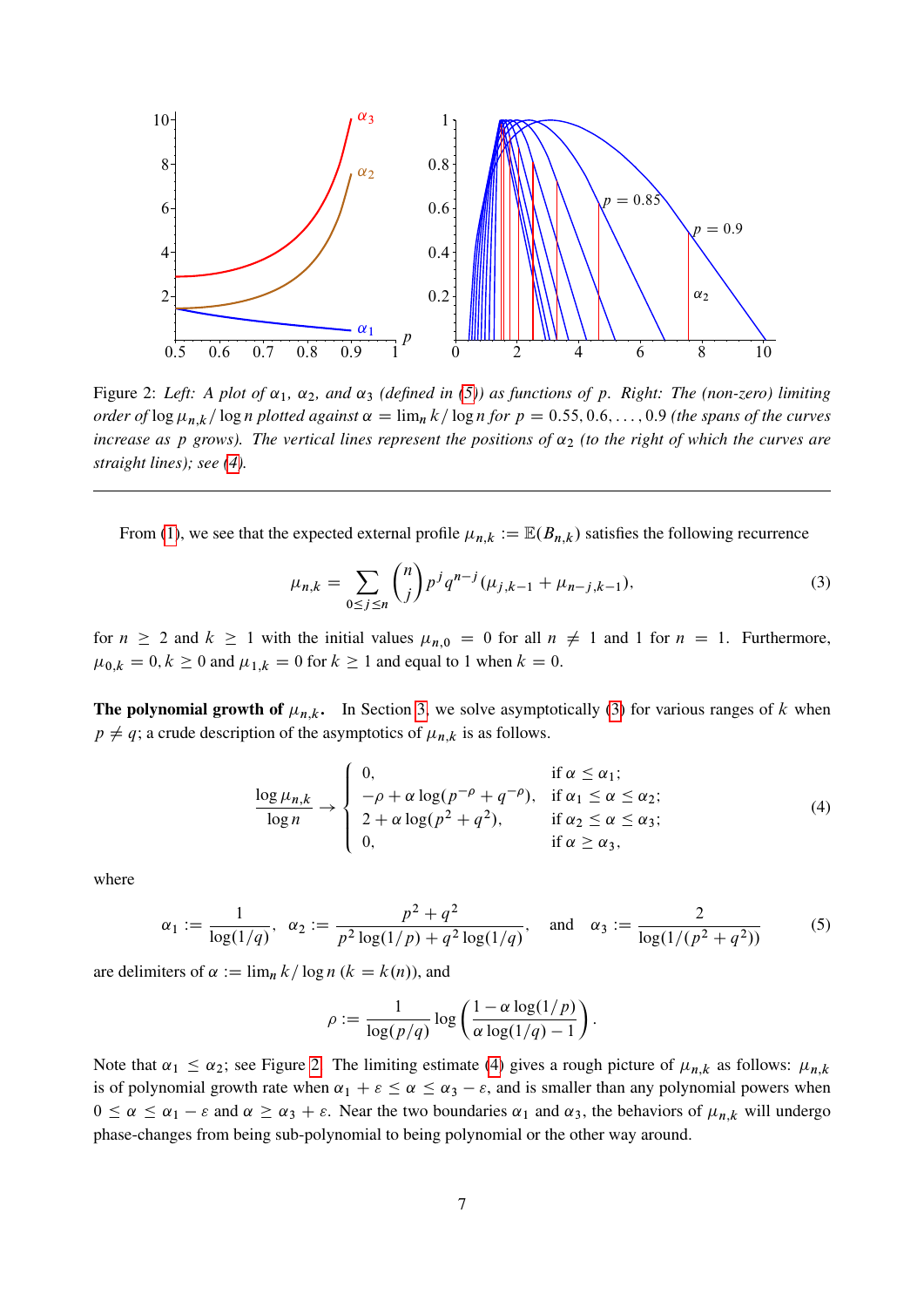More refined asymptotics. To derive more precise asymptotics of  $\mu_{n,k}$  than the phase transitions [\(4\)](#page-6-1) of the polynomial order of  $\mu_{n,k}$ , we divide all possible values of k into four overlapping ranges.

- (I) *Elementary range*:  $1 \le k \le \alpha_1(\log n \log \log \log n + O(1));$
- (II) *Saddle-point range*:  $\alpha_1(\log n \log \log \log n + K_n) \leq k \leq \alpha_2(\log n K_n \sqrt{\log n});$
- (III) *Gaussian transitional range*:  $k = \alpha_2 \log n + o((\log n)^{2/3})$ ;
- (IV) Polar singularity range:  $k \ge \alpha_2 \log n + K_n \sqrt{\log n}$ ,

where, throughout this paper,  $K_n \geq 1$  represents a (generic) sequence tending to infinity.

More precisely, in Theorem [1](#page-15-0) we prove that for k lying in range (I) the expected external profile  $\mu_{n,k}$  decays first exponentially fast (asymptotic to  $q^k n(1-q^k)^{n-1}$ ). Then, when k is around  $\alpha_1(\log n - \log \log \log n +$  $\log(p/q-1) + m \log(p/q)$  for some integer  $m \geq 0$ ,

$$
\mu_{n,k} \sim \frac{k^m}{m!} p^m q^{k-m} n e^{-np^m q^{k-m}},
$$

which is of order

$$
\mu_{n,k} = O\left(\frac{\log \log n}{\log^{\xi-m} n}\right),\,
$$

for some  $\xi$ . Thus, for  $m < \xi$  the expected external profile decays only logarithmically, but for  $m \geq \xi$  it increases logarithmically.

The behavior of  $\mu_{n,k}$  in range (II) is described in Theorem [2.](#page-18-0) The situation becomes highly nontrivial and interesting. More precisely, for  $\alpha_1(1 + \varepsilon) \log n \le k \le \alpha_2(1 - \varepsilon) \log n$ , we find that

$$
\mu_{n,k} \sim G_1\left(\rho; \log_{p/q} p^k n\right) \frac{p^{\rho} q^{\rho} (p^{-\rho} + q^{-\rho})}{\sqrt{2\pi \alpha_{n,k}} \log(p/q)} \cdot \frac{n^{\nu_1}}{\sqrt{\log n}},
$$

where  $(\alpha_{n,k} := k / \log n)$ 

$$
v_1 = -\rho + \alpha_{n,k} \log(p^{-\rho} + q^{-\rho}),
$$
  

$$
\rho = -\frac{1}{\log(p/q)} \log \left( \frac{-1 - \alpha_{n,k} \log q}{1 + \alpha_{n,k} \log p} \right),
$$

and  $G_1(\rho; x)$  is a periodic function. We plot in Figures [3](#page-8-0) and [4](#page-8-1) the periodic parts of  $G_1(-1, x)$  for a few values of  $p$  and  $\rho$ , respectively. These oscillations are consequences of an infinite number of saddle-points appearing in the integrand of the associated Mellin transform of the expected profile.

Finally, in Theorem [3](#page-24-0) we prove that for  $k$  in range (IV)

$$
\mu_{n,k} \sim \frac{2pq}{p^2+q^2} n^{\nu_2},
$$

where  $v_2 = 2 + \alpha_{n,k} \log(p^2 + q^2)$ , and the periodic function disappear. In this region, the asymptotic behavior of the expected profile is dictated by the expected number of pairs (of input-strings) having common prefixes of length at least  $k$ . This property is analytically reflected by a polar singularity in the associated Mellin transform. Asymptotics of  $\mu_{n,k}$  in range (III) for  $k = \alpha_2 \log n + o(\log^{2/3} n)$  is presented in Theorem [4.](#page-26-0) In this transitional range, the saddle-point coalesces with the polar singularity, so we use the Gaussian integral to describe the behavior of  $\mu_{n,k}$ .

In summary, our results roughly state that  $\mu_{n,k} \to 0$  when  $1 \leq k \leq k^*$  for some  $k^*$  close to  $\alpha_1(\log n$ log log log  $n + O(1)$ ), then  $\mu_{n,k}$  tends *abruptly* to infinity at a logarithmic rate when  $k > k^*$ . Such an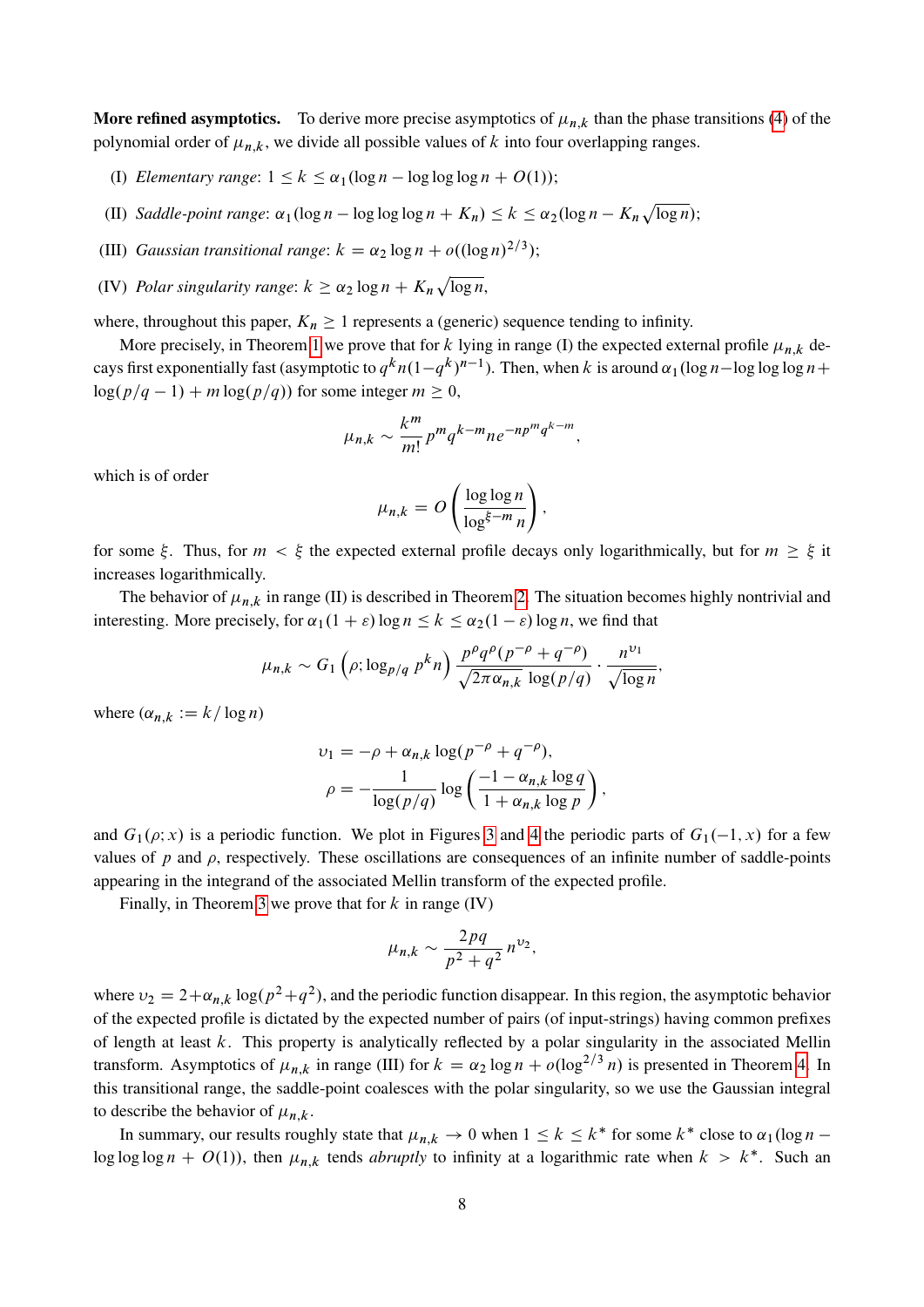

<span id="page-8-0"></span>Figure 3: *The fluctuating part of the periodic function*  $G_1(-1; x)$  *for*  $p = 0.55, 0.65, ..., 0.95$  *and for* x *in the unit interval; its amplitude tends to zero when*  $p \rightarrow 0.5^{+}$ *.* 



<span id="page-8-1"></span>Figure 4: *The fluctuating part of the periodic function*  $G_1(\rho; x)$  *for*  $\rho \in \{-1.5, 3.5, 8.5\}$  *and*  $x \in [0, 1]$ *. The amplitude increases as grows.*



<span id="page-8-2"></span>Figure 5: *The silhouettes of the expected external (left) and internal (right) profiles of an asymmetric trie*  $(p = 0.75)$ . Note that the right subtrees of the asymmetric trie has more nodes than their left siblings since  $p > 1/2$ . Also the first few levels contain almost no external nodes but almost full of internal nodes.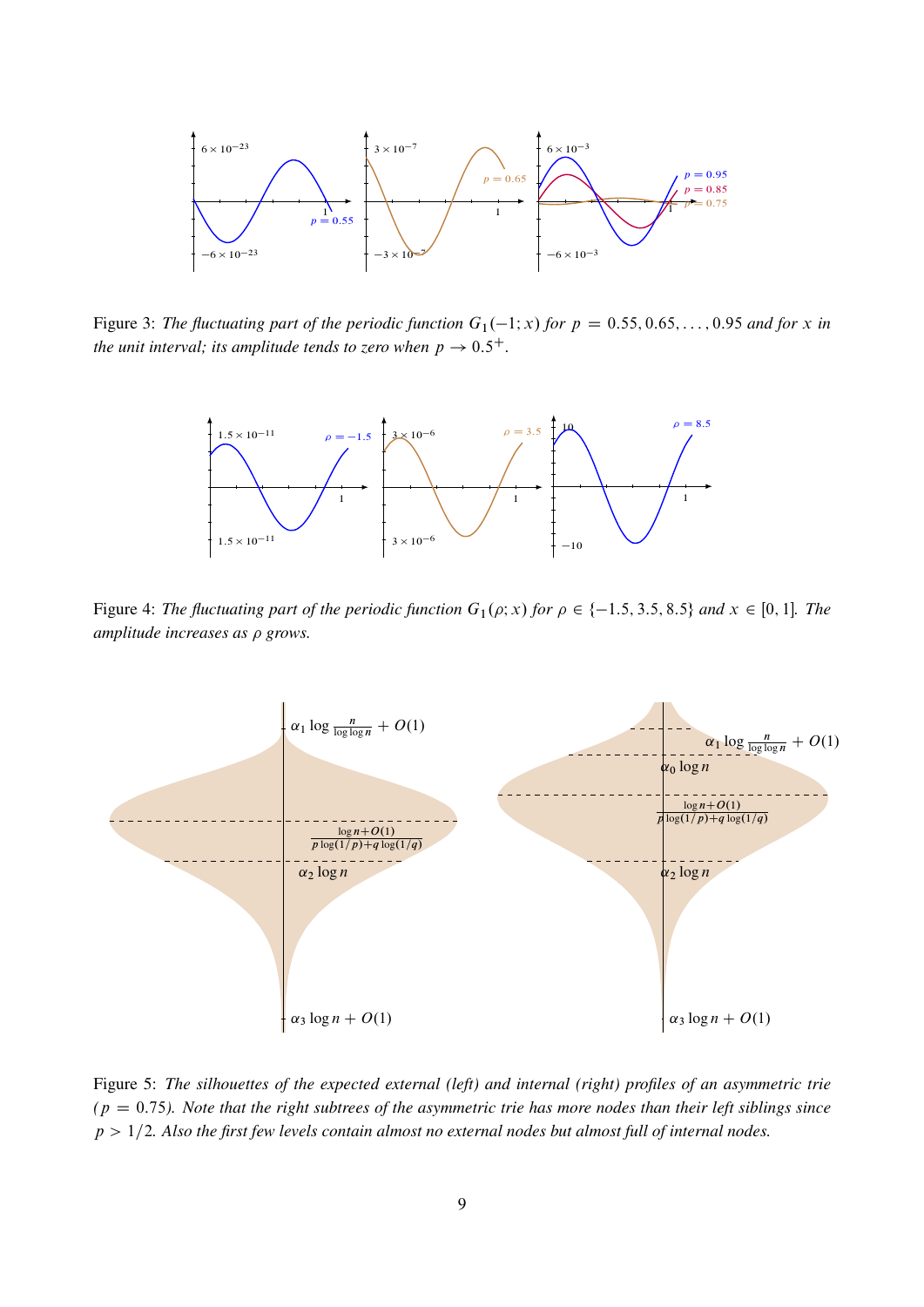

<span id="page-9-1"></span>Figure 6: *The silhouettes of the expected external and internal profiles of a symmetric; compare Figure [5.](#page-8-2)*

abrupt change has already been observed before in the literature for the shortest path and the fill-up level (see [\[50,](#page-57-8) [67\]](#page-58-4)), but not much is known for  $\mu_{n,k}$  beyond that. Then we show that  $\mu_{n,k}$  grows polynomially when k lies in the range  $\alpha_1(1+\varepsilon)\log n \le k \le \alpha_3(1-\varepsilon)\log n$ , reaching the peak where it is of order  $n/\sqrt{\log n}$ ; it decays in a slower rate afterwards until it tends to zero again when  $k \ge \alpha_3(\log n + K_n)$ . A salient feature here is the presence of an oscillating function in the asymptotic approximation when  $p \neq q^1$  $p \neq q^1$ . In Figure [5,](#page-8-2) a plot of the rough silhouettes of  $\mu_{n,k}$  is presented.

Asymptotics of the expected internal profile. The expected value of the internal profile  $\mathbb{E}(I_{n,k})$  is dis-cussed in Section [6.](#page-40-0) In particular, the expected internal profile is asymptotically equivalent to  $2^k$  for  $k \leq$  $\alpha_0(\log n - K_n\sqrt{\log n})$ , where  $\alpha_0 := 2/(\log(1/p) + \log(1/q))$ . When  $k \ge \alpha_2(\log n + K_n\sqrt{\log n})$ , then  $\mathbb{E}(I_{n,k}) \sim (p^2 + q^2)\mathbb{E}(B_{n,k})/pq$ . Between these two ranges, it is again the infinite number of saddle-points that yield the dominant asymptotic approximation. Unlike  $\mu_{n,k}$ , an additional phase transition appears in the asymptotics of the  $\mathbb{E}(I_{n,k})$  when  $k = \alpha_0 \log n + O(\sqrt{\log n})$ , reflecting the structural change of the internal nodes from being asymptotically full to being of the same order as the number of external nodes. The silhouettes of the expected internal profiles for a symmetric trie and an asymmetric ( $p = 0.75$ ) trie are presented in Figure [6.](#page-9-1)

Variance and limiting distributions. In Section [4](#page-31-0) we deal with the variance of the profile. In particular, in Theorem [7](#page-33-0) we derive asymptotic approximations to the variance of the profile, which asymptotically turns out to be of the same order as the expected value for all ranges of  $k \ge 1$ , namely,  $\mathbb{V}(B_{n,k}) = \Theta(\mathbb{E}(B_{n,k}))$ . In fact, we show that  $\mathbb{V}(B_{n,k}) \sim \mathbb{E}(B_{n,k})$  in range (I), for range (IV)  $\mathbb{V}(B_{n,k}) \sim 2\mathbb{E}(B_{n,k})$ , while in range (II) (polynomial growth) the variance and the expected profile differ only by the oscillating functions. The variance of the internal profile behaves almost identically to the variance of the external profile; roughly,  $\mathbb{V}(I_{n,k}) = \Theta(\mathbb{V}(B_{n,k}))$  for all k. The methods used to derive these results are the same as the ones used in

<span id="page-9-0"></span><sup>&</sup>lt;sup>1</sup>The expected values of many shape characteristics of random tries often exhibit the asymptotic pattern:  $\sim F(\log_c n)n$  if log p / log q is rational for some periodic function F and constant c expressible in terms of p, and  $\sim Cn$  if log p / log q is irrational; see [\[38,](#page-57-10) [74,](#page-59-4) [82\]](#page-59-0)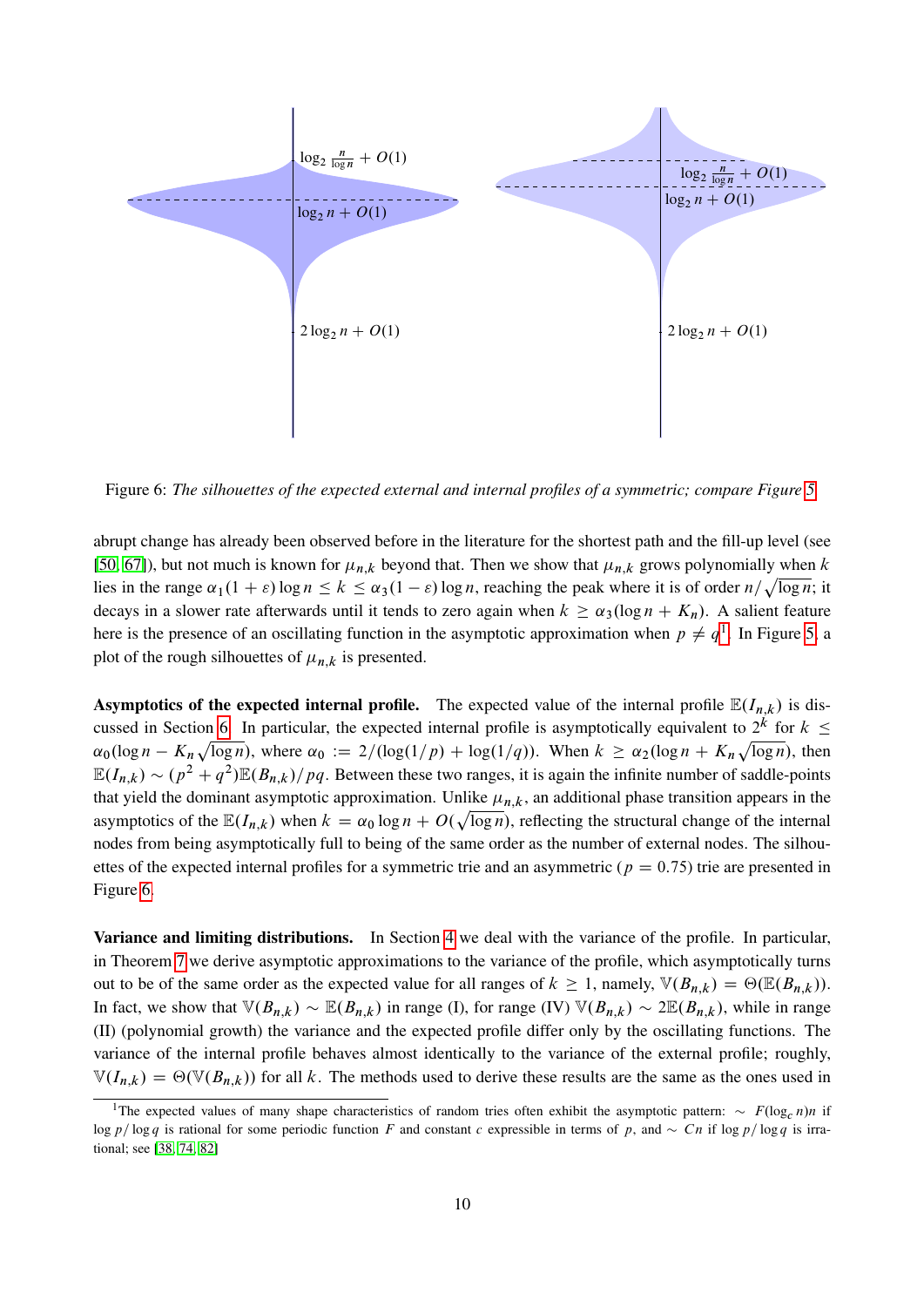Section [3.](#page-10-0)

We then prove, in Section [5,](#page-35-0) that both internal and external profiles, after proper normalization, are asymptotically normally distributed if and only if the variance tends to infinity (see Theorems [8](#page-35-1) and [9\)](#page-43-0). The limiting distribution is Poisson when the variance remains bounded away from zero and infinity. In particular, we will prove that when  $\mathbb{V}(B_{n,k}) = \Theta(1)$ , then

$$
\mathbb{P}(B_{n,k} = 2m) = \frac{\lambda_0^m}{m!} e^{-\lambda_0} + o(1) \text{ and } \mathbb{P}(B_{n,k} = 2m + 1) = o(1),
$$

where  $\lambda_0 := p q n^2 (p^2 + q^2)^{k-1}$ , while for  $\mathbb{V}(I_{n,k}) = \Theta(1)$ , we find

$$
\mathbb{P}(I_{n,k}=m)=\frac{\lambda_1^m}{m!}e^{-\lambda_1}+o(1) \qquad (m=0,1,\ldots),
$$

where  $\lambda_1 := n^2 (p^2 + q^2)^k / 2$ . These results hold for both symmetric and asymmetric tries, but the ranges where the variances become unbounded are different.

**Symmetric tries.** For the symmetric case, we have  $\alpha_1 = \alpha_2 = 1/\log 2$ . This means that the two ranges separated by  $\alpha_2$  coalesce into one for symmetric tries. The analysis then becomes simpler as shown in Section [7.](#page-44-0) An interesting property is that unlike asymmetric tries, the fattest levels of profiles of symmetric tries contain a linear number of nodes. The global picture of a random symmetric trie is roughly as follows  $(\alpha_1 = 1/\log 2)$ :

- When  $1 \le k \le \alpha_1 (\log n \log \log n + O((\log n)^{-1}))$ , each level is almost full of internal nodes  $(I_{n,k} \approx 2^k)$ , the number of external nodes tending to zero; in particular, the variances of both profiles tend to zero.
- When  $\alpha_1(\log n \log \log n + K_n/\log n) \le k \le 2\alpha_1(\log n K_n)$ , where  $K_n$  is any sequence tending to infinity, the variances of both profiles tend to infinity, and we prove the asymptotic normality of both profiles.
- When  $k = 2\alpha_1(\log n + O(1))$ , both profiles are asymptotically Poisson distributed, but  $B_{n,k}$  assumes only even values.
- When  $k \ge \alpha_1(\log n + K_n)$ , then nodes appear very unlikely.

The last Section [8](#page-46-0) describes some consequences of our main results. In particular, we point out a rather unusual form of the local limit theorem for the depth due to the oscillating factor in the expected profile. Then we apply our results to re-derive typical behavior for the height, shortest path and the fill-up level. Also the width and right-profile (counting only right branches and neglecting the left ones) are briefly discussed.

This completes the summary of our main results. Precise formulations and proofs are presented in the next five sections. Enjoy the reading!

## <span id="page-10-0"></span>3 Expected external profile

We derive asymptotic approximations to the expected external profile  $\mu_{n,k}$  in this section, starting from a few useful expressions for  $\mu_{n,k}$ .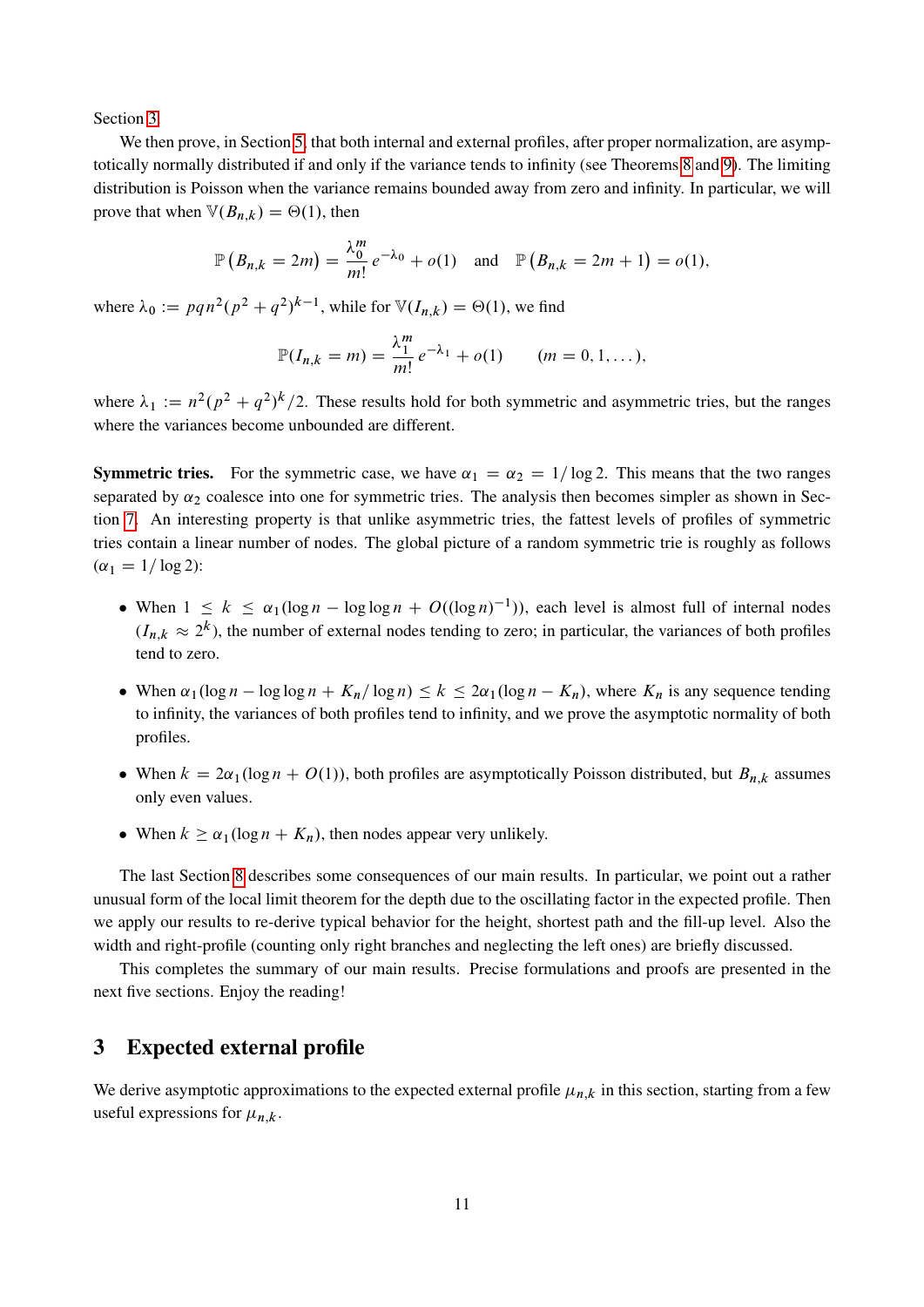**Notation.** Throughout this paper,  $p \in [1/2, 1)$  is fixed and  $q = 1-p$ . Let  $k = k(n)$  and  $\alpha := \lim_{n \to \infty} k/\log n$ , whenever the limit exists. The constants  $\alpha_1, \alpha_2$ , and  $\alpha_3$  are defined in [\(5\)](#page-6-0). For convenience, we also write

$$
L_n := \log n
$$
,  $LL_n := \log \log n$ ,  $LLL_n := \log \log \log n$ .

The generic symbol  $\varepsilon$  is always used to represent a suitably small constant whose value may vary from one occurrence to another, and  $K_n$  denotes any sequence tending to infinity. The symbol  $f(n) = \Theta(g(n))$  means that there are positive constants C and C' such that  $C|g(n)| \le |f(n)| \le C'|g(n)|$ .

## 3.1 Exact expressions and integral representations

Let  $M_k(z) := \sum_{n\geq 0} \mu_{n,k} z^n/n!$  denote the exponential generating function of  $\mu_{n,k}$  and  $\tilde{M}_k(z) := e^{-z} M_k(z)$ be the Poisson generating function.

**Lemma 1.** The Poisson generating function  $\tilde{M}_k(z)$  satisfies the integral representation

<span id="page-11-0"></span>
$$
\tilde{M}_k(z) = \frac{1}{2\pi i} \int_{(\rho)} z^{-s} \Gamma(s+1) g(s) \left( p^{-s} + q^{-s} \right)^k ds,
$$
\n(6)

for  $k \geq 1$  and  $\Re(z) > 0$ , where  $\Gamma$  denotes the Gamma function,  $g(s) := 1 - 1/(p^{-s} + q^{-s})$  and the integration path  $\int_{(\rho)}$  stands for the integral (upwards) along the vertical line with real part equal to  $\rho$ . The *integral with*  $\rho > -2$  *is absolutely convergent for*  $\Re(z) > 0$ *.* 

*Proof.* By taking derivative with respective to y on both sides of [\(1\)](#page-3-0) and then substituting  $y = 1$ , we see that  $\mu_{n,k}$  satisfies the recurrence [\(3\)](#page-6-2) with the initial conditions  $\mu_{n,k} = \delta_{n,1}\delta_{k,0}$  when either  $n \le 1$  and  $k \ge 0$  or  $k = 0$  and  $n \ge 0$ . Note that

$$
\mu_{n,1} = n \left( p q^{n-1} + q p^{n-1} \right) \qquad (n \ge 2).
$$

It follows that

$$
M_k(z) = e^{qz} M_{k-1}(pz) + e^{pz} M_{k-1}(qz) \qquad (k \ge 2),
$$

with  $M_1(z) = z(\rho e^{qz} + q e^{pz} - 1)$ . Thus  $\tilde{M}_k(z)$  satisfies

<span id="page-11-2"></span>
$$
\tilde{M}_k(z) = \tilde{M}_{k-1}(pz) + \tilde{M}_{k-1}(qz). \tag{7}
$$

Iterating this equation leads to

$$
\tilde{M}_k(z) = \sum_{0 \le j < k} \binom{k-1}{j} \tilde{M}_1(p^j q^{k-1-j} z),\tag{8}
$$

from which [\(6\)](#page-11-0) follows since the Mellin transform

<span id="page-11-1"></span>
$$
M_1^*(s) = \int_0^\infty \tilde{M}_1(z) z^{s-1} ds
$$

of  $\tilde{M}_1(z) = pze^{-pz} + qze^{-qz} - ze^{-z}$  equals

$$
M_1^*(s) = \Gamma(s+1)(p^{-s} + q^{-s} - 1),
$$

where  $\Re(s) > -2$ , and the Mellin transform of  $M_1(p^j q^{k-1-j} z)$  is

$$
p^{-sj}q^{(-s(k-1-j)}M_1^*(s)
$$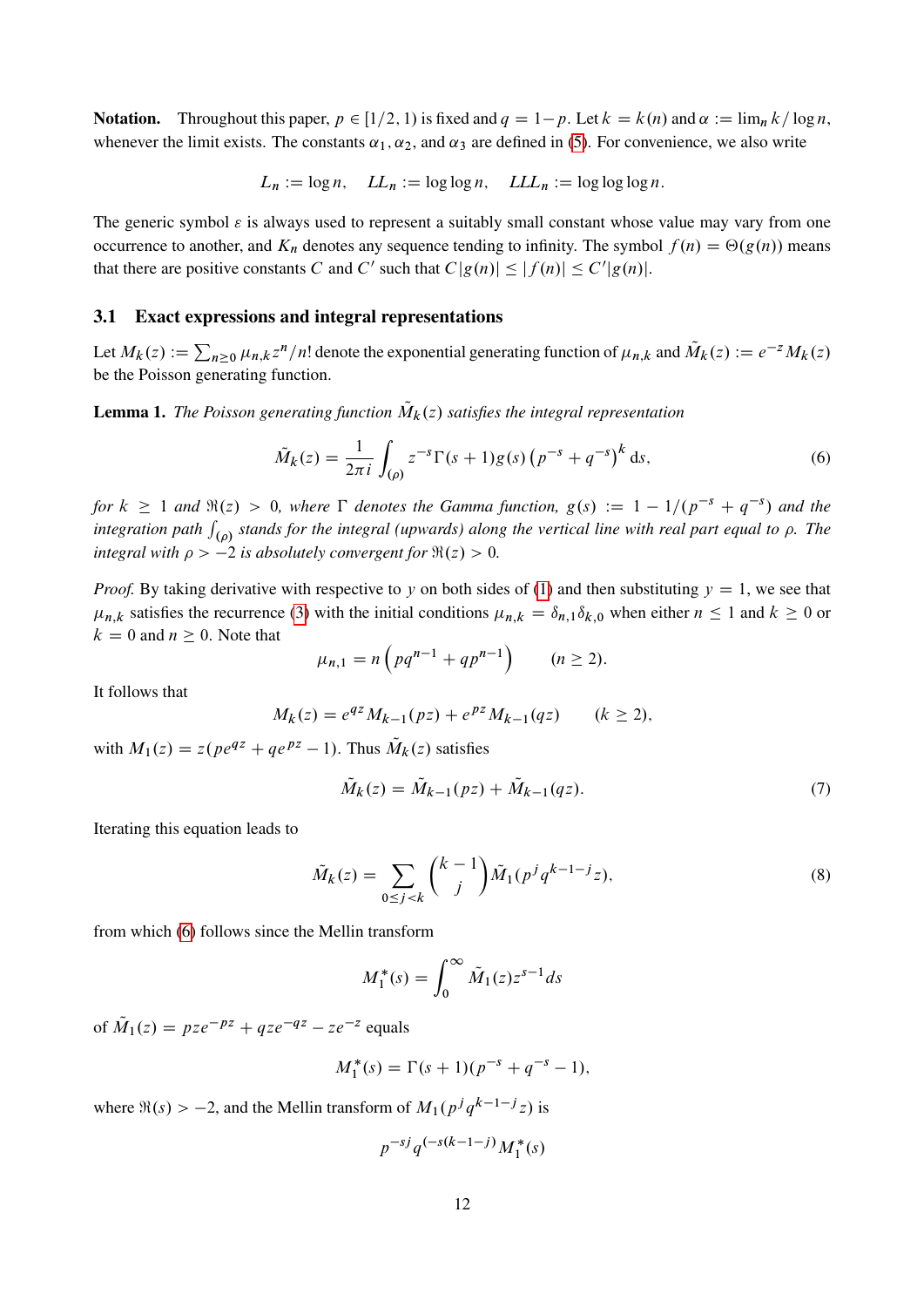(see [\[24,](#page-56-8) [82\]](#page-59-0)).

To justify the absolute convergence of the integral, we apply the Stirling formula for the Gamma function (with complex parameter)

$$
\Gamma(s+1) = \sqrt{2\pi s} \left(\frac{s}{e}\right)^s \left(1 + O\left(|s|^{-1}\right)\right),\,
$$

uniformly as  $|s| \to \infty$  and  $|\arg s| \leq \pi - \varepsilon$ , which implies that

<span id="page-12-2"></span><span id="page-12-1"></span><span id="page-12-0"></span>
$$
|\Gamma(\rho + it)| = \Theta(|t|^{\rho - 1/2} e^{-\pi |t|/2}),\tag{9}
$$

uniformly for  $|t| \to \infty$  and  $\rho = o(|t|^{2/3})$ .

The integrand in [\(6\)](#page-11-0) is analytic for  $\Re(s) > -2$  and bounded above by

$$
z^{-\rho - it} \Gamma(\rho + 1 + it) g(\rho + it) \left( p^{-\rho - it} + q^{-\rho - it} \right)^k = O\left( |z|^{-\rho} |t|^{\rho + 1/2} e^{-\pi |t|/2 + \arg(z)t} (p^{-\rho} + q^{-\rho})^k \right),
$$
  
for large |t|. This completes the proof of the lemma.

for large  $|t|$ . This completes the proof of the lemma.

**Corollary 1.** *The expected external profile*  $\mu_{n,k}$  *satisfies, for*  $n, k \geq 1$ *,* 

$$
\mu_{n,k} = \sum_{0 \le j \le k} \binom{k}{j} p^j q^{k-j} n \left( 1 - p^j q^{k-j} \right)^{n-1} - \sum_{0 \le j < k} \binom{k-1}{j} p^j q^{k-1-j} n \left( 1 - p^j q^{k-1-j} \right)^{n-1},\tag{10}
$$

*and the integral representation*

$$
\mu_{n,k} = \frac{1}{2\pi i} \int_{(\rho)} \frac{\Gamma(n+1)\Gamma(s+1)}{\Gamma(n+1+s)} g(s) \left( p^{-s} + q^{-s} \right)^k ds \qquad (\rho > -2). \tag{11}
$$

*Proof.* By definition and [\(8\)](#page-11-1)

$$
M_k(z) = \sum_{0 \le j < k} \binom{k-1}{j} p^j q^{k-1-j} z \left( p e^{(1-p^{j+1} q^{k-1-j})z} + q e^{(1-p^j q^{k-j})z} - e^{(1-p^j q^{k-1-j})z} \right).
$$

Thus (the symbol  $[z^n] f(z)$  denoting the coefficient of  $z^n$  in the Taylor expansion of  $f(z)$ )

$$
\mu_{n,k} = n! [z^n] M_k(z)
$$
  
=  $\sum_{0 \le j < k} {k-1 \choose j} \left( p^{j+1} q^{k-1-j} n \left( 1 - p^{j+1} q^{k-1-j} \right)^{n-1} + p^j q^{k-j} n \left( 1 - p^j q^{k-j} \right)^{n-1} \right)$   
-  $\sum_{0 \le j < k} {k-1 \choose j} p^j q^{k-1-j} n \left( 1 - p^j q^{k-1-j} \right)^{n-1}.$ 

Rearranging the indices of the first sum, we obtain [\(10\)](#page-12-0).

On the other hand, it also follows from [\(7\)](#page-11-2) that, denoting by  $\tilde{\mu}_{n,k} := n![z^n]\tilde{M}_k(z)$ ,

$$
\tilde{\mu}_{n,k} = (p^n + q^n)\tilde{\mu}_{n,k-1} \qquad (k \ge 2),
$$

with

$$
\tilde{\mu}_{n,1} = \sum_{2 \le j \le n} {n \choose j} (-1)^{n-j} \mu_{j,1} = (-1)^n n \left( 1 - p^n - q^n \right) \qquad (n \ge 1).
$$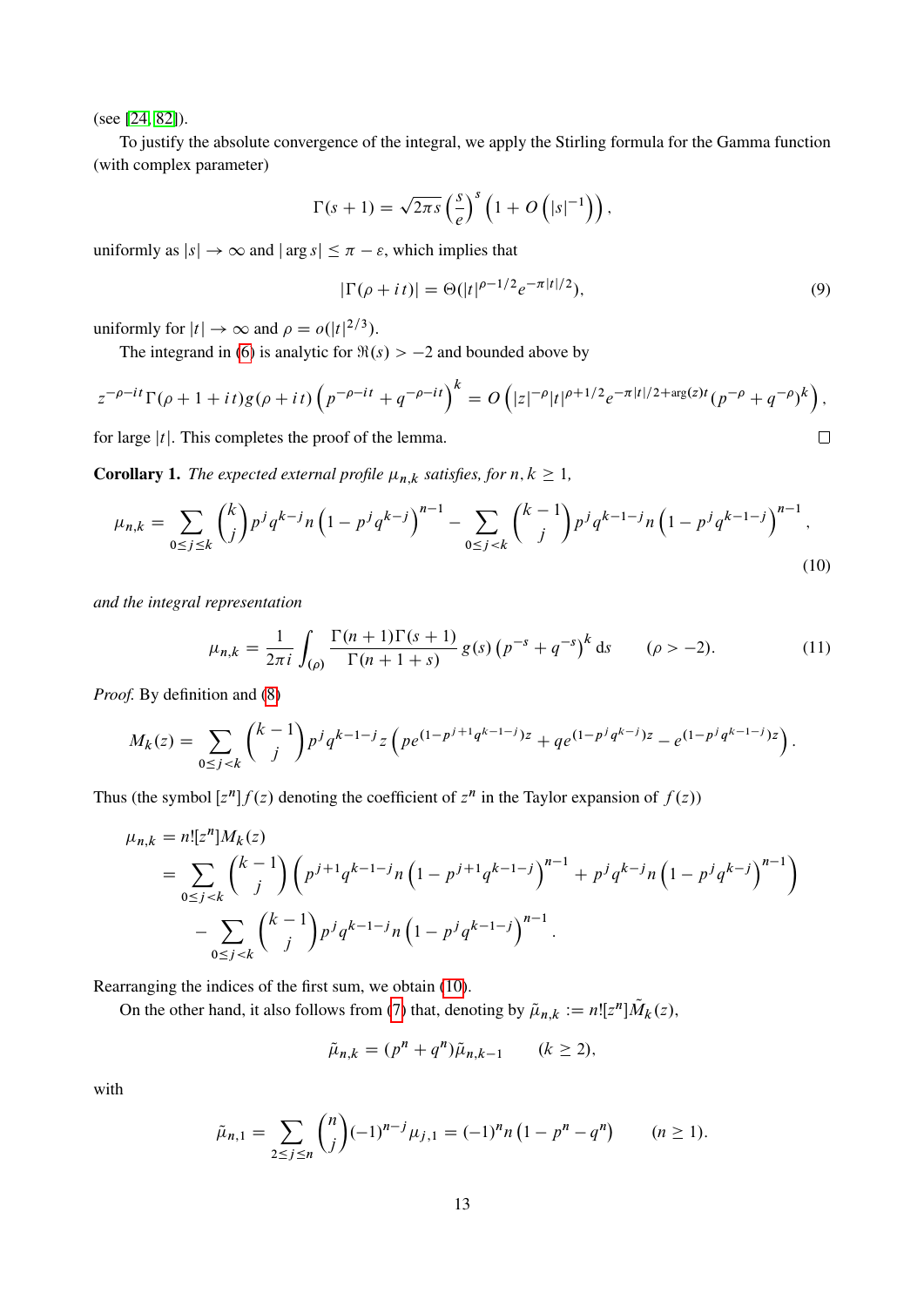Iterating this recurrence yields

<span id="page-13-0"></span>
$$
\tilde{\mu}_{n,k} = (-1)^n n \left( 1 - p^n - q^n \right) \left( p^n + q^n \right)^{k-1} \qquad (n,k \ge 1).
$$

By definition, we have for  $n \geq 2$ 

$$
\mu_{n,k} = \sum_{0 \le j \le n} \binom{n}{j} \tilde{\mu}_{j,k} = \sum_{2 \le j \le n} \binom{n}{j} (-1)^j j \left(1 - p^j - q^j\right) \left(p^j + q^j\right)^{k-1}.
$$
 (12)

The last sum falls under the so called Rice integral representation for finite differences (see [\[26,](#page-56-13) [82\]](#page-59-0)) from which we conclude

$$
\mu_{n,k} = \frac{1}{2\pi i} \int_{(\rho)} \frac{\Gamma(n+1)\Gamma(-s)}{\Gamma(n+1-s)} s (1 - p^s - q^s) (p^s + q^s)^{k-1} ds.
$$

This gives [\(11\)](#page-12-1). Absolute convergence of the integral in (11) when  $\Re(s) > -2$  is justified as above. Note that  $g(-1) = 0.$  $\Box$ 

Remarks. The integral representation [\(11\)](#page-12-1) follows formally from interchanging the Cauchy and Mellin integrals as shown below

<span id="page-13-1"></span>
$$
\mu_{n,k} = \frac{n!}{2\pi i} \int z^{-n-1} e^z \tilde{M}_k(z) dz
$$
\n
$$
= \frac{n!}{2\pi i} \int z^{-n-1} e^z \left( \frac{1}{2\pi i} \int z^{-s} \Gamma(s+1) g(s) \left( p^{-s} + q^{-s} \right)^k ds \right) dz
$$
\n
$$
= \frac{n!}{2\pi i} \int \Gamma(s+1) g(s) \left( p^{-s} + q^{-s} \right)^k \left( \frac{1}{2\pi i} \int z^{-n-1-s} e^z dz \right) ds
$$
\n
$$
= \frac{n!}{2\pi i} \int \frac{\Gamma(s+1)}{\Gamma(n+s+1)} g(s) \left( p^{-s} + q^{-s} \right)^k ds.
$$
\n(13)

Although all steps here can be justified by analytic properties of the functions involved (which is essentially the estimates needed by the saddle-point method), the way we proved [\(11\)](#page-12-1), based solely on finite differences, does not rely on any analytic properties.

Note that since the Mellin transform of  $x(1-x)^{n-1}$ ,  $x \in (0,1)$ , equals  $\Gamma(n)\Gamma(s+1)/\Gamma(n+1+s)$ , the exact expression [\(10\)](#page-12-0) also follows from [\(11\)](#page-12-1) by expanding  $(p^{-s} + q^{-s})^k$  and then integrating term by term. For numerical purposes, the expression [\(10\)](#page-12-0) is preferable to [\(12\)](#page-13-0), especially when  $k$  is not too large.

On the other hand, the closed-form expression [\(10\)](#page-12-0) can also be proved directly by either a direct combinatorial argument (see [\[67\]](#page-58-4) for similar details) or an urn model argument (see [\[61\]](#page-58-2)).

### 3.2 Road map of the proof through de-Poissonization

From the preceding analysis, we have two different integral representations at choice: the Rice integral [\(11\)](#page-12-1) and the Cauchy integral [\(13\)](#page-13-1). The approach via Rice integral [\(11\)](#page-12-1) is simpler than that via Cauchy and Mellin integrals [\(13\)](#page-13-1), but the latter can be easily amended for computing the variance and limiting distribution as will be evident from Sections [4](#page-31-0) and [5.](#page-35-0) It is for this reason that we use here the route via Cauchy and Mellin integrals.

By the Poisson heuristic [\(2\)](#page-3-1), we anticipate the asymptotic equivalence  $\mu_{n,k} \sim \tilde{M}_k(n)$ . We will see that this holds when  $q^{2k}n \to 0$  but requires suitable modification when  $q^{2k}n \to 0$ .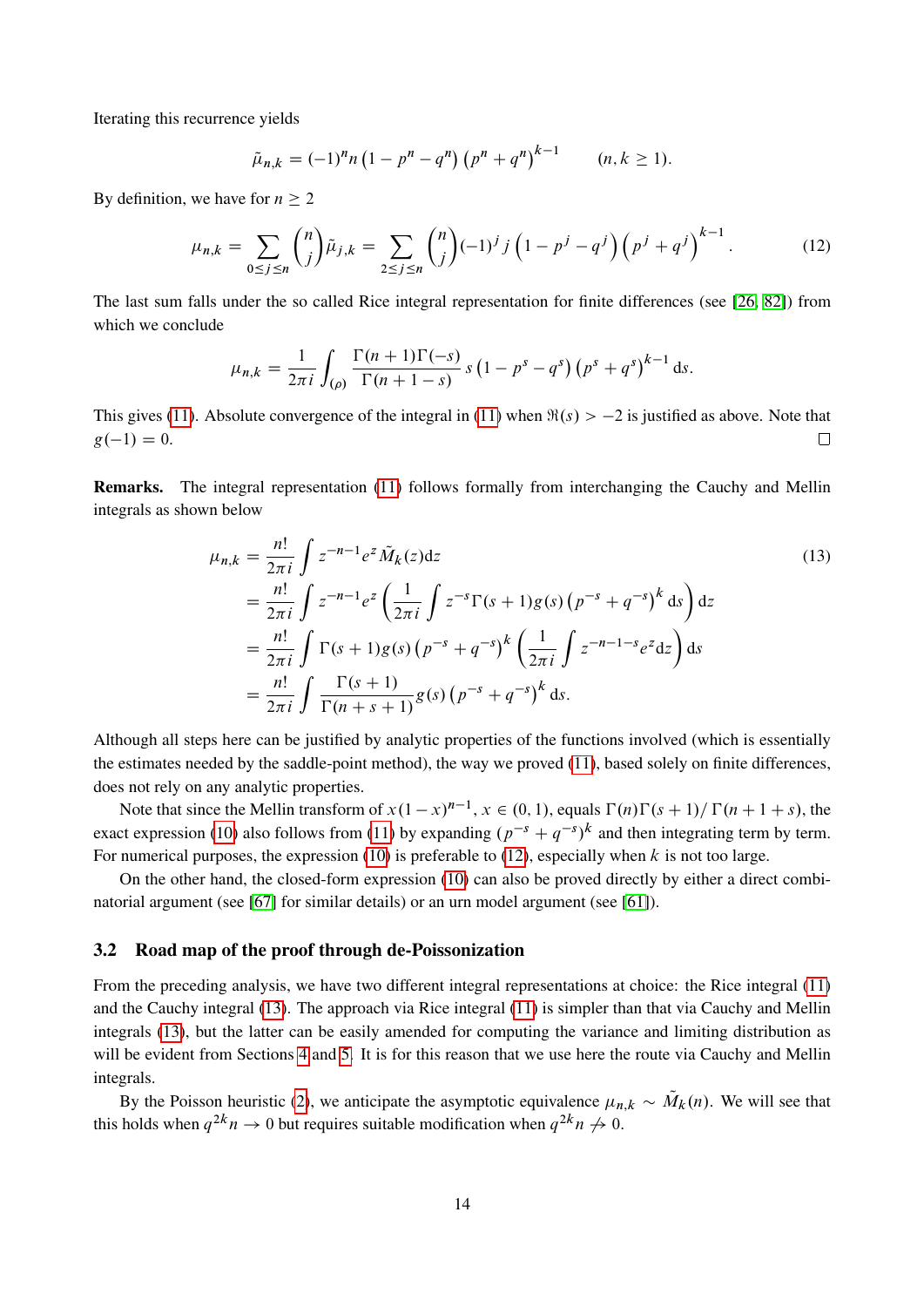A simple analytic de-Poissonization result. Define a sequence of (Charlier) polynomials  $\tau_{\ell}(n)$  by

$$
\tau_{\ell}(n) := n! [z^n] e^z (z - n)^{\ell} = {\ell}! [z^{\ell}] (1 + z)^n e^{-nz} \qquad (\ell = 0, 1, ...).
$$

Then  $\tau_0(n) = 1$ ,  $\tau_1(n) = 0$ ,  $\tau_2(n) = -n$ ,  $\tau_3(n) = 2n$ , and  $\tau_4(n) = 3n^2 - 6n$ . Note that  $\tau_\ell(n)$  is a polynomial in *n* of degree  $\lfloor \ell/2 \rfloor$ .

<span id="page-14-5"></span>**Proposition 1.** Let  $f(z) := \sum_{n} a_n z^n / n!$  be an entire function and  $\tilde{f}(z) := e^{-z} f(z)$  be the Poisson trans*form of f* , where  $a_n$  is a given sequence. Write  $z = re^{i\theta}$  . If

<span id="page-14-3"></span><span id="page-14-2"></span><span id="page-14-0"></span>
$$
|f(z)| \le f(r)e^{-cr\theta^2}
$$
 (14)

*holds uniformly for*  $r \geq 0$  *and*  $|\theta| \leq \pi$ *, where*  $f(r) \geq 0$ *, and* 

$$
\tilde{f}^{(\ell)}(ne^{i\theta}) = O\left(\delta(n)^{\ell}\tilde{f}(n)\right) \qquad (\ell = 0, 1, ...), \qquad (15)
$$

 $uniformly for$   $|\theta| \leq \theta_1$ , where  $\theta_1 \geq n^{-1/2+\varepsilon}$  and  $\delta(n) = o(n^{-1/2})$ , then for any  $\ell_0 \geq 2$ 

$$
a_n = \sum_{0 \le \ell < \ell_0} \frac{\tilde{f}^{(\ell)}(n)}{\ell!} \,\tau_\ell(n) + O\left(n^{\ell_0/2} \delta(n)^{\ell_0} \tilde{f}(n)\right). \tag{16}
$$

*Proof.* By the Cauchy formula and the condition [\(14\)](#page-14-0), we need only to assess the integral

<span id="page-14-1"></span>
$$
a_n = \frac{n!}{2\pi i} \int_{\substack{|z|=n \\ \arg(z)| \le \theta_0}} z^{-n-1} e^z \tilde{f}(z) dz + O\left(n! n^{-n} f(n) \int_{\theta_0}^{\infty} e^{-cn\theta^2} d\theta\right)
$$
(17)

where  $\theta_0 = n^{-2/5}$ . By Stirling's formula, we see that the O-term in [\(17\)](#page-14-1) is bounded above by

<span id="page-14-4"></span>
$$
O\left(n^{1/2}\tilde{f}(n)n^{-1/2}e^{-cn^{1/5}}\right) = O\left(e^{-cn^{1/5}}\tilde{f}(n)\right),\tag{18}
$$

which is negligible in comparison to the main term  $\tilde{f}(n)$ . It remains to evaluate the first term in [\(17\)](#page-14-1). To that purpose, we expand  $\tilde{f}(z)$  at  $z = n$  and then integrate term by term, the error term introduced being of the form

$$
\frac{n!}{2\pi i (\ell_0 - 1)!} \int_{|x| \leq n} z^{-n-1} e^{z} (z - n)^{\ell_0} \int_0^1 (1 - t)^{\ell_0 - 1} \tilde{f}^{(\ell_0)} (n + (z - n)t) dt dz,
$$

for any  $\ell_0 \ge 1$ , which is easily seen, by [\(15\)](#page-14-2), to be bounded above by the O-term in [\(16\)](#page-14-3); see [\[31\]](#page-56-14) for similar details. Since  $\delta(n) = o(n^{-1/2})$ , this proves the asymptotic nature of [\(16\)](#page-14-3).  $\Box$ 

Remark. In particular, we have

<span id="page-14-6"></span>
$$
a_n = \tilde{f}(n) + O(n\delta^2(n)\tilde{f}(n)),
$$
  
\n
$$
a_n = \tilde{f}(n) - \frac{n}{2}\tilde{f}''(n) + O\left(n^2\delta^4(n)\tilde{f}(n)\right),
$$
\n(19)

for large n.

The theorem indicates that, when the *regularity condition* [\(14\)](#page-14-0) and the *smoothness condition* [\(15\)](#page-14-2) both hold for  $\tilde{M}_k(z)$ , the asymptotics of  $\mu_{n,k}$  is reduced to that of its Poisson generating function  $\tilde{M}_k(z)$  for large z near the real axis. Our effort in this section is mostly devoted to finding the uniform bounds for justifying the de-Poissonization result [\(16\)](#page-14-3), which holds for  $\mu_{n,k}$  when  $q^{2k}n \to 0$ . Note that although the condition [\(14\)](#page-14-0) may seem too strong for our purposes, it can be checked rather systematically in the cases studied in this paper; see [\[38\]](#page-57-10) for weaker conditions.

On the other hand, we show that when [\(16\)](#page-14-3) fails (which is the case when  $q^{2k}n \nrightarrow 0$ ), the same proof given above through the Cauchy integral [\(17\)](#page-14-1) can be appropriately amended because [\(18\)](#page-14-4) also holds in this case. Thus when deriving our asymptotic estimates for  $\mu_{n,k}$ , we will either follow the de-Poissonization route through Proposition [1](#page-14-5) or evaluate the integral [\(13\)](#page-13-1) directly using [\(17\)](#page-14-1).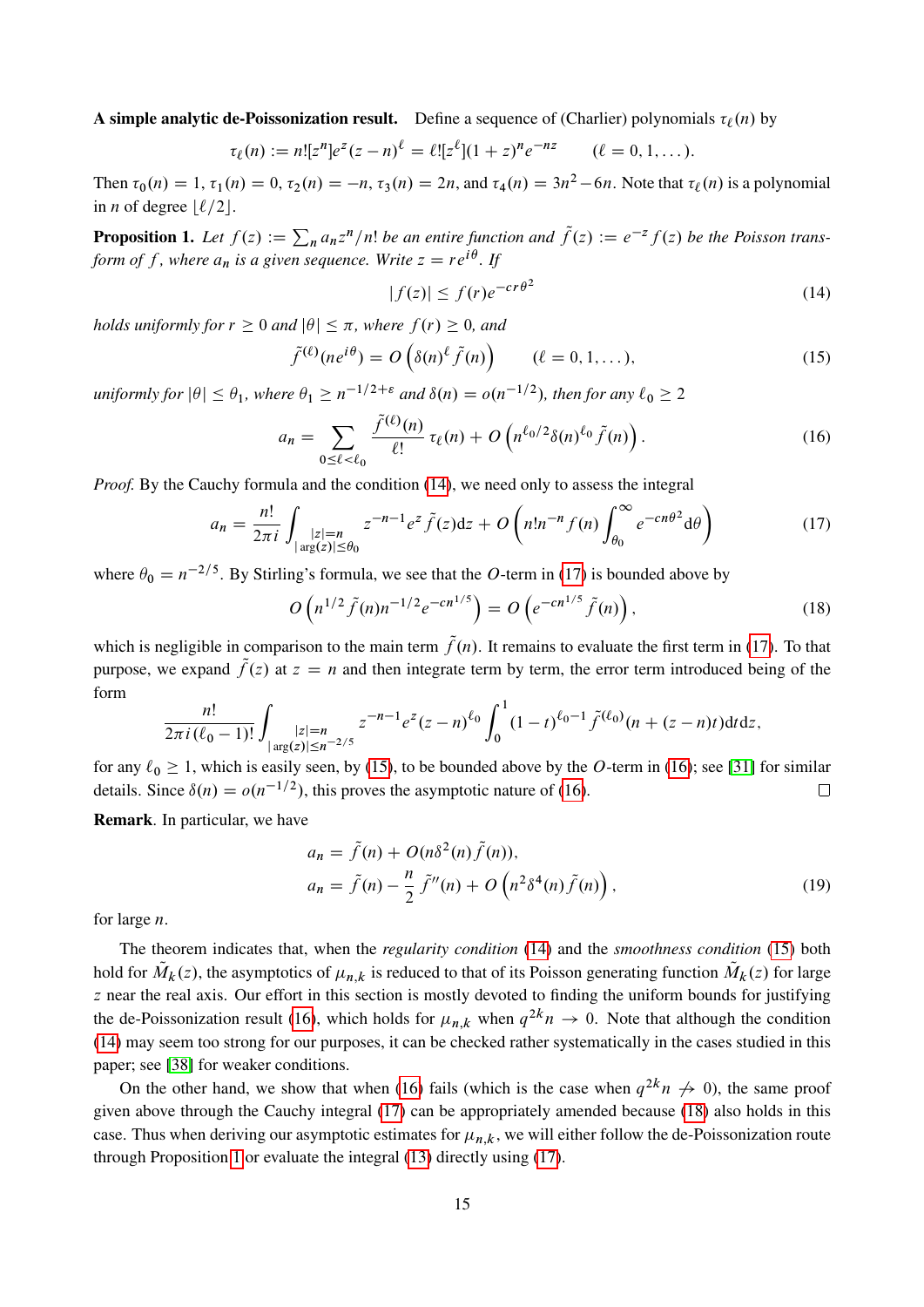## 3.3 Range (I): An elementary analysis

We show in this section that when  $1 \le k \le \alpha_1(L_n - LL_n + O(1))$ , the asymptotics of  $\mu_{n,k}$  are dictated by one or two terms in the first sum of [\(10\)](#page-12-0). Although asymptotics of  $\mu_{n,k}$  in this range can be easily derived by [\(10\)](#page-12-0) using only elementary arguments, we will use a lengthier analytic approach based on Cauchy's integral representation since this approach is later on readily amended for the asymptotics of the variance. Define

$$
k_m := \alpha_1 \left( L_n - LLL_n + \log \left( \frac{p}{q} - 1 \right) + m \log \frac{p}{q} \right) \qquad (m \ge 0),
$$
  

$$
S_{n,k,j} := \binom{k}{j} p^j q^{k-j} n \left( 1 - p^j q^{k-j} \right)^{n-1} \qquad (0 \le j \le k).
$$
 (20)

For convenience, define  $k_{-1} = 0$ .

Our first result says that  $\mu_{n,k}$  is asymptotic to  $S_{n,k,m}$  when  $k_{m-1} < k < k_m$  except when k is close to the boundaries, where the corresponding neighboring term (either  $S_{n,k,m-1}$  or  $S_{n,k,m+1}$ ) is of the same order.

<span id="page-15-0"></span>**Theorem 1** (Asymptotics of  $\mu_{n,k}$  in Range (I)). *Assume*  $m \geq 0$ . If

<span id="page-15-6"></span><span id="page-15-2"></span><span id="page-15-1"></span>
$$
k_{m-1} + \frac{\alpha_1 K_n}{L L_n} \le k \le k_m - \frac{\alpha_1 K_n}{L L_n},\tag{21}
$$

*then*

$$
\mu_{n,k} = S_{n,k,m} \left( 1 + O((m+1)e^{-K_n}) \right). \tag{22}
$$

*If*  $k = k_m + \alpha_1 x / LL_n$ , where  $x = o$ .  $LL_n$ *)*, then

$$
\mu_{n,k} = S_{n,k,m} \left( 1 + \frac{p \alpha_1 e^x}{q(m+1)} \right) \left( 1 + O\left( x^2 L L_n^{-1} + (m+1) L_n^{-(1-q/p)} \right) \right). \tag{23}
$$

**Remark.** Since  $\log(p/q) < 1$  for  $p \in (1/2, e/(e + 1))$ , the interval [\(21\)](#page-15-1) may contain no integer in it.

By Theorem [1,](#page-15-0) the proofs of the following special cases are straightforward.

**Corollary 2.** If  $k \geq 1$  and  $q^k n \to \infty$ , then

<span id="page-15-4"></span>
$$
\mu_{n,k} \sim q^k n (1-q^k)^{n-1};
$$

*if*  $q^{2k}n \rightarrow 0$  and  $k \leq \alpha_1(L_n - LLL_n + K_n)$ , then

$$
S_{n,k,m} \sim \frac{k^m}{m!} p^m q^{k-m} n e^{-p^m q^{k-m} n} \qquad (m \ge 0).
$$

*On the other hand, the estimate*

<span id="page-15-5"></span><span id="page-15-3"></span>
$$
\mu_{n,k} = \Theta(S_{n,k,m})\tag{24}
$$

*holds uniformly for*  $k_{m-1} \leq k \leq k_m$ ,  $m \geq 0$ .

The proof of Theorem [1](#page-15-0) is based on evaluating the Cauchy integral [\(13\)](#page-13-1) along the circle  $|z| = n$ . By the same arguments used in the proof of Proposition [1](#page-14-5) (see [\(18\)](#page-14-4)). Observe that

$$
\mu_{n,k} = \frac{n!}{2\pi i} \int_{\substack{|z|=n \\ |\arg(z)| \le \theta_0}} z^{-n-1} e^z \tilde{M}_k(z) dz + O\left(e^{-cn^{1/5}} \tilde{M}_k(n)\right),\tag{25}
$$

where the *O*-term is justified by applying the following estimate for  $M_k(z)$ .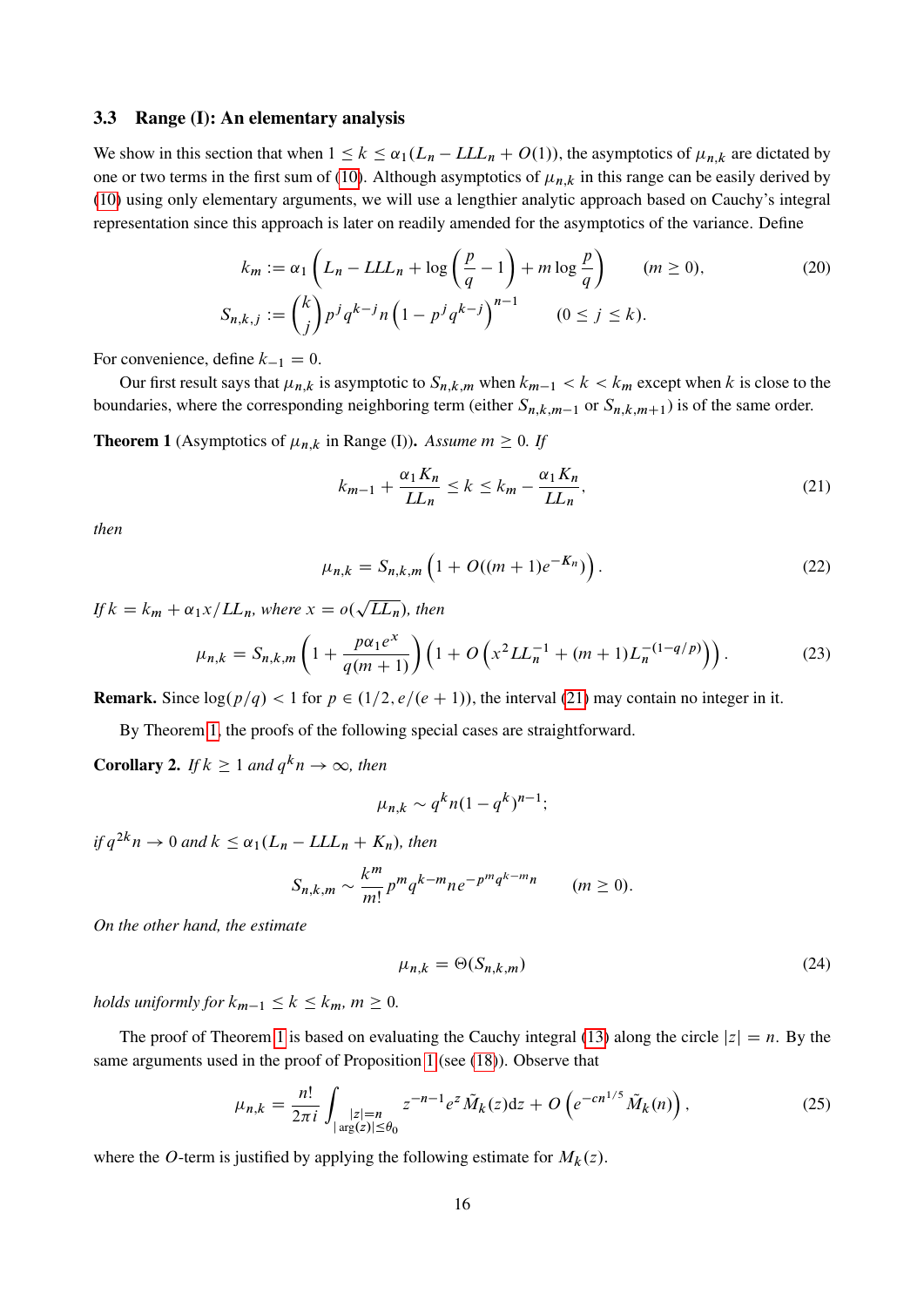**Lemma 2.** *Uniformly for*  $r \geq 0$  *and*  $|\theta| \leq \pi$ 

$$
|M_k(re^{i\theta})| \le M_k(r)e^{-cr\theta^2} \qquad (r > 0; |\theta| \le \pi),\tag{26}
$$

*for all*  $k = k(n) \geq 1$  *and some constant*  $c > 0$ *.* 

The proof of [\(26\)](#page-16-0) follows directly from the next proposition in view of [\(8\)](#page-11-1) and  $[z^n]M_1(z) \ge 0$ .

<span id="page-16-7"></span>**Proposition 2.** Let  $f(z)$  be an entire function and  $z = re^{i\theta}$ , where  $r \ge 0$  and  $|\theta| \le \pi$ . If

$$
|e^z f(z)| \le e^r f(r) \qquad (r \ge 0; |\theta| \le \pi), \tag{27}
$$

where  $f(r) \ge 0$ , then the sum  $f_k(z) := \sum_{0 \le j \le k} {k \choose j}$  $\binom{k}{j}$   $f(p^jq^{k-j}z)$  satisfies

<span id="page-16-0"></span>
$$
|e^z f_k(z)| \le e^r f_k(r) e^{-cr\theta^2},\tag{28}
$$

*uniformly for*  $k \geq 0$ ,  $r \geq 0$  *and*  $|\theta| \leq \pi$ , where  $c > 0$  *is independent of* z *and* k.

*Proof.* By [\(27\)](#page-16-1) and the elementary inequality

$$
1 - \cos \theta \ge \frac{2}{\pi^2} \theta^2 \qquad (|\theta| \le \pi), \tag{29}
$$

we obtain

$$
|e^{z} f_{k}(z)| \leq \sum_{0 \leq j \leq k} {k \choose j} e^{(1-p^{i}q^{k-j})r \cos \theta} e^{p^{j}q^{k-j}r} f(p^{j}q^{k-j}r)
$$
  

$$
\leq \sum_{0 \leq j \leq k} {k \choose j} e^{(1-p^{i}q^{k-j})r(1-2\theta^{2}/\pi^{2})} e^{p^{j}q^{k-j}r} f(p^{j}q^{k-j}r)
$$
  

$$
\leq e^{-2r\theta^{2}(1-p^{k})/\pi^{2}} e^{r} f_{k}(r).
$$

This proves [\(28\)](#page-16-2) with, say  $c = 2(1 - p)/\pi^2$ .

**Proof of [\(22\)](#page-15-2) in Theorem [1.](#page-15-0)** We next evaluate  $\tilde{M}_k(z)$  more precisely in the following lemma whose proof is presented in Appendix A.

Let

$$
S_{k,m}(z) := \binom{k-1}{m} p^m q^{k-m} z e^{-p^m q^{k-m} z}.
$$

<span id="page-16-5"></span>**Lemma 3.** (i)  $(m = 0)$  *If*  $1 \le k \le k_0 - \alpha_1 K_n / LL_n$ , then

$$
\tilde{M}_k(z) = q^k z e^{-q^k z} \left( 1 + O(e^{-K_n}) \right),\tag{30}
$$

*uniformly for*  $|z| = n$  *and*  $\arg(z) = o(LL_n^{-1/2}).$  $(ii)$   $(m \geq 1)$  *If* 

$$
k = \alpha_1 \left( L_n - LL_n + \log(p/q - 1) + m \log(p/q) - \eta \right),\tag{31}
$$

*where*  $m \geq 1$  *and* 

$$
\frac{K_n}{LL_n} \le \eta \le \log(p/q) - \frac{K_n}{LL_n},
$$

*then*

$$
\tilde{M}_k(z) = S_{k,m}(z) \left( 1 + O(m e^{-K_n}) \right),\tag{32}
$$

*uniformly for*  $|z| = n$  *and*  $\arg(z) = o(LL_n^{-1/2}).$ 

<span id="page-16-8"></span><span id="page-16-6"></span><span id="page-16-4"></span><span id="page-16-3"></span><span id="page-16-2"></span><span id="page-16-1"></span> $\Box$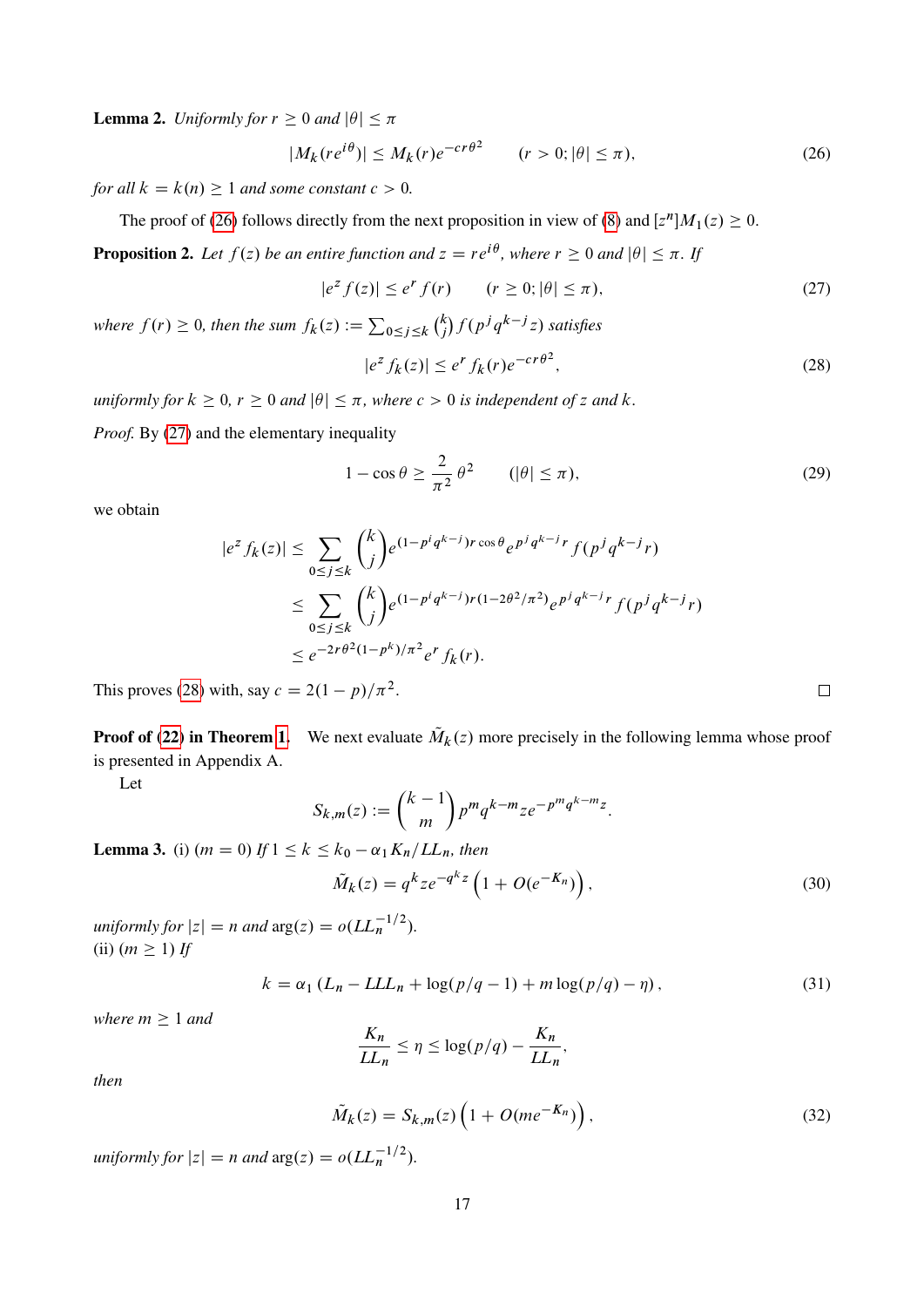Using the above lemma, we now prove Theorem [1.](#page-15-0) It remains to evaluate the integral in [\(25\)](#page-15-3). We first consider the case  $m = 0$ . By substituting [\(30\)](#page-16-3) into the integral in [\(25\)](#page-15-3), and by completing the arc  $|\arg(z)| \le \theta_0$ to a full circle, we see that

$$
\frac{n!}{2\pi i} \int_{\substack{|z|=n\\|\arg(z)|\leq \theta_0}} z^{-n-1} e^{z} \tilde{M}_k(z) dz = \frac{q^k n!}{2\pi i} \int_{\substack{|z|=n\\|\arg(z)|\leq \theta_0}} z^{-n} e^{(1-q^k)z} dz + O(E_1)
$$

$$
= q^k n! [z^{n-1}] e^{(1-q^k)z} + O(E_2) + O(E_1),
$$

where

$$
E_1 := e^{-K_n} n! n^{-n} q^k n \int_{-\theta_0}^{\theta_0} e^{(1-q^k)n \cos \theta} d\theta,
$$
  

$$
E_2 := q^k n! n^{1-n} \int_{\theta_0}^{\pi} e^{(1-q^k)n \cos \theta} d\theta.
$$

By the inequality [\(29\)](#page-16-4), we have

$$
E_1 = O\left(e^{-K_n}n^{1/2}q^k n e^{-q^k n}\int_{-\infty}^{\infty}e^{-2n(1-q^k)\theta^2/\pi^2}d\theta\right)
$$
  
= 
$$
O\left(e^{-K_n}q^k n e^{-q^k n}\right).
$$

Similarly,

$$
E_2 = O\left(q^k n e^{-q^k n} n^{-1/10} e^{-2n^{1/5}/\pi^2}\right).
$$

This completes the proof of [\(22\)](#page-15-2) when  $m = 0$ . For  $m \ge 1$ , we proceed in a similar manner but using part(ii) of Lemma [3.](#page-16-5) This proves Theorem [1.](#page-15-0)

**Proof of [\(23\)](#page-15-4) in Theorem [1.](#page-15-0)** We now consider the remaining gaps when k is of the form [\(31\)](#page-16-6) with  $\eta$  $x/LL_n$ , where  $x = o(\sqrt{LL_n})$ . In this case, the same analysis as above shows that both terms  $S_{k,m}(z)$  and  $S_{k,m+1}(z)$  are asymptotically close, so that

$$
\tilde{M}_k(z) = (S_{k,m}(z) + S_{k,m+1}(z))(1 + O(E_3)),
$$
\n(33)

<span id="page-17-0"></span> $\Box$ 

where the error  $E_3$  introduced is bounded above by

$$
E_3 = O\left(\sum_{0 \le j < m} \left| \frac{S_{k,j}(z)}{S_{k,m}(z)} \right| + \sum_{m+2 \le j \le k} \left| \frac{S_{k,j}(z)}{S_{k,m}(z)} \right| \right)
$$
\n
$$
= O\left((m+1)L_n^{-(1-qe^n\cos\theta/p)}\right) + O\left(m!\sum_{j\ge 2} \frac{(p\alpha_1/q)^j}{(j+m)!} L_n^{j - \frac{(p/q)^j - 1}{p/q - 1}e^n\cos\theta}\right)
$$
\n
$$
= O\left((m+1)L_n^{-(1-q/p)} + (m+1)^{-1}L_n^{-(p/q - 1)}\right)
$$
\n
$$
= O\left((m+1)L_n^{-(1-q/p)}\right),
$$

since  $1 - q/p \leq p/q - 1$ , where we used the inequality

$$
\frac{t^j - 1}{t - 1} \ge \frac{t + 1}{2} j \qquad (t > 1; j \ge 2),
$$

and  $\theta = o(LL_n^{-1/2})$ . Thus the same analysis as above gives

$$
\mu_{n,k} = \frac{k^m}{m!} p^m q^{k-m} n e^{-p^m q^{k-m} n} \left( 1 + \frac{p L_n^{1-e^n}}{q(m+1) \log(1/q)} \right) \left( 1 + O\left( (m+1) L_n^{-(1-q/p)} \right) \right),
$$

which implies [\(23\)](#page-15-4).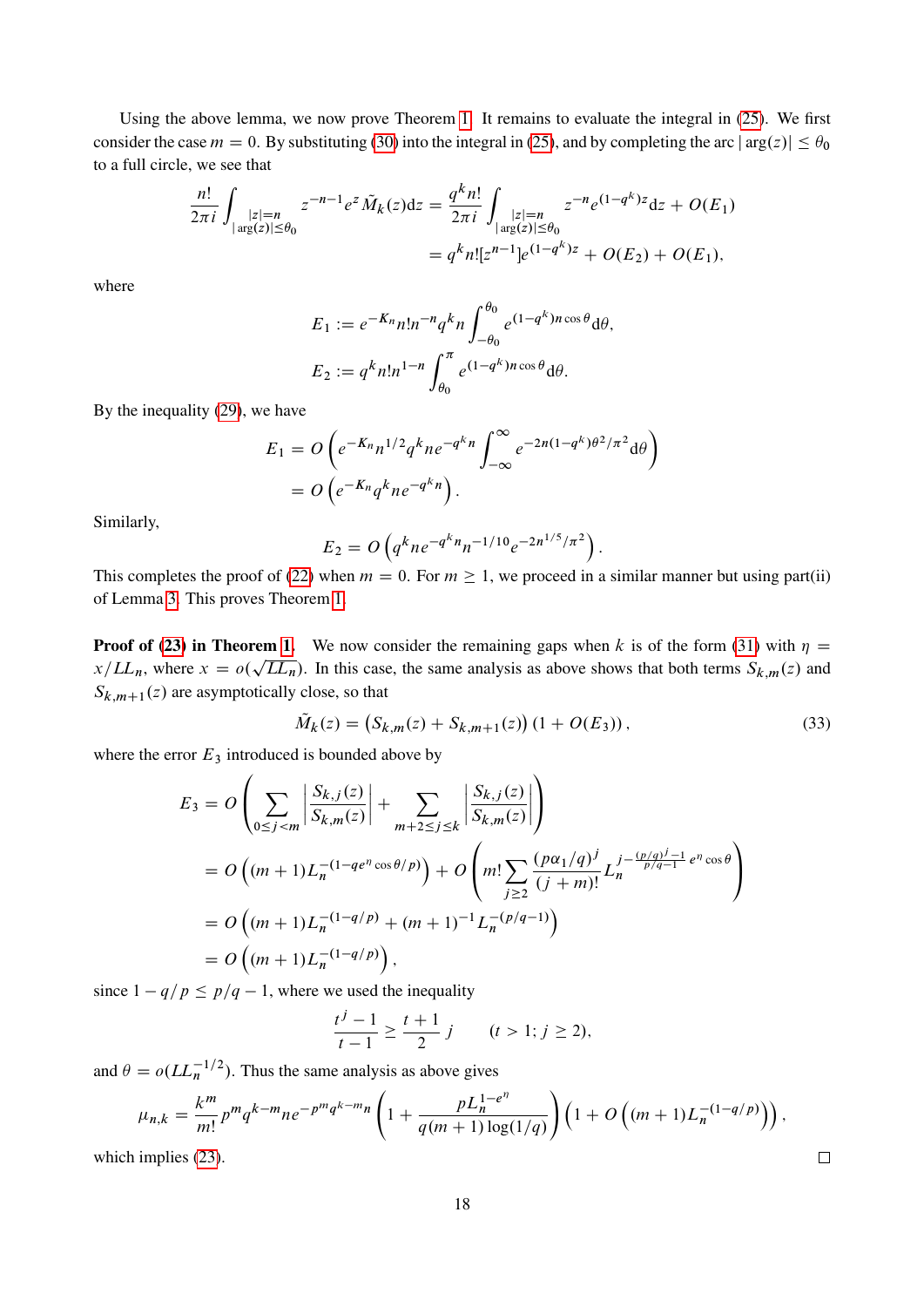## 3.4 Range (II): A saddle-point analysis

We now assume that

<span id="page-18-1"></span>
$$
\alpha_1 (L_n - L L L_n + K_n) \le k \le \alpha_2 (L_n - K_n \sqrt{L_n}), \tag{34}
$$

<span id="page-18-0"></span>and proceed by the saddle-point method (see [\[82,](#page-59-0) [86\]](#page-59-11)) to derive the following main result of this subsection.

**Theorem 2** (Asymptotics of  $\mu_{n,k}$  in Range (II)). *If* k *satisfies* [\(34\)](#page-18-1)*, then* 

$$
\mu_{n,k} = G_1 \left( \rho; \log_{p/q} p^k n \right) \frac{n^{-\rho} (p^{-\rho} + q^{-\rho})^k}{\sqrt{2\pi \beta_2(\rho) k}} \left( 1 + O \left( \frac{1}{k(p/q)^\rho} + \frac{1}{k(\rho+2)^2} \right) \right), \tag{35}
$$

*where*  $\rho = \rho(n, k) > -2$  *is chosen to satisfy the saddle-point equation* 

<span id="page-18-5"></span><span id="page-18-4"></span><span id="page-18-3"></span>
$$
\begin{cases}\n\frac{\mathrm{d}}{\mathrm{d}\rho} \left( \rho^{\rho} e^{-\rho} n^{-\rho} (p^{-\rho} + q^{-\rho})^k \right) = 0, & \text{if } \rho \ge 1; \\
\frac{\mathrm{d}}{\mathrm{d}\rho} \left( n^{-\rho} (p^{-\rho} + q^{-\rho})^k \right) = 0, & \text{if } \rho \le 1,\n\end{cases}
$$
\n(36)

*and*

$$
\beta_2(\rho) := \frac{p^{-\rho} q^{-\rho} \log(p/q)^2}{(p^{-\rho} + q^{-\rho})^2},
$$
\n
$$
G_1(\rho; x) = \sum_{j \in \mathbb{Z}} g(\rho + it_j) \Gamma(\rho + 1 + it_j) e^{-2j\pi ix} \qquad (t_j := 2j\pi/\log(p/q))
$$
\n(37)

where  $g(s) = 1 - 1/(p^{-s} + q^{-s})$ , and  $G_1(\rho, x)$  is a 1-periodic function (see Figures [3](#page-8-0) and [4\)](#page-8-1).

We devote the rest of this subsection to the proof of Theorem [2.](#page-18-0)

#### 3.4.1 Two-step saddle-point method

We outline here the main steps of the proof of Theorem [2.](#page-18-0) The approach may be called a two-step saddle-point method since the saddle-point method is applied twice. First, we start from the the Mellin integral [\(6\)](#page-11-0) and apply the saddle-point method to obtain precise asymptotics of  $\tilde{M}_k(re^{i\theta})$  for small  $\theta$  (i.e., around the *real axis*) and large r. The proof here is complicated by the fact that

<span id="page-18-2"></span>
$$
\left| p^{-\rho - it} + q^{-\rho - it} \right| = p^{-\rho} + q^{-\rho},\tag{38}
$$

when  $t = t_j$ ,  $j \in \mathbb{Z}$ , which implies that the number of saddle-points with the same real part is *infinite*, yielding the 1-periodic function  $G_1(\rho; x)$ .

This first application of the saddle-point method yields a good approximation to  $\tilde{M}_k(z)$  for z large and near the real axis; then we *de-Poissonize*  $\tilde{M}_k(z)$  by another application of the saddle-point method and establish that  $\mu_{n,k} \sim \tilde{M}_k(n)$ . Ultimately, we will use the de-Poissonization result of Proposition [1,](#page-14-5) however, in the first approximation we do de-Poissonization by "bare hands" by applying the argument already used in the proof of Proposition [1,](#page-14-5) namely [\(17\)](#page-14-1) and [\(18\)](#page-14-4). Thus we focus on the evaluation of the Cauchy integral [\(13\)](#page-13-1) but with  $|\theta| \leq n^{-2/5}$  (the first integral of [\(25\)](#page-15-3)).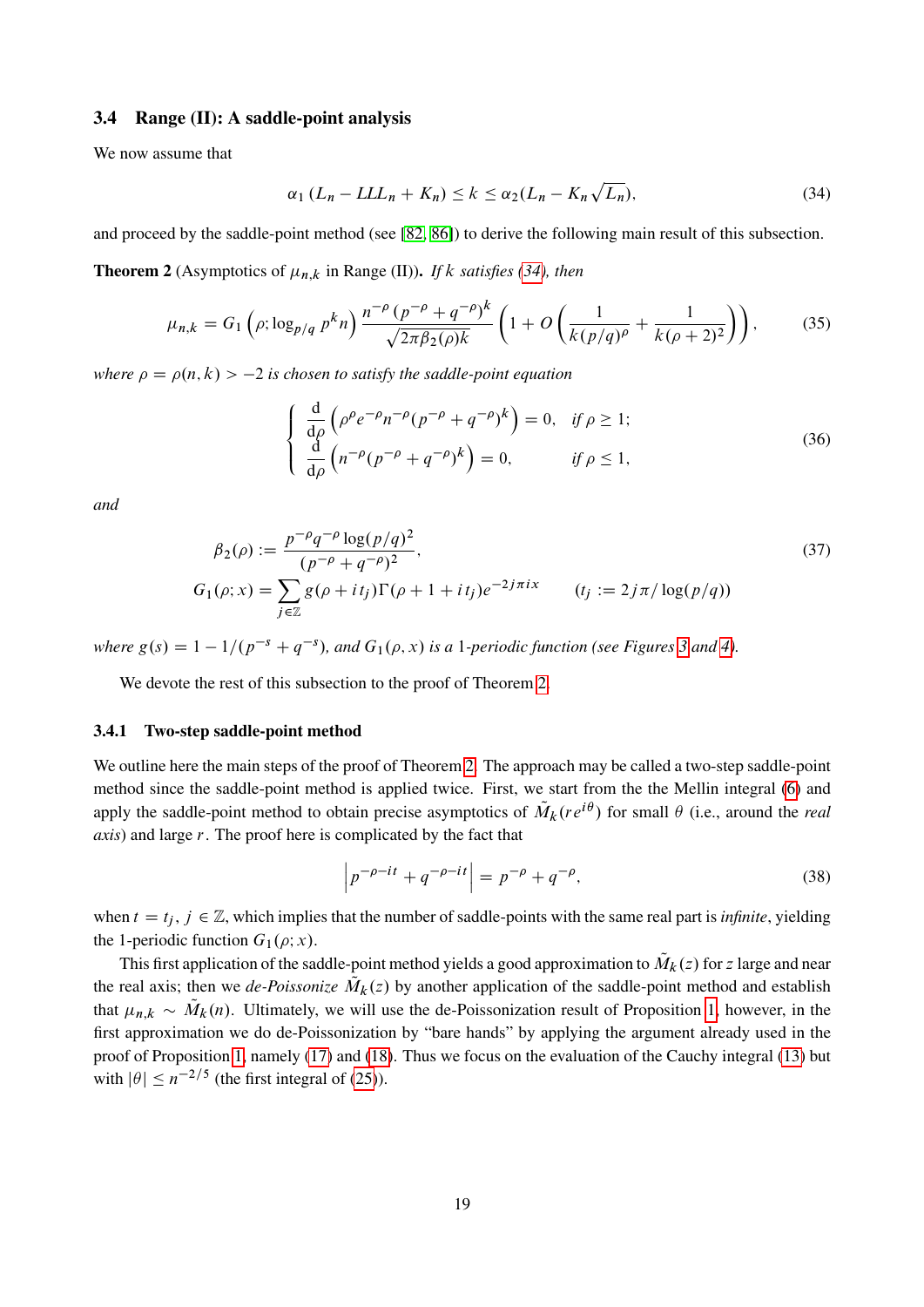#### 3.4.2 Location of saddle-points

The integrand  $z^{-s}\Gamma(s+1)g(s)(p^{-s}+q^{-s})^k$  of the integral in [\(6\)](#page-11-0) has simple poles at  $s = -j$ ,  $j = 2, 3, \ldots$ , the rightmost (dominant) one being at  $s = -2$ ; it also has saddle-points, which are the zeros of the equation

<span id="page-19-0"></span>
$$
\frac{\mathrm{d}}{\mathrm{d}s}\left(\Gamma(s+1)n^{-s}(p^{-s}+q^{-s})^k\right) = 0;\tag{39}
$$

note that  $g(s)$  is uniformly bounded for all s. In view of [\(38\)](#page-18-2), there are infinitely many saddle-points of the form  $\rho + i t_j / \log(p/q)$  ( $j = 0, \pm 1, ...$ ), where the real part  $\rho$  satisfies [\(39\)](#page-19-0). Also it is easy to see that

$$
\begin{cases} \rho \to +\infty, & \text{if } \frac{k}{L_n} \downarrow \frac{1}{\log(1/q)}, \\ \rho \to -\infty, & \text{if } \frac{k}{L_n} \uparrow \frac{1}{\log(1/p)}. \end{cases}
$$

We distinguish between two cases  $\rho \ge 1$  and  $-2 < \rho < 1$ . In the former case, the saddle-points are determined by the whole equation [\(39\)](#page-19-0) (using Stirling's formula for Gamma function), while in the latter case  $\Gamma(\rho + 1)$  is uniformly bounded.

Consider first the case when  $\rho \ge 1$  (the choice of 1 being arbitrary). In this case, by [\(36\)](#page-18-3) and by applying Stirling's formula, we obtain

$$
\frac{k}{L_n - \log \rho} = \frac{p^{-\rho} + q^{-\rho}}{p^{-\rho} \log(1/p) + q^{-\rho} \log(1/q)},
$$

which can be written in the form

$$
\rho = \frac{1}{\log(p/q)} \log \left( \frac{L_n - \log \rho - k \log(1/p)}{k \log(1/q) - L_n + \log \rho} \right),
$$

whenever  $L_n - \log \rho < k \log(1/q)$ , which will be seen to be the case when k satisfies [\(34\)](#page-18-1).

On the other hand, when  $\rho \leq 1$ , the term  $\Gamma(s + 1)$  does not contribute significantly to the saddle-point location, and therefore we consider the second equation in [\(36\)](#page-18-3) or

$$
\frac{k}{L_n} = \frac{p^{-\rho} + q^{-\rho}}{p^{-\rho} \log(1/p) + q^{-\rho} \log(1/q)}
$$

which is solved to be

$$
\rho = \frac{1}{\log(p/q)} \log \left( \frac{L_n - k \log(1/p)}{k \log(1/q) - L_n} \right). \tag{40}
$$

<span id="page-19-2"></span><span id="page-19-1"></span>;

It follows that if  $k$  satisfies [\(34\)](#page-18-1), then

$$
\rho \le \frac{1}{\log(p/q)} \left( LL_n - \log K_n + \log \frac{\log(p/q)}{\log(1/q)} + o(1) \right),\tag{41}
$$

implying, in particular, that  $\rho = O(LL_n)$ . Also if  $k = \alpha_1(L_n - LL_n + \log \log(p/q) + K_n)$ , then

$$
\rho = \frac{1}{\log(p/q)} \left( LL_n - \log K_n + \log \frac{\log(p/q)}{\log(1/q)} + O(K_n^{-1}) \right).
$$

However, if k is close to the right boundary of [\(34\)](#page-18-1), more precisely,  $k = \alpha_2(1 - \varepsilon_n)L_n$ , where  $\varepsilon_n = o(1)$ , then

$$
\rho = -2 + \frac{\varepsilon_n}{\alpha_2 \beta_2(-2)} + O(\varepsilon_n^2).
$$

Thus  $\rho = O(1)$ .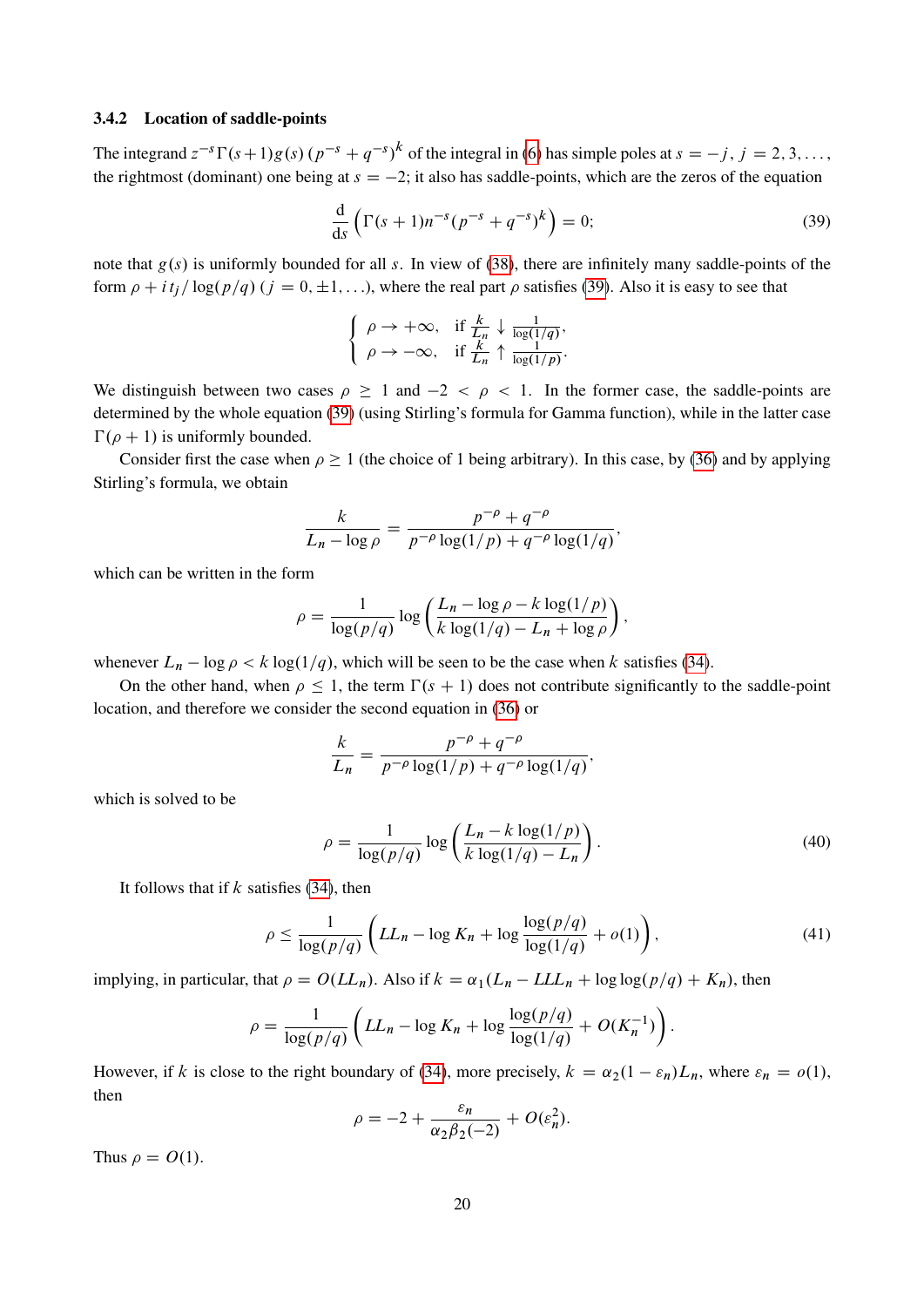From [\(41\)](#page-19-1), we see that if  $\rho \ge 1$  and k satisfies [\(34\)](#page-18-1), then  $k\beta_2(\rho) = \Theta(k(p/q)^{\rho})$  and

$$
k(p/q)^{\rho} \ge \frac{K_n}{\log(p/q)} + o(1);
$$

on the other hand, if  $\rho \ge -2 + K_n L_n^{-1/2}$ , then  $k(\rho + 2)^2 \ge K_n^2$ . Thus the O-term in [\(35\)](#page-18-4) is small if we choose  $K_n$  sufficiently large. Before we present a formal proof of Theorem [2,](#page-18-0) we first discuss the behavior of  $\mu_{n,k}$  when k is close to the boundaries of k.

## 3.4.3 Boundary behaviors of  $\mu_{n,k}$

We can derive more transparent asymptotic approximations to  $\mu_{n,k}$  when k is sufficiently away or close to the boundaries.

**The central range:**  $\alpha \in [\alpha_1 + \varepsilon, \alpha_2 - \varepsilon]$ . In this case,  $G_1$  is bounded and  $G_1(\rho; x) \sim G_1(\rho'; x)$ , where

<span id="page-20-2"></span>
$$
\rho' := \frac{1}{\log(p/q)} \log \left( \frac{1 - \alpha \log(1/p)}{\alpha \log(1/q) - 1} \right);
$$
\n(42)

also  $\beta_2(\rho) \sim \beta_2(\rho')$ . Note that  $g(\rho + it_j) = 1 - p^{it_j}/(p^{-\rho} + q^{-\rho})$  and

$$
G_1\left(\rho; \log_{p/q} p^k n\right) = G_1\left(\rho; \log_{p/q} q^k n\right).
$$

More precisely, if  $k = \alpha (L_n + x \sqrt{\alpha \beta_2(\rho') L_n})$ , where  $\alpha \in [\alpha_1 + \varepsilon, \alpha_2 - \varepsilon]$  and  $x = o(L_n^{1/6})$ , then

$$
\mu_{n,k} = G_1 \left( \rho' ; \log_{p/q} p^k n \right) \frac{n^{-\rho'} \left( p^{-\rho'} + q^{-\rho'} \right)^k}{\sqrt{2\pi \alpha \beta_2(\rho') L_n}} e^{-x^2/2} \left( 1 + O\left( \frac{1 + |x|^3}{\sqrt{L_n}} \right) \right),
$$

uniformly in x. In particular, when  $\alpha = 1/h$ , where  $h := p \log(1/p) + q \log(1/q)$  is the entropy of the Bernoulli variate, then  $\rho' = -1$ , and it follows that

$$
\mu_{n,k} = \frac{\sqrt{h} G_1 \left( -1; \log_{p/q} p^k n \right)}{\log(p/q) \sqrt{2\pi pq}} \cdot \frac{n}{\sqrt{L_n}} e^{-x^2/2} \left( 1 + O\left( \frac{1+|x|^3}{\sqrt{L_n}} \right) \right),\tag{43}
$$

uniformly for  $x = o(L_n^{1/6})$ . Other approximations can be derived for  $L_n^{1/6} \ll x = o($  $\overline{L_n}$ ). Thus  $\mu_{n,k}$ reaches the maximum for k near  $L_n/h + O(1)$ ; also  $\mu_{n,k}$  increases with k when  $\alpha < 1/h$  and decreases with k when  $\alpha > 1/h$ ; see Figure [2.](#page-6-3) See also Figure [3](#page-8-0) for a plot of  $G_1(-1, x)$  for a few p's.

The left boundary:  $\rho \to -2^+$  and  $\rho + 2 \gg L_n^{-1/2}$ . In this case, the dominant periodicity vanishes because

<span id="page-20-1"></span><span id="page-20-0"></span>
$$
G_1(\rho; x) \sim \frac{|g(-2)|}{\rho+2} = \frac{2pq}{(p^2+q^2)(\rho+2)};
$$

thus

$$
\mu_{n,k} \sim \frac{2}{\sqrt{2\pi} \log(p/q)(\rho+2)} k^{-1/2} n^{-\rho} \left(p^{-\rho} + q^{-\rho}\right)^k. \tag{44}
$$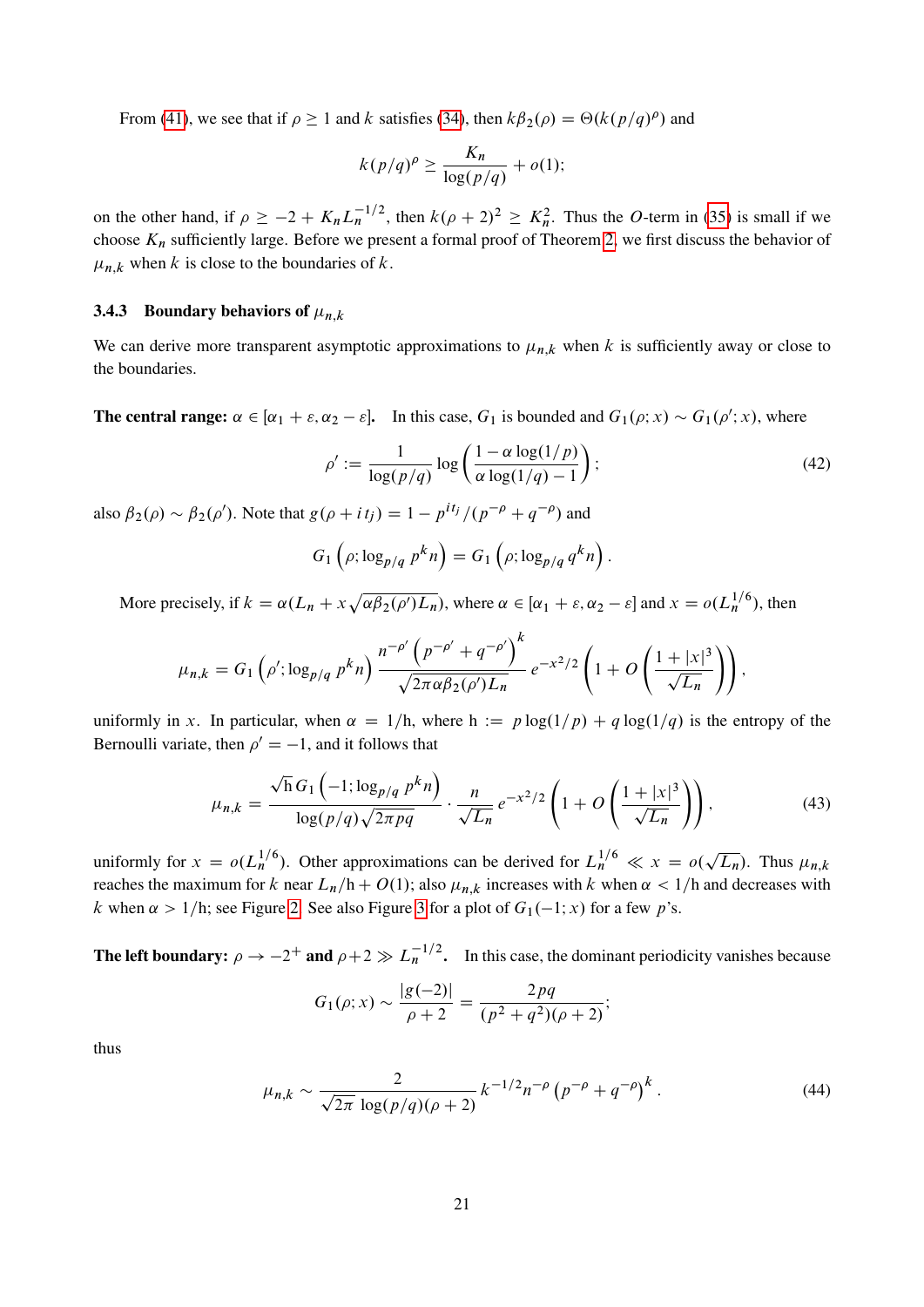The right boundary:  $k/L_n \to 1/\log(1/q)^+$ . In this case,  $\rho \to \infty$  and  $\rho = O(LL_n)$ . The periodicity in the leading term of [\(35\)](#page-18-4) does not vanish because we have

$$
G_1(\rho; x) \sim \sum_{j \in \mathbb{Z}} \Gamma(\rho + 1 + it_j) e^{-2j\pi i x},
$$

and  $G_1$  is not bounded. Indeed, the periodicity becomes more pronounced for increasing  $\rho$  since

$$
\left|\frac{\Gamma(\rho+1+it)}{\Gamma(\rho+1)}\right| = O\left(e^{-t^2/(2\rho)+O(t^4/\rho^3)}\right),\,
$$

for large  $\rho$  and  $t = o(\rho)$ ; see Figure [4.](#page-8-1) This estimate also implies that

$$
G_1(\rho; x) = O\left(\sum_{j \in \mathbb{Z}} |\Gamma(\rho + 1 + it_j)|\right) = O\left(e^{-\rho} \rho^{\rho+1}\right) = O\left(\rho^{1/2} \Gamma(\rho+1)\right).
$$

The order is tight. This means that even if we normalize  $G_1(\rho; x)$  by  $\Gamma(\rho + 1)$ , it still goes to infinity with  $\rho$ .

## 3.4.4 Proof of Theorem [2](#page-18-0)

In view of [\(25\)](#page-15-3) (more generally, de-Poissonization Proposition [1\)](#page-14-5), we only need to evaluate  $\tilde{M}_k(n)$  and obtain precise local expansions for  $\tilde{M}_k(ne^{i\theta})$  when  $|\theta| \le \theta_0$  in order to estimate the first integral of [\(25\)](#page-15-3). We first focus on estimating  $\tilde{M}_k(n)$ , and then extend the same approach to derive the asymptotics of  $\tilde{M}_k(ne^{i\theta})$ . This suffices to prove that  $\mu_{n,k} \sim \tilde{M}_k(n)$ . Later in Subsection [3.8](#page-30-0) we refine this analysis to obtain a better error term.

In order to evaluate  $\tilde{M}_k(n)$  by the inverse Mellin transform, we move first the line of integration of [\(6\)](#page-11-0) to  $\Re(s) = \rho$ , so that

<span id="page-21-0"></span>
$$
\tilde{M}_k(n) = \frac{1}{2\pi} \int_{-\infty}^{\infty} J_k(n; \rho + it) \mathrm{d}t,\tag{45}
$$

where  $\rho > -2$  is the saddle-point chosen according to [\(36\)](#page-18-3) and  $J_k(n; s) := n^{-s} \Gamma(s+1) g(s) (p^{-s} + q^{-s})^k$ . where  $p > -2$  is the saddle-point chosen according to (50) and  $J_k(n; s) := n^{-s} \Gamma(s + 1)g(s)(p^{-s} + q^{-s})^s$ .<br>We now show that the above integral is small for  $|t| \ge \sqrt{L_n}$ , and then assess the main contribution of saddlewe now show that the above integral is a<br>points falling into the range  $|t| \leq \sqrt{L_n}$ .

**Smallness of the integral when**  $|t| \ge \sqrt{L_n}$ . Assume from now on that  $\rho$  is chosen as described above in **Smallness of the integral when**  $|l| \ge \sqrt{L_n}$ . Assume from now on that  $\rho$  is chose [\(36\)](#page-18-3). We show that the integral in [\(45\)](#page-21-0) with  $|t| \ge \sqrt{L_n}$  is asymptotically negligible.

Since our  $\rho > -2$  satisfies [\(40\)](#page-19-2), we have, by [\(9\)](#page-12-2),

$$
\frac{1}{2\pi} \int_{|t| \ge \sqrt{L_n}} J_k(n; \rho + it) dt = O\left( n^{-\rho} (p^{-\rho} + q^{-\rho})^k \int_{\sqrt{L_n}}^{\infty} |\Gamma(\rho + 1 + it)| dt \right)
$$
  
= 
$$
O\left( n^{-\rho} (p^{-\rho} + q^{-\rho})^k \int_{\sqrt{L_n}}^{\infty} t^{\rho + 1/2} e^{-\pi t/2} dt \right)
$$
  
= 
$$
O\left( L_n^{\rho/2 + 1/4} e^{-\pi \sqrt{L_n}/2} n^{-\rho} (p^{-\rho} + q^{-\rho})^k \right).
$$

On the other hand, since  $\rho = O(LL_n)$  and  $\rho \ge -2 + K_n L_n^{-1/2}$ , we then obtain

$$
L_n^{\rho/2+1/4}e^{-\pi\sqrt{L_n}/2}=O\left(e^{-\pi\sqrt{L_n}/2+O(LL_n^2)}\right)=O\left(\Gamma(\rho+2)e^{-\sqrt{L_n}}\right),
$$

for large enough *n*; the last O-term holds uniformly for  $\rho \ge -2 + K_n L_n^{-1/2}$  and  $\rho$  satisfying [\(41\)](#page-19-1).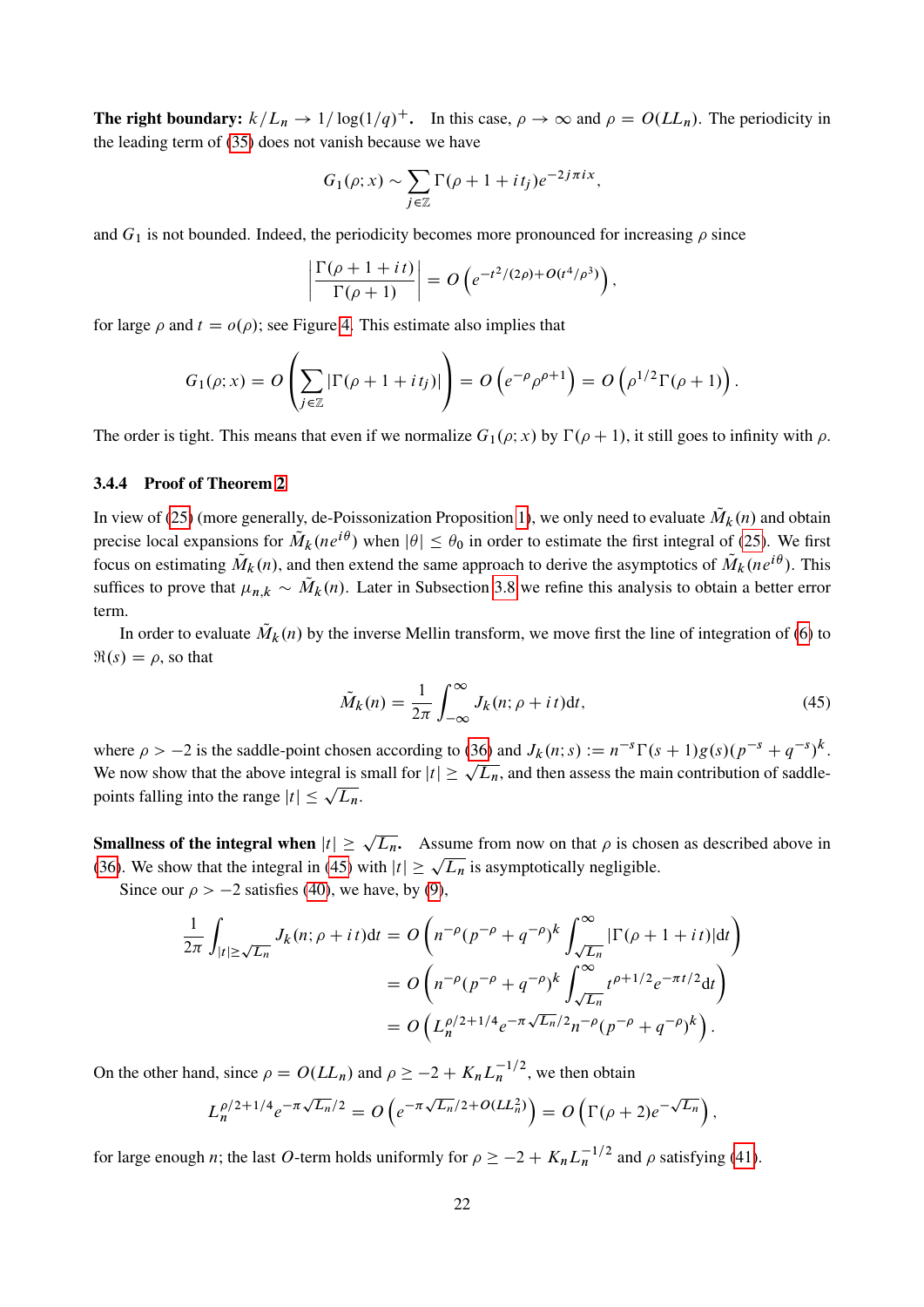**Contribution from each saddle-point.** Let  $j_0$  be the largest integer j for which  $2j\pi/\log(p/q) \leq$  $L_n$ . Then we can split the integral over  $\int_{|t| \le \sqrt{L_n}}$  as follows.

$$
\int_{|t|\leq\sqrt{L_n}}J_k(n;\rho+i\,t)\mathrm{d}t=\sum_{|j|
$$

The last integral is bounded above by

$$
O\left(\Gamma(\rho+2)n^{-\rho}(p^{-\rho}+q^{-\rho})^k e^{-\sqrt{L_n}}\right),\,
$$

by the same argument used above. It remains to evaluate the integrals

$$
T_j := \frac{1}{2\pi} \int_{|t-t_j| \leq \pi/\log(p/q)} J_k(n;\rho+i\,t) \mathrm{d}t,
$$

for  $|j| < j_0$ .

We derive first a uniform bound for  $|p^{-\rho-i} + q^{-\rho-i}$ . By the elementary inequalities [\(29\)](#page-16-4) and

$$
\sqrt{1-x} \le 1 - \frac{x}{2}
$$
  $(x \in [0, 1]),$ 

we have

$$
\left| p^{-\rho - it} + q^{-\rho - it} \right| = \left( p^{-\rho} + q^{-\rho} \right) \sqrt{1 - \frac{2p^{-\rho}q^{-\rho}}{(p^{-\rho} + q^{-\rho})^2} \left( 1 - \cos\left(t \log\left(\frac{p}{q}\right)\right) \right)}
$$
  
\n
$$
\leq \left( p^{-\rho} + q^{-\rho} \right) \left( 1 - \frac{p^{-\rho}q^{-\rho}}{(p^{-\rho} + q^{-\rho})^2} \left( 1 - \cos\left( (t - t_j) \log\left(\frac{p}{q}\right) \right) \right) \right)
$$
  
\n
$$
\leq \left( p^{-\rho} + q^{-\rho} \right) \left( 1 - \frac{2p^{-\rho}q^{-\rho}}{\pi^2 (p^{-\rho} + q^{-\rho})^2} (t - t_j)^2 \log\left(\frac{p}{q}\right)^2 \right)
$$
  
\n
$$
\leq \left( p^{-\rho} + q^{-\rho} \right) e^{-c_0 (t - t_j)^2}, \tag{46}
$$

uniformly for  $|t - t_j| \leq \pi / \log(p/q)$ , where

$$
c_0 = c_0(\rho) := \frac{2p^{-\rho}q^{-\rho}\log(p/q)^2}{\pi^2(p^{-\rho}+q^{-\rho})^2} = \frac{2}{\pi^2}\beta_2(\rho).
$$

We now take

<span id="page-22-1"></span><span id="page-22-0"></span>
$$
v_0 := \begin{cases} k^{-2/5}, & \text{if } -2 < \rho \le 1; \\ (c_0 k)^{-2/5}, & \text{if } \rho \ge 1, \end{cases}
$$

and split the integration range into two parts:  $|t - t_j| \le v_0$  and  $v_0 < |t - t_j| \le \pi / \log(p/q)$ . (We assume that k is so large that  $v_0 < \pi / \log(p/q)$ .)

Consider first the case when  $-2 < \rho \le 1$ . From the inequality [\(46\)](#page-22-0), it follows that

$$
T_{j}^{"} := \frac{1}{2\pi} \int_{v_{0} \leq |t - t_{j}| \leq \pi/\log(p/q)} J_{k}(n; \rho + it) dt
$$
\n
$$
= O\left( |\Gamma(\rho + 2 + it_{j})| n^{-\rho} \left( p^{-\rho} + q^{-\rho} \right)^{k} \int_{k^{-2/5}}^{\infty} e^{-c_{0}kv^{2}} dv \right)
$$
\n
$$
= O\left( n^{-\rho} \left( p^{-\rho} + q^{-\rho} \right)^{k} k^{-3/5} e^{-c_{0}k^{1/5}} \times \begin{cases} |\Gamma(\rho + 1 + it_{j})|, & \text{if } j \neq 0 \\ 1, & \text{if } j = 0 \end{cases} \right),
$$
\n
$$
(47)
$$

for each  $|j| \leq j_0$ .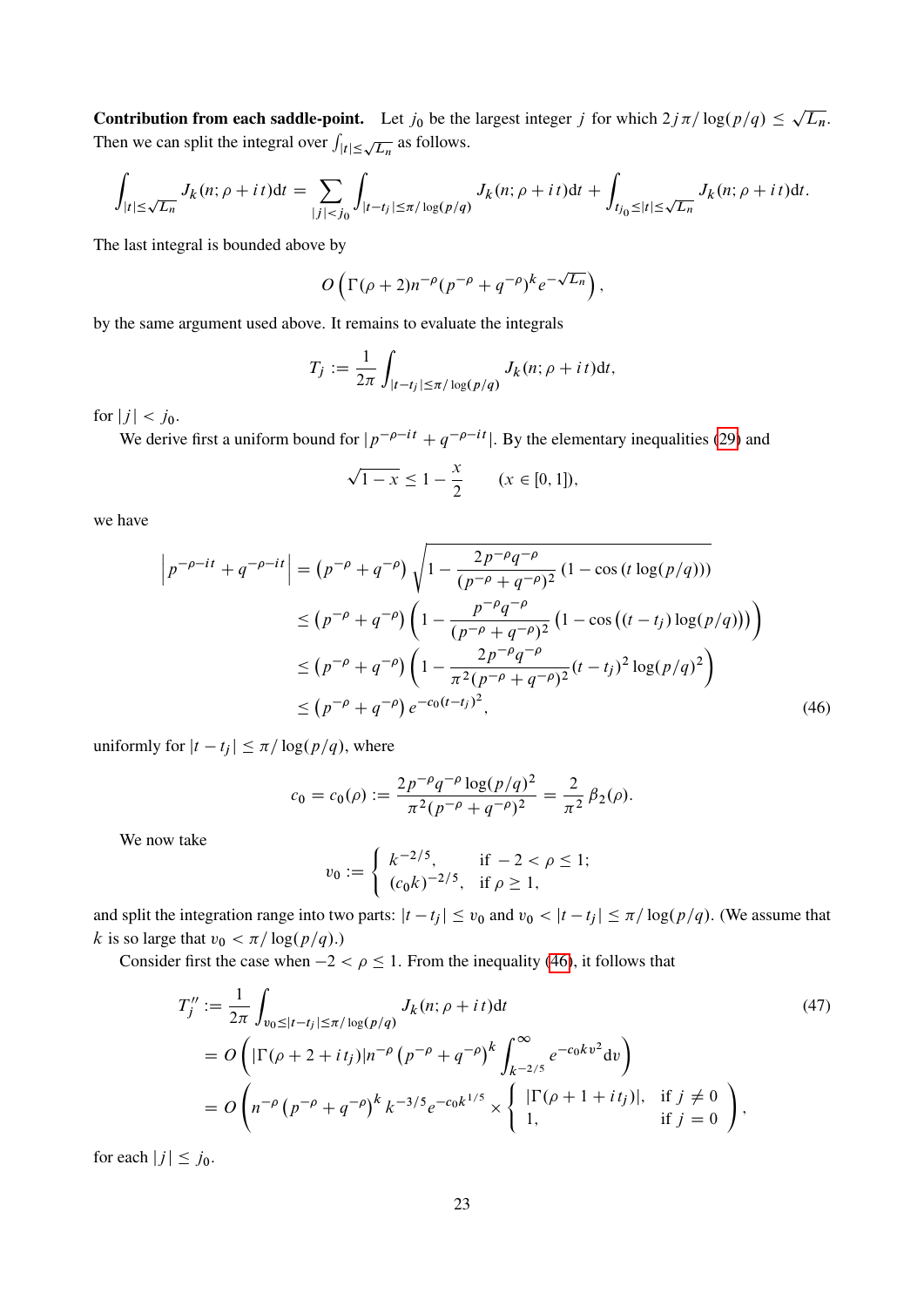When  $\rho \ge 1$  and satisfies [\(34\)](#page-18-1), we have

$$
T_j'' = O\left(|\Gamma(\rho + 1 + it_j)|n^{-\rho} (p^{-\rho} + q^{-\rho})^k \int_{(c_0 k)^{-2/5}}^{\infty} e^{-c_0 k v^2} dv\right)
$$
  
=  $O\left(|\Gamma(\rho + 1 + it_j)|n^{-\rho} (p^{-\rho} + q^{-\rho})^k (c_0 k)^{-3/5} e^{-(c_0 k)^{1/5}}\right)$ ,

for  $|j| \leq j_0$ .

**The dominant terms.** It remains to evaluate the integrals  $T_j$  for t in the range  $|t - t_j| \le v_0$ . Note that by our choice of  $t_j$ ,

$$
p^{-\rho - it_j} + q^{-\rho - it_j} = p^{-it_j} (p^{-\rho} + q^{-\rho}) = q^{-it_j} (p^{-\rho} + q^{-\rho}),
$$

so that

$$
\frac{p^{-\rho-it} + q^{-\rho-it}}{p^{-\rho-it} + q^{-\rho-it}} = 1 + \sum_{\ell \ge 1} \frac{i^{\ell} (t - t_j)^{\ell}}{\ell!} \cdot \frac{p^{-\rho-it} \log(1/p)^{\ell} + q^{-\rho-it} \log(1/q)^{\ell}}{p^{-\rho-it} + q^{-\rho-it}} \n= 1 + \sum_{\ell \ge 1} \frac{i^{\ell} (t - t_j)^{\ell}}{\ell!} \cdot \frac{p^{-\rho} \log(1/p)^{\ell} + q^{-\rho} \log(1/q)^{\ell}}{p^{-\rho} + q^{-\rho}}.
$$

It follows that

$$
\log\left(p^{-\rho-it}+q^{-\rho-it}\right)=\log\left(p^{-\rho-it_j}+q^{-\rho-it_j}\right)+\sum_{\ell\geq 1}\frac{\beta_\ell(\rho)}{\ell!}i^{\ell}(t-t_j)^{\ell},
$$

where, in particular,

$$
\beta_1(\rho) = \frac{p^{-\rho} \log(1/p) + q^{-\rho} \log(1/q)}{p^{-\rho} + q^{-\rho}}
$$

:

The remaining manipulation by using the saddle-point method is then straightforward. We use the local expansions

$$
\left(\frac{p^{-\rho-it}+q^{-\rho-it}}{p^{-\rho-it}+q^{-\rho-it}}\right)^k = \exp\left(k \sum_{1 \leq \ell \leq 3} \frac{\beta_{\ell}(\rho)}{\ell!} i^{\ell} (t-t_j)^{\ell} + O(k|\beta_4(\rho)||t-t_j|^4)\right),
$$

and

$$
\Gamma(\rho+1+it)g(\rho+it) = \begin{cases}\nC_0 + C_1 i(t-t_j) + O\left(\frac{(t-t_j)^2}{(\rho+2)^2}\right), & \text{if } -2 < \rho \le 1; \\
\Gamma(\rho+1+it_j)e^{(\log \rho)i(t-t_j)}\left(1 + C_2 i(t-t_j) + O(|C_2|^3|t-t_j|^2)\right) \\
\times \left(g(\rho+it_j) + g'(\rho+it_j)i(t-t_j) + O(|t-t_j|^2)\right), & \text{if } \rho \ge 1,\n\end{cases}
$$

where

$$
\begin{cases}\nC_0 := \Gamma(\rho + 1 + it_j)g(\rho + it_j); \\
C_1 := g(\rho + it_j)\Gamma(\rho + 1 + it_j)\psi(\rho + 1 + it_j) + g'(\rho + it_j)\Gamma(\rho + 1 + it_j),\n\end{cases}
$$

 $\psi(s) = \Gamma'(s)/\Gamma(s)$  being the logarithmic derivative of the Gamma function, and

$$
C_2 := \psi(\rho + 1 + it_j) - \log \rho \qquad (\rho \ge 1).
$$

Here  $C_0$  and  $C_1$  are defined to be their limits when  $\rho = -1$  and  $j = 0$ , namely,

$$
\begin{cases}\nC_0 := p \log(1/p) + q \log(1/q); \\
C_1 := -\frac{2p-1}{2} \left( p \log(p)^2 - q \log(q)^2 \right) - C_0 \gamma - 2pq \log(p) \log(q).\n\end{cases}
$$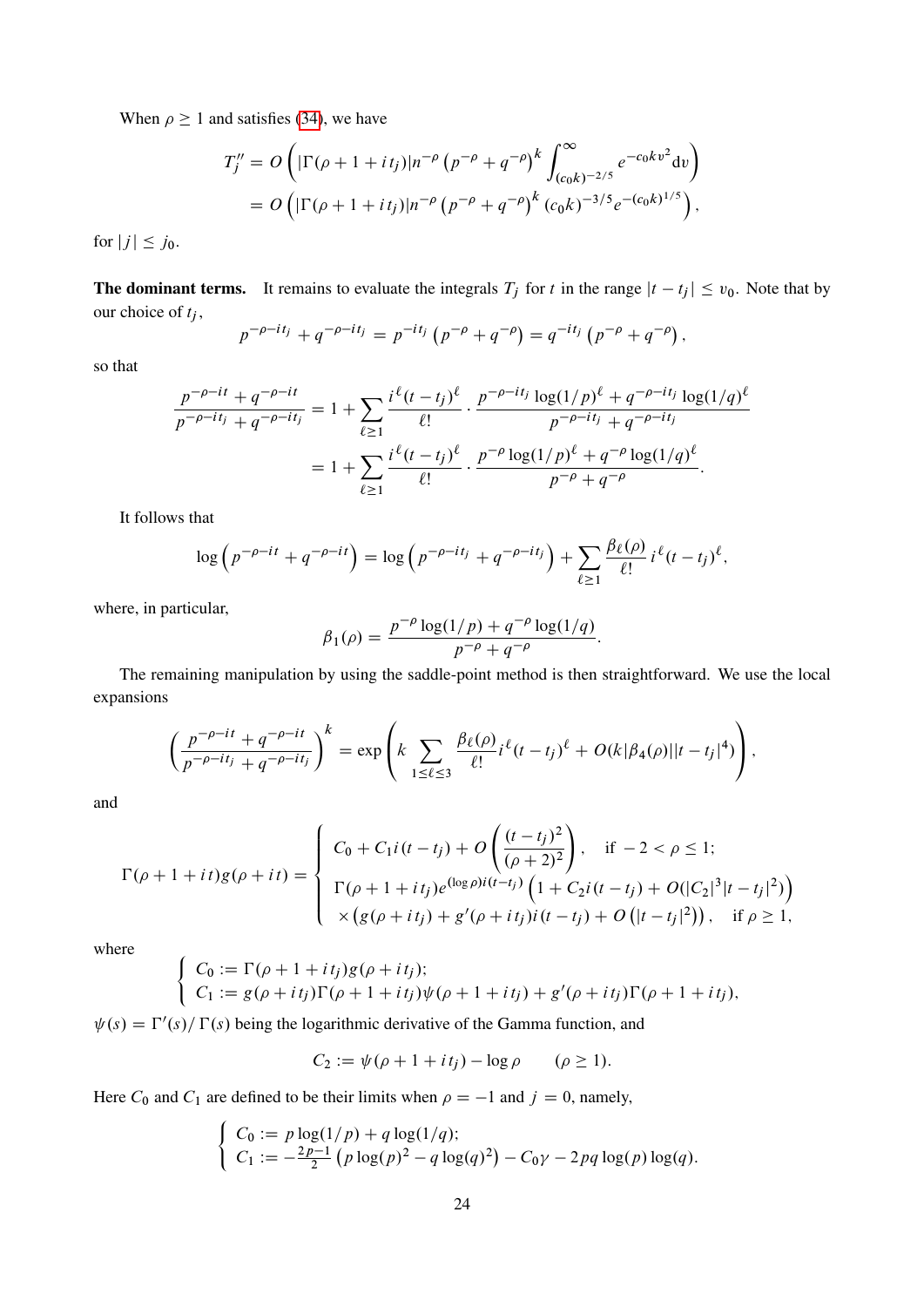Note that  $\psi(\rho + 1 + it_j) - \log \rho = O(\log(1 + |t_j|))$ . It follows that for  $|j| < j_0$ 

$$
T_j = \frac{g(\rho + it_j)}{\sqrt{2\pi\beta_2(\rho)k}} \Gamma(\rho + 1 + it_j) n^{-\rho - it_j} (p^{-\rho} + q^{-\rho})^k p^{-ikt_j}
$$

$$
\times \left(1 + O\left(\frac{1}{k\beta_2(\rho)} + \frac{1}{k(\rho + 2)^2}\right)\right).
$$

Summing over all  $|j| < j_0$  and collecting all estimates, we obtain

$$
\tilde{M}_k(n) = \frac{n^{-\rho} (p^{-\rho} + q^{-\rho})^k}{\sqrt{2\pi \beta_2(\rho) k}} \sum_{|j| < j_0} g(\rho + it_j) \Gamma(\rho + 1 + it_j) (p^k n)^{-it_j} \times \left(1 + O\left(\frac{1}{k(p/q)^\rho} + \frac{1}{k(\rho + 2)^2}\right)\right).
$$

An asymptotic approximation to  $\tilde{M}_k(z)$ . To complete the de-Poissonization, we need to a more precise expansion for  $\tilde{M}_k(ne^{i\theta})$  for small  $\theta$ . The above proof by the saddle-point method can be easily extended *mutatis mutandis* to  $\tilde{M}_k(z)$  for complex values of z lying in the right half-plane since we can write [\(7\)](#page-11-2) as

<span id="page-24-3"></span>
$$
\tilde{M}_k(ne^{i\theta}) = \frac{1}{2\pi i} \int_{(\rho)} n^{-s}e^{-i\theta s} \Gamma(s+1)g(s) \left(p^{-s} + q^{-s}\right)^k ds,
$$

where  $\rho > -2$  and  $|\theta| \le \pi/2 - \varepsilon$ . The result is

$$
\tilde{M}_k(ne^{i\theta}) = \frac{(p^{-\sigma} + q^{-\sigma})^k}{\sqrt{2\pi\beta_2(\rho)k}} \sum_{|j| < j_0} g(\sigma + it_j) \Gamma(\sigma + 1 + it_j)(ne^{i\theta})^{-\rho - it_j} p^{-ikt_j}
$$
\n
$$
\times \left(1 + O\left(\frac{1}{k(p/q)^{\rho}} + \frac{1}{k(\rho + 2)^2}\right)\right),\tag{48}
$$

uniformly for  $|\theta| \le \pi/2 - \varepsilon$  and k lying in the range [\(34\)](#page-18-1). Note that the index of the sum can be extended to infinity, but it is easier to manipulate a finite sum than an infinite series since we substitute the right-hand side into the Cauchy integral [\(13\)](#page-13-1) and then integrate term by term. This completes the proof of [\(35\)](#page-18-4).

#### 3.5 Range (IV): A singularity analysis

We consider the range (IV) first, leaving the analysis in the transitional range when  $k = \alpha_2 L_n + o(L_n^{2/3})$  to the next subsection.

We show that for  $k \ge \alpha_2 L_n + K_n$  $\sqrt{L_n}$ , the asymptotics of the expected profile  $\tilde{M}_k(n)$  is dictated by the simple pole at  $s = -2$ , or structurally, by the number of pairs of input-strings sharing the same prefixes of length at least  $k$ .

## <span id="page-24-0"></span>Theorem 3. *If*

<span id="page-24-2"></span><span id="page-24-1"></span>
$$
k \ge \alpha_2 \left( L_n + K_n \sqrt{\alpha_2 \beta_2(-2) L_n} \right),\tag{49}
$$

*where*  $\beta_2$  *is defined in [\(37\)](#page-18-5), then* 

$$
\mu_{n,k} = 2pqn^2(p^2 + q^2)^{k-1} \left( 1 + O\left( K_n^{-1} e^{-K_n^2/2 + O(K_n^3/\sqrt{L_n})} \right) \right),\tag{50}
$$

*uniformly for*  $1 \ll K_n = o($  $\overline{L_n}$ ).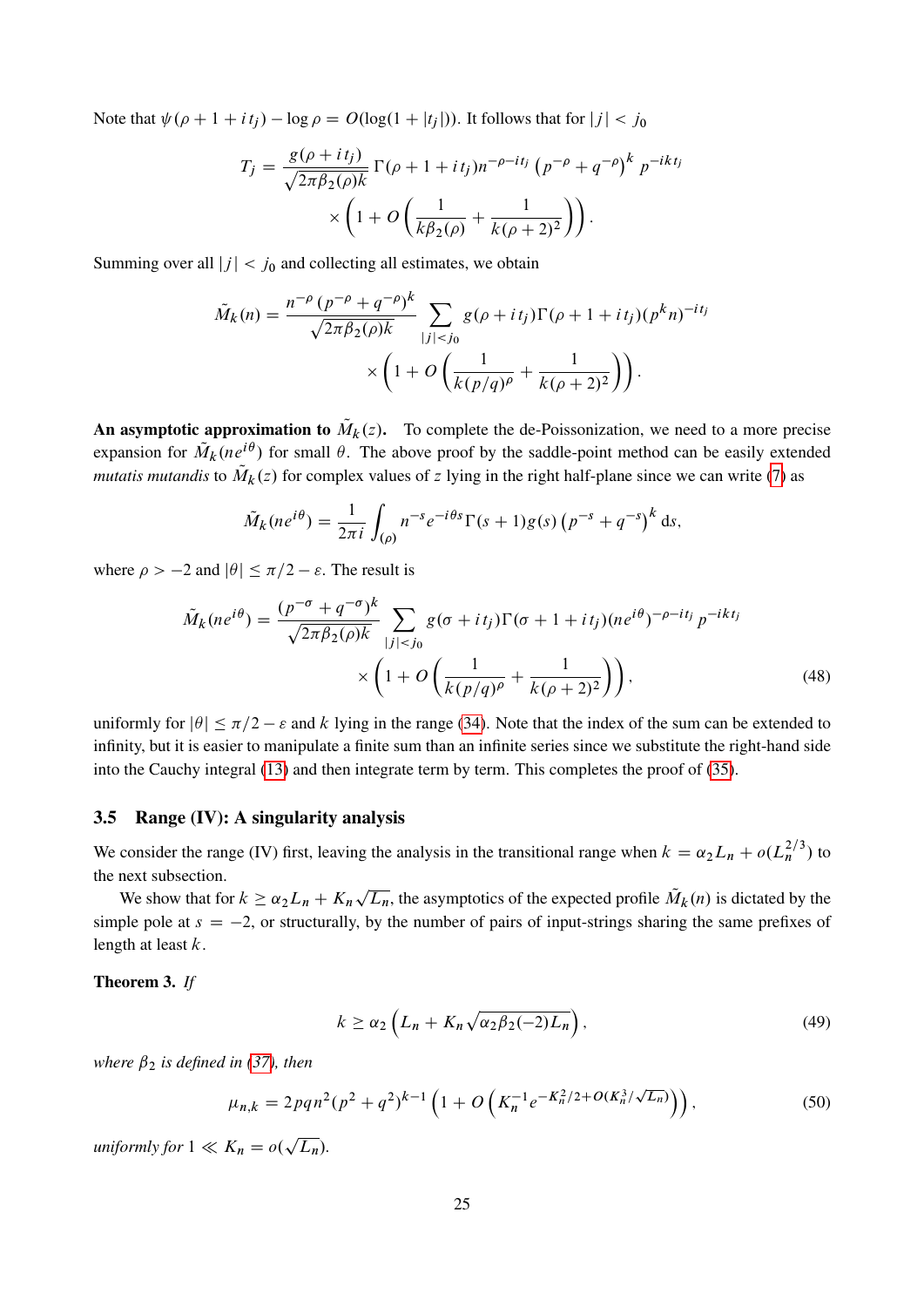*Proof.* To prove [\(50\)](#page-24-1), we move the line of integration (by absolute convergence of the integral) of the integral in [\(6\)](#page-11-0) to  $\Re(s) = \rho$ , where

$$
\rho := -2 - \frac{K_n}{\sqrt{\alpha_2 \beta_2(-2)L_n}}.
$$

Thus  $\tilde{M}_k(ne^{i\theta})$  equals the residue of the integrand at  $s = -2$  (the dominant term in [\(50\)](#page-24-1)) plus the integral along  $\Re(s) = \rho$ .

$$
\tilde{M}_k(ne^{i\theta}) = |g(-2)|n^2e^{2i\theta}(p^2+q^2)^k + \frac{1}{2\pi}\int_{-\infty}^{\infty}J_k(ne^{i\theta}; \rho+it)dt,
$$

where  $|g(-1)| = 2pq/(p^2 + q^2)$ . We need only to estimate the last integral. By the same analysis used for  $T_i''$  $j''$  (see [\(47\)](#page-22-1)) and the inequality [\(46\)](#page-22-0), we have

$$
\frac{1}{2\pi} \left( \int_{|t| \le \pi/\log(p/q)} + \sum_{|j| \ge 1} \int_{|t-t_j| \le \pi/\log(p/q)} \right) J_k(ne^{i\theta}; \rho + it) dt
$$
\n
$$
= O\left( |\Gamma(\rho+1)|n^{-\rho} (p^{-\rho} + q^{-\rho})^k \int_{|t| \le \pi/\log(p/q)} e^{-c_0kt^2} dt \right)
$$
\n
$$
+ O\left( n^{-\rho} (p^{-\rho} + q^{-\rho})^k \sum_{|j| \ge 1} \left| \Gamma\left( \rho + 1 + \frac{2|j| - 1}{\log(p/q)} \pi i \right) \right| e^{(2|j| + 1)\pi|\theta|/\log(p/q)}
$$
\n
$$
\times \int_{|t-t_j| \le \pi/\log(p/q)} e^{-c_0k(t-t_j)^2} dt
$$
\n
$$
= O\left( \frac{k^{-1/2}}{|\rho+2|} n^{-\rho} (p^{-\rho} + q^{-\rho})^k \right)
$$
\n
$$
= O\left( K_n^{-1} n^{-\rho} (p^{-\rho} + q^{-\rho})^k \right),
$$

where we used [\(9\)](#page-12-2) to bound the sum

$$
\sum_{|j|\geq 1} \left| \Gamma\left(\rho + 1 + \frac{2|j|-1}{\log(p/q)} \pi i\right) \right| e^{(2|j|+1)\pi|\theta|/\log(p/q)} \n= O\left( \sum_{|j|\geq 1} (2|j|-1)^{\rho+1/2} \exp\left( -\frac{\pi^2(2|j|-1)}{2\log(p/q)} + \frac{(2|j|+1)\pi|\theta|}{\log(p/q)} \right) \right) \n= O(1),
$$

uniformly for  $|\theta| \leq \pi/2 - \varepsilon$ .

By our choice of  $\rho$  and by straightforward expansion, we have

$$
\frac{K_n^{-1}n^{-\rho}(p^{-\rho}+q^{-\rho})^k}{n^2(p^2+q^2)^k} = O\left(K_n^{-1}e^{-L_n(\rho+2)+\frac{k}{\alpha_2}(\rho+2)+\frac{k}{2}\beta_2(-2)(\rho+2)^2+O(k|\rho+2|^3)}\right)
$$

$$
= O\left(K_n^{-1}e^{-K_n^2/2+O(K_n^3/\sqrt{L_n})}\right).
$$

Thus

<span id="page-25-0"></span>
$$
\tilde{M}_k(ne^{i\theta}) = |g(-2)|(ne^{i\theta})^2(p^2+q^2)^k\left(1+O\left(K_n^{-1}e^{-K_n^2/2+O(K_n^3/\sqrt{L_n})}\right)\right),\tag{51}
$$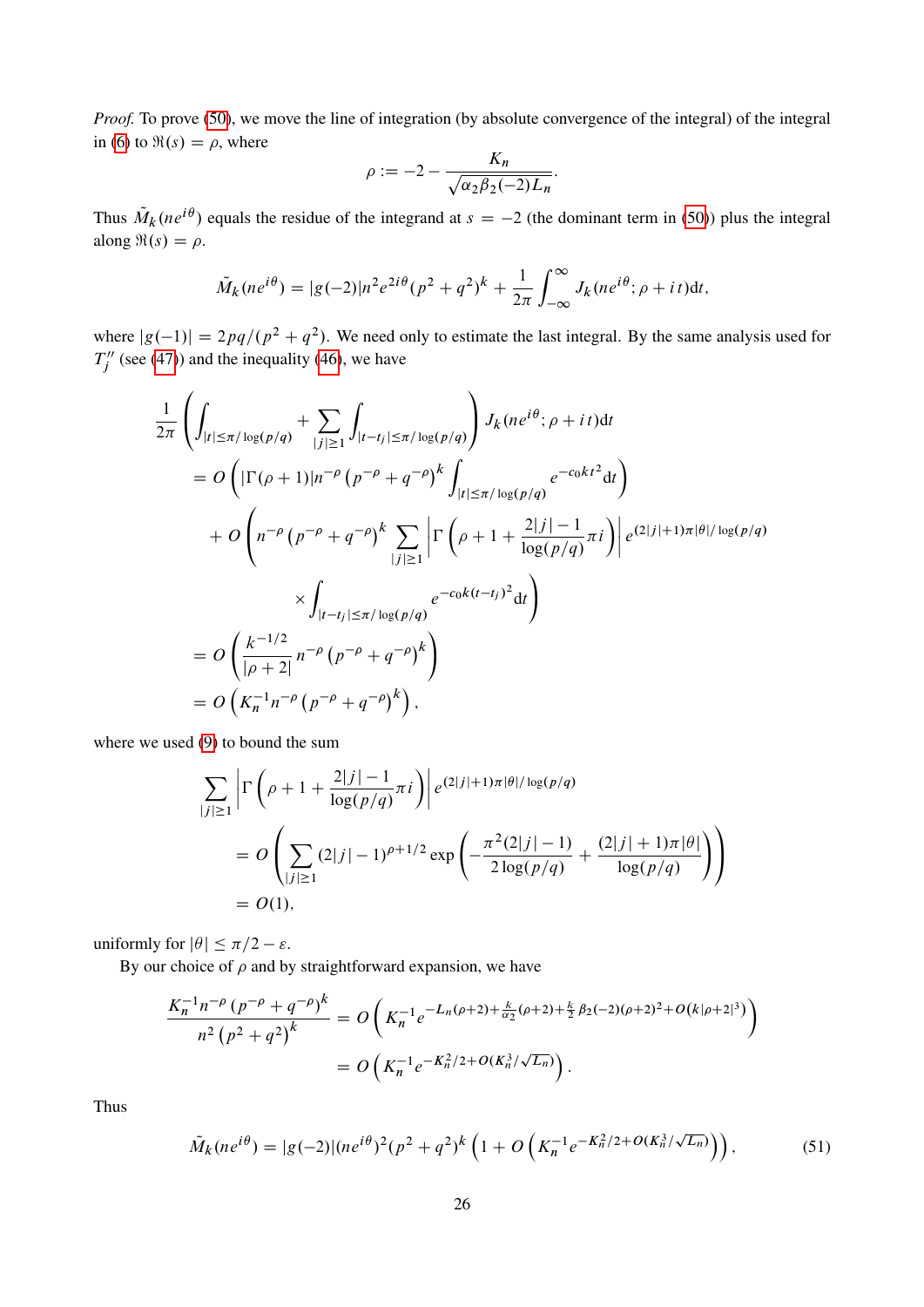uniformly for  $|\theta| \le \pi/2 - \varepsilon$ . Substituting this into [\(25\)](#page-15-3), we deduce the desired result [\(50\)](#page-24-1).

**Remarks.** (i) When  $K_n \geq \varepsilon$ p  $\overline{L_n}$ , we can either take  $K_n = \varepsilon$  $L_n$  or refine the analysis to give a better error term.

(ii) The asymptotic approximation [\(50\)](#page-24-1) can also be derived from the exact expression [\(10\)](#page-12-0) by using only elementary arguments.

(iii) Also note that the range [\(49\)](#page-24-2) implies that the saddle-point  $\rho$  satisfies  $\rho \leq -2 - K_n/\sqrt{L_n}$ , but the contribution from this saddle-point is asymptotically negligible (compared to the polar singularity).

## 3.6 Range (III): A uniform analysis

We consider in this subsection the transitional range  $k = \alpha_2 L_n + o(L_n^{2/3})$  and show that the transitional behavior of  $\mu_{n,k}$  in this range is bridged by a Gaussian distribution function.

### <span id="page-26-0"></span>Theorem 4. *If*

$$
k = \alpha_2 \left( L_n + \xi \sqrt{\alpha_2 \beta_2(-2) L_n} \right),\tag{52}
$$

<span id="page-26-3"></span><span id="page-26-1"></span> $\Box$ 

where  $\xi = \xi_{n,k} = o(L_n^{1/6})$ , then

$$
\mu_{n,k} = |g(-2)|\Phi(\xi)n^2 \left(p^2 + q^2\right)^k \left(1 + O\left(\frac{1 + |\xi|^3}{\sqrt{L_n}}\right)\right),\tag{53}
$$

*uniformly in*  $\xi$ , *where*  $\Phi(\xi) = (2\pi)^{-1/2} \int_{-\infty}^{\xi} e^{-t^2/2} dt$ .

*Proof.* We assume first that k satisfies [\(52\)](#page-26-1) and  $k < \alpha_2 L$  (or  $\xi < 0$ ). We move the line of integration of the integral in [\(11\)](#page-12-1) to  $\Re(s) = \rho$ , where  $\rho$  is taken to be of the same form as in [\(40\)](#page-19-2); asymptotically

<span id="page-26-2"></span>
$$
\rho = -2 - \frac{\xi}{\sqrt{\alpha_2 \beta_2 (-2)L_n}} + O\left(\xi^2 L_n^{-1}\right). \tag{54}
$$

By a similar analysis as the proof of Theorem [3,](#page-24-0) we obtain

$$
\tilde{M}_k(ne^{i\theta}) = \frac{1}{2\pi} \int_{|t| \le L_n^{-2/5}} J_k(ne^{i\theta}; \rho + it)dt + O\left(|\Gamma(\rho + 1 + iL_n^{-2/5})|n^{-\rho}(p^{-\rho} + q^{-\rho})^k e^{-c_0L_n^{1/5}}\right) + O\left(k^{-1/2}n^{-\rho}(p^{-\rho} + q^{-\rho})^k\right),
$$

where  $|\theta| < \pi/2$ . By [\(54\)](#page-26-2), we have

$$
|\Gamma(\rho + 1 + i L_n^{-2/5})| = O\left(\frac{1}{|\xi| L_n^{-1/2} + L_n^{-2/5}}\right) = O(L_n^{2/5}).
$$

It follows that

$$
\tilde{M}_k(ne^{i\theta}) = \frac{1}{2\pi} \int_{|t| \le L_n^{-2/5}} J_k(ne^{i\theta}; \rho + it)dt + O\left(k^{-1/2}n^{-\rho}\left(p^{-\rho} + q^{-\rho}\right)^k\right).
$$

Note that since  $s \mapsto \Gamma(s + 1) + 1/(s + 2)$  is analytic for  $|s + 2| \leq 1 - \varepsilon$ , we have

$$
\tilde{M}_k(ne^{i\theta}) = \frac{|g(-2)|}{2\pi} \int_{|t| \le L_n^{-2/5}} \frac{n^{-\rho - it}e^{-i\theta(\rho + it)}}{\rho + 2 + it} \left( p^{-\rho - it} + q^{-\rho - it} \right)^k dt + O\left( k^{-1/2}n^{-\rho} \left( p^{-\rho} + q^{-\rho} \right)^k \right).
$$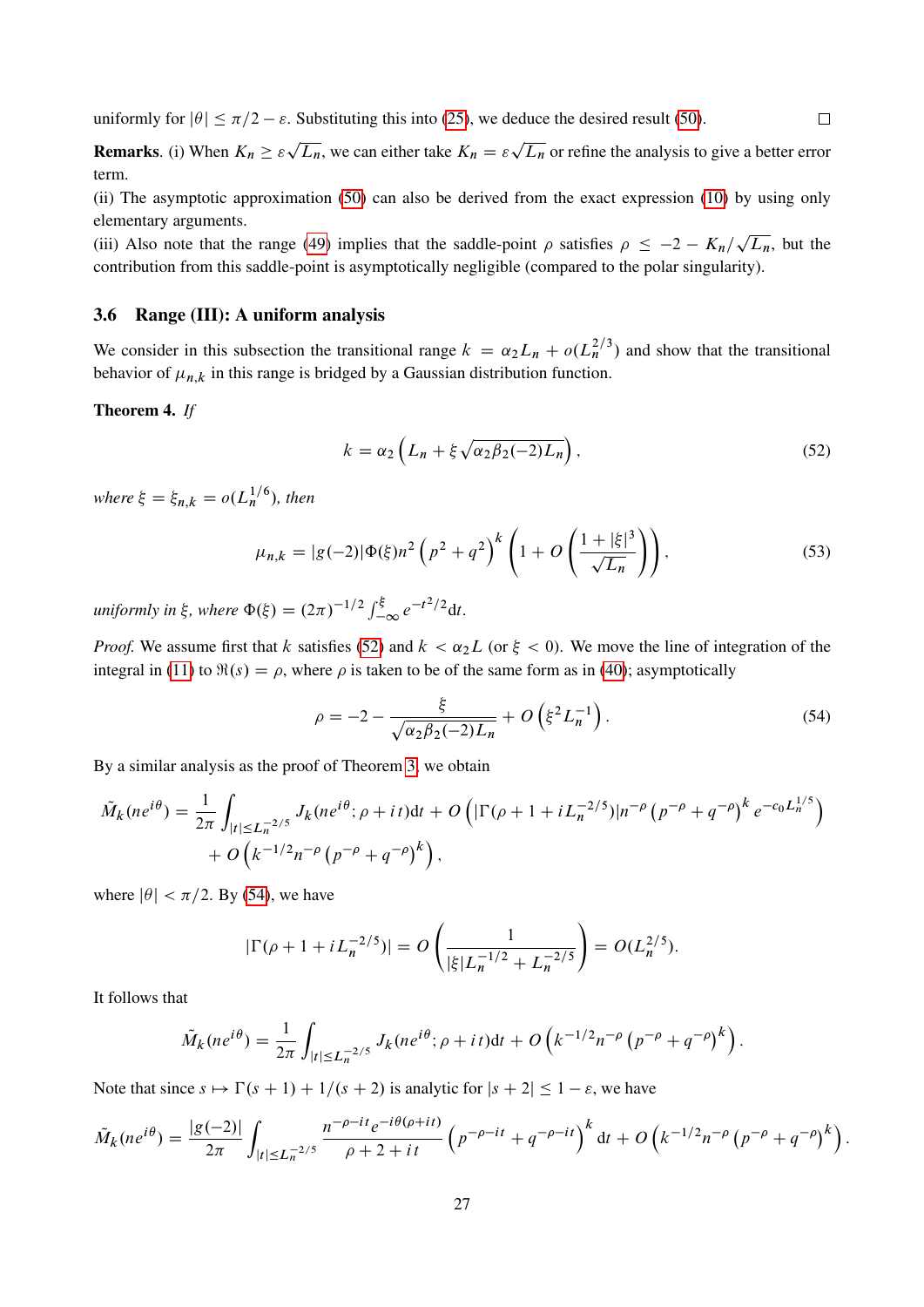The integral on the right-hand side is evaluated as follows:

$$
\frac{|g(-2)|}{2\pi} \int_{|t| \le L_n^{-2/5}} \frac{n^{-\rho - it} e^{-i\theta(\rho + it)}}{\rho + 2 + it} \left( p^{-\rho - it} + q^{-\rho - it} \right)^k dt
$$
  
\n
$$
= \frac{|g(-2)|}{2\pi} n^{-\rho} e^{-i\theta\rho} \left( p^{-\rho} + q^{-\rho} \right)^k \int_{|t| \le L_n^{-2/5}} \frac{e^{\theta t - \beta_2(\rho)kt^2/2 + O(k|t|^3)}}{\rho + 2 + it} dt
$$
  
\n
$$
= \frac{|g(-2)|}{2\pi} n^{-\rho} e^{-i\theta\rho} \left( p^{-\rho} + q^{-\rho} \right)^k \int_{-\infty}^{\infty} \frac{e^{-t^2/2}}{\xi_0 + it} \left( 1 + O\left(\frac{|t| + |t|^3}{\sqrt{L_n}}\right) \right) dt,
$$
(55)

where

<span id="page-27-0"></span>
$$
\xi_0 := (\rho+2)\sqrt{\beta_2(\rho)k} > 0.
$$

Note that  $\xi_0 = -\xi + O\left(\xi^2 L_n^{-1/2}\right)$  by [\(52\)](#page-26-1) and [\(54\)](#page-26-2). Since  $\xi_0 > 0$ , we have

$$
\frac{1}{2\pi} \int_{-\infty}^{\infty} \frac{e^{-t^2/2}}{\xi_0 + it} dt = \frac{1}{2\pi} \int_{-\infty}^{\infty} e^{-t^2/2} \int_{0}^{\infty} e^{-v(\xi_0 + it)} dv dt
$$

$$
= \frac{1}{2\pi} \int_{0}^{\infty} e^{-v\xi_0} \int_{-\infty}^{\infty} e^{-t^2/2 - itv} dt dv
$$

$$
= \frac{1}{\sqrt{2\pi}} \int_{0}^{\infty} e^{-v^2/2 - v\xi_0} dv
$$

$$
= e^{\xi_0^2/2} \Phi(-\xi_0).
$$

The error term in [\(55\)](#page-27-0) is estimated similarly and satisfies

$$
L_n^{-1/2} \int_{-\infty}^{\infty} \frac{(|t|+|t|^3) e^{-t^2/2}}{|(\rho+2)\sqrt{\beta_2(\rho)k}+it|} dt = O\left(L_n^{-1/2} \int_0^{\infty} (v+v^3) e^{-v^2/2-v\xi_0} dv\right).
$$

Observe that

<span id="page-27-1"></span>
$$
e^{x^2/2}\Phi(-x) = \begin{cases} O\left(x^{-1}\right), & \text{if } x \to \infty; \\ O\left(e^{x^2/2}\right), & \text{if } x \to -\infty. \end{cases}
$$
 (56)

Also

$$
\int_0^\infty (v+v^3)e^{-v^2/2-vx}dv = \begin{cases} O(x^{-2}), & \text{if } x \to \infty; \\ O(|x|^3e^{x^2/2}), & \text{if } x \to -\infty, \end{cases}
$$

so that

<span id="page-27-2"></span>
$$
\int_0^\infty v^3 e^{-v^2/2 - vx} dv = O\left(e^{x^2/2} \Phi(-x)(1+|x|^3)\right).
$$

Thus

$$
\tilde{M}_k(ne^{i\theta}) = |g(-2)|(ne^{i\theta})^{-\rho} (p^{-\rho} + q^{-\rho})^k e^{\xi_0^2/2} \Phi(-\xi_0) \left(1 + O\left(\frac{1 + |\xi|^3}{\sqrt{L_n}}\right)\right) + O\left(k^{-1/2}n^{-\rho} (p^{-\rho} + q^{-\rho})^k\right),\tag{57}
$$

uniformly for  $|\theta| \le \pi/2 - \varepsilon$ . Substituting this in [\(25\)](#page-15-3) and using the expansions

$$
n^{-\rho} \left( p^{-\rho} + q^{-\rho} \right)^k = n^2 \left( p^2 + q^2 \right)^k e^{-\xi^2/2 + O(|\xi|^3 L_n^{-1/2})},
$$
  

$$
e^{\xi_0^2/2} \Phi(\xi_0) = e^{\xi^2/2} \Phi(\xi) \left( 1 + O\left( |\xi|^3 L_n^{-1/2} \right) \right),
$$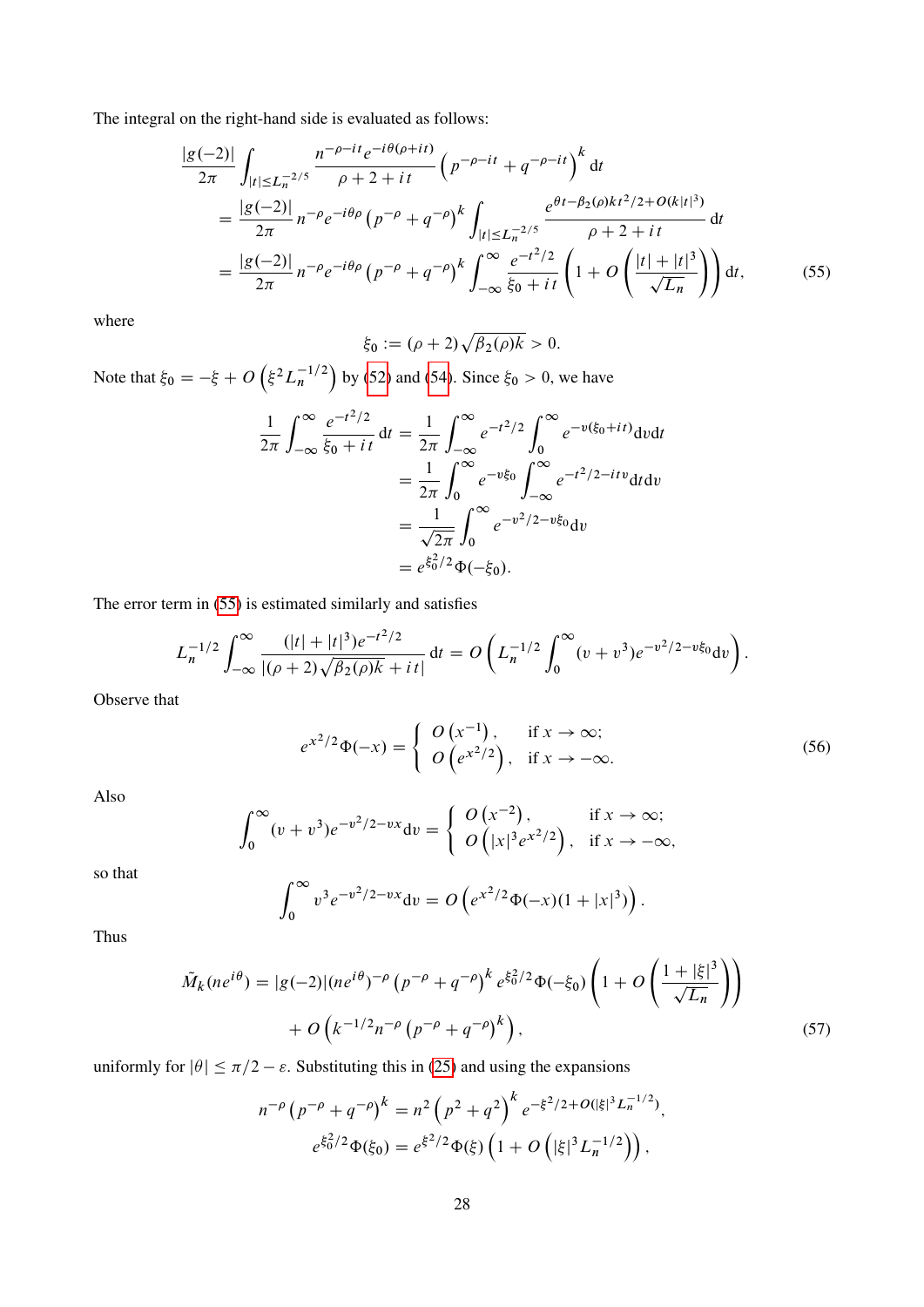we deduce [\(53\)](#page-26-3) when  $\xi < 0$ .

The restriction that  $\xi < 0$  can now be removed by continuity (when  $\xi_0 = 0$  the integral path has to be properly indented) or by a similar analysis. This proves [\(53\)](#page-26-3).

One can easily check, by [\(56\)](#page-27-1), that the asymptotic estimate [\(53\)](#page-26-3) coincides with the two estimates [\(44\)](#page-20-0) and [\(50\)](#page-24-1) when  $\xi \to -\infty$  and  $\xi \to \infty$ , respectively.  $\Box$ 

Remark. The appearance of the normal distribution function is typical when a saddle-point coalesces with a simple pole; see [\[86\]](#page-59-11). Also, the polynomial order [\(4\)](#page-6-1) of  $\mu_{n,k}$  now follows from [\(35\)](#page-18-4), [\(50\)](#page-24-1) and [\(53\)](#page-26-3).

## 3.7 The range where the expected profile grows unbounded

An important consequence of the preceding results is the following characterization of the range where  $\mu_{n,k} \to \infty$ , which will be seen to be the range where  $B_{n,k}$  is asymptotically normally distributed.

#### <span id="page-28-0"></span>Theorem 5. *Define*

$$
m_0 := \left\lceil \frac{1}{p/q - 1} \right\rceil \quad \text{and} \quad \alpha_3 := \frac{2}{\log \frac{1}{p^2 + q^2}}.
$$

*Then*  $\mu_{n,k} \rightarrow \infty$  *iff* 

$$
\alpha_1 \left( L_n - L L L_n - \log m_0 + m_0 \log (p/q) - \frac{L L L_n - K_n}{m_0 L L_n} \right) \leq k \leq \alpha_3 \left( L_n - K_n \right).
$$

*Proof.* Consider first the upper bound. If  $k \leq \alpha_3 L_n - x$ , then

$$
n^2(p^2+q^2)^k \ge (p^2+q^2)^{-x},
$$

which tends to infinity if  $x \to \infty$ ; on the other hand, if  $k \ge \alpha_3 L_n - x$ , then the reverse inequality holds and the right-hand side remains bounded if  $x$  is less than a positive constant.

For the lower bound, we use the estimate [\(24\)](#page-15-5). First, if  $k \leq k_0$  (see [\(20\)](#page-15-6)), then

$$
\mu_{n,k} = \Theta(q^k n e^{-q^k n}) = o(1).
$$

Next, if  $k_{m-1} \le k \le k_m$ ,  $m \ge 1$ , then by [\(24\)](#page-15-5)

$$
\mu_{n,k} = \Theta(S_{n,k,m}) = \Theta(L_n^{m-e^{\eta}/(p/q-1)} LL_n),
$$

where k is written in the form [\(31\)](#page-16-6). Since  $\eta \in [0, \log(p/q)]$ , we have

$$
m - \frac{p}{p - q} \le m - \frac{e^{\eta}}{p/q - 1} \le m - \frac{q}{p - q}.
$$

Also, by the definition of  $m_0$ , we have the inequalities

$$
m_0 - 1 < \frac{q}{p - q} = \frac{1}{p/q - 1} \le m_0.
$$

Thus if  $m \leq m_0 - 1$ , then

$$
m - \frac{e^{\eta}}{p/q - 1} \le m - \frac{q}{p - q} < m - m_0 + 1 \le 0,
$$

implying that  $\mu_{n,k} \to 0$  for  $k \leq k_{m_0-1}$ . Similarly, since

$$
m_0 \leq \frac{p}{p-q} < m_0 + 1,
$$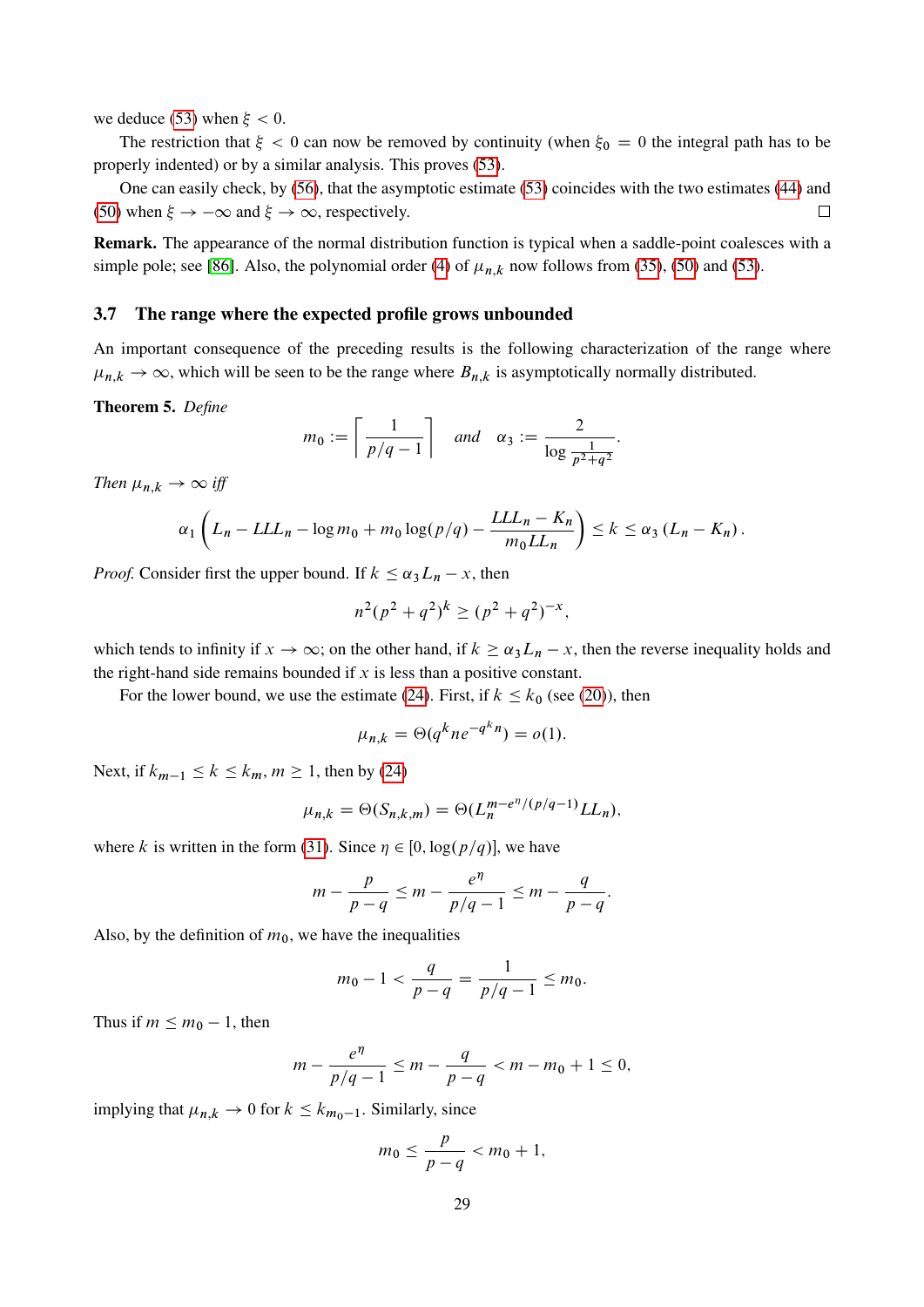we have

$$
m - \frac{e^{\eta}}{p/q - 1} \ge m - \frac{p}{p - q} > m - m_0 - 1 \ge 0,
$$

when  $m \ge m_0 + 1$ . Therefore,  $\mu_{n,k} \to \infty$  if  $k \ge k_{m_0}$  (and remains in the range  $k \le \alpha_1(L_n - LL_n + K_n)$ ). It remains the range  $k_{m_0-1} \le k \le k_{m_0}$  in which  $\mu_{n,k} = \Theta(L_n^{m_0 - e^{\eta}/(p/q-1)} L L_n)$ , where

$$
k = \alpha_1(L_n - LL_n + \log(p/q - 1) + m_0 \log(p/q) - \eta).
$$

We distinguish three cases: (*i*) if

$$
\eta \ge \log m_0 + \log (p/q - 1) + \frac{LLL_n + K_n}{m_0LL_n},
$$

then  $\mu_{n,k} = \Theta(L_n^{m-e^{\eta}/(p/q-1)} L L_n)$  and

$$
L_n^{m-e^{\eta}/(p/q-1)}LL_n \le e^{-K_n} \to 0;
$$

(*ii*) if

$$
\eta = \log m_0 + \log(p/q - 1) + \frac{LLL_n + x}{m_0LL_n},
$$

then

$$
\mu_{n,k} \sim S_{n,k,m_0} \sim \frac{\alpha_1^{m_0}}{(m_0-1)!} e^{-x},
$$

uniformly for  $x = O(1)$ ; and *(iii)* if

$$
\eta \leq \log m_0 + \log (p/q - 1) + \frac{LLL_n - K_n}{m_0LL_n},
$$

then  $\mu_{n,k} = \Theta(L_n^{m-e^{\eta}/(p/q-1)} L L_n)$  and

<span id="page-29-0"></span>
$$
L_n^{m-e^{\eta}/(p/q-1)}LL_n \geq e^{K_n} \to \infty.
$$

Thus  $\mu_{n,k}$  is bounded away from zero and infinity in the second case.

This proves the theorem when  $k$  lies in Ranges (I) and (IV). The remaining cases follow easily from [\(35\)](#page-18-4) and [\(53\)](#page-26-3).  $\Box$ 

Let  $\{x\}$  denote the fractional part of x. The lower bound can be further refined as follows.

## <span id="page-29-1"></span>Corollary 3. *Let*

$$
\hat{k} := \alpha_1 \left( L_n - LLL_n - \log m_0 + m_0 \log (p/q) - \frac{LLn}{m_0 LL_n} \right),\tag{58}
$$

*where*  $m_0 = \left[1/(p/q-1)\right]$ . Then (i)  $\mu_{n,k} \to \infty$  for  $\left[\hat{k}\right] \leq k \leq \alpha_3(L_n - K_n)$ *; (ii)*  $\mu_{n,k} \to 0$  for  $k \leq \left[\hat{k}\right] - 2$ , *and (iii)*

$$
\mu_{n,\lceil \hat{k} \rceil - 1} \begin{cases} = \Theta(1), & \text{if } \{\hat{k}\} = O(LL_n^{-1});\\ \to 0, & \text{otherwise.} \end{cases}
$$

*Proof.* The proof is similar to that of Theorem [5.](#page-28-0) We consider only the last case. Write first

$$
[\hat{k}]-1=\hat{k}-\{\hat{k}\}=\alpha_1(L_n-LLL_n+\log(p/q-1)+m_0\log(p/q)-\eta'),
$$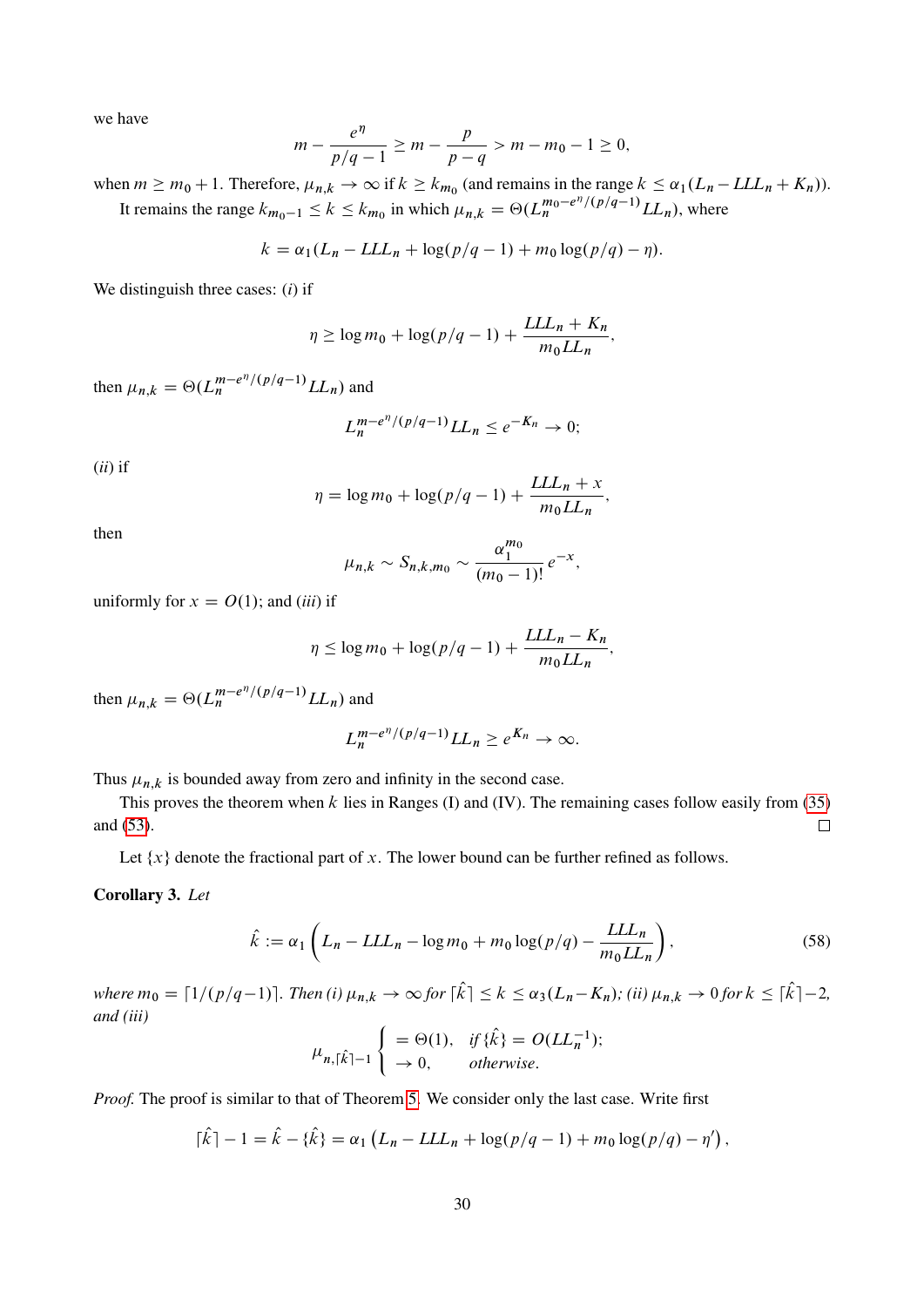where

$$
\eta' = \log m_0 + \log (p/q - 1) + {\hat{k}}/\alpha_1 + \frac{LLL_n}{m_0LL_n}.
$$

(We assume that  $\hat{k}$  is not an integer.) Then we follow the same proof as above by distinguishing into three cases. In particular, the case when  $\hat{k}$  is an integer is also covered by the bounded case.  $\Box$ 

The result is to be compared with Pittel's result in [\[67\]](#page-58-4), which says that the probability that the shortest path equals either  $\langle \kappa_n \rangle$  or  $\langle \kappa_n \rangle + 1$  tends to 1, where  $\langle x \rangle$  denotes the nearest integer to x and

$$
\kappa_n = \alpha_1 \left( L_n - LLL_n - \log \max_{j \ge 1} j(q/p)^j \right).
$$

Note that

$$
-\log \max_{j\geq 1} j(q/p)^j = -\log m_0 + m_0 \log (p/q).
$$

Our result implies a slightly more precise location; see Section [8.](#page-46-0)

## <span id="page-30-0"></span>3.8 Refinement of  $\mu_{n,k}$  by de-Poissonization

All expansions for  $\mu_{n,k}$  we derived so far are in terms of slowly decreasing powers of  $L_n^{-1}$  or  $LL_n^{-1}$ , which will turn out to be insufficient for the asymptotics of the variance because of cancelation of dominant terms. Thus in this section we derive a more effective expansion for  $\mu_{n,k}$  in terms of  $\tilde{M}_k(n)$  and its higher derivatives; namely, we derive an expression of the form [\(19\)](#page-14-6). The major difference here is that we do not substitute the asymptotic expansions for  $\tilde{M}_k(n)$  into the Cauchy integral representation for  $\mu_{n,k}$ , resulting in less explicit asymptotic approximation to  $\mu_{n,k}$  but with a much better error term.

We start with a lemma.

Lemma 4. *Define*

<span id="page-30-2"></span>
$$
\rho_0 := \begin{cases} q^k n, & \text{if } 1 \le k \le k_0; \\ \rho, & \text{if } \rho \ge 1 \text{ and } k \ge k_0 \\ 1, & \text{if } \rho \le 1, \end{cases}
$$
\n
$$
(59)
$$

*where*  $\rho$  *is given by [\(36\)](#page-18-3). Then* 

<span id="page-30-1"></span>
$$
\tilde{M}_k^{(\ell)}(ne^{i\theta}) = O\left(\rho_0^{\ell}n^{-\ell}\tilde{M}_k(n)\right),\tag{60}
$$

*uniformly for*  $\theta = o(LL_n^{-1/2})$ .

*Proof.* If  $\ell \geq 1$ , then, by [\(8\)](#page-11-1),

$$
\tilde{M}_{k}^{(\ell)}(z) = \sum_{0 \le j < k} {k-1 \choose j} (p^j q^{k-1-j})^{\ell} \tilde{M}_{1}^{(\ell)}(z) \n= \sum_{0 \le j < k} {k-1 \choose j} (p^j q^{k-j})^{\ell+1} z e^{-p^j q^{k-j} z} \left( 1 + O\left(|z|^{-1}\right) \right),
$$

as  $|z| \to \infty$  and  $\Re(z) > 0$ . If  $1 \le k \le k_0$  (see [\(20\)](#page-15-6)), then a proof similar to (and simpler than) that of [\(30\)](#page-16-3) shows that

$$
\tilde{M}_k^{(\ell)}(ne^{i\theta}) = O\left(q^{k(\ell+1)}ne^{-q^kn\cos\theta}\right) = O\left(\rho_0^{\ell}n^{-\ell}\tilde{M}_k(n)\right),\,
$$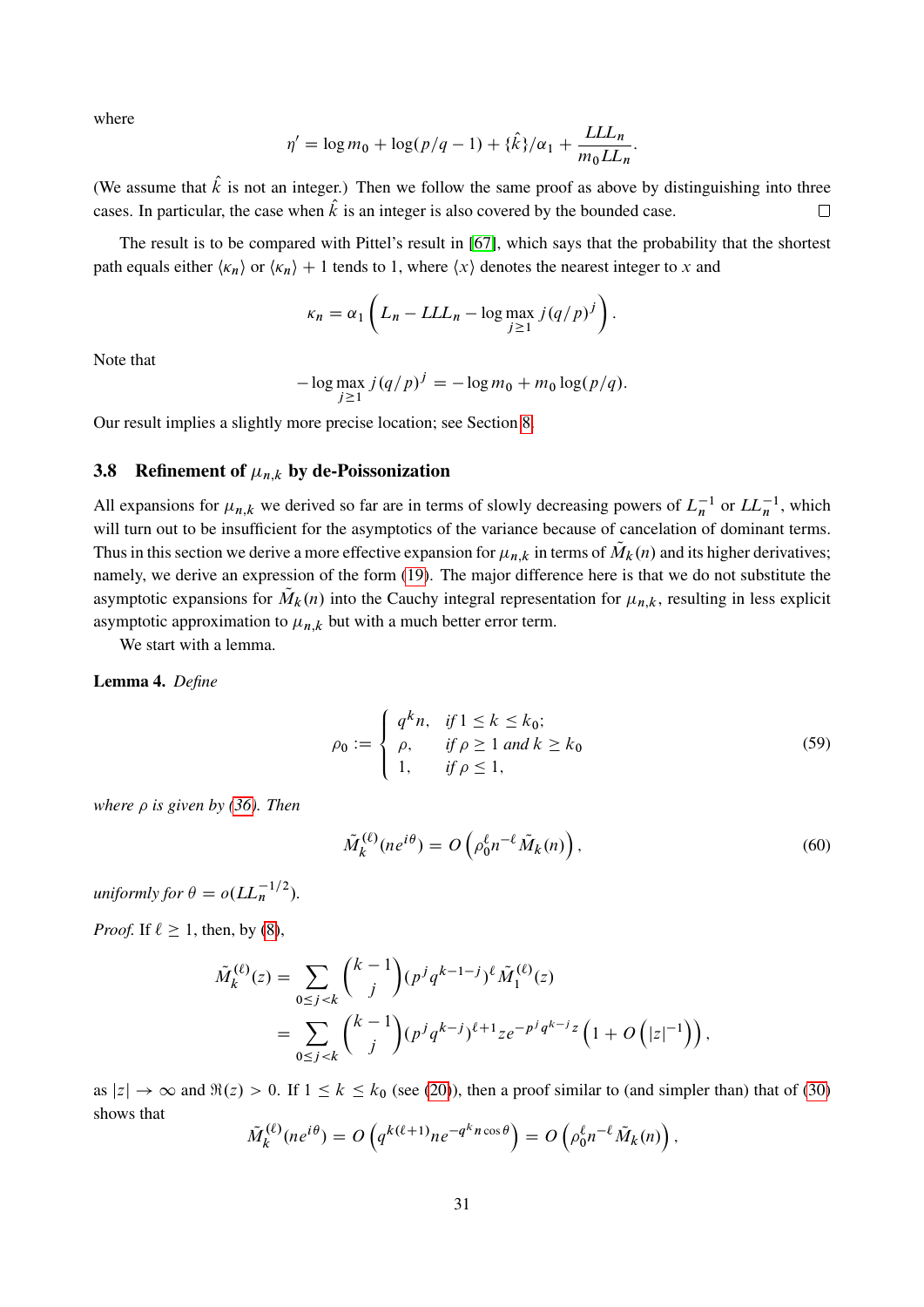uniformly for  $\theta = o(LL_n^{-1/2})$ . If  $k_{m-1} \le k \le k_m$ , where  $m \ge 1$ , then the proof of [\(30\)](#page-16-3) is also easily amended and we obtain

$$
\tilde{M}_k^{(\ell)}(ne^{i\theta}) = O\left(k^m(p^mq^{k-m})^{\ell+1}ne^{-p^mq^{k-m}n\cos\theta}\right) = O\left(LL_n^{\ell}n^{-\ell}\tilde{M}_k(n)\right),
$$

uniformly for  $\theta = o(LL_n^{-1/2})$ . Note that  $\rho = O(LL_n)$  when  $k_{m-1} \le k \le k_m$ ,  $m \ge 1$ . For the proof of [\(60\)](#page-30-1) in the remaining ranges of  $k$ , we use the integral representation

$$
\tilde{M}_k^{(\ell)}(z) = \frac{(-1)^{\ell}}{2\pi i} \int_{(\rho)} s(s+1)\cdots(s+\ell-1)z^{-s-\ell}\Gamma(s+1)g(s)\left(p^{-s}+q^{-s}\right)^k ds,
$$

and a simpler analysis than that given above for  $\tilde{M}_k(z)$ . In particular, when k lies in the saddle-point range (II) and  $\rho \ge 1$ , we have, by the same analysis used for [\(46\)](#page-22-0),

$$
\tilde{M}_{k}^{(\ell)}(ne^{i\theta}) = O\left(n^{-\rho-\ell} \sum_{j\in\mathbb{Z}} |\rho + it_{j}|^{\ell} |\Gamma(\rho + 1 + it_{j})| \int_{|t - t_{j}| \le \pi/\log(p/q)} \left| (p^{-\rho - it} + q^{-\rho - it})^{k} \right| dt \right)
$$
\n
$$
= O\left(k^{-1/2} (q/p)^{\rho/2} (p^{-\rho} + q^{-\rho})^{k} n^{-\rho - \ell} \rho^{\ell} \sum_{j\in\mathbb{Z}} |1 + it_{j}|^{\ell} |\Gamma(\rho + 1 + it_{j})| \right)
$$
\n
$$
= O\left(k^{-1/2} (q/p)^{\rho/2} (p^{-\rho} + q^{-\rho})^{k} n^{-\rho - \ell} \rho^{\ell} \right)
$$
\n
$$
= O\left(\rho^{\ell} n^{-\ell} \tilde{M}_{k}(n)\right),
$$

uniformly for  $|\theta| \le \pi/2 - \varepsilon$ . The other cases are treated similarly. Alternatively, we can use the estimates [\(48\)](#page-24-3), [\(51\)](#page-25-0) and [\(57\)](#page-27-2) for  $\tilde{M}_k(ne^{i\theta})$  and the integral formula

$$
\tilde{M}_k^{(\ell)}(z) = \frac{\ell!}{2\pi i} \int_{|w-z| \le \varepsilon |z|/\rho_0} \frac{\tilde{M}_k(w)}{(w-z)^{\ell+1}} dw,
$$

following a standard analysis (referred to as Ritt's theorem in [\[63,](#page-58-17) pp. 9–10]).

An application of Proposition [1](#page-14-5) (analytic de-Poissonization) and the above lemma leads to our refinement. **Theorem 6.** If  $q^{2k}n \rightarrow 0$ , then

$$
\mu_{n,k} = \tilde{M}_k(n) - \frac{n}{2} \tilde{M}_k''(n) + O\left(\rho_0^4 n^{-2} \tilde{M}_k(n)\right),\tag{61}
$$

<span id="page-31-1"></span> $\Box$ 

*where*  $\rho_0$  *is given in [\(59\)](#page-30-2).* 

*Proof.* By [\(26\)](#page-16-0) and [\(60\)](#page-30-1), we can take  $\delta(n) = \rho_0/n$ , which is  $o(n^{-1/2})$  if  $q^{2k}n \to 0$ .  $\Box$ 

**Remark**. The condition that  $q^{2k}n \to 0$  is also necessary for  $\mu_{n,k} \sim \tilde{M}_k(n)$  because otherwise  $\mu_{n,k} \sim$  $q^k n(1-q^k)^{n-1}$ , which is not asymptotically equivalent to  $\tilde{M}_k(n)$ . Note also that [\(61\)](#page-31-1) and [\(60\)](#page-30-1) imply that  $\mu_{n,k} = \overline{\tilde{M}}_k(n) \left( 1 + O(\rho_0^2 n^{-1}) \right).$ 

## <span id="page-31-0"></span>4 Variance of the external profile

Asymptotic approximations to  $\sigma_n^2$  $n_{n,k}^2 := \mathbb{V}(B_{n,k})$  are derived in this section. It turns out that the variance is of the same order as the mean in all ranges, implying that the standard deviation is small; therefore we expect asymptotic normality when the variance tends to infinity with  $n$ . The calculations here are more involved due to the cancelation of dominant orders of  $\mu_n^2$  $n_{n,k}^2$ . The key idea is a suitable manipulation of the corresponding de-Poissonized approximations for the mean and the second moments.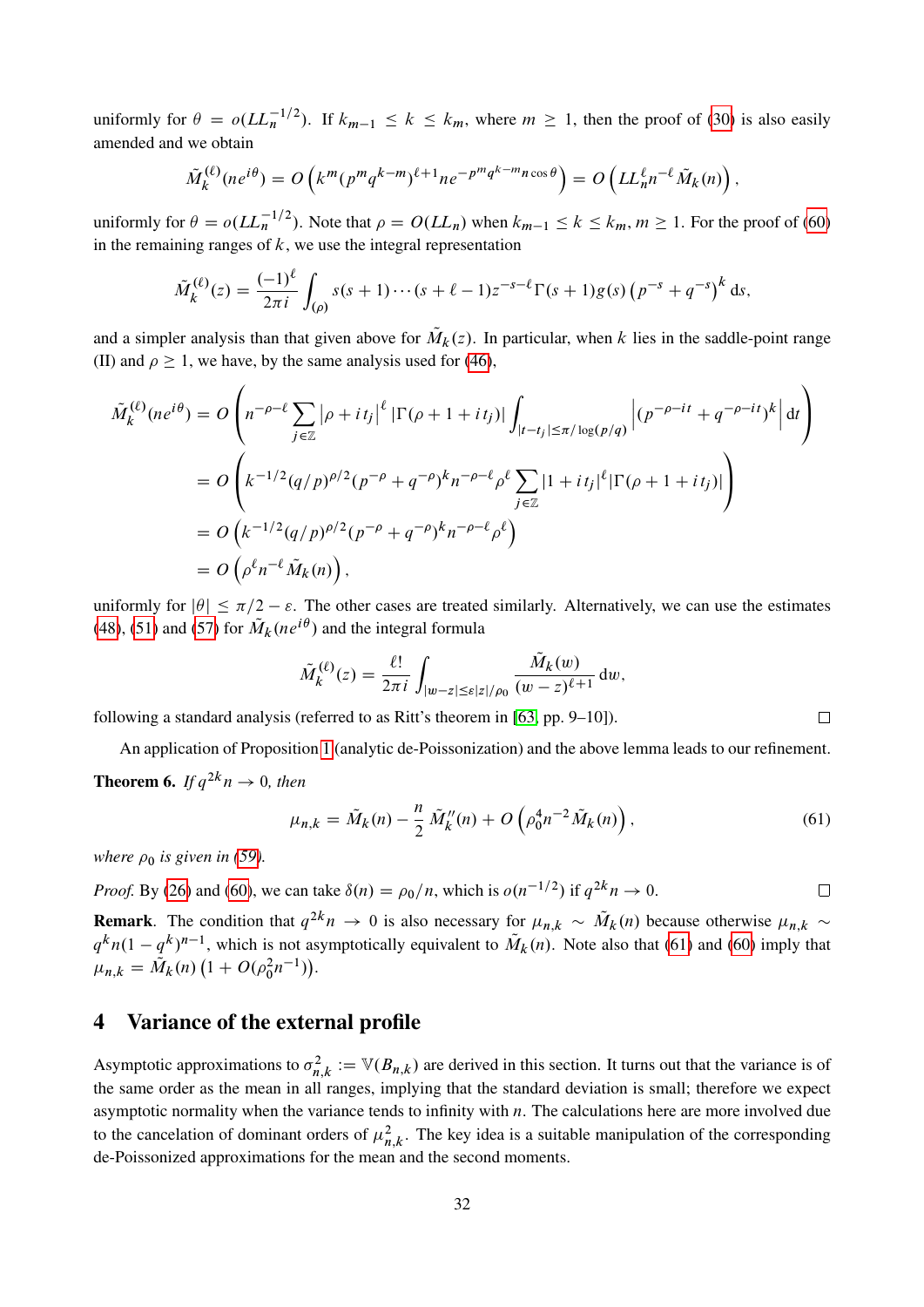### 4.1 Recurrence and generating functions of the second moment

Let  $v_{n,k} := \mathbb{E}(B_{n,k}^2)$  denote the second moment of  $B_{n,k}$ . By [\(1\)](#page-3-0), we have the recurrence

$$
\nu_{n,k} = \sum_{0 \le j \le n} {n \choose j} p^j q^{n-j} \left( \nu_{j,k-1} + \nu_{n-j,k-1} \right) + \omega_{n,k},
$$

for  $n, k \ge 1$  with  $\nu_{n,0} = \delta_{n,1}$ , where

$$
\omega_{n,k} := 2 \sum_{0 \le j \le n} {n \choose j} p^j q^{n-j} \mu_{j,k-1} \mu_{n-j,k-1}.
$$

**Generating functions.** Let  $N_k(z) := \sum_n v_{n,k} z^n / n!$ . Then  $N_k(z)$  satisfies

$$
N_k(z) = e^{qz} N_{k-1}(pz) + e^{pz} N_{k-1}(qz) + \omega_k(z) \qquad (k \ge 2),
$$

with  $N_1(z) = 2pqz^2 + M_1(z)$ , where  $\omega_k(z) := 2M_{k-1}(pz)M_{k-1}(qz)$ . It follows that the Poisson generating function  $\tilde{N}_k(z) := e^{-z} N_k(z)$  satisfies

$$
\tilde{N}_k(z) = \tilde{N}_{k-1}(pz) + \tilde{N}_{k-1}(qz) + \tilde{\omega}_k(z),
$$

where  $\tilde{\omega}_k(z) = 2\tilde{M}_{k-1}(pz)\tilde{M}_{k-1}(qz)$ . By iterating this functional equation, we obtain

$$
\tilde{N}_k(z) = \sum_{0 \le \ell < k} \binom{k-1}{\ell} \tilde{N}_1(p^\ell q^{k-1-\ell} z) + \sum_{0 \le m \le k-2} \sum_{0 \le \ell \le m} \binom{m}{\ell} \tilde{\omega}_{k-m}(p^\ell q^{m-\ell} z),
$$

for  $k > 2$ .

**Regularity of**  $N_k(z)$ . The following estimate is useful in justifying the application of the saddle-point method and the de-Poissonization procedure.

**Lemma 5.** Let  $z = re^{i\theta}$ , where  $r \geq 0$  and  $|\theta| \leq \pi$ . Then the estimate

<span id="page-32-0"></span>
$$
|N_k(z)| \le N_k(r)e^{-cr\theta^2}
$$
\n(62)

*holds for*  $r \geq 0$  *and*  $|\theta| \leq \pi$  *for some constant c independent of r, k and*  $\theta$ *.* 

*Proof.* We start from

$$
N_k(z) = e^z \sum_{0 \le \ell < k} \binom{k-1}{\ell} \tilde{N}_1(p^\ell q^{k-1-\ell} z) + \omega_k(z) + e^z \sum_{1 \le m \le k-2} \sum_{0 \le \ell \le m} \binom{m}{\ell} \tilde{\omega}_{k-m}(p^\ell q^{m-\ell} z),
$$

and apply Lemma [2](#page-16-7) to the first sum. For the second term, we observe first that, by [\(26\)](#page-16-0),

$$
|\omega_k(z)| \le 2M_{k-1}(pr)M_{k-1}(qr)e^{-cr\theta^2} = \omega_k(r)e^{-cr\theta^2},
$$

uniformly for  $r \geq 0$  and  $|\theta| \leq \pi$ . It remains to estimate the last sum

$$
\left| e^z \sum_{1 \le m \le k-2} \sum_{0 \le \ell \le m} \binom{m}{\ell} \tilde{\omega}_{k-m} (p^{\ell} q^{m-\ell} z) \right|,
$$

for which we apply the same argument as that used in the proof of Lemma [2,](#page-16-7) yielding an estimate of the type [\(28\)](#page-16-2). Collecting the three parts gives [\(62\)](#page-32-0).  $\Box$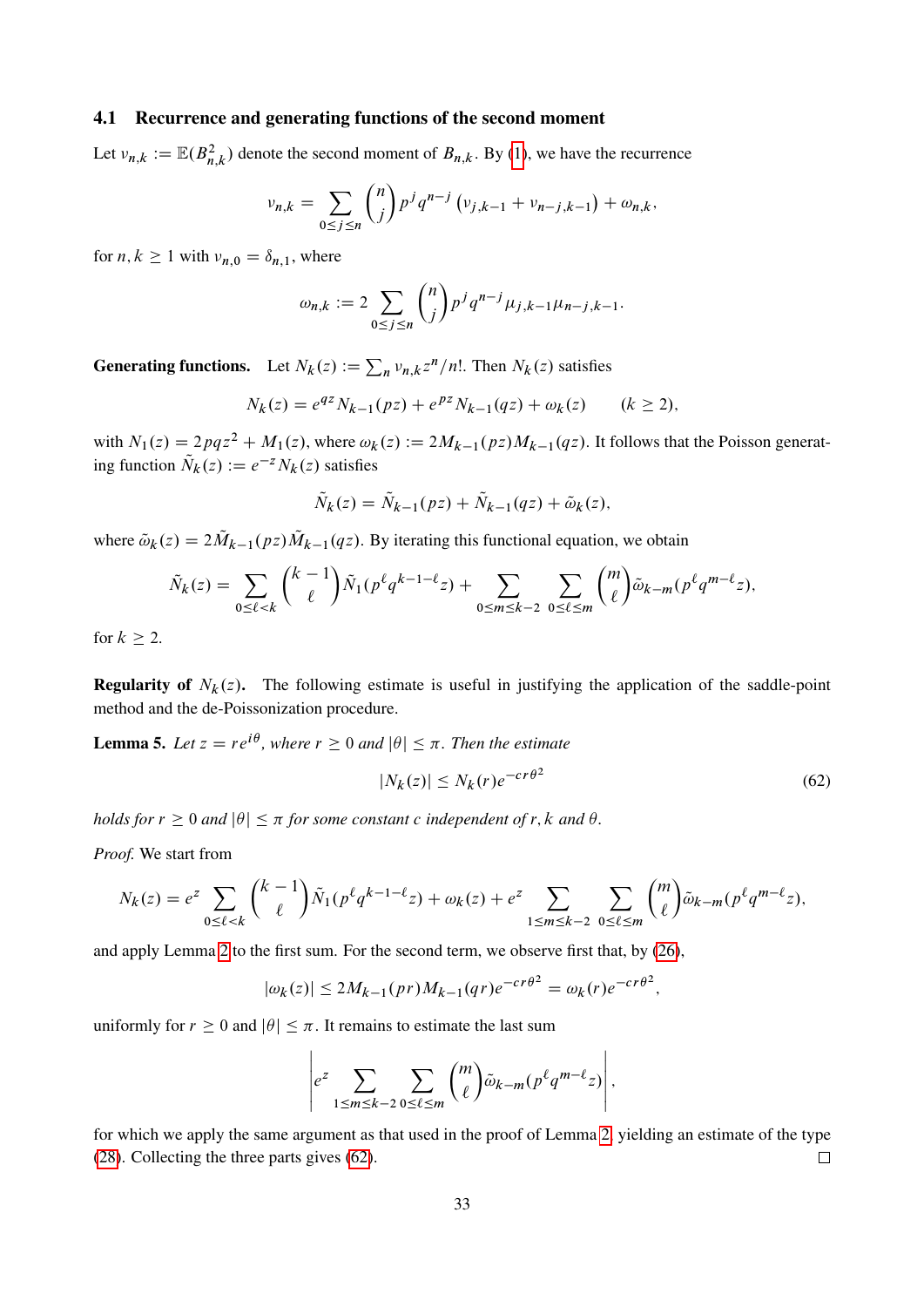An auxiliary function for asymptotic variance. Define  $\tilde{V}_k(z) := \tilde{N}_k(z) - \tilde{M}_k^2(z)$  as the Poisson variance. Then  $V_k(z)$  satisfies

$$
\tilde{V}_k(z) = \tilde{V}_{k-1}(pz) + \tilde{V}_{k-1}(qz) \qquad (k \ge 2),
$$

which, after iterations, yields

<span id="page-33-1"></span>
$$
\tilde{V}_k(z) = \sum_{0 \le j < k} \binom{k-1}{j} \tilde{V}_1(p^j q^{k-1-j} z),\tag{63}
$$

where

<span id="page-33-5"></span>
$$
\tilde{V}_1(z) = \tilde{M}_1(z) + 2pqz^2e^{-z} - \tilde{M}_1^2(z).
$$

It follows that

$$
\tilde{V}_k(z) = \frac{1}{2\pi i} \int_{(\rho)} z^{-s} \Gamma(s+1) h(s) \left( p^{-s} + q^{-s} \right)^k ds,
$$
\n(64)

where  $\rho > -2$  and

$$
h(s) := 1 - \frac{1}{p^{-s} + q^{-s}} - \frac{s+1}{p^{-s} + q^{-s}} \left( \frac{p^{-s} + q^{-s} + 1}{2^{s+2}} - \frac{2p}{(1+p)^{s+2}} - \frac{2q}{(1+q)^{s+2}} \right).
$$

Observe that the Poisson variance  $\tilde{V}_k(z)$  differs from the Poisson mean  $\tilde{M}_k(z)$  only by the appearance of  $h(s)$ instead of  $g(s)$ .

#### **4.2** Asymptotics of  $\sigma_n^2$ n;k

In this section we show that the variance  $\sigma_n^2$  $n_{n,k}^2 := \mathbb{V}(B_{n,k})$  is asymptotically equivalent to  $\mu_{n,k}$  when k lies in range (I), to  $2\mu_{n,k}$  when k in ranges (III) and (IV), and of the same order as  $\mu_{n,k}$  in the central range (II).

<span id="page-33-0"></span>**Theorem 7.** (i) *If*  $1 \le k \le \alpha_1(1 + o(1))L_n$ *, then* 

<span id="page-33-3"></span><span id="page-33-2"></span>
$$
\sigma_{n,k}^2 \sim \mu_{n,k}.\tag{65}
$$

(ii)  $If \alpha_1(L_n - LLL_n + K_n) \leq k \leq \alpha_2(L_n - K_n)$  $\overline{L_n}$ *)*, then

$$
\sigma_{n,k}^2 = G_2 \left( \rho; \log_{p/q} p^k n \right) \frac{n^{-\rho} (p^{-\rho} + q^{-\rho})^k}{\sqrt{2\pi \beta_2(\rho) k}} \left( 1 + O\left( \frac{1}{k(p/q)^{\rho}} + \frac{1}{k(\rho + 2)^2} \right) \right), \tag{66}
$$

*where*  $\rho = \rho(n, k) > -2$  *is given in [\(36\)](#page-18-3)* and

$$
G_2(\rho; x) = \sum_{j \in \mathbb{Z}} h(\rho + it_j) \Gamma(\rho + 1 + it_j) e^{-2j\pi i x} \qquad (t_j := 2j\pi/\log(p/q)).
$$

(iii) *If*  $k \geq \alpha_2(1 - o(1))L_n$ *, then* 

<span id="page-33-4"></span>
$$
\sigma_{n,k}^2 \sim 2\mu_{n,k}.\tag{67}
$$

*Proof.* Since most details are similar to those for  $\mu_{n,k}$ , only the key differences will be highlighted. We separate the analysis into two overlapping cases:  $1 \le k \le k_0 = \alpha_1(L_n - LL_n + \log(p/q - 1))$  and  $q^{2k}n \to 0.$ 

Consider the first case when  $1 \le k \le k_0$ . In this range,  $\tilde{M}_k(ne^{i\theta}) \to 0$  for  $\theta = o(LL_n^{-1/2})$  by [\(30\)](#page-16-3) and  $(33)$ . By  $(63)$  and the same proof of  $(30)$ , we have

$$
\tilde{V}_k(ne^{i\theta}) = \tilde{M}_k(ne^{i\theta})\left(1 + O\left(q^k n e^{-q^k n \cos \theta}\right)\right),\,
$$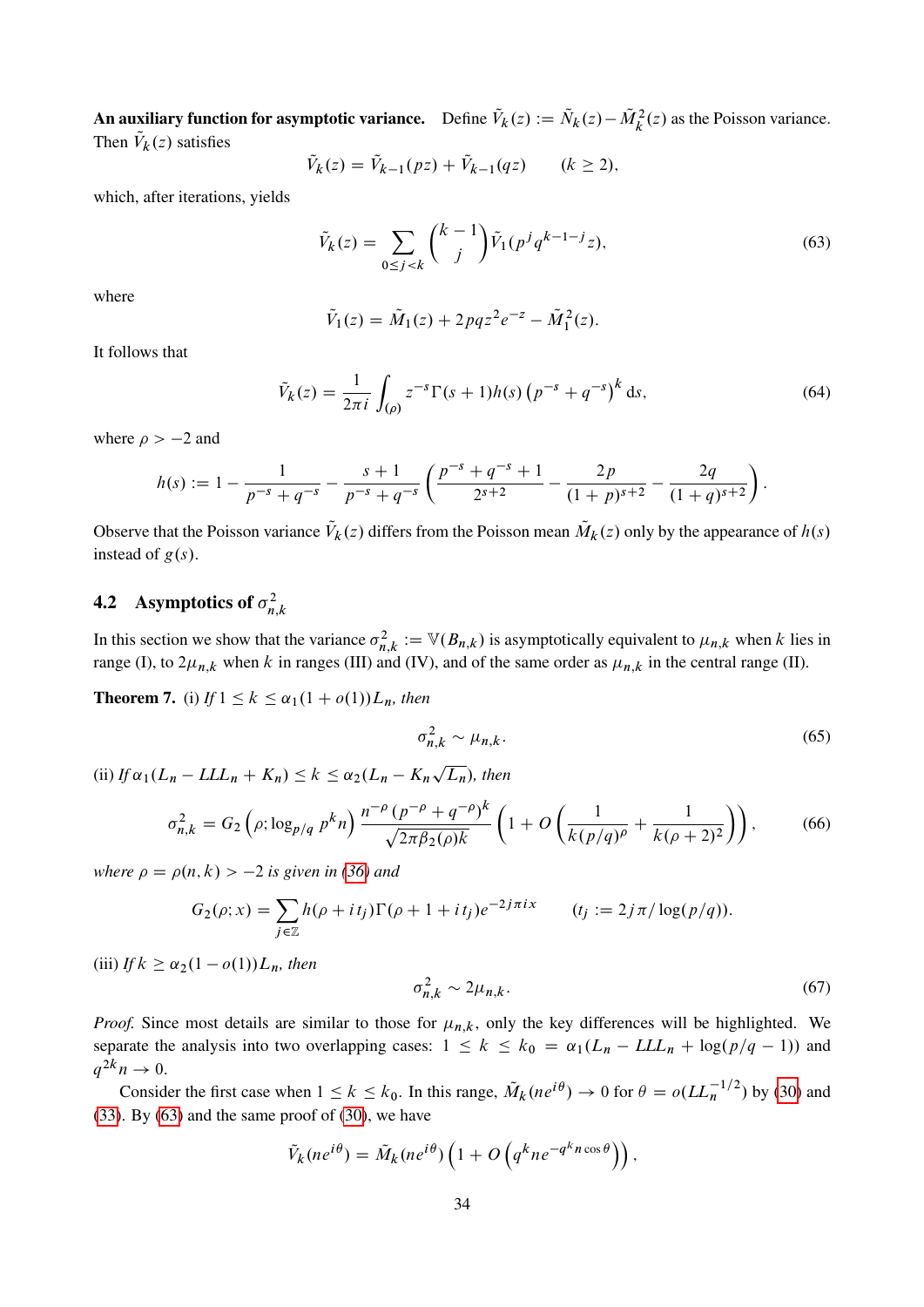uniformly for  $\theta = o(LL_n^{-1/2})$ . Then since

$$
v_{n,k} = n! [z^n] N_k(z) = n! [z^n] e^z \left( \tilde{V}_k(z) + \tilde{M}_k^2(z) \right),
$$

and  $\mu_{n,k} \to 0$ , it is straightforward to show, by [\(30\)](#page-16-3), [\(62\)](#page-32-0) and the proof of [\(22\)](#page-15-2), that  $\sigma_{n,k}^2 \sim \mu_{n,k}$  in this case, which established [\(65\)](#page-33-2).

We now consider the range  $q^{2k}n \to 0$  that will cover the other two cases. We will show that  $\mathbb{V}(B_{n,k}) \sim$  $\tilde{V}_k(n)$  that will imply [\(66\)](#page-33-3) and [\(67\)](#page-33-4) (indeed,  $|h(-2)| = 2|g(-2)| = 4pq/(p^2 + q^2)$ ).

In this case, by the integral representation [\(64\)](#page-33-5) and the same method of proof for  $\tilde{M}_k(z)$ , we have

<span id="page-34-0"></span>
$$
\tilde{V}_k^{(\ell)}(ne^{i\theta}) = O\left(\rho_0^{\ell}n^{-\ell}\tilde{V}_k(n)\right),\tag{68}
$$

uniformly for  $\theta = o(LL_n^{-1/2})$  whenever  $q^{2k}n \to 0$ . On the other hand, since  $\tilde{M}_k(z)$  satisfies the estimate  $(60)$ , we have

$$
\frac{\mathrm{d}^{\ell}}{\mathrm{d}z^{\ell}}\tilde{M}_k^2(z)\Big|_{z=ne^{i\theta}}=O\left(\rho_0^{\ell}n^{-\ell}\tilde{M}_k^2(n)\right)\qquad(\ell=0,1,\ldots),
$$

uniformly for  $\theta = o(LL_n^{-1/2})$ . Thus  $\tilde{N}_k(z) = \tilde{V}_k(z) + \tilde{M}_k^2(z)$  also satisfies condition [\(15\)](#page-14-2) of Proposition [1.](#page-14-5) Therefore, by [\(19\)](#page-14-6) of Proposition [1](#page-14-5) we have

$$
v_{n,k} = \tilde{N}_k(n) - \frac{n}{2} \tilde{N}_k''(n) + O\left(\rho_0^4 n^{-2} \tilde{N}_k(n)\right),
$$

for  $k \ge k_0$ . Note that  $\tilde{N}_k(n) = \Theta(\mu_{n,k}^2)$  when  $\mu_{n,k} \to \infty$  but  $\tilde{N}_k(n) = \Theta(\mu_{n,k})$  when  $\mu_{n,k} \to 0$ . On the other hand, by [\(61\)](#page-31-1),

$$
\mu_{n,k}^2 = \tilde{M}_k^2(n) - n\tilde{M}_k(n)\tilde{M}_k''(n) + O\left(\rho_0^4 n^{-2} \tilde{M}_k^2(n)\right).
$$

Therefore

$$
\sigma_{n,k}^2 = \tilde{V}_k(n) \left( 1 + O(\rho_0^2 n^{-1} \mu_{n,k}) \right),
$$

whenever  $q^{2k}n \to 0$ . Note that the O-term is at most of order  $LL_n^2 L_n^{-1/2}$ . In fact, a further refinement (see [\(16](#page-14-3) or [\[38\]](#page-57-10)) shows that

$$
\sigma_{n,k}^2 = \tilde{V}_k(n) - n\tilde{M}_k'(n)^2 - \frac{n}{2}\tilde{V}_k''(n) + O\left(\rho_0^4 n^{-2} \tilde{N}_k(n)\right).
$$

It remains to derive asymptotic approximations to  $\tilde{V}_k(n)$ , which follow the same methods of proof used for  $\tilde{M}_k(n)$ , the only difference being changing all occurrences of  $g(s)$  to  $h(s)$ . In particular,  $G_2(\rho; x) \sim G_1(\rho; x)$ when  $\rho \to \infty$ , which corresponds to  $k \leq \alpha_1(1 + o(1))L_n$ ; also  $|h(-2)| = 2|g(-2)| = 4pq/(p^2 + q^2)$ . This proves [\(66\)](#page-33-3) and [\(67\)](#page-33-4).  $\Box$ 

We conclude this section with two corollaries.

**Corollary 4.** The variance  $\sigma_{n,k}^2 \to \infty$  iff the mean  $\mu_{n,k} \to \infty$ .

**Corollary 5.** *If*  $\mu_{n,k} \to \infty$ , then  $B_{n,k}/\mu_{n,k} \to 1$  *in probability.* 

*Proof.* This follows from Theorem [7](#page-33-0) and Chebyshev's inequality.

35

 $\Box$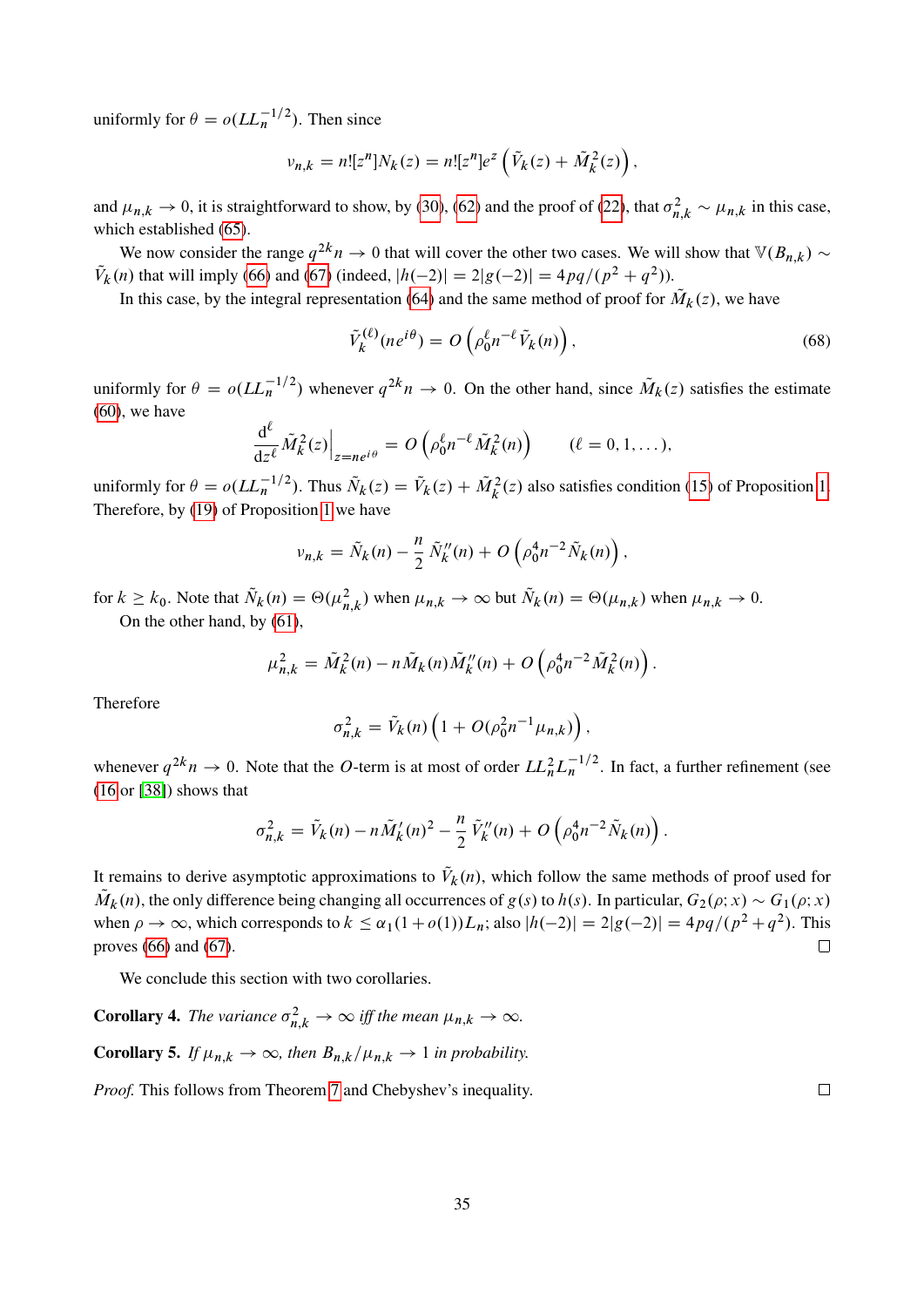## <span id="page-35-0"></span>5 Limiting distribution

We prove in this section that the limiting distribution of  $B_{n,k}$  is normal if  $\sigma_{n,k} \to \infty$  and is Poisson if the variance remains bounded. Since the mean and the variance are asymptotically of the same order, the conditions can also be stated by replacing  $\sigma_{n,k}$  by  $\mu_{n,k}$ . These results cover the range when  $k \ge \alpha_1(L_n LL_n + O(1)$  and  $k \leq \alpha_2(L_n + O(1))$ . Outside this range,  $\mu_{n,k} \to 0$ , so  $B_{n,k} \to 0$  in probability.

<span id="page-35-1"></span>**Theorem 8.** (i) If  $\sigma_{n,k} \to \infty$ , then

<span id="page-35-3"></span><span id="page-35-2"></span>
$$
\frac{B_{n,k} - \mu_{n,k}}{\sigma_{n,k}} \xrightarrow{d} \mathcal{N}(0,1),\tag{69}
$$

where  $\mathcal{N}(0, 1)$  denotes a standard normal random variable and  $\stackrel{d}{\longrightarrow}$  stands for convergence in distribution. (ii) *If*  $\sigma_{n,k} = \Theta(1)$ *, then* 

$$
\begin{cases} \mathbb{P}\left(B_{n,k} = 2m\right) = \frac{\lambda_0^m}{m!} e^{-\lambda_0} + o(1), \\ \mathbb{P}\left(B_{n,k} = 2m+1\right) = o(1), \end{cases} \tag{70}
$$

 $\mu$ *niformly for (finite)*  $m \ge 0$ , where  $\lambda_0 := p q n^2 (p^2 + q^2)^{k-1}$ .

Note that [\(70\)](#page-35-2) implies that  $B_{n,k}$  takes asymptotically only even numbers when the mean is bounded. This indeed holds in the wider range when

<span id="page-35-4"></span>
$$
k \ge \frac{3}{\log(1/(p^3+q^3))}(L_n+K_n).
$$

Intuitively, this is the range where  $\binom{n}{i}$  $j^{(n)}(p^j + q^j)^k \to 0$  for all  $j \ge 3$ , where  $\binom{n}{j}$  $\binom{n}{j} (p^j + q^j)^k$  is the expected number of groups of j input-strings having common prefixes of length at least k; since  $\sum_{j\geq 3} {n \choose j}$  $\binom{n}{j} (p^j +$  $(q^{j})^{k} \to 0$ , all nodes appearing at levels  $\geq k$  are most likely only in pairs; see [\[33\]](#page-56-15) for more precise local limit theorems for  $B_{n,k}$ .

Let  $\tilde{\sigma}_{n,k} := \sqrt{\tilde{V}_k(n) - n\tilde{M}'_k(n)^2}$  (see Theorem [7\)](#page-33-0). We will prove, by extending the above de-Poissonization procedure, that

$$
\mathbb{E} \exp\left(\frac{B_{n,k} - \tilde{M}_k(n)}{\tilde{\sigma}_{n,k}} i \varphi\right) = e^{-\varphi^2/2} \left(1 + O\left(\frac{1 + |\varphi|^3}{\sigma_{n,k}}\right)\right),\tag{71}
$$

uniformly for  $\varphi = o(\sigma_{n,k}^{1/5})$ , which implies [\(69\)](#page-35-3) by Lévy's continuity theorem since  $\mu_{n,k} \sim \tilde{M}_k(n)$  and  $\sigma_{n,k} \sim \tilde{\sigma}_{n,k}$  when  $\mu_{n,k} \to \infty$ . Note that as far as the central limit theorem is concerned, the validity of [\(71\)](#page-35-4) in the range  $\varphi = O(1)$  suffices; observe also that centering  $B_{n,k}$  by the exact mean or normalizing  $B_{n,k}$  by the exact variance will result in a poorer error term.

Our method of proof of [\(71\)](#page-35-4) is roughly as follows. We start from deriving a closed-form expression for the bivariate generating function  $P_k(z, y) = \sum_{n \geq 0} P_{n,k}(y) z^n/n!$  by using the recurrence [\(1\)](#page-3-0). We then will apply the Cauchy integral representation to prove [\(71\)](#page-35-4), for which we need, as in the analytic de-Poissonization used above, a crude estimate for  $|\mathcal{P}_k(n e^{i\theta}, e^{i\varphi})|$  for  $|\theta|$  away from zero, as well as a more precise local expansion when  $|\theta|$  is very close to zero. The proof for the Poisson limit law [\(70\)](#page-35-2) is similar.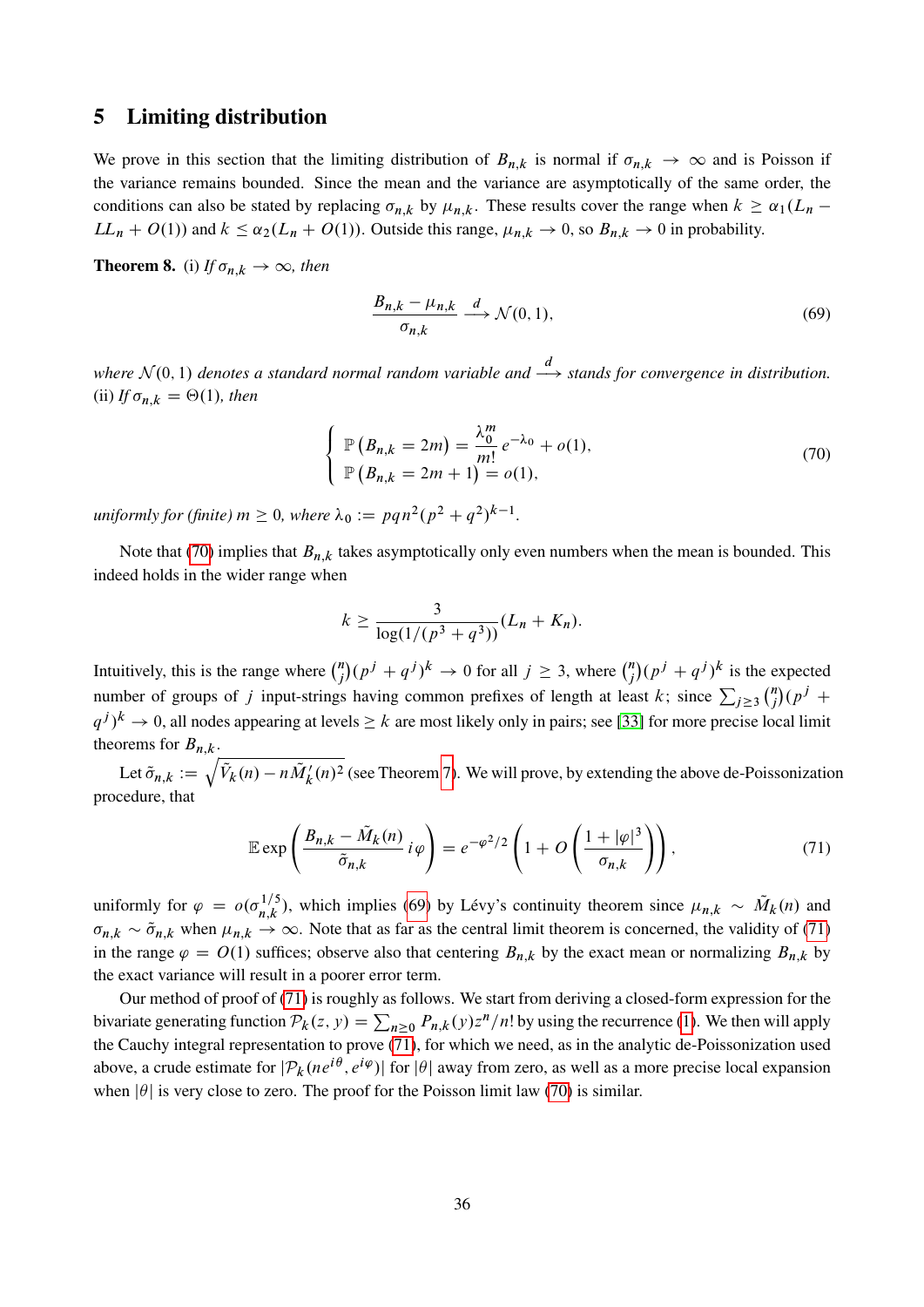## **5.1** An exact expression for  $\mathcal{P}_k(z, y)$

By [\(1\)](#page-3-0), we have the functional equation

$$
\mathcal{P}_k(z, y) = \mathcal{P}_{k-1}(pz, y)\mathcal{P}_{k-1}(qz, y) \qquad (k \ge 2),
$$

with

$$
\mathcal{P}_1(z, y) = e^z + (y - 1)z \left( p(e^{qz} - 1) + q(e^{pz} - 1) \right) + pq(y - 1)^2 z^2.
$$

By iterating this functional equation, we obtain

$$
\mathcal{P}_k(z, y) = \prod_{0 \le j < k} \mathcal{P}_1(p^j q^{k-1-j} z, y)^{\binom{k-1}{j}} \qquad (k \ge 1). \tag{72}
$$

This expression is, although explicit, less transparent from an asymptotic viewpoint.

# **5.2** A uniform estimate for  $|\mathcal{P}_k(re^{i\theta}, y)|$

<span id="page-36-2"></span>We first prove a uniform bound on  $|\mathcal{P}_k(re^{i\theta}, y)|$  that is necessary for the proof of Theorem [8.](#page-35-1)

**Proposition 3.** *Uniformly for*  $k \ge 1$ ,  $r \ge 0$ ,  $|\theta| \le \pi$  *and*  $|y| = 1$ 

<span id="page-36-4"></span><span id="page-36-3"></span><span id="page-36-0"></span>
$$
|\mathcal{P}_k(re^{i\theta}, y)| \le e^{r - cr\theta^2},\tag{73}
$$

*for some constant*  $c > 0$  *independent* of  $k, r$  *and*  $\theta$ *.* 

In order to prove the above proposition we need a lemma.

**Lemma 6.** If  $z = re^{i\theta}$ , where  $r \ge 0$  and  $|\theta| \le \pi$ , then

<span id="page-36-1"></span>
$$
|e^z - 1 - z| \le (e^r - 1 - r)e^{-c_1 r \theta^2},\tag{74}
$$

where  $c_1 := 2/(3\pi^2)$ . On the other hand, if  $r \ge r_0$ , where  $r_0 \approx 1.37$  solves the equation  $e^r - r = e^{r/3} + 1$ , *then*

$$
|e^z - z| \le (e^r - r)e^{-c_1 r \theta^2/2} \qquad (|\theta| \le \pi). \tag{75}
$$

*Proof.* The first inequality is a special case of Pittel's inequality (see [\[67\]](#page-58-4))

$$
\left| e^{z} - \sum_{0 \le j < m} \frac{z^{j}}{j!} \right| \le \left( e^{r} - \sum_{0 \le j < m} \frac{r^{j}}{j!} \right) e^{-2r\theta^{2}/(\pi^{2}(m+1))} \qquad (r \ge 0; |\theta| \le \pi).
$$

A simple proof of [\(74\)](#page-36-0) (following [\[67\]](#page-58-4)) is as follows.

$$
|e^{z} - 1 - z| = |e^{z/3}| \left| e^{2z/3} - (1 + z)e^{-z/3} \right|
$$
  
=  $e^{r \cos(\theta)/3} \left| \sum_{j \ge 2} \frac{z^{j}}{j!3^{j}} \left( 2^{j} + (-1)^{j} (3j - 1) \right) \right|$   
\$\le e^{r \cos(\theta)/3} (e^{2r/3} - (1 + r)e^{-r/3}),

since  $2^{j} + (-1)^{j} (3j - 1) \ge 0$  for  $j \ge 2$ . Thus [\(74\)](#page-36-0) follows from [\(29\)](#page-16-4).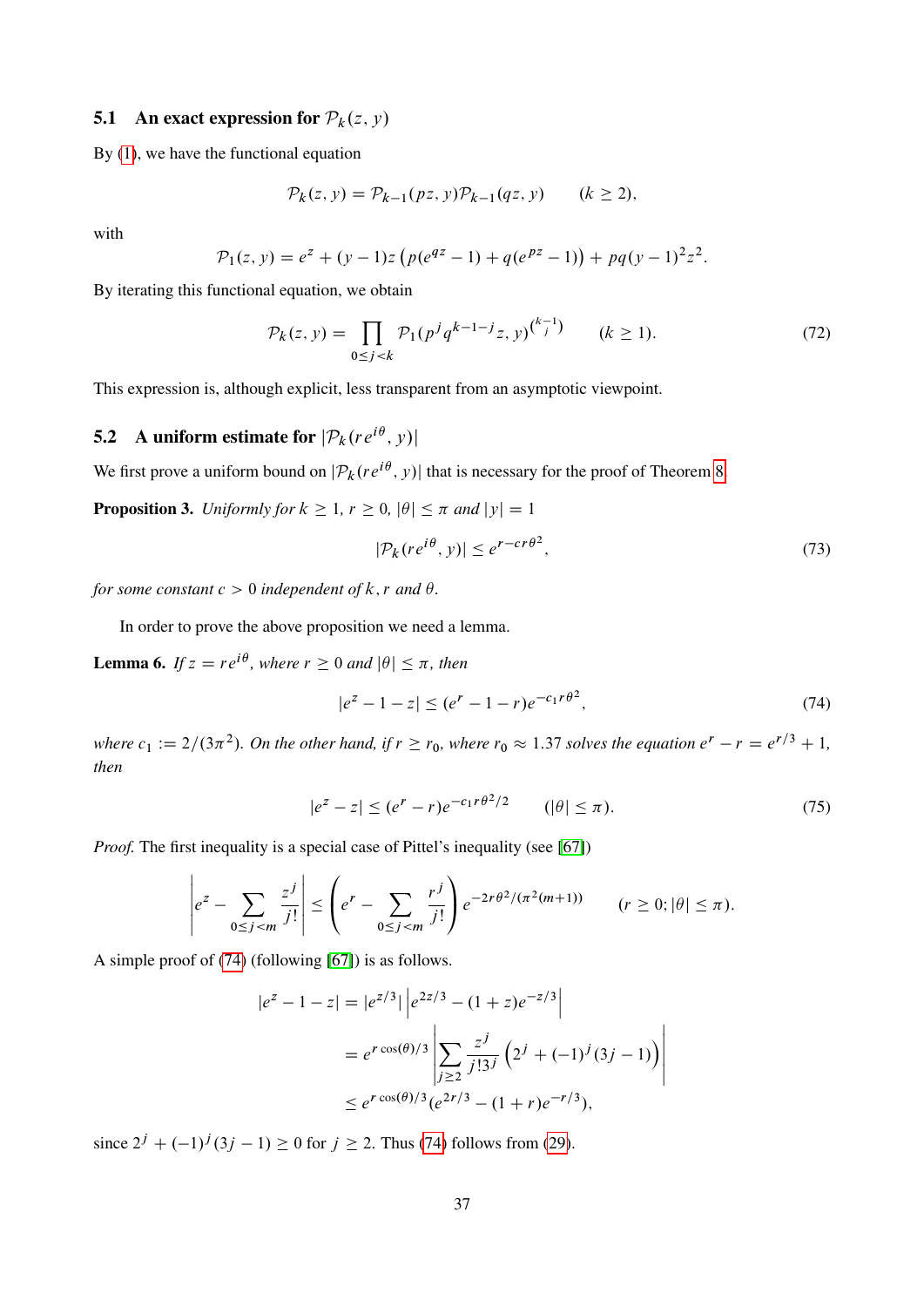For the proof of the inequality [\(75\)](#page-36-1), we have

$$
|e^{z} - z| \le |e^{z} - 1 - z| + 1
$$
  
\n
$$
\le (e^{r} - 1 - r)e^{-c_1 r \theta^2} + 1
$$
  
\n
$$
\le (e^{r} - r)e^{-c_1 r \theta^2/2},
$$

since the last inequality is equivalent to

$$
1 - e^{-c_1 r \theta^2} \le (e^r - r) e^{-c_1 r \theta^2/2} \left( 1 - e^{-c_1 r \theta^2/2} \right),
$$

or  $e^{c_1 r \theta^2/2} + 1 \le e^r - r$ , which follows from our choice of r in view of the inequalities  $e^{c_1 r \theta^2/2} + 1 \le$  $e^{r/3} + 1 \le e^r - r.$  $\Box$ 

**Proof of Proposition [3.](#page-36-2)** We separate the proof into two cases:  $r \le r_0$  and  $r \ge r_0$ . In the first case, we use the expansion

$$
\mathcal{P}_1(z, y) = 1 + z + \frac{z^2}{2} \left( 1 - 2pq(1 - y^2) \right) + \sum_{j \ge 2} \frac{z^j}{j!} \left( 1 - j(pq^{j-1} + qp^{j-1})(1 - y) \right),
$$

which yields

<span id="page-37-0"></span>
$$
|\mathcal{P}_1(re^{i\theta}, e^{i\varphi})| \le |1 + re^{i\theta}| + \sum_{j \ge 2} \frac{r^j}{j!}
$$
  

$$
\le e^r - \frac{2r\theta^2}{\pi^2(1+r)}
$$
  

$$
\le e^{r - c_2 r \theta^2}, \tag{76}
$$

uniformly for  $0 \le r \le r_0$  and  $|\theta| \le \pi$ , where we used again [\(29\)](#page-16-4) and  $c_2 := 2/(\pi^2(1+r_0)^2e^{r_0})$ .

Assume now  $r \ge r_0$ . We can write  $P_1(z, y)$  as follows.

$$
\mathcal{P}_1(z, y) = a_1(pz)a_1(qz) + z + (qza_2(pz) + pza_2(qz))y + pqz^2y^2,
$$

where  $a_1(z) := e^z - z$  and  $a_2(z) := e^z - 1 - z$ . Note that  $\mathcal{P}_1(z, 1) = e^z$ . By applying the two inequalities [\(74\)](#page-36-0) and [\(75\)](#page-36-1), we have

$$
\left| \mathcal{P}_1(re^{i\theta}, e^{i\varphi}) \right| \le a_1(pr)a_1(qr)e^{-c_1r\theta^2/2} + r + qra_2(pr)e^{-c_1pr\theta^2} + pr a_2(qr)e^{-c_1qr\theta^2} + pqr^2
$$
  
\n
$$
\le (e^r - r - pqr^2)e^{-c_1qr\theta^2} + r + pqr^2
$$
  
\n
$$
\le e^{r-c_1qr\theta^2/2},
$$
\n(77)

the last inequality following from an argument similar to the proof of [\(75\)](#page-36-1). Indeed, it is equivalent to

$$
(r + pqr^2)(e^{c_1qr\theta^2/2} + 1) \leq e^r,
$$

but the left-hand side is less than  $(r + r^2/4)(e^{r/6} + 1)$ , which is in turn less than  $e^r$  for  $r \ge 0.99$ .

Collecting the two inequalities [\(76\)](#page-37-0) and [\(77\)](#page-37-1), we obtain

$$
|\mathcal{P}_1(re^{i\theta},e^{i\varphi})| \leq e^{r-cr\theta^2} \qquad (c=\min\{c_1,c_2\}),
$$

uniformly for  $r \ge 0$  and  $|\theta| \le \pi$ . This implies [\(73\)](#page-36-3) by [\(72\)](#page-36-4).

38

<span id="page-37-1"></span> $\Box$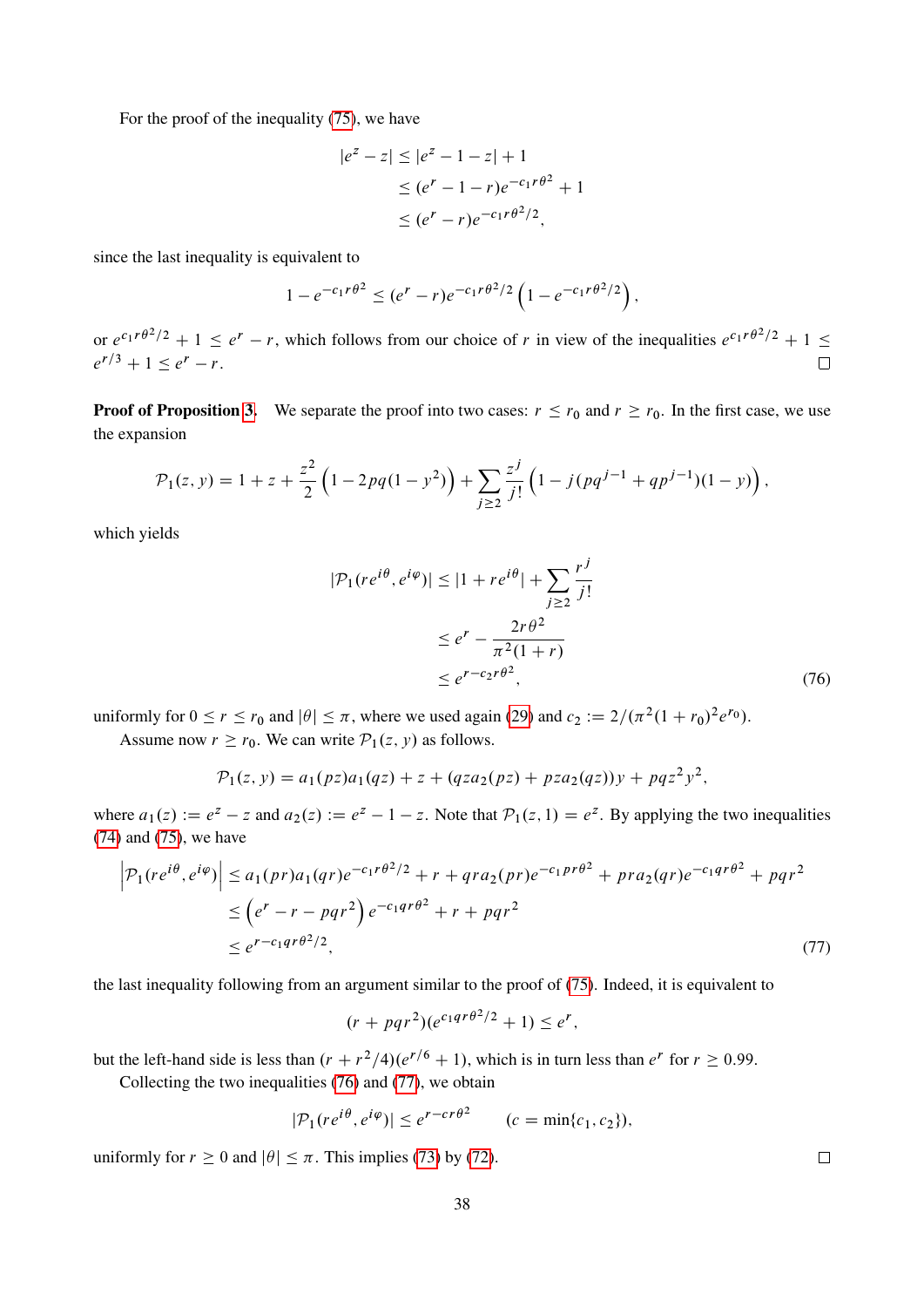## **5.3** Local expansion of  $\mathcal{P}_k(re^{i\theta},e^{i\varphi})$

Recall that  $\theta_0 := n^{-2/5}$  and  $\rho_0$  is defined in [\(59\)](#page-30-2).

<span id="page-38-2"></span>**Proposition 4.** Assume that  $\mu_{n,k} \to \infty$ . Then uniformly for  $|\theta| \leq \theta_0$  and  $\varphi = o(\sigma_{n,k}^{-2/3})$ 

$$
\mathcal{P}_k(ne^{i\theta},e^{i\varphi}) = \exp\left(n - \frac{n}{2}\theta^2 + \tilde{M}_k(n)i\varphi - n\tilde{M}_k'(n)\varphi\theta - \frac{\tilde{V}_k(n)}{2}\varphi^2 + O(E_4)\right),\tag{78}
$$

*where*

<span id="page-38-1"></span>
$$
E_4 := n|\theta|^3 + \rho_0^2 \sigma_{n,k}^2 |\varphi|\theta^2 + \rho_0 \sigma_{n,k}^2 \varphi^2 |\theta| + \sigma_{n,k}^2 |\varphi|^3.
$$

*Proof.* Define

$$
Q(z, y) := \log e^{-z} \mathcal{P}_1(z, y) = \log \left( 1 + a_3(z)(y - 1) + a_4(z)(y - 1)^2 \right),
$$

where  $a_3(z) := pze^{-pz} + qze^{-qz} - ze^{-z}$  and  $a_4(z) := pqz^2e^{-z}$ . Let

$$
Q_k(z, y) := \sum_{0 \le j < k} \binom{k-1}{j} Q(p^j q^{k-1-j} z, y) = \log e^{-z} \mathcal{P}_k(z, y).
$$

First, we prove in Lemma [7](#page-53-0) of Appendix B that  $P_1(re^{i\theta}, e^{i\varphi})$  is away from zero for  $r \ge 0$  and  $|\theta| \le \varepsilon$ , implying that  $Q_k(z, y)$  is well-defined when  $|\arg(z)| \leq \varepsilon$ .

Then since  $\mu_{n,k} \to \infty$ , we need only to consider  $k \geq k_0$ . To that purpose, we start from the expansion

$$
Q(z, y) = \begin{cases} pq(y^2 - 1)z^2 + O(|y - 1||z|^3), & \text{as } z \to 0; \\ q(y - 1)ze^{-qz} \left(1 + O(e^{-(p-q)\Re(z)})\right), & \text{as } z \to \infty, |\arg(z)| \le \varepsilon. \end{cases}
$$
(79)

By [\(79\)](#page-38-0), we have

<span id="page-38-3"></span><span id="page-38-0"></span>
$$
Q_k(z, y) = \frac{1}{2\pi i} \int_{(\rho)} z^{-s} Q^*(s, y) (p^{-s} + q^{-s})^{k-1} ds,
$$
\n(80)

where  $\rho > -2$  and  $Q^*(s, y) := \int_0^\infty z^{s-1} Q(z, y) dz$  is well-defined for  $\Re(s) > -2$ . Note that

$$
Q(z, y) = a_3(z)(y - 1) + \frac{2a_4(z) - a_3(z)^2}{2} (y - 1)^2 + \overline{Q}(z, y)(y - 1)^3,
$$

where by Taylor's remainder formula

$$
\bar{Q}(z, y) := \int_0^1 (1 - t)^2 (a_3(z) + 2a_4(z)(y - 1)t)
$$
  
 
$$
\times \frac{(a_3(z)^2 - 3a_4(z) + a_3(z)a_4(z)(y - 1)t + a_4(z)^2(y - 1)^2 t^2)}{(1 + a_3(z)(y - 1)t + a_4(z)(y - 1)^2 t^2)^3} dt.
$$

The exact form is of less importance here; we need instead the estimates  $\overline{Q}(z, y) = O(|z|^4) = O(|z|^2)$  as  $z \rightarrow 0$  and

$$
\overline{Q}(z, y) = O\left(|z|^3 e^{-3q \Re(z)}\right) = O\left(|z| e^{-q \Re(z)}\right),\,
$$

as  $z \to \infty$  in the sector  $\{z : |arg(z)| \leq \varepsilon\}$ . This expansion gives

$$
Q_k(z, y) = \tilde{M}_k(z)(y - 1) + \frac{\tilde{V}_k(z) - \tilde{M}_k(z)}{2} (y - 1)^2 + \bar{Q}_k(z, y)(y - 1)^3,
$$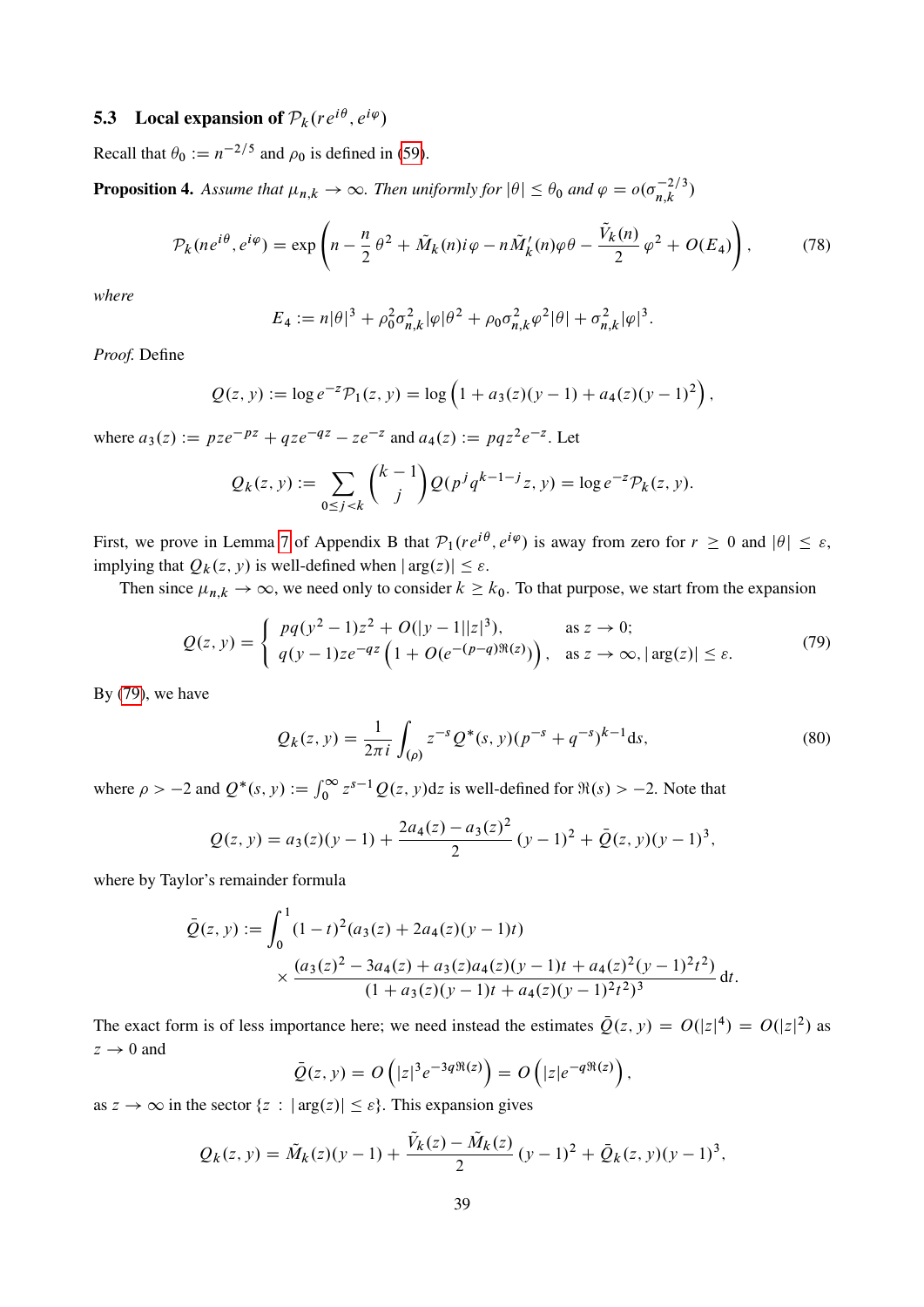where

$$
\bar{Q}_k(z, y) := \sum_{0 \le j < k} \binom{k-1}{j} \bar{Q}(p^j q^{k-1-j} z, y).
$$

An application of Lemma [8](#page-54-0) presented in Appendix C yields, with  $z = ne^{i\theta}$ ,

$$
Q_k(z, y) = \tilde{M}_k(z)(y - 1) + \frac{\tilde{V}_k(z) - \tilde{M}_k(z)}{2} (y - 1)^2 + O(|y - 1|^3 | \tilde{M}_k(ne^{i\theta})|),
$$

where the O-term holds uniformly for  $|\theta| \leq \varepsilon$  and  $|y - 1| = o(1)$ . Since  $\sigma_{n,k}^2 = \Theta(\mu_{n,k}) \to \infty$ , this leads to [\(78\)](#page-38-1) by expansions of  $\tilde{M}_k(ne^{i\theta})$  and  $\tilde{V}_k(ne^{i\theta})$  at  $\theta = 0$ , using the estimates [\(60\)](#page-30-1) and [\(68\)](#page-34-0). This completes the proof of Proposition [4.](#page-38-2)  $\Box$ 

## 5.4 Proof of Theorem [8.](#page-35-1)

We are now ready to prove Theorem [8.](#page-35-1)

Proof of the central limit theorem [\(69\)](#page-35-3). By Cauchy's integral formula and the two estimates [\(73\)](#page-36-3) and [\(78\)](#page-38-1), we have, similar to [\(25\)](#page-15-3),

$$
\mathbb{E}\left(e^{B_{n,k}i\varphi}\right) = \frac{n!}{2\pi i} \int_{|z|=n} z^{-n-1} \mathcal{P}_k(z, y) dz
$$
  
= 
$$
\frac{n! n^{-n}}{2\pi} e^{n + \tilde{M}_k(n)i\varphi - \tilde{V}_k(n)\varphi^2/2} \int_{-\theta_0}^{\theta_0} e^{-n\theta^2/2 - n\tilde{M}'_k(n)\varphi\theta} (1 + O(E_4)) d\theta + O\left(n^{-1/10} e^{-cn^{1/5}}\right),
$$

since  $E_4 \to 0$  in the range of integration and when  $\varphi = o(\sigma_{n,k}^{-4/5})$ . Applying Stirling's formula, extending the integration limits to  $\pm \infty$  and making the change of variables  $\theta \mapsto \theta n^{-1/2}$ , we obtain

$$
\mathbb{E}\left(e^{B_{n,k}i\varphi}\right) = \frac{e^{\tilde{M}_k(n)i\varphi - \tilde{\sigma}_{n,k}^2\varphi^2/2}}{\sqrt{2\pi}} \int_{-\infty}^{\infty} e^{-(\theta + \sqrt{n}\tilde{M}_k'(n)\varphi)^2/2} \times \left(1 + O\left(\frac{1+|\theta|^3}{\sqrt{n}} + \frac{\theta^2}{n}\rho_0^2\sigma_{n,k}^2|\varphi| + \frac{|\theta|}{\sqrt{n}}\rho_0\sigma_{n,k}^2\varphi^2 + \sigma_{n,k}^2|\varphi|^3\right)\right)d\theta,
$$

uniformly in  $\varphi$ . A straightforward evaluation of the integral gives [\(71\)](#page-35-4). This completes the proof of [\(69\)](#page-35-3).

**Proof of the Poisson limit theorem [\(70\)](#page-35-2).** The proof of (70) is similar as above but proceeds slightly differently. We first show that

$$
Q_k(ne^{i\theta}, y) := \log e^{-z} \mathcal{P}_k(z, y) = \lambda_0(y^2 - 1)e^{2i\theta} + O\left(|y - 1|n^{-e(p)}\right),\tag{81}
$$

uniformly for  $|y| = 1$  and  $|\theta| \le \varepsilon$ , where  $e(p) := 2\log(p^3 + q^3)/\log(p^2 + q^2) - 3 \in (0, 1)$  for  $p \in (1/2, 1)$ .

This follows from the Mellin inversion integral [\(80\)](#page-38-3) since the Mellin transform  $Q^*(s, y)$  has a simple pole at  $s = -2$  with residue  $pq(y^2 - 1)$  and can be meromorphically continued into the whole s-plane. Indeed, by moving the line of integration of the integral in [\(80\)](#page-38-3) to  $\Re(s) = -3 - \varepsilon$ , we obtain

$$
Q_k(ne^{i\theta}, y) = \lambda_0(y^2 - 1)e^{2i\theta} + O(|y - 1|n^3(p^3 + q^3)^k),
$$

whenever  $|\theta| \leq \pi/2 - \varepsilon$  and

<span id="page-39-0"></span>
$$
k \geq \frac{L_n + K_n}{\log((p^2 + q^2)/(p^3 + q^3))}.
$$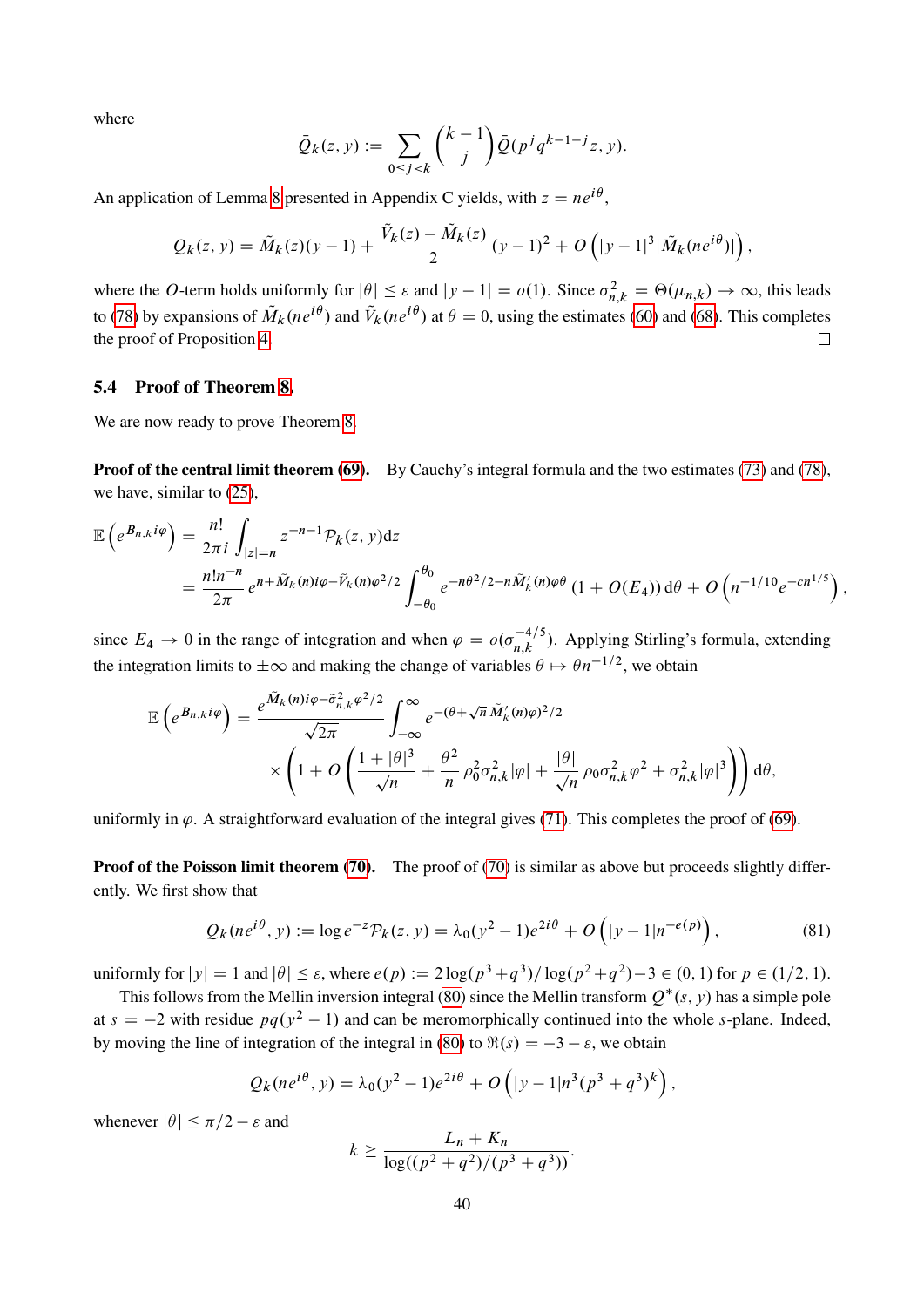Since  $\mu_{n,k} = \Theta(1)$ , we know that  $k = \alpha_3 L_n + O(1)$  and for such values of k, we have  $n^3(p^3 + q^3)^k =$  $\Theta(n^{-e(p)})$ . Thus [\(81\)](#page-39-0) follows.

By [\(81\)](#page-39-0) and the same choice of  $\theta_0$  and [\(73\)](#page-36-3), we then deduce that

$$
\mathbb{E}\left(e^{B_{n,k}i\varphi}\right) = \frac{e^{\lambda_0(e^{2i\varphi}-1)}}{\sqrt{2\pi}} \int_{-n^{1/10}}^{n^{1/10}} e^{-\theta^2/2} \left(1 + O\left(n^{-e(p)}|\varphi|\right)\right)
$$

$$
\times \left(1 + \frac{12\lambda_0(e^{2i\varphi}-1)i\theta - i\theta^3}{6\sqrt{n}} + O\left(\frac{1 + \lambda_0|\varphi|\theta^2 + \theta^6}{n}\right)\right) d\theta
$$

$$
= e^{\lambda_0(e^{2i\varphi}-1)} \left(1 + O(E_5)\right),
$$

uniformly for  $|\varphi| \leq \pi$ , where  $E_5 := |\varphi|n^{-e(p)} + (1 + \lambda_0|\varphi|)n^{-1}$ . Thus

$$
\mathbb{P}\left(\frac{B_{n,k}}{2}=m\right)=\frac{1}{2\pi}\int_{-\pi}^{\pi}e^{-im\varphi+\lambda_0(e^{i\varphi}-1)}\left(1+O(E_5)\right)d\varphi,
$$

from which the even case in [\(70\)](#page-35-2) follows since, by [\(50\)](#page-24-1),  $\mu_{n,k} \sim 2\lambda_0$ . The odd case is similar.

**Remark.** Note that  $\lambda_0$  is periodic in nature since  $k = \alpha_3 L_n + O(1) \in \mathbb{Z}$ ; indeed, we can write

$$
k = \lfloor \alpha_3 L_n \rfloor + \ell = \alpha_3 L_n + \ell - \{\alpha_3 L_n\} \qquad (\ell \in \mathbb{Z}),
$$

so that

$$
n^2(p^2+q^2)^k = \exp\left(-\frac{2}{\alpha_3}(\ell-\{\alpha_3L_n\}\right).
$$

This is why we did not state the Poisson convergence [\(70\)](#page-35-2) in the usual form: if  $\lambda_0 \to \lambda < \infty$ , then  $B_{n,k}$ converges in distribution to  $2Po(\lambda)$ , where  $Po(\lambda)$  denotes a Poisson variate with parameter  $\lambda$ .

## <span id="page-40-0"></span>6 The internal profile

We consider the internal profile in this section. All asymptotic results follow the same footsteps as in the proof we used for  $B_{n,k}$ ; details will thus be omitted. The main differences are that  $\mathbb{E}(I_{n,k})$  and  $\mathbb{V}(I_{n,k})$  are not of the same order for all ranges of k, and  $I_{n,k}$  assumes both odd and even values when  $k = \alpha_3 L_n + O(1)$ . These are intuitively clear since most levels close to the root are full and internal nodes do not necessarily appear in pairs near the fringes of the tree.

Let  $P_{n,k}^{[I]}$  $n_{n,k}^{[I]}(y) = \mathbb{E}(y^{I_{n,k}})$  be the probability generating function of  $I_{n,k}$ . Then

$$
P_{n,k}^{[I]}(y) = \sum_{0 \le j \le n} \binom{n}{j} p^j q^{n-j} P_{j,k-1}^{[I]}(y) P_{n-j,k-1}^{[I]}(y) \qquad (n \ge 2; k \ge 1),
$$
 (82)

with the initial conditions

<span id="page-40-2"></span>
$$
P_{n,k}^{[I]}(y) = \begin{cases} y, & \text{if } n \ge 2 \text{ and } k = 0; \\ 1, & \text{if } n \le 1 \text{ and } k \ge 0. \end{cases}
$$

From this, we obtain, defining  $\mathcal{P}_k^{[I]}$  $k^{[I]}(z, y) := \sum_{n} P_{n,k}^{[I]}$  $\int_{n,k}^{\lfloor I \rfloor} (y) z^n/n!$ 

$$
\mathcal{P}_k^{[I]}(z, y) = \prod_{0 \le j \le k} \mathcal{P}_0^{[I]}(p^j q^{k-j} z, y)^{\binom{k}{j}} \qquad (k \ge 0),\tag{83}
$$

<span id="page-40-1"></span> $\Box$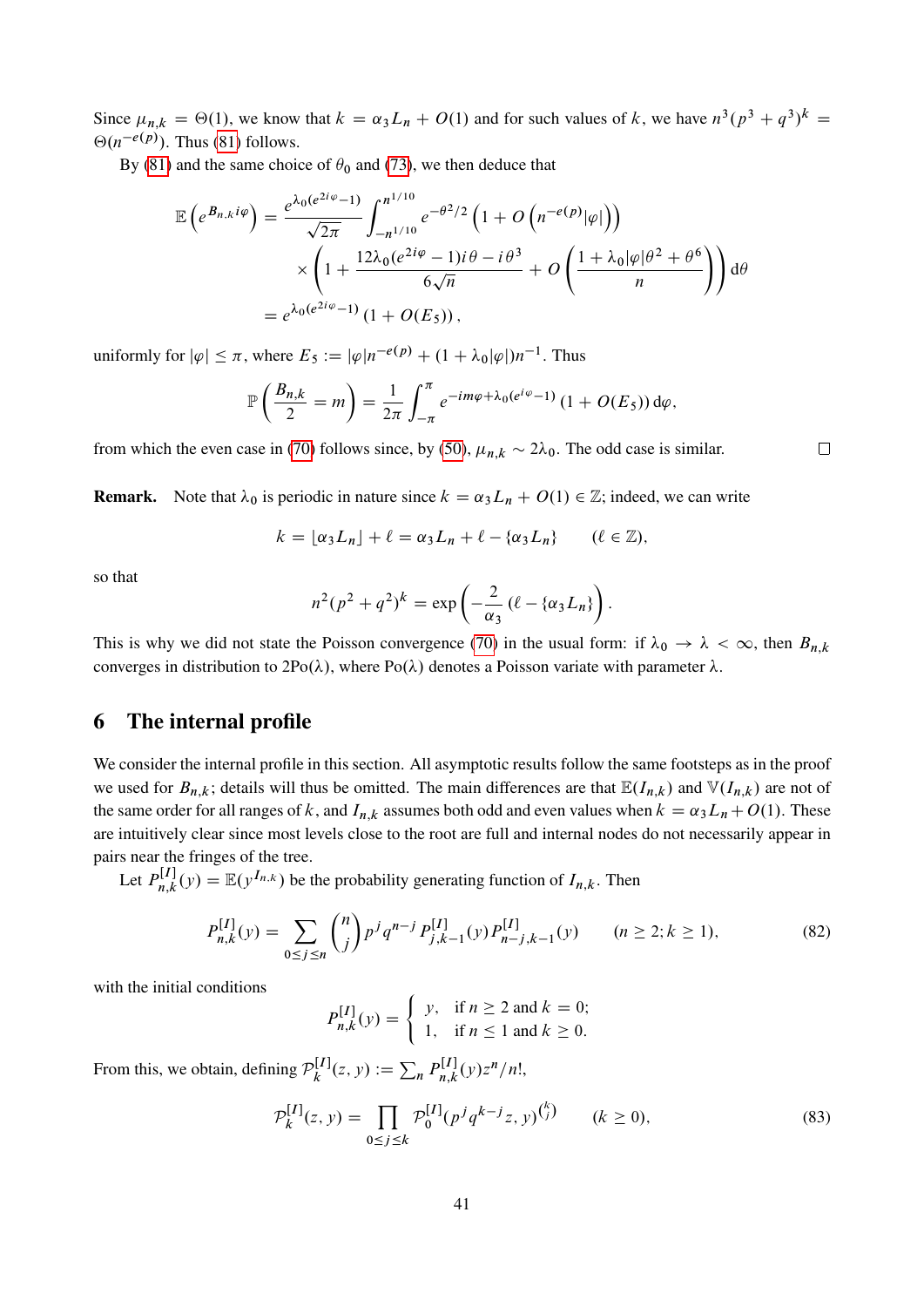with  $P_0^{[I]}$  $0_0^{\lfloor I \rfloor}(z, y) = ye^z + (1 - y)(1 + z)$ . This suggests that we consider

$$
\bar{I}_{n,k} := 2^k - I_{n,k},
$$

so that the bivariate generating function  $\mathcal{P}_k^{[\bar{I}]}$  $a_k^{[\bar{I}]}(z, y) := \sum_n P_{n,k}^{[\bar{I}]}$  $\int_{n,k}^{l} (y) z^n/n!$  is given by

$$
\mathcal{P}_k^{[\bar{I}]}(z, y) = \prod_{0 \le j \le k} \mathcal{P}_0^{[\bar{I}]}(p^j q^{k-j} z, y)^{\binom{k}{j}} \qquad (k \ge 0),
$$

with  $P_0^{[\bar{I}]}$  $b_0^{[I]}(z, y) = e^z + (y^{-1} - 1)(1 + z).$ 

## <span id="page-41-2"></span>6.1 Expected internal profile

We state without proof the asymptotics of  $\mathbb{E}(I_{n,k})$  in this subsection. By [\(82\)](#page-40-1) or [\(83\)](#page-40-2), we deduce that the Poisson generating function

$$
\tilde{M}_k^{[I]}(z) := e^{-z} \sum_{n \geq 0} \frac{\mathbb{E}(I_{n,k})}{n!} z^n,
$$

satisfies

$$
\tilde{M}_k^{[I]}(z) = 2^k - \sum_{0 \le j \le k} \binom{k}{j} \tilde{M}_0^{[I]}(p^j q^{k-j} z) \tag{84}
$$

$$
=2^{k}-\frac{1}{2\pi i}\int_{(\rho)}z^{-s}(s+1)\Gamma(s)(p^{-s}+q^{-s})^{k}ds,
$$
\n(85)

<span id="page-41-3"></span>:

<span id="page-41-1"></span><span id="page-41-0"></span>:

where  $\rho > 0$  and  $\tilde{M}_0^{[I]}$  $S_0^{[I]}(z) = (1 + z)e^{-z}$ . Thus, in particular,

$$
\mathbb{E}(I_{n,k}) = 2^k - \sum_{0 \le j \le k} {k \choose j} \left( 1 + p^j q^{k-j} (n-1) \right) \left( 1 - p^j q^{k-j} \right)^{n-1}
$$

Due to the presence of  $2^k$  or the simple pole at  $s = 0$ , we have an additional phase transition for  $\mathbb{E}(I_{n,k})$ at  $\rho = 0$  or equivalently at  $k \sim \alpha_0 L_n$ , where

$$
\alpha_0 := \frac{2}{\log(1/p) + \log(1/q)}
$$

We now list asymptotic approximations of  $\mathbb{E}(I_{n,k})$  for various ranges of k (without proofs since they follow the same lines as the derivations presented above for the external profile).

Asymptotics of  $\mathbb{E}(I_{n,k})$  when  $1 \leq k \leq \alpha_1(1 + o(1))L_n$ . Since

$$
\tilde{M}_1^{[I]}(z) = 2^k - (1 + pz)e^{-pz} + (1 + qz)e^{-qz} = 2^k - qze^{-qz} \left(1 + O(|z|^{-1})\right),
$$

as  $|z| \to \infty$  in the sector  $|\arg(z)| \le \pi/2 - \varepsilon$ , we see immediately that in this range

$$
\mathbb{E}(I_{n,k}) = 2^k - \mathbb{E}(B_{n,k})(1 + o(1)),\tag{86}
$$

uniformly in  $k$ .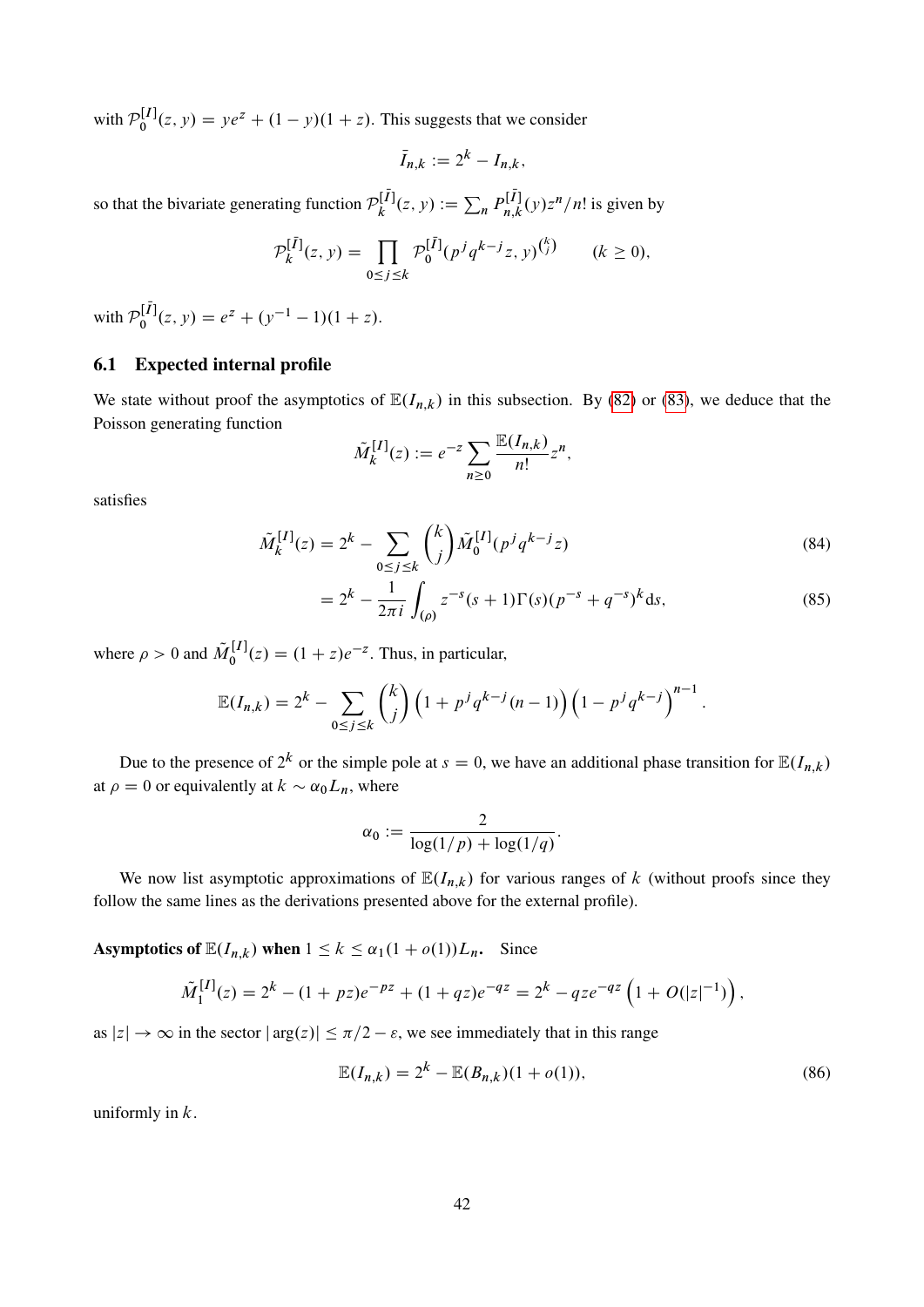Asymptotics of  $\mathbb{E}(I_{n,k})$  when  $\alpha_1(L_n - L L L_n + K_n) \leq k \leq \alpha_0(L_n - K_n)$  $(L_n)$ . By applying the saddlepoint method to the Mellin inversion integral in [\(85\)](#page-41-0) and then de-Poissonizing, we deduce that in this range

$$
\mathbb{E}(I_{n,k}) = 2^k - G_3 \left( \rho; \log_{p/q} p^k n \right) \frac{n^{-\rho} (p^{-\rho} + q^{-\rho})^k}{\sqrt{2\pi \beta_2(\rho) k}} \left( 1 + O\left( \frac{1}{k(p/q)^{\rho}} + \frac{1}{k\rho^2} \right) \right),
$$

where  $\rho = \rho(n, k) > 0$  satisfies the saddle-point equation [\(36\)](#page-18-3),  $\beta_2(\rho)$  is the same as in [\(37\)](#page-18-5) and

$$
G_3(\rho; x) = \sum_{j \in \mathbb{Z}} (\rho + 1 + it_j) \Gamma(\rho + it_j) e^{-2j\pi ix}
$$

where  $t_i := 2j\pi/\log(p/q)$ .

**Asymptotics of**  $\mathbb{E}(I_{n,k})$  when  $k = \alpha_0 (L_n + o(L_n^{2/3}))$ . In this range, we write

$$
k = \alpha_0 (L_n + \xi \sqrt{\alpha_0 \beta_2(0) L_n}),
$$

where  $\alpha_0\beta_2(0) = 2(\log(1/p) + \log(1/q))/\log(p/q)^2$  and  $\xi = o(L_n^{1/6})$ . The same uniform asymptotic analysis we used for proving [\(53\)](#page-26-3) gives

$$
\mathbb{E}(I_{n,k}) = 2^k \Phi(-\xi) \left( 1 + O\left(\frac{1 + |\xi|^3}{\sqrt{L_n}}\right) \right),
$$

uniformly in  $\xi$ , where  $\Phi(x)$  denotes the standard normal distribution function.

Asymptotics of  $\mathbb{E}(I_{n,k})$  when  $\alpha_0(L_n+K_n)$ p  $\overline{L_n}$ )  $\leq k \leq \alpha_2(L_n-K_n)$ p  $(L_n)$ . The same saddle-point method and de-Poissonization procedure yield

$$
\mathbb{E}(I_{n,k}) = G_3\left(\rho; \log_{p/q} p^k n\right) \frac{n^{-\rho} (p^{-\rho} + q^{-\rho})^k}{\sqrt{2\pi \beta_2(\rho) k}} \left(1 + O\left(\frac{1}{k(p/q)^{\rho}} + \frac{1}{k(\rho+2)^2}\right)\right),\tag{87}
$$

with  $\rho$ ,  $\beta_2(\rho)$  and  $G_3$  as defined above.

**Asymptotics of**  $\mathbb{E}(I_{n,k})$  when  $k = \alpha_2(L_n + o(L_n^{2/3}))$ . In this case, we write

<span id="page-42-0"></span>
$$
k = \alpha_0 (L_n + \xi \sqrt{\alpha_2 \beta_2(-2)L_n}),
$$

and we have

$$
\mathbb{E}(I_{n,k}) = \frac{1}{2}\Phi(\xi)n^{2}(p^{2}+q^{2})^{k}\left(1+O\left(\frac{1+|\xi|^{3}}{\sqrt{L_{n}}}\right)\right),
$$

uniformly for  $\xi = o(L_n^{1/6})$ .

**Asymptotics of**  $\mathbb{E}(I_{n,k})$  when  $k \ge \alpha_2(L_n + K_n\sqrt{L_n})$ . In this case, the simple pole at  $s = -2$  dominates and we have

$$
\mathbb{E}(I_{n,k}) = \frac{1}{2}n^2(p^2+q^2)^k \left(1 + O\left(K_n^{-1}e^{-K_n^2/2 + O(K_n^3 L_n^{-1/2})}\right)\right)
$$

as  $n \to \infty$ .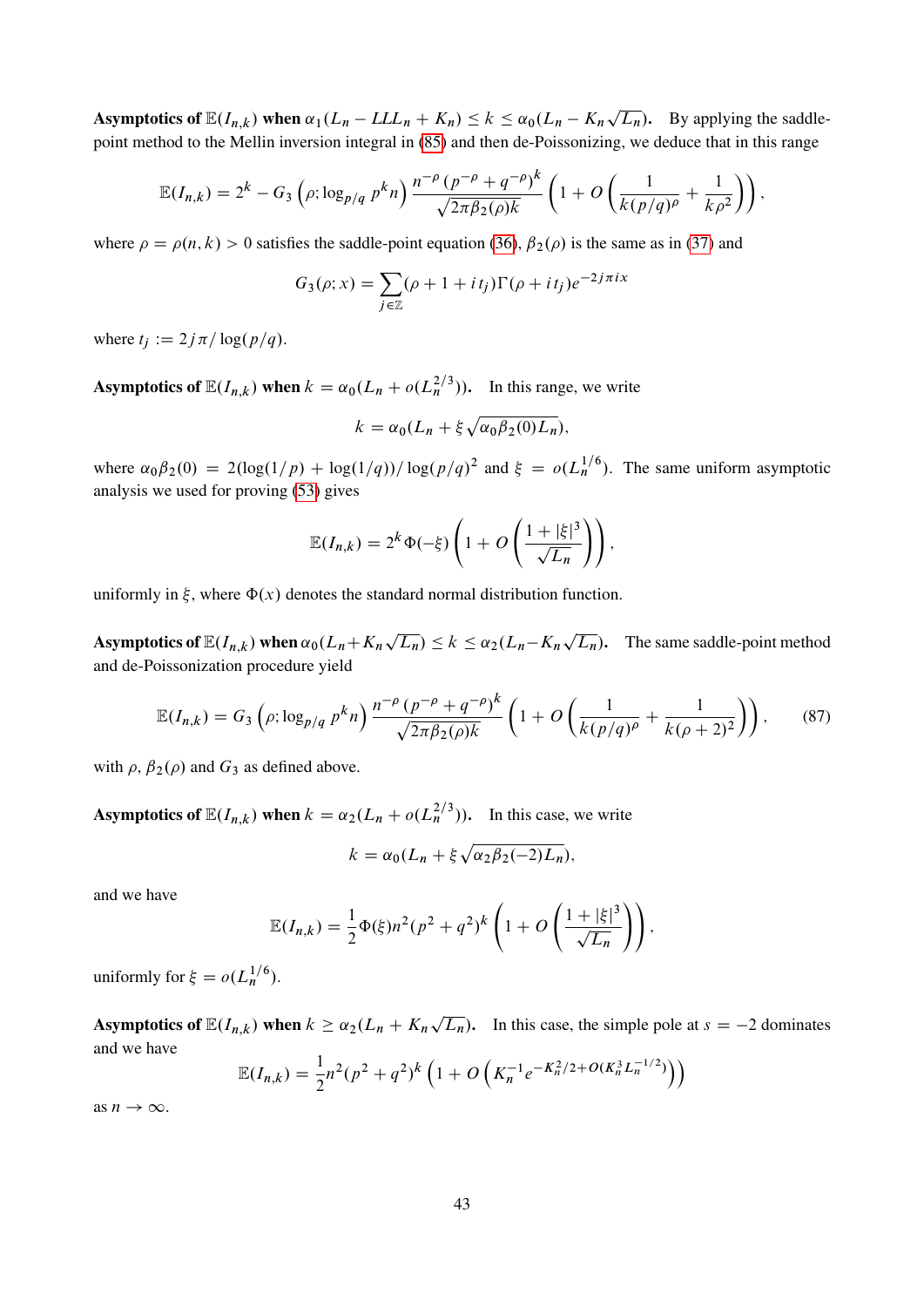## 6.2 Asymptotics of  $\mathbb{V}(I_{n,k})$

Since  $\mathbb{V}(I_{n,k}) = \mathbb{V}(\bar{I}_{n,k})$ , we can apply the same analysis used for proving Theorem [7](#page-33-0) to derive asymptotic approximations to  $\mathbb{V}(I_{n,k})$ . The auxiliary function we need is

$$
\tilde{V}_{k}^{[I]}(z) := e^{-z} \sum_{n \geq 0} \frac{\mathbb{E}(\bar{I}_{n,k}^{2})}{n!} z^{n} - \left( e^{-z} \sum_{n \geq 0} \frac{\mathbb{E}(\bar{I}_{n,k})}{n!} z^{n} \right)^{2},
$$

which satisfies

<span id="page-43-1"></span>
$$
\tilde{V}_k^{[I]}(z) = \sum_{0 \le j \le k} \binom{k}{j} \tilde{V}_0^{[I]}(p^j q^{k-j} z) \qquad (k \ge 0),
$$
\n(88)

where  $\tilde{V}_0^{[I]}$  $b_0^{[I]}(z) = (1 + z)e^{-z}(1 - (1 + z)e^{-z})$ . Thus we have

$$
\tilde{V}_k^{[I]}(z) = \frac{1}{2\pi i} \int_{(\rho)} z^{-s} (s+1) \Gamma(s) \left(1 - 2^{-s} - s 2^{-s-2}\right) (p^{-s} + q^{-s})^k ds,
$$

where  $\rho > -2$ .

**Asymptotics of**  $\mathbb{V}(I_{n,k})$  when  $1 \leq k \leq \alpha_1(1 + o(1))L_n$ . In this range, we have

$$
\mathbb{V}(I_{n,k}) \sim \mathbb{V}(B_{n,k}) \sim \mathbb{E}(B_{n,k}).
$$

Asymptotics of  $\mathbb{V}(I_{n,k})$  when  $\alpha_1(L_n - L L L_n + K_n) \leq k \leq \alpha_2(L_n - K_n)$  $(L_n)$ . We have

$$
\mathbb{V}(I_{n,k}) = G_4\left(\rho; \log_{p/q} p^k n\right) \frac{n^{-\rho} (p^{-\rho} + q^{-\rho})^k}{\sqrt{2\pi \beta_2(\rho) k}} \left(1 + O\left(\frac{1}{k(p/q)^{\rho}} + \frac{1}{k(\rho+2)^2}\right)\right),
$$

where  $\rho = \rho(n, k) > -2$  satisfies the saddle-point equation [\(36\)](#page-18-3) and

$$
G_4(\rho; x) = \sum_{j \in \mathbb{Z}} (\rho + 1 + it_j) \Gamma(\rho + it_j) \left( 1 - 2^{-\rho - it_j} - (\rho + it_j) 2^{-\rho - 2 - it_j} \right) e^{-2j\pi ix}.
$$

Asymptotics of  $\mathbb{V}(I_{n,k})$  when  $k \geq \alpha_2(L_n + K_n)$  $\overline{L_n}$ ). In this case, the simple pole at  $s = -2$  again dominates and we have

$$
\mathbb{V}(I_{n,k}) \sim \mathbb{E}(I_{n,k}).
$$

Observe that, unlike external profile, the variance of the internal profile is asymptotically equivalent to the mean of the internal profile near the height of a trie.

From these asymptotic estimates and Chebyshev's inequality, we see that  $I_{n,k}/\mathbb{E}(I_{n,k})\to 1$  in probability if  $\mathbb{E}(I_{n,k}) \to \infty$ ; see [\[15\]](#page-55-4).

### 6.3 Limiting distributions

<span id="page-43-0"></span>The same limiting Gaussian-Poisson behavior for  $B_{n,k}$  holds for  $I_{n,k}$ . We state formally our main result for the internal profile in the following theorem. The proof is indeed simpler than that for Theorem [8](#page-35-1) since the base function  $\mathcal{P}_0^{[I]}$  $\int_0^1 f(x, y)$  has a simpler form than  $\mathcal{P}_0(z, y)$ .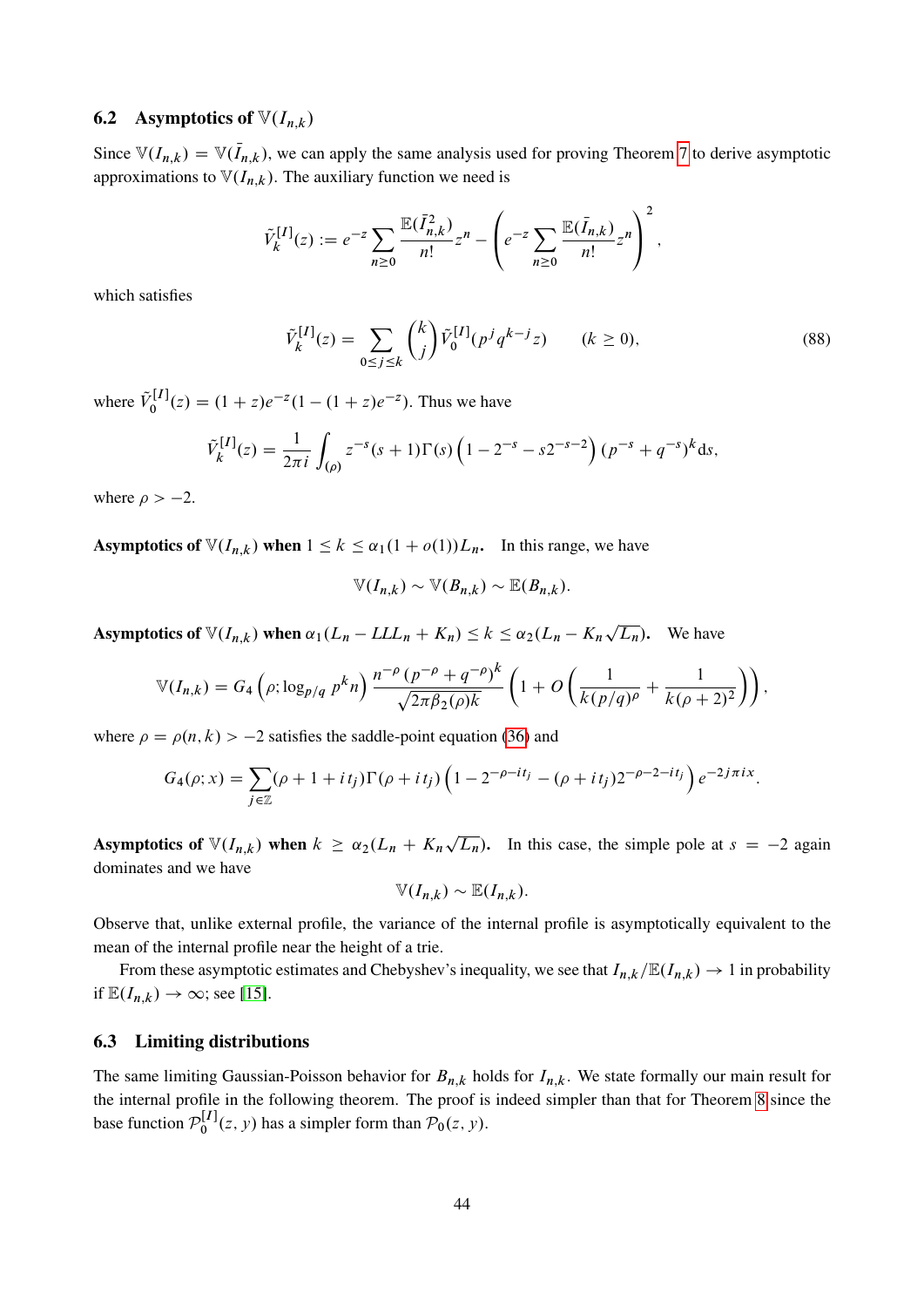**Theorem 9.** (i) *If*  $\mathbb{V}(I_{n,k}) \to \infty$ , then

$$
\frac{I_{n,k} - \mathbb{E}(I_{n,k})}{\sqrt{\mathbb{V}(I_{n,k})}} \xrightarrow{d} \mathcal{N}(0,1)
$$

(ii) If  $\mathbb{V}(I_{n,k}) = \Theta(1)$ , then, with  $\lambda_1 := n^2(p^2 + q^2)/2$ ,

$$
\mathbb{P}(I_{n,k} = m) = \frac{\lambda_1^m}{m!} e^{-\lambda_1} + o(1),
$$
\n(89)

*for all*  $m > 0$ *.* 

The theorem states that asymptotic normality (in the sense of convergence in distribution) holds as long as

<span id="page-44-1"></span>
$$
\lceil \hat{k} \rceil \leq k \leq \alpha_3 L_n - K_n,
$$

for any sequence  $K_n \to \infty$ , where  $\hat{k}$  is defined in [\(58\)](#page-29-0).

On the other hand,  $I_{n,k}$  is asymptotically Poisson distributed when  $k = \alpha_3 L_n + O(1)$ . A result related to [\(89\)](#page-44-1) was given in [\[67\]](#page-58-4) by a method of moments, as a key step in deriving the asymptotic distribution of the height.

## <span id="page-44-0"></span>7 Profiles under the unbiased Bernoulli model

All exact expressions we derived up to now, as well as most asymptotic approximations, also hold when  $p = q = 1/2$ . The major difference is reflected by the fact that  $\alpha_1 = \alpha_2$ , so that the saddle-point range between  $\alpha_1$  and  $\alpha_2$  does not exist, and most analysis we give above becomes much simpler. For simplicity of presentation, we omit all error terms in our asymptotic estimates.

**Expected external profile.** By [\(8\)](#page-11-1), the Poisson generating function of  $\mathbb{E}(B_{n,k})$  is given exactly by

<span id="page-44-4"></span><span id="page-44-2"></span>
$$
\tilde{M}_k(z) = z \left( e^{-z/2^k} - e^{-z/2^{k-1}} \right) \qquad (k \ge 1).
$$
\n(90)

From this we deduce, by our de-Poissonization procedures, that

$$
\mathbb{E}(B_{n,k}) \sim \begin{cases} n\left(1 - 2^{-k}\right)^{n-1}, & \text{if } 2^{-k}n \to \infty; \\ \tilde{M}_k(n), & \text{if } 4^{-k}n \to 0, \end{cases} \tag{91}
$$

where the condition  $4^{-k}n \to 0$  is due to the property

$$
\tilde{M}_k^{(\ell)}(z) = O\left(2^{-k\ell}|\tilde{M}_k(z)|\right) \qquad (|\arg(z)| \le \pi/2 - \varepsilon),
$$

and  $2^{-k} = o(n^{-1/2})$ ; see Proposition [1](#page-14-5) and compare with [\(61\)](#page-31-1). In particular,

$$
\mathbb{E}(B_{n,k}) \sim \begin{cases} n e^{-t} (1 - e^{-t}), & \text{if } 2^{-k} n \to t \in (0, \infty); \\ 2^{-k} n^2, & \text{if } 2^{-k} n \to 0. \end{cases}
$$

Note that these approximations can also be easily derived by the exact formula

$$
\mathbb{E}(B_{n,k}) = n\left(1 - 2^{-k}\right)^{n-1} - n\left(1 - 2^{1-k}\right)^{n-1},\tag{92}
$$

by [\(90\)](#page-44-2) or [\(10\)](#page-12-0). But such an elementary approach becomes more messy for the calculation of the variance. Also

<span id="page-44-3"></span>
$$
\max_{k} \mathbb{E}(B_{n,k}) \sim \frac{n}{4},
$$

which is reached when  $k \sim \log_2 n - 1$ .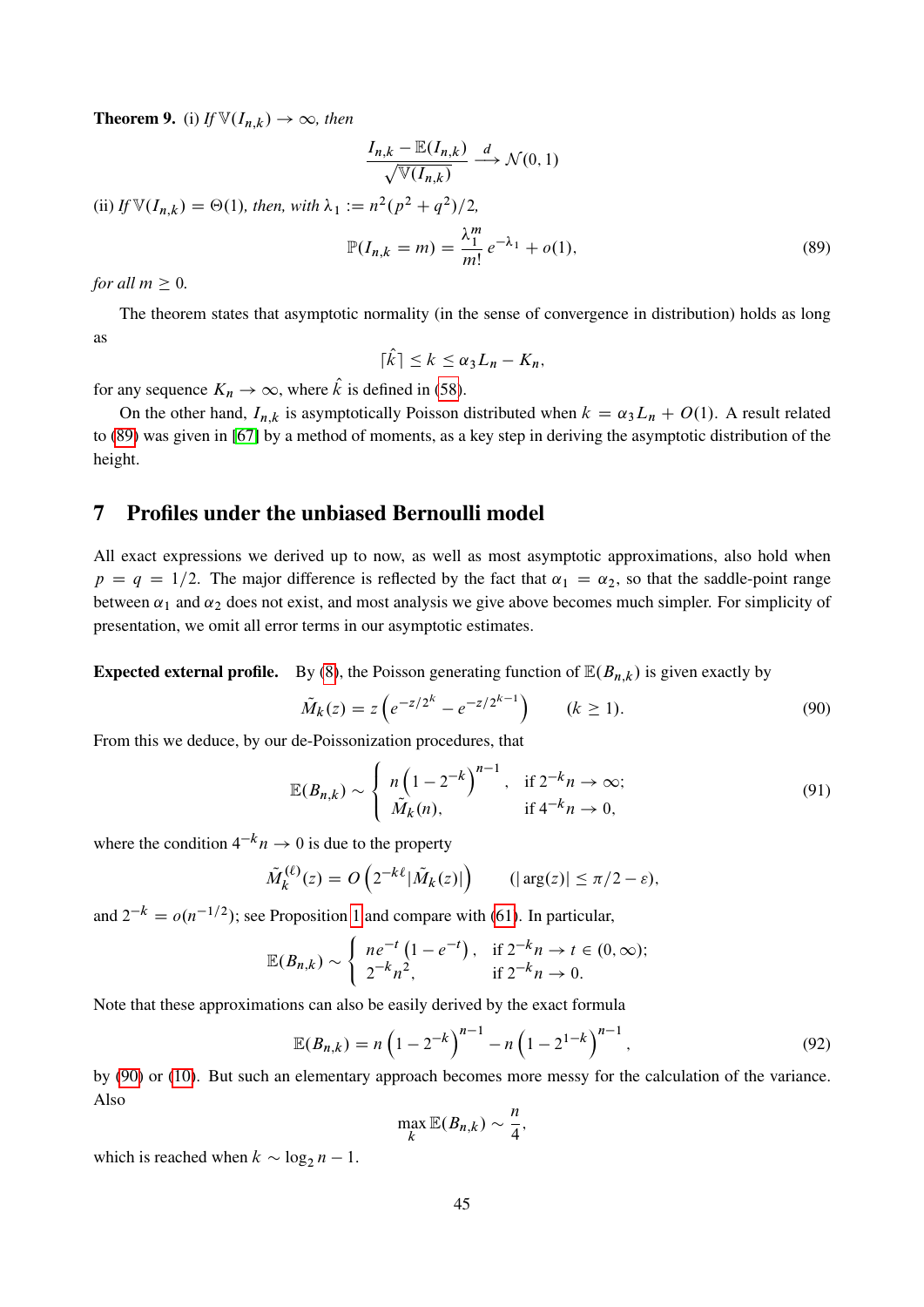Expected internal profile. In a similar manner, we have, by [\(84\)](#page-41-1),

$$
\tilde{M}_k^{[I]}(z) = 2^k - (2^k + z)e^{-z/2^k} \qquad (k \ge 0).
$$

Therefore, we have

$$
\mathbb{E}(I_{n,k}) \sim \begin{cases} 2^k - n\left(1 - 2^{-k}\right)^{n-1}, & \text{if } 2^{-k}n \to \infty; \\ \tilde{M}_k^{[I]}(n), & \text{if } 4^{-k}n \to 0. \end{cases}
$$

This implies that

$$
\mathbb{E}(I_{n,k}) \sim \begin{cases} 2^{k} \left(1 - (1+t)e^{-t}\right), & \text{if } 2^{-k}n \to t \in (0,\infty); \\ 2^{-k-1}n^{2}, & \text{if } 2^{-k}n \to 0. \end{cases}
$$

Note that

$$
\mathbb{E}(I_{n,k}) = 2^{k} \left( 1 - \left( 1 - 2^{-k} \right)^{n} \right) - n \left( 1 - 2^{-k} \right)^{n-1},
$$

and

<span id="page-45-0"></span>
$$
\max_{k} \mathbb{E}(I_{n,k}) \sim c_3 n,\tag{93}
$$

where  $c_3 \approx 0.298$  denotes the maximum value achieved by the function  $(1 - (1 + x)e^{-x})/x$  for  $x \in \mathbb{R}^+$ .

Asymptotics of the variances. Similarly, by [\(63\)](#page-33-1) and [\(88\)](#page-43-1), we have

$$
\tilde{V}_k(z) = z \left( e^{-z/2^k} - e^{-z/2^{k-1}} \right) + 2^{-k} z^2 e^{-z/2^{k-1}} - 2^{1-k} z^2 \left( e^{-z/2^k} - e^{-z/2^{k-1}} \right)^2,
$$
\n
$$
\tilde{V}_k^{[I]}(z) = (2^k + z) e^{-z/2^k} - 2^k \left( 1 + 2^{-k} \right)^2 e^{-z/2^{k-1}},
$$

and, if  $n/2^k \to \infty$ , then

$$
\mathbb{V}(B_{n,k}) \sim \mathbb{V}(I_{n,k}) \sim \mathbb{E}(B_{n,k}) \sim n\left(1-2^{-k}\right)^{n-1};
$$

and if  $n/4^k \rightarrow 0$ , then

<span id="page-45-1"></span>
$$
\mathbb{V}(B_{n,k}) \sim \tilde{V}_k(n)
$$
, and  $\mathbb{V}(I_{n,k}) \sim \tilde{V}_k^{[I]}(n)$ ,

uniformly in  $k$ . These approximations imply that

$$
\mathbb{V}(B_{n,k}) \sim \begin{cases} n e^{-t} \left( 1 - (1+t)e^{-t} + 2te^{-2t}(2 - e^{-t}) \right), & \text{if } 2^{-k}n \to t \in (0, \infty); \\ 2 \mathbb{E}(B_{n,k}) \sim 2^{1-k} n^2, & \text{if } 2^{-k}n \to 0. \end{cases}
$$
(94)

and

$$
\mathbb{V}(I_{n,k}) \sim \begin{cases} 2^{k}(1+t)e^{-t}(1-(1+t)e^{-t}), & \text{if } 2^{-k}n \to t \in (0,\infty); \\ \mathbb{E}(I_{n,k}) \sim 2^{-k-1}n^{2}, & \text{if } 2^{-k}n \to 0. \end{cases}
$$

**Limiting distributions.** Both Theorems [8](#page-35-1) and [9](#page-43-0) hold when  $p = q = 1/2$  by the same method of proof. Note that both bivariate generating functions become simpler (see [\(72\)](#page-36-4) and [\(83\)](#page-40-2))

$$
\mathcal{P}_k(z, y) = \left(e^{z/2^{k-1}} + (y-1)\frac{z}{2^{k-1}}\left(e^{z/2^k} - 1\right) + (y-1)^2 \frac{z^2}{4^k}\right)^{2^{k-1}},
$$
  

$$
\mathcal{P}_k^{[I]}(z, y) = \left(ye^{z/2^k} + (1-y)\left(1 + \frac{z}{2^k}\right)\right)^{2^k}.
$$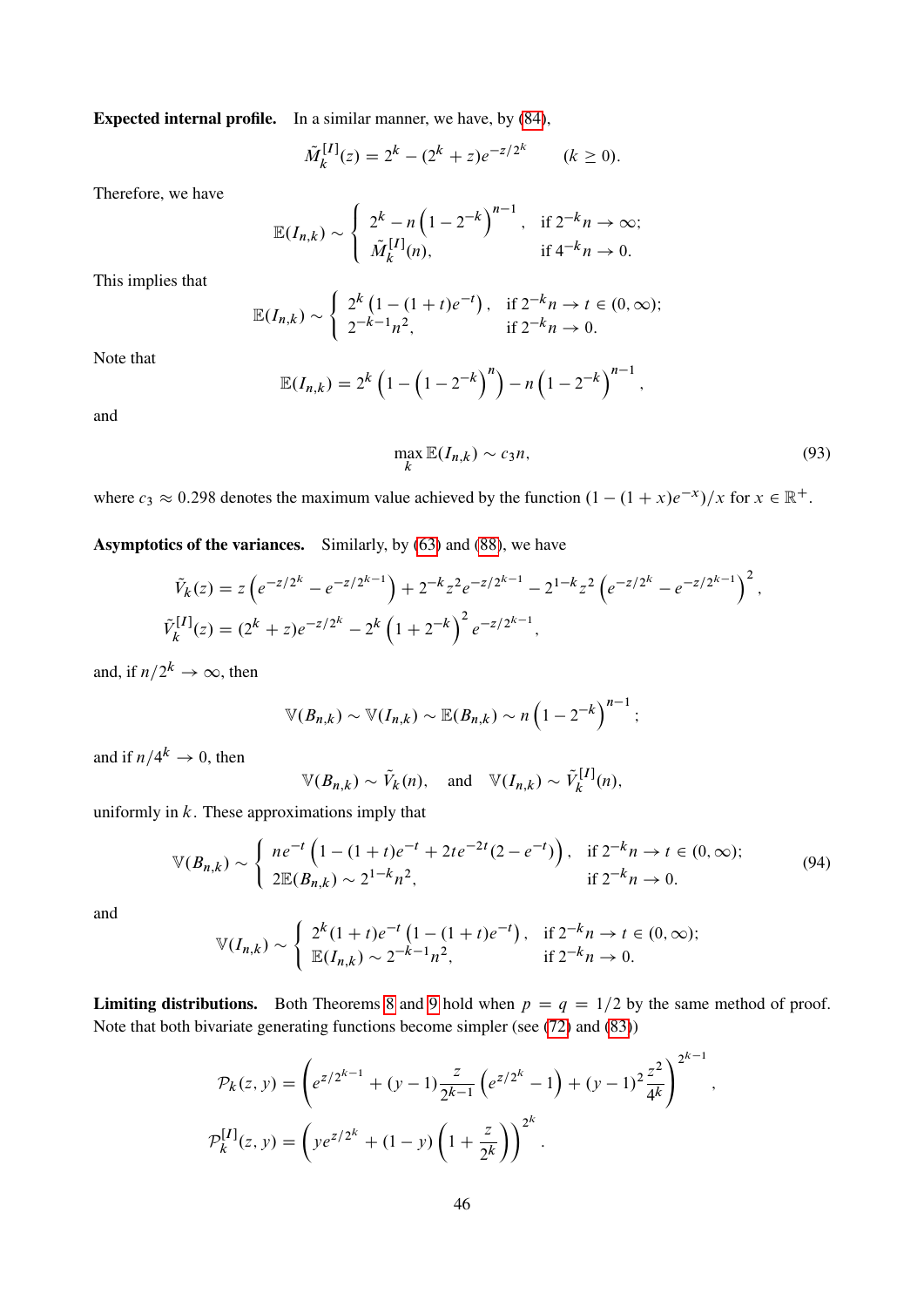Observe that  $\mathbb{E}(B_{n,k}) \to \infty$  iff  $\mathbb{V}(B_{n,k}) \to \infty$  iff  $\mathbb{V}(I_{n,k}) \to \infty$  iff

$$
\frac{1}{\log 2} \left( L_n - LL_n + \frac{K_n}{L_n} \right) \le k \le \frac{2}{\log 2} (L_n - K_n),\tag{95}
$$

for any sequence  $K_n \to \infty$ ; compare Theorem [5](#page-28-0) for asymmetric case.

Theorem 10. (i) *If* k *lies in the range [\(95\)](#page-46-1), then*

<span id="page-46-1"></span>
$$
\frac{B_{n,k}-\mathbb{E}(B_{n,k})}{\sqrt{\mathbb{V}(B_{n,k})}}, \frac{I_{n,k}-\mathbb{E}(I_{n,k})}{\sqrt{\mathbb{V}(I_{n,k})}} \xrightarrow{d} \mathcal{N}(0,1).
$$

(ii) If  $k = 2(L_n + O(1))/\log 2$ , then, with  $\lambda_2 := 2^{-k-1}n^2$ ,

$$
\begin{cases}\n\mathbb{P}(B_{n,k} = 2m) = \frac{\lambda_2^m}{n!} e^{-\lambda_2} + o(1), & \mathbb{P}(B_{n,k} = 2m + 1) = o(1), \\
\mathbb{P}(I_{n,k} = m) = \frac{\lambda_2^m}{m!} e^{-\lambda_2} + o(1),\n\end{cases}
$$

*uniformly for*  $m \geq 0$ *.* 

Note that when  $p = q$ ,  $\lambda_0 = \lambda_1 = \lambda_2$ .

# <span id="page-46-0"></span>8 Applications of results

In this section, we briefly discuss a few properties of some shape characteristics of random tries, as either implied by our results or by our approaches. We consider only depth, height, shortest path, fill-up level, width and right-profile.

**Depth.** The distribution of the depth  $D_n$  is given by  $P(D_n = k) = \mu_{n,k}/n$ . Our asymptotic approximations for  $\mu_{n,k}$  give very precise results for the distribution of  $D_n$ . Consider first the case when  $p \neq q$ . By definition, we see that the result [\(4\)](#page-6-1) for the limiting behaviors of  $\log \mu_{n,k}/\log n$  also describes those of  $-1 + \log P(D_n = k)/\log n$ , or essentially the large deviations of the distribution of  $D_n$ .

Furthermore, [\(43\)](#page-20-1) can be regarded as a local limit theorem for  $D_n$ . Indeed, we have, for  $k = h^{-1}(L_n +$  $x\sqrt{h^{-1}\beta_2(-1)L_n}$ , where  $h := p \log(1/p) + q \log(1/q)$  is the entropy rate,

<span id="page-46-2"></span>
$$
\mathbb{P}(D_n = k) = G_1 \left( -1; \log_{p/q} p^k n \right) \frac{e^{-x^2/2}}{\sqrt{2\pi \mathbb{V}(D_n)}} \left( 1 + O\left( \frac{1+|x|^3}{\sqrt{L_n}} \right) \right),\tag{96}
$$

uniformly for  $x = o(L_n^{1/6})$ , where  $\mathbb{V}(D_n) \sim (h_2 - h^2)/h^3 \log n$ , with  $h_2 := p \log^2 p + q \log^2 q$ , (see [\[34,](#page-56-3) [79\]](#page-59-6)) is also rederived below in [\(97\)](#page-47-0). Because of the appearance of the uncommon periodic function  $G_1$ , we see that  $D_n$  *satisfies a central limit theorem, but not a local limit theorem (of the usual form).* It can be showed that the right-hand side indeed sums (over k) asymptotically up to 1. The result [\(96\)](#page-46-2) is new.

If  $p = q$ , then, by the exact formula [\(92\)](#page-44-3), we have

$$
\mathbb{P}(D_n = k) = \left(1 - 2^{-k}\right)^{n-1} - \left(1 - 2^{1-k}\right)^{n-1},
$$

which implies that

$$
\mathbb{P}(D_n = \lfloor \log_2 n \rfloor + \ell) = \left(e^{-2^{-\ell + \{\log_2 n\}}} - e^{-2^{1-\ell + \{\log_2 n\}}}\right) \left(1 + O\left(n^{-1}2^{-\ell}\right)\right),
$$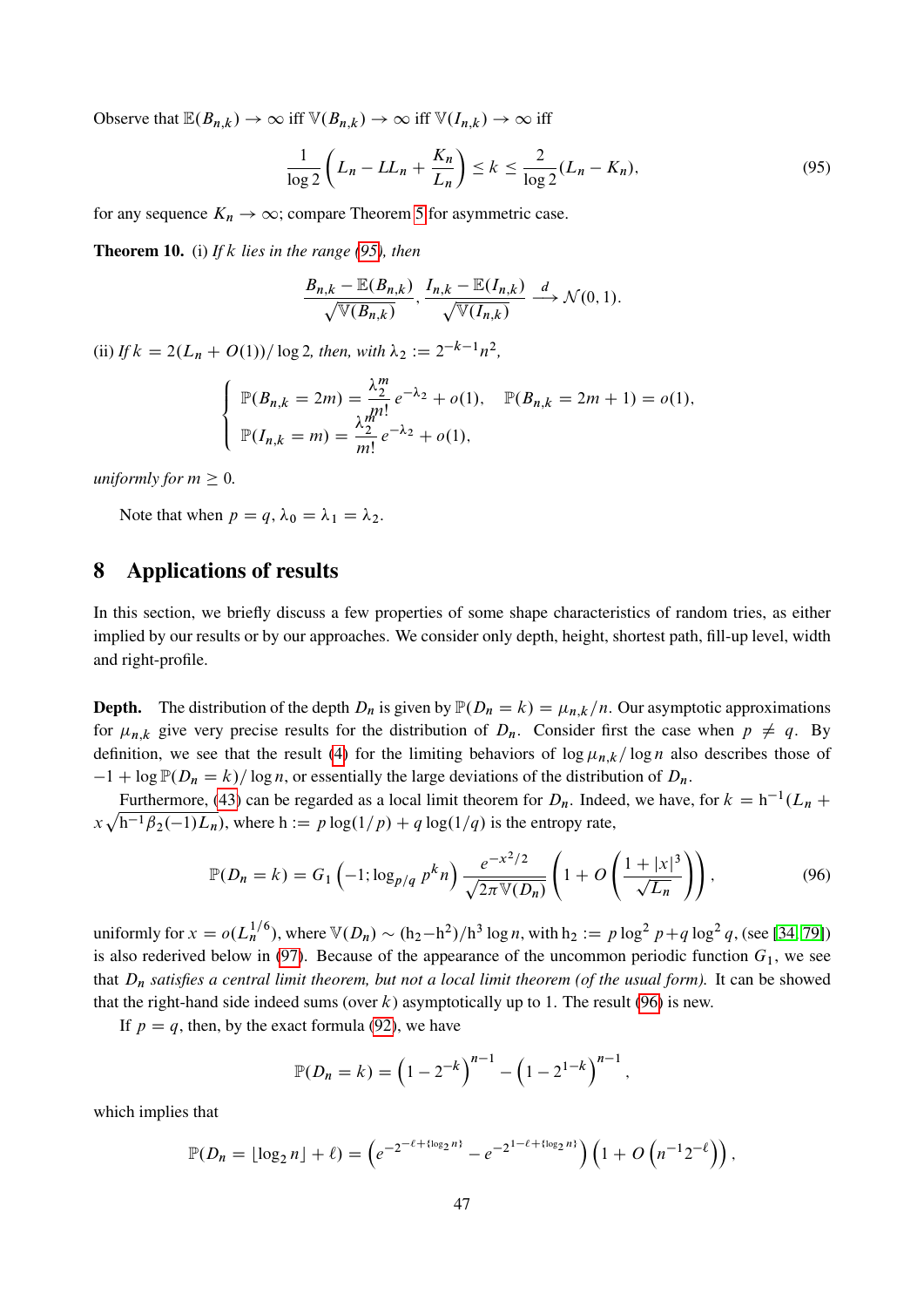uniformly for  $\ell \in \mathbb{Z}$ , where  $\{x\}$  denotes the fractional part of x.

On the other hand, if one is interested in the cumulative distribution functions or tail probabilities, then, by [\(6\)](#page-11-0) and by partial summation,

$$
\mathbb{P}(D_n \le k) = (n-1)![z^n]\frac{e^z}{2\pi i} \int_{(\rho)} z^{-s} \Gamma(s+1) \left(p^{-s} + q^{-s}\right)^k ds,
$$

for  $k \ge 1$ , where  $\rho > -1$ . Equivalently, by [\(11\)](#page-12-1), we have (see [\[36\]](#page-57-3))

$$
\mathbb{P}(D_n \le k) = \frac{1}{2\pi i} \int_{(\rho)} \frac{\Gamma(n)\Gamma(s+1)}{\Gamma(n+1+s)} \left(p^{-s} + q^{-s}\right)^k ds,
$$

where  $\rho > -1$ . Asymptotics of such integrals can be treated by our approaches, which give not only the central limit theorem of  $D_n$  with convergence rate (since there is a simple pole at  $s = -1$ ) but also precise estimates for tail probabilities. Indeed, we have

$$
\mathbb{P}\left(D_n \leq h^{-1}(L_n + x\sqrt{h^{-1}\beta_2(-1)L_n})\right) = \Phi(x)\left(1 + O\left(\frac{1+|x|^3}{\sqrt{L_n}}\right)\right),
$$

uniformly for  $x = o(L_n^{1/6})$ , as already shown in [\[34,](#page-56-3) [36\]](#page-57-3). Furthermore,

$$
-\frac{\log \mathbb{P}(D_n \leq \alpha L_n)}{\log n} \to \rho' + 1 - \alpha \log(p^{-\rho'} + q^{-\rho'}) \qquad (\alpha_1 \leq \alpha \leq h^{-1}),
$$
  

$$
-\frac{\log \mathbb{P}(D_n \geq \alpha L_n)}{\log n} \to \begin{cases} \rho' + 1 - \alpha \log(p^{-\rho'} + q^{-\rho'}), & \text{if } h^{-1} \leq \alpha \leq \alpha_2; \\ -1 - \alpha \log(p^2 + q^2), & \text{if } \alpha_2 \leq \alpha \leq \alpha_3, \end{cases}
$$

both tails being asymptotic to  $-1$  for smaller and larger  $\alpha$ , respectively, where  $\rho'$  is given in [\(42\)](#page-20-2). These results imply, in particular, that  $\mathbb{E}(D_n) \sim L_n/h$  and

<span id="page-47-0"></span>
$$
\mathbb{V}(D_n) \sim \beta_2(-1)\mathsf{h}^{-3}L_n = \frac{pq \log^2(p/q)}{(p \log(1/p) + q \log(1/q))^3} L_n = \frac{\mathsf{h}_2 - \mathsf{h}^2}{\mathsf{h}^3} L_n \tag{97}
$$

where  $h_2 := p \log^2 p + q \log^2 q$ ; see [\[13,](#page-55-6) [79\]](#page-59-6). Note that the constant on the right-hand side becomes zero when  $p = q$ .

**Width.** The width of tries  $W_n$  is defined to be  $W_n := \max_k I_{n,k}$ , or the size of the most abundant level(s). As a natural lower bound for  $\mathbb{E}(W_n)$ , we consider max<sub>k</sub>  $\mathbb{E}(I_{n,k})$ . By [\(87\)](#page-42-0) and a similar analysis for [\(43\)](#page-20-1), we have, when  $p \neq q$ ,

$$
\mathbb{E}(I_{n,k}) = \frac{\sqrt{\mathsf{h}}\,G_3\left(-1;\log_{p/q} p^k n\right)}{\log(p/q)\sqrt{2\pi p q}} \times \frac{n}{\sqrt{L_n}}\left(1+O(L_n^{-1/2})\right),
$$

uniformly for  $k = L_n/h + O(1)$ . This approximation, together with the estimates for  $\mathbb{E}(I_{n,k})$  in other ranges given in Section [6.1,](#page-41-2) yields

$$
\mathbb{E}(W_n) \geq \max_k \mathbb{E}(I_{n,k}) = \Theta(nL_n^{-1/2}),
$$

when  $p \neq q$ . Indeed, we have

$$
\mathbb{E}(W_n) = \Theta(nL_n^{-1/2}).
$$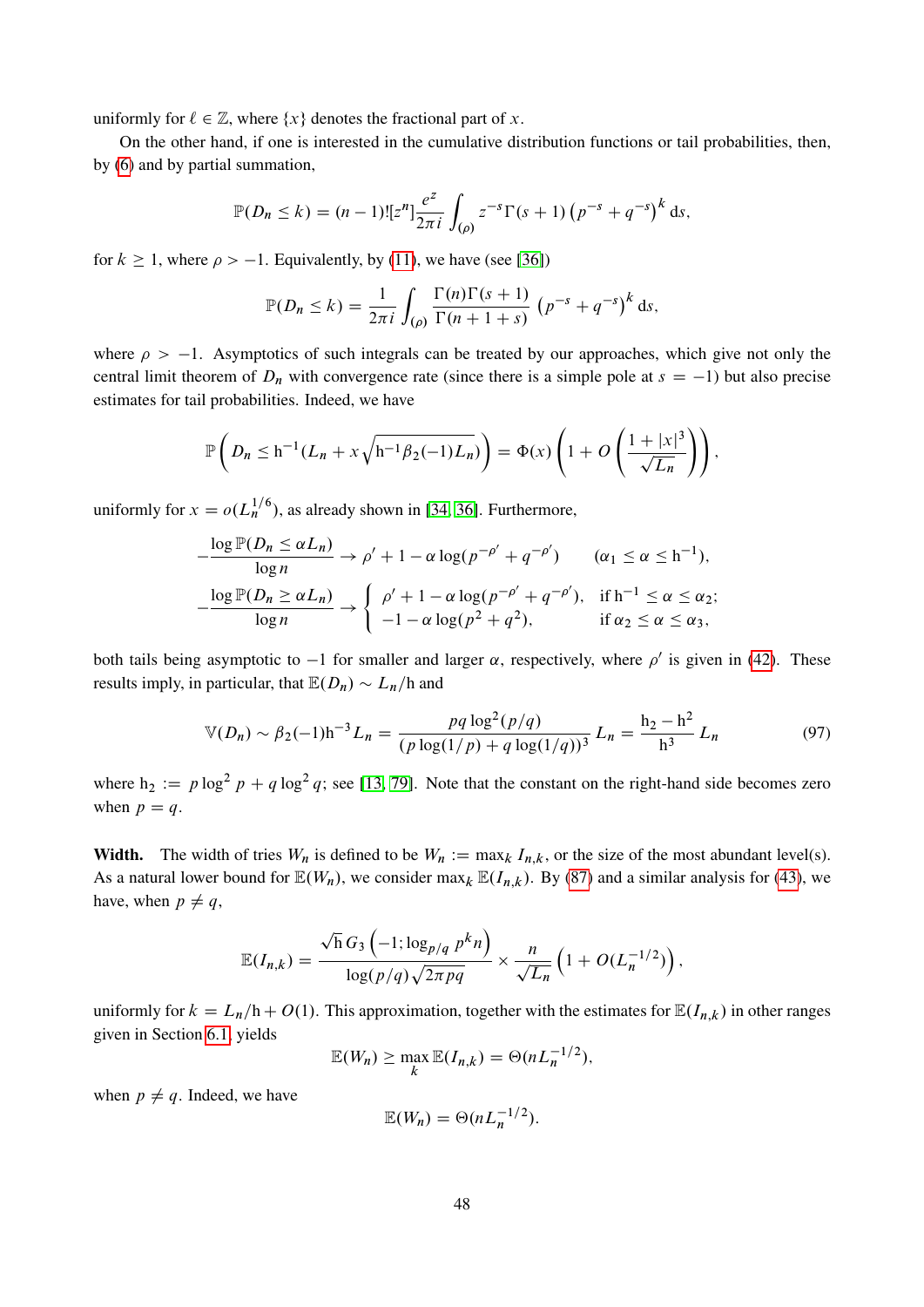The upper bound can be proved by applying the arguments used in [\[16\]](#page-55-16), which start from the inequality

$$
\mathbb{E}(W_n) \leq \max_k \mathbb{E}(I_{n,k}) + \sum_{|k-L_n/h| \leq \varepsilon L_n^{2/3}} \frac{\mathbb{V}(I_{n,k})}{\mathcal{M}_n - \mathbb{E}(I_{n,k})} + \sum_{|k-L_n/h| > \varepsilon L_n^{2/3}} \mathbb{E}(I_{n,k}),
$$

 $V_{\rm{max}}$ 

and then use the asymptotics of  $\mathbb{E}(I_{n,k})$  and  $\mathbb{V}(I_{n,k})$  given in Section [6.1.](#page-41-2) Details are omitted here. Finer results for  $\mathbb{E}(W_n)$  can be derived, but the proof is more involved due to the presence of the periodic function  $G_3$  (whose parameter involving k).

For symmetric tries, we have easily, by [\(93\)](#page-45-0) and the trivial bound  $\mathbb{E}(W_n) \leq n$ ,

$$
\mathbb{E}(W_n)=\Theta(n).
$$

Thus *random symmetric tries are "fatter" and most nodes lie near the most abundant levels*  $k = \log_2 n +$  $O(1)$ .

Height. We next derive an estimate for the height of random tries, as a consequence of our estimates for the external profiles together with the use of the first and second moment methods (see [\[82\]](#page-59-0)).

<span id="page-48-0"></span>**Corollary 6.** *(Height of a trie)* Let  $H_n := \max\{k : B_{n,k} > 0\}$  be the height of a random trie. Then  $H_n$  log  $n \rightarrow \alpha_3$  *in probability.* 

*Proof.* Let  $k_H := \alpha_3 L_n$ . First we derive an upper bound for  $H_n$  as follows.

$$
\mathbb{P}(H_n > (1+\varepsilon)k_H) \le \mathbb{P}(B_{n,k} \ge 1), \text{ for some } k \ge (1+\varepsilon)k_H
$$
\n
$$
\le \mathbb{E}(B_{n,k}) \to 0,
$$

where the last inequality follows from Theorem [3](#page-24-0) when  $p \neq q$  and [\(91\)](#page-44-4) when  $p = q$ . For the lower bound, we use the second moment method (see [\[82\]](#page-59-0)) to find

$$
\mathbb{P}(H_n < (1 - \varepsilon)k_H) \le \mathbb{P}(B_{n,\lceil(1-\varepsilon)k_H\rceil}) = 0)
$$
\n
$$
\le \frac{\mathbb{V}(B_{n,\lceil(1-\varepsilon)k_H\rceil})}{(\mathbb{E}(B_{n,\lceil(1-\varepsilon)k_H\rceil}))^2}
$$
\n
$$
= O\left(\frac{1}{\mathbb{E}(B_{n,\lceil(1-\varepsilon)k_H\rceil})}\right) \to 0,
$$

by Theorems [3](#page-24-0) and [7](#page-33-0) and [\(94\)](#page-45-1). Combining the two estimates, we obtain the required result.

Corollary [6](#page-48-0) is not new and it was already derived in Devroye [\[12\]](#page-55-3), Pittel [\[66,](#page-58-10) [67\]](#page-58-4) and Szpankowski [\[80\]](#page-59-8).

**Shortest path.** The shortest path  $S_n := \min\{j : B_{n,j} > 0\}$  of a random trie, discussed next, attracted much less attention than the height (see [\[82\]](#page-59-0)) in the literature. It is closely related to the behaviors of the external profile in Range (I) near  $k = \alpha_1 (L_n - L L L_n + O(1))$  as discussed in Theorem [1](#page-15-0) and its refinement in Corollary [3.](#page-29-1)

Define

$$
\hat{k} := \begin{cases} \alpha_1 \left( L_n - LL_n - \log m_0 + m_0 \log (p/q) - \frac{LL_n}{m_0 LL_n} \right), & \text{if } p \neq q; \\ \alpha_1 (L_n - LL_n), & \text{if } p = q, \end{cases}
$$

<span id="page-48-1"></span>where  $m_0 := [1/(p/q-1)]$ , and

$$
k_{\mathcal{S}} := \left\{ \begin{array}{ll} [\hat{k}], & \text{if } p \neq q; \\ [\hat{k}], & \text{if } p = q. \end{array} \right.
$$

 $\Box$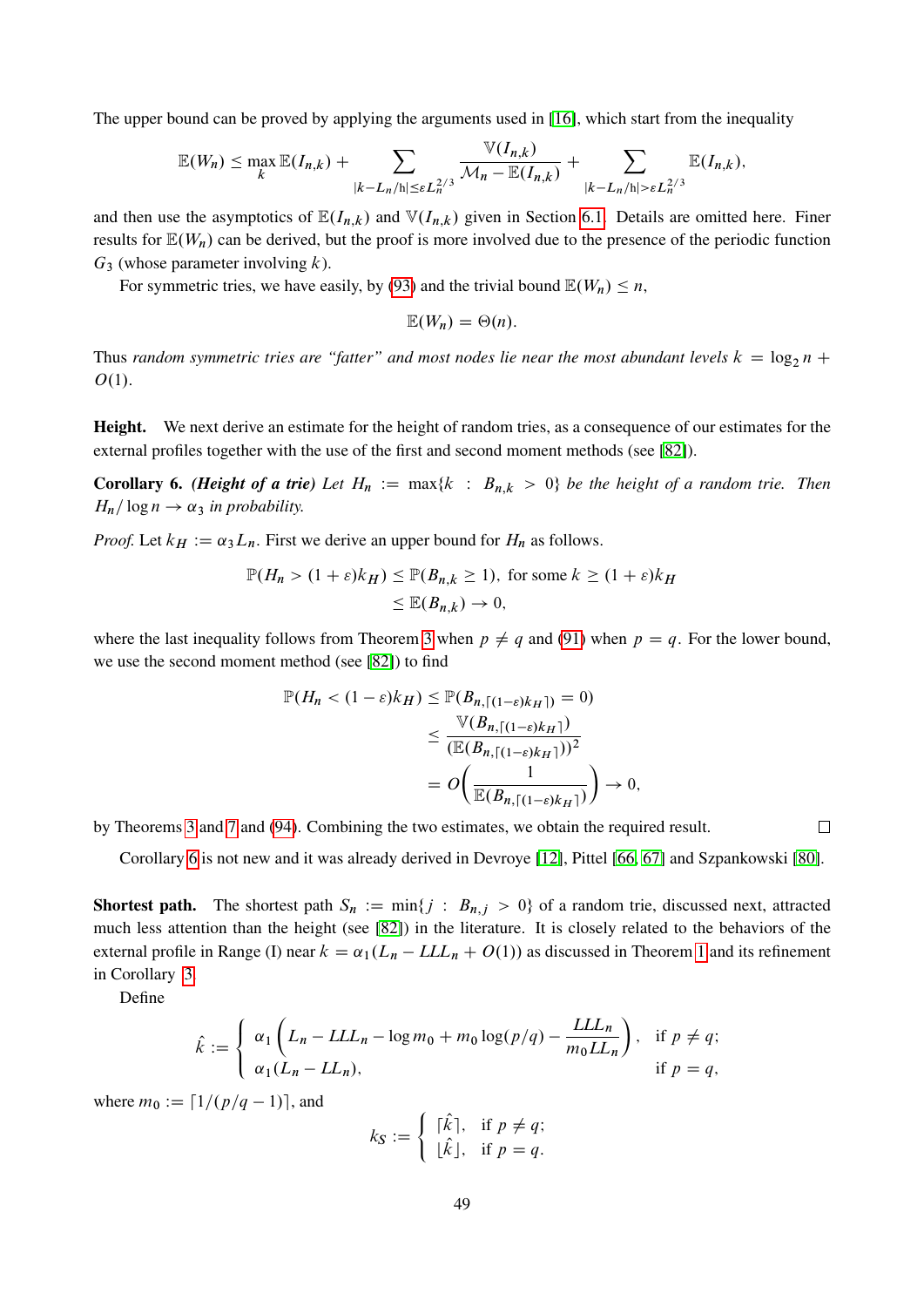**Corollary 7.** *(Shortest Path Length of Tries) If*  $p \neq q$ *, then* 

$$
S_n = \begin{cases} k_S, & \text{if } \{\hat{k}\}LL_n \to \infty; \\ k_S \text{ or } k_S - 1, & \text{if } \{\hat{k}\}LL_n = O(1); \end{cases}
$$

*with high probability*<sup>[2](#page-49-0)</sup>; *if*  $p = q = 1/2$ , then

$$
S_n = \begin{cases} k_S + 1, & \text{if } \{\hat{k}\}L_n \to \infty; \\ k_S \text{ or } k_S + 1, & \text{if } \{\hat{k}\}L_n = O(1), \end{cases}
$$

*with high probability.*

*Proof.* Assume  $p \neq q$ . Consider first the case  $\{\hat{k}\}LL_n \to \infty$ . In this case, we have, by Corollary [3,](#page-29-1)

$$
\begin{cases} \mu_{n,k_S} \to \infty, \\ \mu_{n,k} \to 0 \text{ for } k \leq k_S - 1. \end{cases}
$$

Thus, again by the second moment method,

$$
\mathbb{P}(S_n > k_S) \leq \mathbb{P}(B_{n,k_S} = 0) \leq \frac{\mathbb{V}(B_{n,k_S})}{(\mathbb{E}(B_{n,k_S}))^2} = O\left(\frac{1}{\mu_{n,k_S}}\right) \to 0.
$$

On the other hand, by using the first moment method, we have

$$
\mathbb{P}(S_n < k_S) \le \mathbb{P}(B_{n,k} \ge 1), \text{ for some } k < k_S
$$
\n
$$
\le \mu_{n,k} \to 0.
$$

These two estimates imply that  $\mathbb{P}(S_n = k_S) \to 1$ .

Now if  $\{\hat{k}\}LL_n = O(1)$ , then, again by Corollary [3,](#page-29-1)

$$
\begin{cases} \mu_{n,k_S} \to \infty, \\ \mu_{n,k_S-1} = \Theta(1), \\ \mu_{n,k} \to 0 \text{ for } k \le k_S - 2. \end{cases}
$$

Thus applying *mutatis mutandis* the same proof gives

$$
\mathbb{P}(S_n = k_S) + \mathbb{P}(S_n = k_S - 1) \to 1.
$$

The proof for the symmetric case is similar; for,  $\mu_{n,k} \to \infty$  when k lies in the range [\(95\)](#page-46-1) and from this result we deduce that  $\mu_{n,k_S+1} \to \infty$ ,  $\mu_{n,k_S-1} \to 0$  and

$$
\mu_{n,k_S} \left\{ \begin{array}{ll} \to 0, & \text{if } \{\hat{k}\}L_n \to \infty; \\ = \Theta(1), & \text{if } \{\hat{k}\}L_n = O(1). \end{array} \right.
$$

This completes the proof.

 $\Box$ 

<span id="page-49-0"></span><sup>&</sup>lt;sup>2</sup> We say that an event holds *with high probability*, if it holds with probability tending to 1 as  $n \to \infty$ .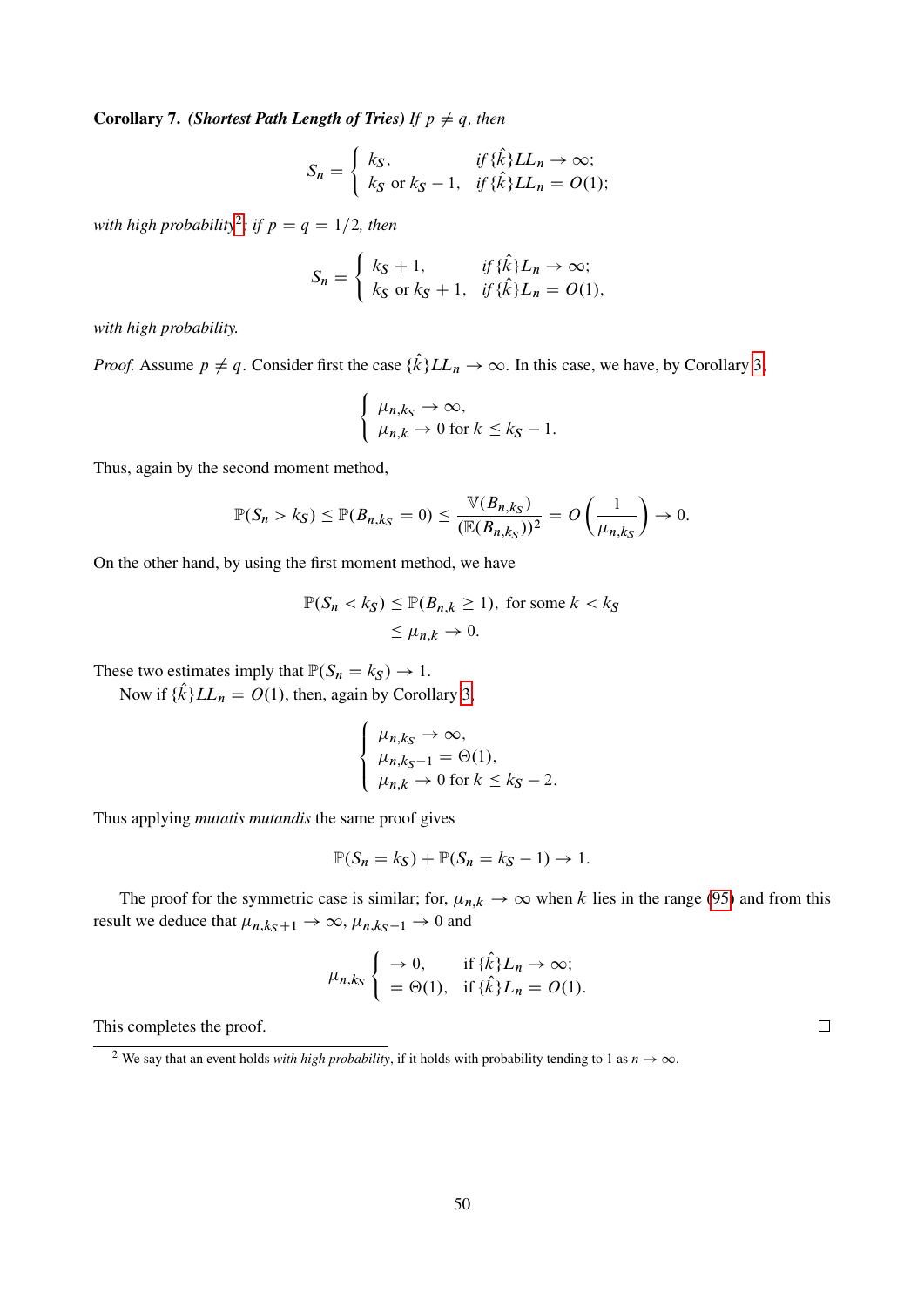**Fill-up level.** We now consider the fill-up level  $F_n = \max\{k : I_{n,k} = 2^k\}$  of a random trie, which was also analyzed previously by Devroye [\[12\]](#page-55-3), Pittel [\[66,](#page-58-10) [67\]](#page-58-4) and Knessl and Szpankowski [\[50\]](#page-57-8).

**Corollary 8.** *(Fill-up level of a trie) If*  $p \neq q$ *, then* 

$$
F_n = \begin{cases} k_S - 1, & \text{if } \{\hat{k}\}LL_n \to \infty; \\ k_S - 2 \text{ or } k_S - 1, & \text{if } \{\hat{k}\}LL_n = O(1); \end{cases}
$$

*with high probability; if*  $p = q = 1/2$ , then

$$
F_n = \begin{cases} k_S, & \text{if } \{\hat{k}\}L_n \to \infty; \\ k_S \text{ or } k_S - 1, & \text{if } \{\hat{k}\}L_n = O(1); \end{cases}
$$

*Proof.* Observe that

$$
F_n = \max\{k \,:\, \bar{I}_{n,k} = 0\} = \min\{k \,:\, \bar{I}_{n,k} > 0\} - 1.
$$

By [\(86\)](#page-41-3), we have  $\mathbb{E}(\bar{I}_{n,k}) \sim \mu_{n,k}$  when  $k \leq \alpha_1(1 + o(1))L_n$ . Thus the proof of Corollary [7](#page-48-1) applies with little modification.  $\Box$ 

**Profile enumerating only right branches.** We consider the random variable  $R_{n,k}$ , which denotes the number of external nodes in random tries that are away from the root by  $k$  right branches. Since a right branch means a "1" in the input string,  $R_{n,k}$  enumerates the number of strings with exactly k 1's; it also has other concrete interpretations in splitting processes and conflict resolution algorithms. All our tools can be extended to  $R_{n,k}$ , although  $R_{n,k}$  exhibits very different behaviors. For example, unlike  $B_{n,k}$  or  $I_{n,k}$ , there is no need to distinguish between symmetric and asymmetric tries, all results being uniform in  $p$ ; also the Poisson heuristic holds for all  $k \geq 0$ . This example further reveals the power of our approaches.

The probability generating function  $F_{n,k}(y) := \mathbb{E}(y^{R_{n,k}})$  of  $R_{n,k}$  satisfies the recurrence

$$
F_{n,k}(y) = \sum_{0 \le j \le n} \binom{n}{j} p^j q^{n-j} F_{j,k-1}(y) F_{n-j,k}(y) \qquad (n \ge 2; k \ge 0),
$$

with the initial conditions  $F_{n,k}(y) = 1$  for  $n \le 1$  or  $k < 0$  and  $F_{2,1}(y) = y$ . Thus the bivariate generating function  $\mathcal{F}_k(z, y) := \sum_n F_{n,k}(y) z^n/n!$  satisfies

$$
\mathcal{F}_k(z, y) = \mathcal{F}_k(qz, y)\mathcal{F}_{k-1}(pz, y) = \prod_{j \ge 0} \mathcal{F}_0(p^k q^j z, y)^{\binom{k+j-1}{j}},
$$

where

<span id="page-50-0"></span>
$$
\mathcal{F}_0(z, y) = e^{pz} \mathcal{F}_0(qz, y) + p(1 - p/2)(y - 1)z^2,
$$

which is further solved to be

$$
\mathcal{F}_0(z, y) = e^z + p(1 - p/2)(y - 1) \sum_{j \ge 0} (q^j z)^2 e^{(1 - q^j)z}.
$$
\n(98)

From this we deduce that the expected right-profile is given by

$$
\mathbb{E}(R_{n,k}) = p(1-p/2)n! [z^n] \frac{e^z}{2\pi i} \int_{(\rho)} z^{-s} \Gamma(s+2) \frac{p^{-ks}}{(1-q^{-s})^{k+1}} ds,
$$

where  $-2 < \rho < 0$ . The integral is not of the same type as [\(6\)](#page-11-0) but similar, and our methods of proof easily extend. It has simple poles at  $s = -2, -3, \ldots$  and poles of order  $k + 1$  at  $s = 2j\pi i/\log(1/q), j \in \mathbb{Z}$ . Thus the asymptotics of  $\mathbb{E}(R_{n,k})$  is divided into four overlapping ranges.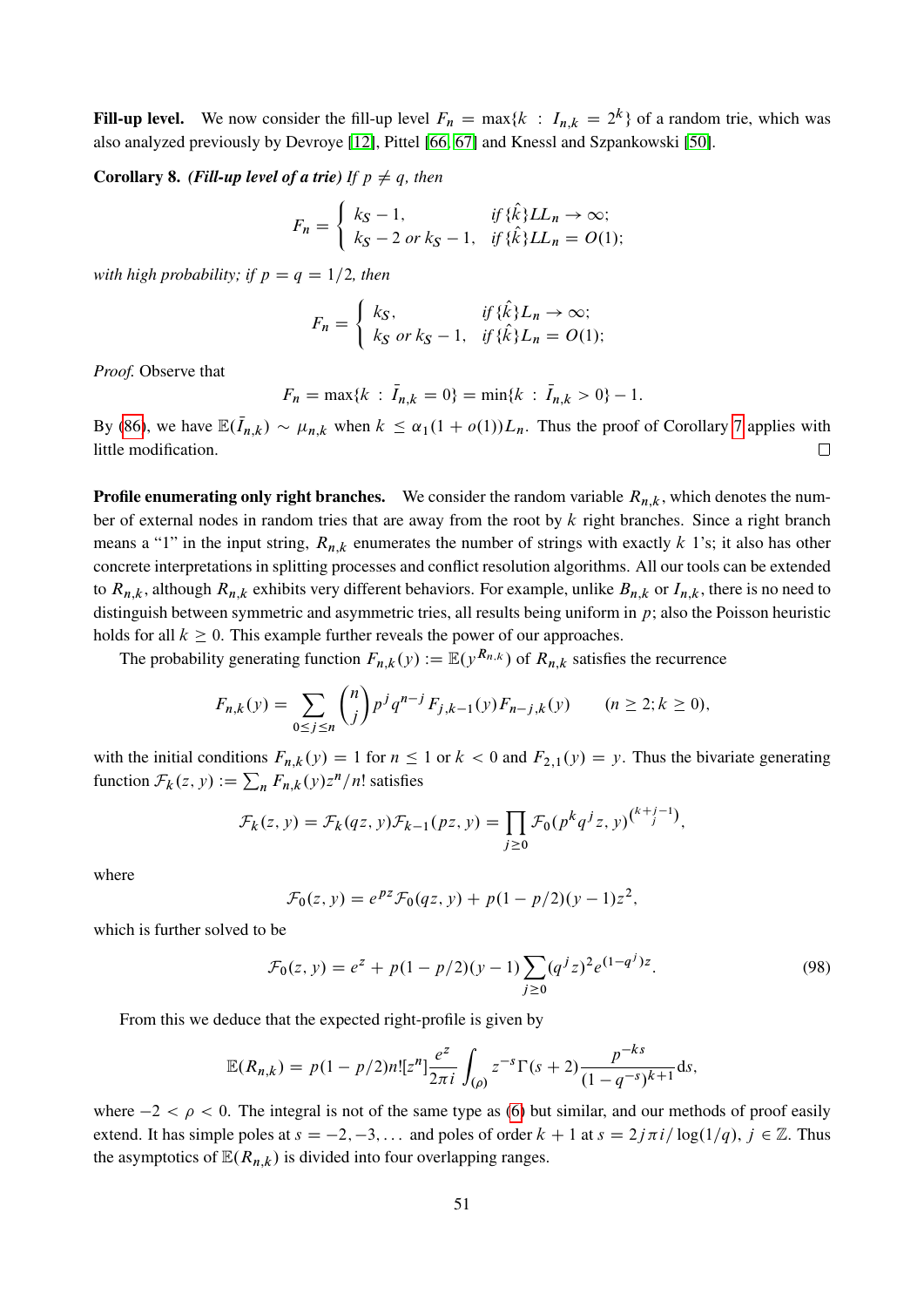If  $0 \le k = o(\log n)$ , then the residues of the poles on the imaginary lines are dominant and we have

$$
\mathbb{E}(R_{n,k}) \sim p(1-p/2) \frac{(\log p^k n)^k}{k! (\log(1/q))^{k+1}} \left(1 + \sum_{j \neq 0} \Gamma(1+\chi_j) (p^k n)^{-\chi_j}\right),
$$

uniformly in k, where  $\chi_i := 2j\pi i/\log(1/q)$ .

• If  $k \to \infty$  and  $k \le \alpha^*(L_n - K_n)$ p  $\overline{L_n}$ ), where  $K_n \to \infty$  and

$$
\alpha^* := \frac{1 - q^2}{(1 - q^2) \log(1/p) - q^2 \log(1/q)},
$$

then by the saddle-point method

$$
\mathbb{E}(R_{n,k}) \sim \frac{p(1-p/2)q^{\rho/2}}{\sqrt{2\pi k} \log(1/q)} (p^k n)^{-\rho} (1-q^{-\rho})^{-k} \sum_{j\in\mathbb{Z}} \Gamma(\rho+1+\chi_j)(p^k n)^{-\chi_j},
$$

uniformly in  $k$ , where

$$
\rho = \log_{1/q} \frac{\log(p^k n)}{\log(p^k n/q^k)}.
$$
\n• If  $k = \alpha^* L_n + x \sqrt{\alpha^*(1 + \alpha^* \log(p/q))(1 + \alpha^* \log p) L_n}$ , then  
\n
$$
\mathbb{E}(R_{n,k}) \sim \frac{1}{2} \Phi(x) (p^k n)^2 (1 - q^2)^{-k},
$$

uniformly for  $x = o(L_n^{1/6})$ .

If  $k \ge \alpha^* L_n + K_n \sqrt{\alpha^*(1 + \alpha^* \log(p/q))(1 + \alpha \log p) L_n}$ , then  $\mathbb{E}(R_{n,k}) \sim \frac{1}{2}$  $\frac{1}{2}(p^kn)^2(1-q^2)^{-k}.$ 

These results imply that  $\mathbb{E}(R_{n,k}) \to \infty$  iff

$$
1 \leq k \leq \frac{2}{\log \frac{2-p}{p}} L_n - K_n,
$$

where  $K_n \to \infty$ . Note that

$$
\log e^{-z} \mathcal{F}_0(z, y) = \log(1 + (y - 1)\tau(z)),
$$

where  $\tau(z) := p(1 - p/2) \sum_{j \ge 0} (q^j z)^2 e^{-q^j z}$  satisfies  $\tau(z) = O(|z|^2)$  as  $z \to 0$ , and, by Mellin transform,  $\tau(z) = O(1)$  as  $|z| \to \infty$  in a small sector containing the real axis. This implies, by a straightforward modification of our approaches, that  $\mathbb{V}(R_{n,k}) = \Theta(\mathbb{E}(R_{n,k}))$  for all  $k = k(n) \geq 0$  and that

$$
\frac{R_{n,k} - \mathbb{E}(R_{n,k})}{\sqrt{\mathbb{V}(R_{n,k})}} \xrightarrow{d} \mathcal{N}(0,1),
$$

whenever  $\mathbb{E}(R_{n,k})$  or  $\mathbb{V}(R_{n,k}) \to \infty$ . Two remaining cases are  $k = 0$  and  $k = 2L_n/\log \frac{2-p}{p} + O(1)$ . In the first case,  $R_{n,0}$  by [\(98\)](#page-50-0) is Bernoulli distributed with mean equal to  $\tau(n)$ , which is asymptotic to the periodic function

$$
\frac{1}{\log(1/q)}\left(1+\sum_{j\neq 0}\Gamma(2-\chi_j)n^{-\chi_j}\right);
$$

and in the second case,

$$
\mathbb{P}(R_{n,k}=m)=\frac{\lambda_3^m}{m!}e^{-\lambda_3}+o(1),
$$

where  $\lambda_3 := (p^k n)^2 (1 - q^2)^{-k} / 2$ .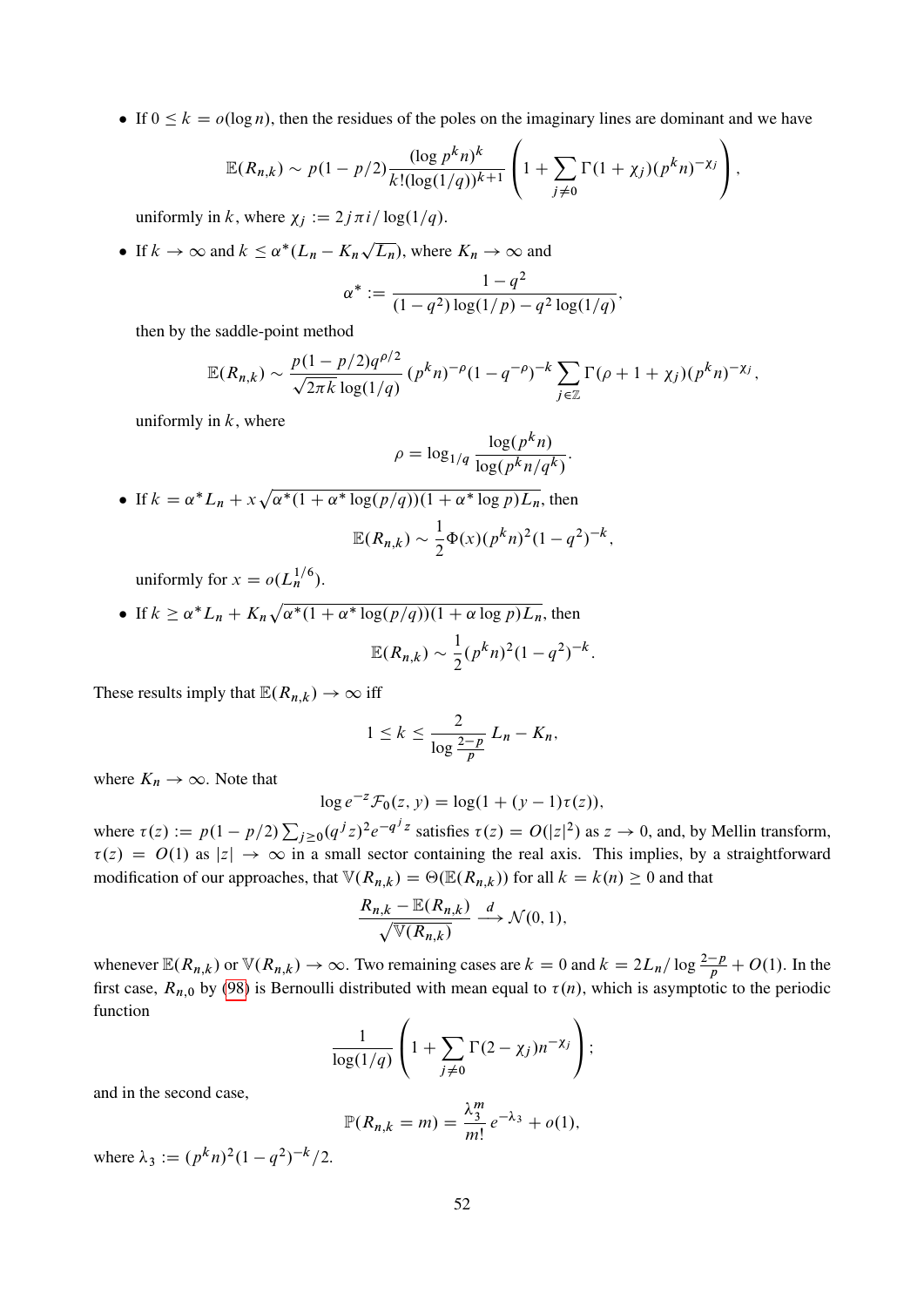# Appendix A: Proof of Lemma [3](#page-16-5)

In this appendix, we prove Lemma [3.](#page-16-5) For part (i) let  $z = ne^{i\theta}$ , where  $\theta = o(LL_n^{-1/2})$ . By [\(8\)](#page-11-1)

$$
\tilde{M}_k(z) = \sum_{0 \le j < k} \binom{k-1}{j} p^j q^{k-j} z e^{-p^j q^{k-j} z} \left( 1 + O\left( e^{-(p-q)p^j q^{k-1-j} n \cos \theta} \right) \right)
$$
\n
$$
= \sum_{0 \le j < k} \binom{k-1}{j} p^j q^{k-j} z e^{-p^j q^{k-j} z} \left( 1 + O\left( e^{-(p-q)q^{k-1} n \cos \theta} \right) \right)
$$
\n
$$
= q^k z e^{-q^{k} z} \left( 1 + O(E_6) \right),
$$
\n(99)

where

$$
E_6 := \sum_{1 \le j < k} \frac{(p\alpha_1/q)^j}{j!} L_n^j e^{-q^k n((p/q)^j - 1)\cos\theta}.
$$

Since  $1 \le k \le k_0 - \alpha_1 K_n/L_n$ , we have

<span id="page-52-0"></span>
$$
q^k n \geq \frac{LL_n}{p/q-1} e^{K_n/LL_n}.
$$

It follows, by using the inequality

$$
\frac{t^j - 1}{t - 1} \ge j \qquad (t > 1; j \ge 1),
$$

that

$$
E_6 \le \sum_{j\ge 1} \frac{(p\alpha_1/q)^j}{j!} L_n^{j - \frac{(p/q)^j - 1}{p/q - 1} \cos(\theta) e^{K_n/L L_n}} \le \sum_{j\ge 1} \frac{(p\alpha_1/q)^j}{j!} L_n^{-j(\cos(\theta) e^{K_n/L L_n} - 1)} \le \sum_{j\ge 1} \frac{(p\alpha_1/q)^j}{j!} e^{-jK + O(j\theta^2 LL_n)} = O(e^{-K_n}),
$$

since  $\theta = o(LL_n^{-1/2})$ . This proves [\(30\)](#page-16-3).

For part (ii), by  $(99)$ ,

$$
\tilde{M}_k(z) = S_{k,m}(z) \left( 1 + O\left( e^{-(p-q)p^m q^{k-1-m} n \cos \theta} + E_7 + E_8 \right) \right),
$$

where

$$
E_7 := \sum_{0 \le j < m} \left| \frac{S_{k,j}(z)}{S_{k,m}(z)} \right| \left( 1 + O\left( e^{-(p-q)p^j q^{k-1-j} n \cos \theta} \right) \right),
$$
\n
$$
E_8 := \sum_{m < j < k} \left| \frac{S_{k,j}(z)}{S_{k,m}(z)} \right| \left( 1 + O\left( e^{-(p-q)p^j q^{k-1-j} n \cos \theta} \right) \right).
$$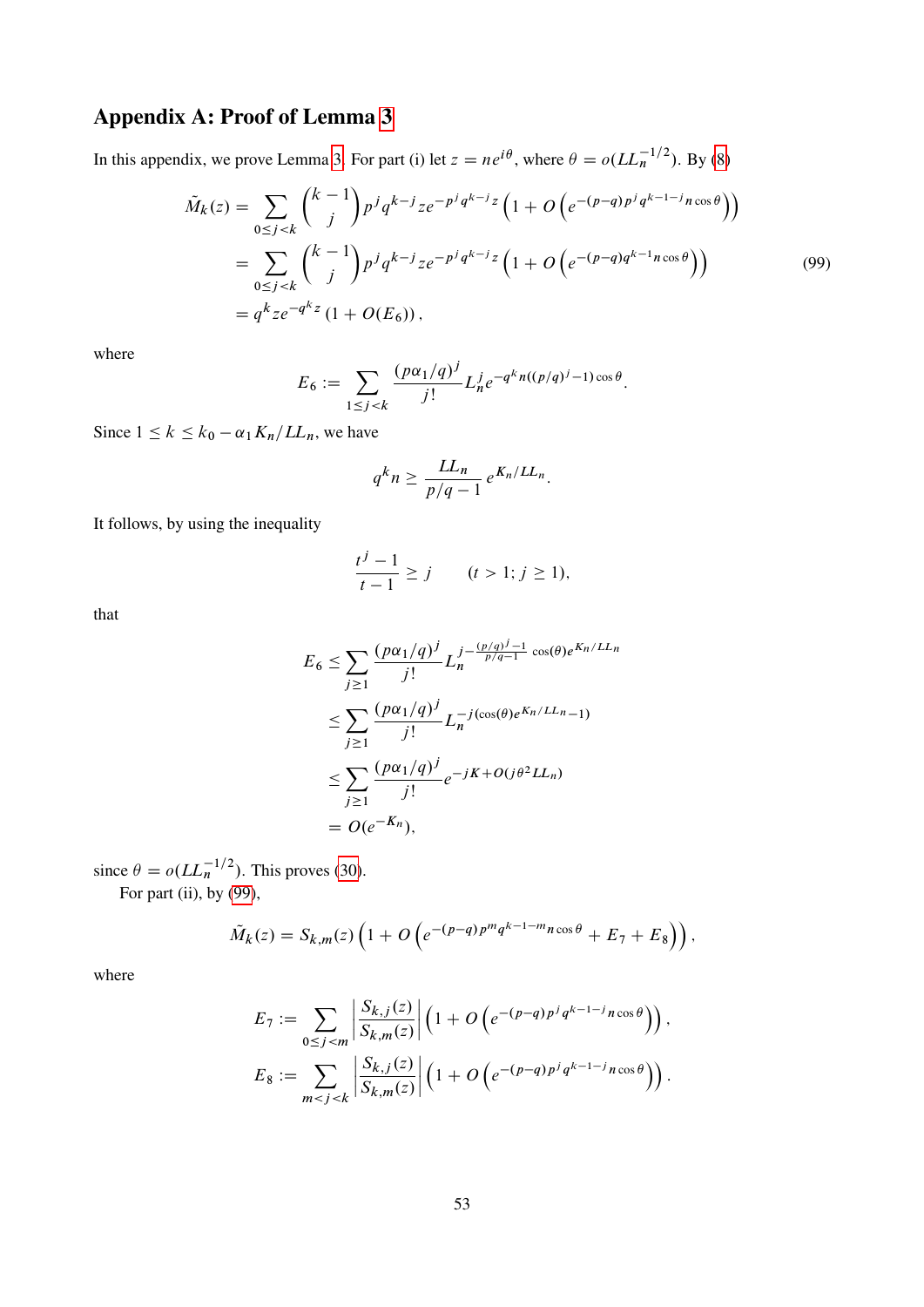By [\(31\)](#page-16-6),  $p^m q^{k-m} n = e^{\eta} L L_n / (p/q - 1)$ . It follows, by changing j to  $m - j$ , that

$$
E_7 = O\left(m! \sum_{1 \le j \le m} \frac{(q/p)^j}{(m-j)!} k^{-j} \exp\left(p^m q^{k-m} n \cos(\theta) \left(1 - (q/p)^j\right)\right)\right)
$$
  
= 
$$
O\left(m! \sum_{1 \le j \le m} \frac{(q/p\alpha_1)^j}{(m-j)!} L_n^{-j + \frac{1 - (q/p)^j}{p/q - 1} e^{\eta} \cos \theta}\right)
$$
  
= 
$$
O\left(m! \sum_{1 \le j \le m} \frac{(q/p\alpha_1)^j}{(m-j)!} L_n^{-j(1 - q e^{\eta} \cos \theta/p)}\right)
$$
  
= 
$$
O\left(m_n^{-(1 - q e^{\eta} \cos \theta/p)}\right) = O\left(m e^{-K_n}\right),
$$

since  $\eta \leq \log(p/q) - K_n / L L_n$  and  $\theta = o (L L_n^{-1/2}).$ Similarly,

$$
E_8 = O\left(m! \sum_{j>m} \frac{(p/q)^{j-m}}{j!} k^{j-m} \exp\left(-p^m q^{k-m} n \cos(\theta) \left((p/q)^{j-m} - 1\right)\right)\right)
$$
  
= 
$$
O\left(m! \sum_{j\geq 1} \frac{(p\alpha_1/q)^j}{(j+m)!} L_n^{j - \frac{(p/q)^j - 1}{p/q - 1} e^{n} \cos \theta}\right)
$$
  
= 
$$
O\left(m! \sum_{j\geq 1} \frac{(p\alpha_1/q)^j}{(j+m)!} L_n^{-j(e^n \cos \theta - 1)}\right)
$$
  
= 
$$
O\left(m^{-1} L_n^{-(e^n \cos \theta - 1)}\right) = O\left(m^{-1} e^{-K_n}\right),
$$

since  $\eta \geq K_n/L_n$ . This completes the proof of [\(32\)](#page-16-8).

# Appendix B: Well-definedness of  $Q_k(z, y)$

<span id="page-53-0"></span>We prove here the following lemma that is needed for the proof of Proposition [4.](#page-38-2)

**Lemma 7.** The function  $Q_k(re^{i\theta}, y)$  is well-defined for  $r \geq 0$ ,  $|\theta| \leq \varepsilon$  and  $|y| = 1$ .

*Proof.* We first show that

$$
|a_3(r)(e^{i\varphi}-1) + a_4(r)(e^{i\varphi}-1)^2| < 1,\tag{100}
$$

for  $r \ge 0$  and  $|y| = 1$ . By direct calculation, we have

$$
|a_3(r)(e^{i\varphi}-1)+a_4(r)(e^{i\varphi}-1)^2|^2=a_3(r)^2v-a_4(r)(a_3(r)-a_4(r))v^2,
$$

where  $v := 2(1 - \cos \varphi)$ . Since

$$
a_3(r) - a_4(r) \ge a_3(r) - 2a_4(r) = e^{-r} \left( pr(e^{qr} - 1 - qr) + qr(e^{pr} - 1 - pr) \right) \ge 0,
$$

we have

$$
|a_3(r)(e^{i\varphi}-1)+a_4(r)(e^{i\varphi}-1)^2|\leq \sqrt{2}a_3(r).
$$

<span id="page-53-1"></span> $\Box$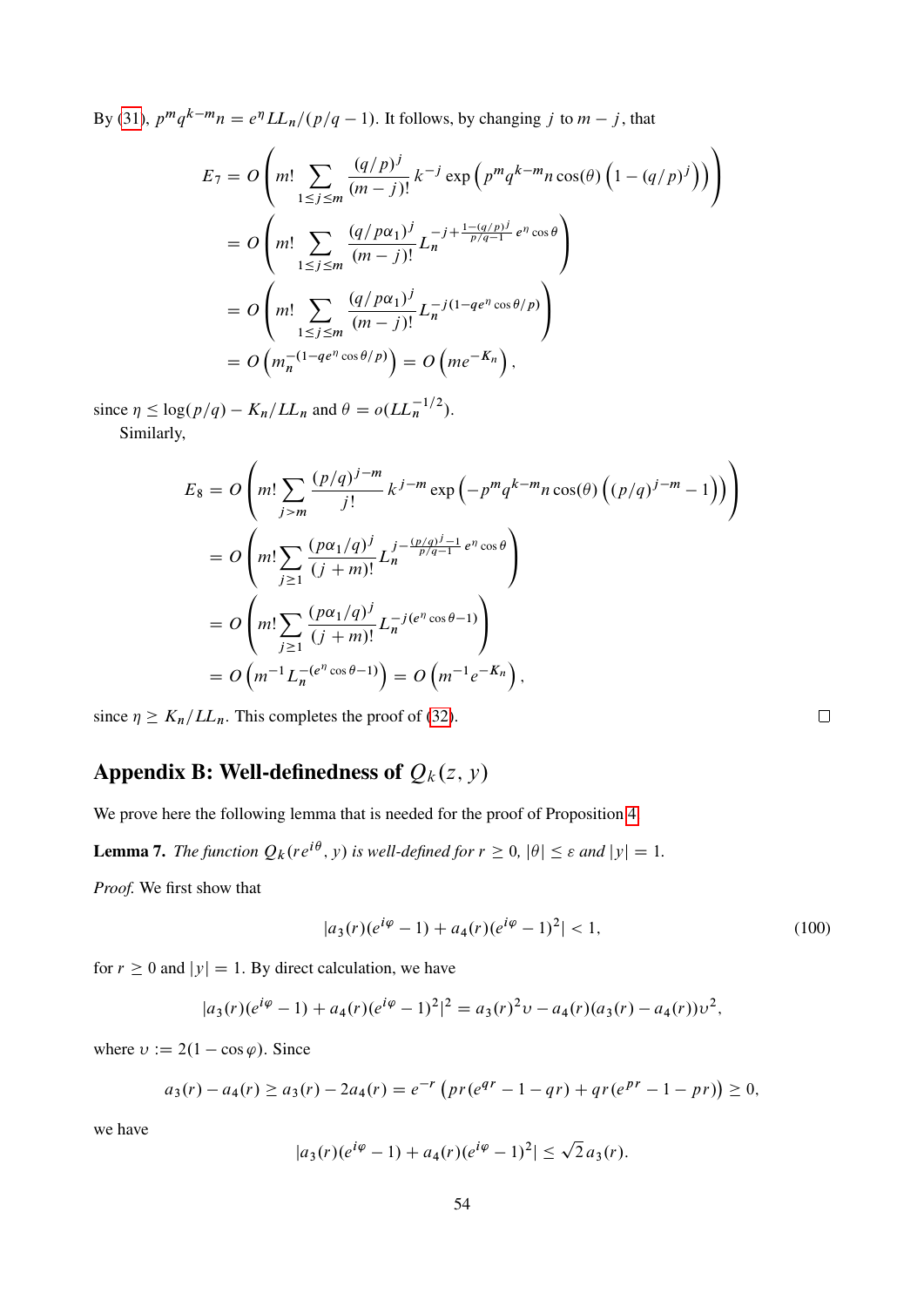By simple calculus, we have  $a_3(r) < 2^{-1/2}$ , which implies [\(100\)](#page-53-1). Indeed, the inequality  $a_3(r) < 2^{-1/2}$  is equivalent to

$$
pre^{-pr} + qre^{-qr} - re^{-r} < 2^{-1/2} \qquad (r \ge 0),
$$

and we have

$$
pre^{-pr} + qre^{-qr} - re^{-r} \le \max_{r \ge 0} re^{-r}(e^{r/2} - 1) \approx 0.52 < 2^{-1/2}.
$$

This proves the lemma when  $z = r$ ; the assertion of the lemma follows from analyticity.

## Appendix C: A useful approximation

<span id="page-54-0"></span>In the proof of Proposition [4](#page-38-2) we need the following lemma.

**Lemma 8.** Let  $f(z)$  be an entire function satisfying

$$
f(z) = \begin{cases} O(z^2), & \text{as } z \to 0; \\ O(|z|e^{-q\Re(z)}), & \text{as } z \to \infty, |\arg(z)| \le \varepsilon. \end{cases}
$$
 (101)

*Then uniformly for all*  $k = k(n) \geq 1$  *and*  $z = ne^{i\theta}$ ,  $|\theta| \leq \varepsilon$ ,

$$
f_k(z) := \sum_{0 \le j < k} \binom{k-1}{j} f(p^j q^{k-1-j} z) = \Theta(|\tilde{M}_k(z)|).
$$

*Proof.* If  $1 \le k \le k_0$ , then it is easy to see that  $f_k(z) = \Theta(|\tilde{M}_k(z)|)$  for  $|\theta| \le \varepsilon$ . When  $k \ge k_0$ , let  $f^*(s) := \int_0^\infty x^{s-1} f(x) dx$ . Then  $f^*(s)$  is well-defined in the half-plane  $\Re(s) > -2$  by [\(101\)](#page-54-1). By the estimates in [\(101\)](#page-54-1) and the same argument used in [\[24,](#page-56-8) Proposition 5], we have, assuming  $\rho \ge 1$  and  $t > 0$ ,

$$
f^*(\rho + it) = \int_0^{e^{i\epsilon}\infty} x^{\rho + it - 1} f(x) dx
$$
  
=  $e^{i\epsilon(\rho + it)} \int_0^{\infty} x^{\rho + it - 1} f(xe^{i\epsilon}) dx$   
=  $O(e^{-\epsilon t} \int_0^1 x^{\rho + 1} dx) + O\left(e^{-\epsilon t} \int_1^{\infty} x^{\rho} e^{-qx \cos \epsilon} dx\right)$   
=  $O\left(e^{-\epsilon t} \rho^{-1} + e^{-\epsilon t} q^{-\rho} \rho^{1/2}(\rho/e)^{\rho}\right),$ 

uniformly in  $\rho$  and t. If  $t < 0$ , then changing  $e^{i\varepsilon}$  to  $e^{-i\varepsilon}$  gives

$$
f^*(\rho + it) = O\left(e^{-\varepsilon|t|}\rho^{-1} + e^{-\varepsilon|t|}q^{-\rho}\rho^{1/2}(\rho/e)^{\rho}\right).
$$

When  $-2 < \rho \le 1$ ,  $f^*(\rho + it) = O(e^{-\varepsilon|t|})$  for large |t| by the same argument. On the other hand, by the first estimate in [\(101\)](#page-54-1), we also have

$$
f^*(s) = O(|s + 2|^{-1})
$$
  $(s \to 2).$ 

With these estimates and the Mellin inversion integral

$$
f_k(z) = \frac{1}{2\pi i} \int_{(\rho)} z^{-s} f^*(s) (p^{-s} + q^{-s})^{k-1} ds,
$$

we can apply the arguments used for  $\tilde{M}_k(z)$  and prove [\(101\)](#page-54-1).

 $\Box$ 

<span id="page-54-1"></span> $\Box$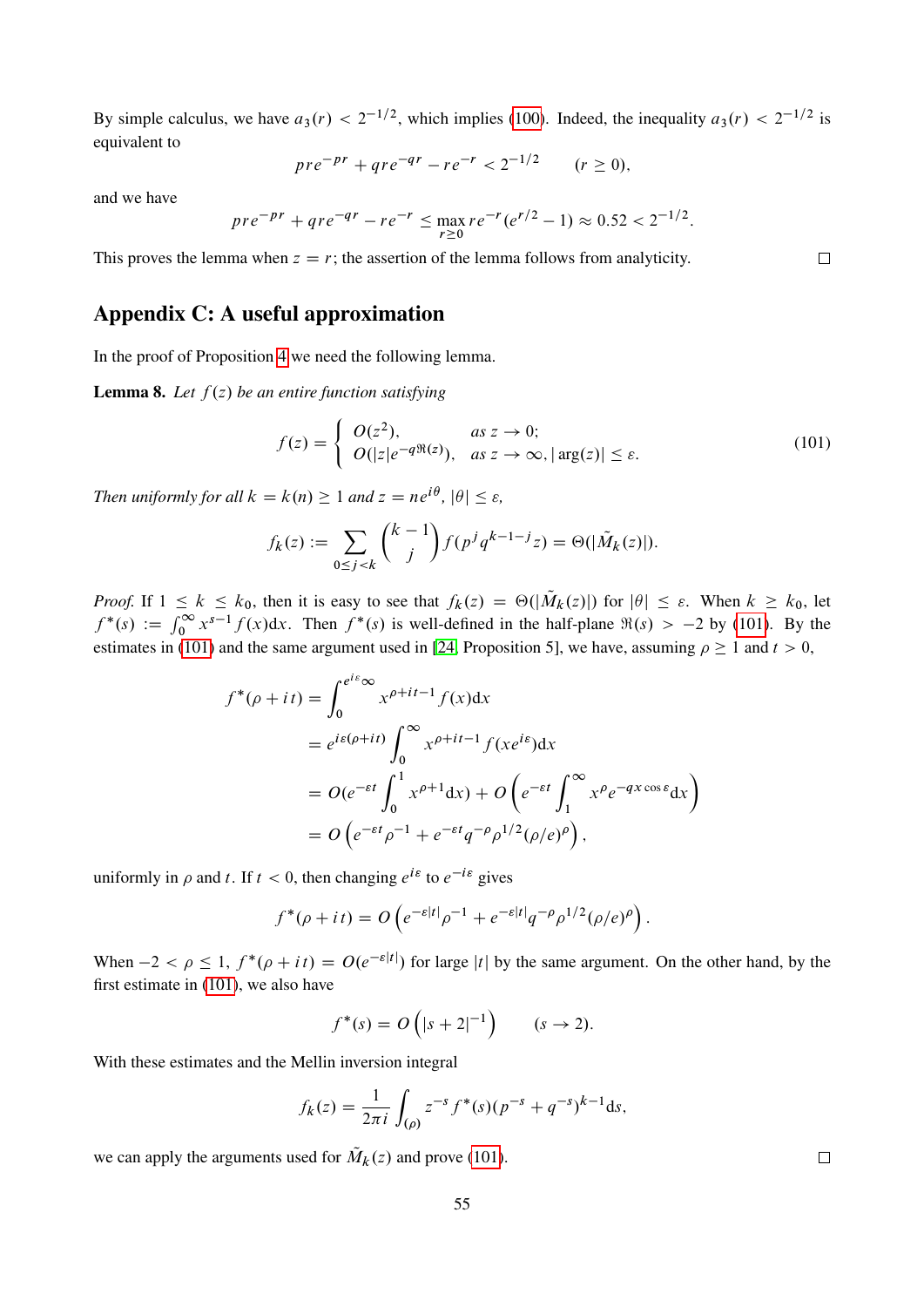# **References**

- <span id="page-55-11"></span>[1] R. Aguech, N. Lasmar and H. Mahmoud, Distribution of inter-node distances in digital trees, in *2005* International Conference on Analysis of Algorithms, C. Martínez (ed.), Discrete Mathematics and The*oretical Computer Science*, Proceedings AD, pp. 1–10, 2005.
- <span id="page-55-15"></span>[2] D. Aldous and P. Shields, A diffusion limit for a class of randomly-growing binary trees, *Probability Theory and Related Fields*, 79 (1988) 509–542.
- <span id="page-55-13"></span>[3] B. C. Berndt, *Ramanujan's Notebooks. Part I*, Springer Verlag, New-York, 1965.
- <span id="page-55-9"></span>[4] J. Bourdon, M. Nebel and B. Vallee, On the stack-size of general tries, ´ *Theoretical Informatics and Applications*, 35 (2001) 163–185.
- <span id="page-55-14"></span>[5] B. Chauvin, M. Drmota, and J. Jabbour-Hattab, The profile of binary search trees, *Annals of Applied Probability*, 11 (2001) 1042–1062.
- <span id="page-55-1"></span>[6] J.-D. Choi, K. Lee, A. Loginov, R. O'Callahan, V. Sarkar and M. Sridharan, Efficient and precise datarace detection for multithreaded object-oriented programs, in *Proceedings of the 2002 ACM SIG-PLAN Conference on Programming Language Design and Implementation (PLDI)*, 2002, pp. 258–269.
- <span id="page-55-12"></span>[7] C. A. Christophi and H. M. Mahmoud, The oscillatory distribution of distances in random tries, *Annals of Applied Probability*, 15 (2005), 1536–1564.
- <span id="page-55-2"></span>[8] J. Clément, P. Flajolet and B. Vallée, Dynamical sources in information theory: a general analysis of trie structures, *Algorithmica*, 29 (2001) 307–369.
- <span id="page-55-0"></span>[9] R. de la Briandais, File searching using variable length keys, in *Proceedings of the AFIPS Spring Joint Computer Conference*. AFIPS Press, Reston, Va., (1959), pp. 295–298.
- <span id="page-55-5"></span>[10] L. Devroye, A note on the average depth of tries, *Computing*, 28 (1982), 367–371.
- <span id="page-55-7"></span>[11] L. Devroye, A probabilistic analysis of the height of tries and of the complexity of triesort, *Acta Informatica*, 21 (1984), 229–237.
- <span id="page-55-3"></span>[12] L. Devroye, A study of trie-like structures under the density model, *Annals of Applied Probability*, 2 (1992) 402–434.
- <span id="page-55-6"></span>[13] L. Devroye, Universal limit laws for depths in random trees, *SIAM Journal on Computing* 28 (1999) 409–432.
- <span id="page-55-8"></span>[14] L. Devroye, Laws of large numbers and tail inequalities for random tries and PATRICIA trees, *Journal of Computational and Applied Mathematics* 142 (2002), 27–37.
- <span id="page-55-4"></span>[15] L. Devroye, Universal asymptotics for random tries and PATRICIA trees, *Algorithmica*, 42 (2005) 11– 29.
- <span id="page-55-16"></span>[16] L. Devroye and H.-K. Hwang, Width and mode of the profile for some random trees of logarithmic height, *Annals of Applied Probability*, 16 (2006), 886–918.
- <span id="page-55-10"></span>[17] L. Devroye and P. Kruszewski, On the Horton-Strahler number for random tries, *RAIRO Informatique Theorique et Applications ´* , 30 (1996) 443–456.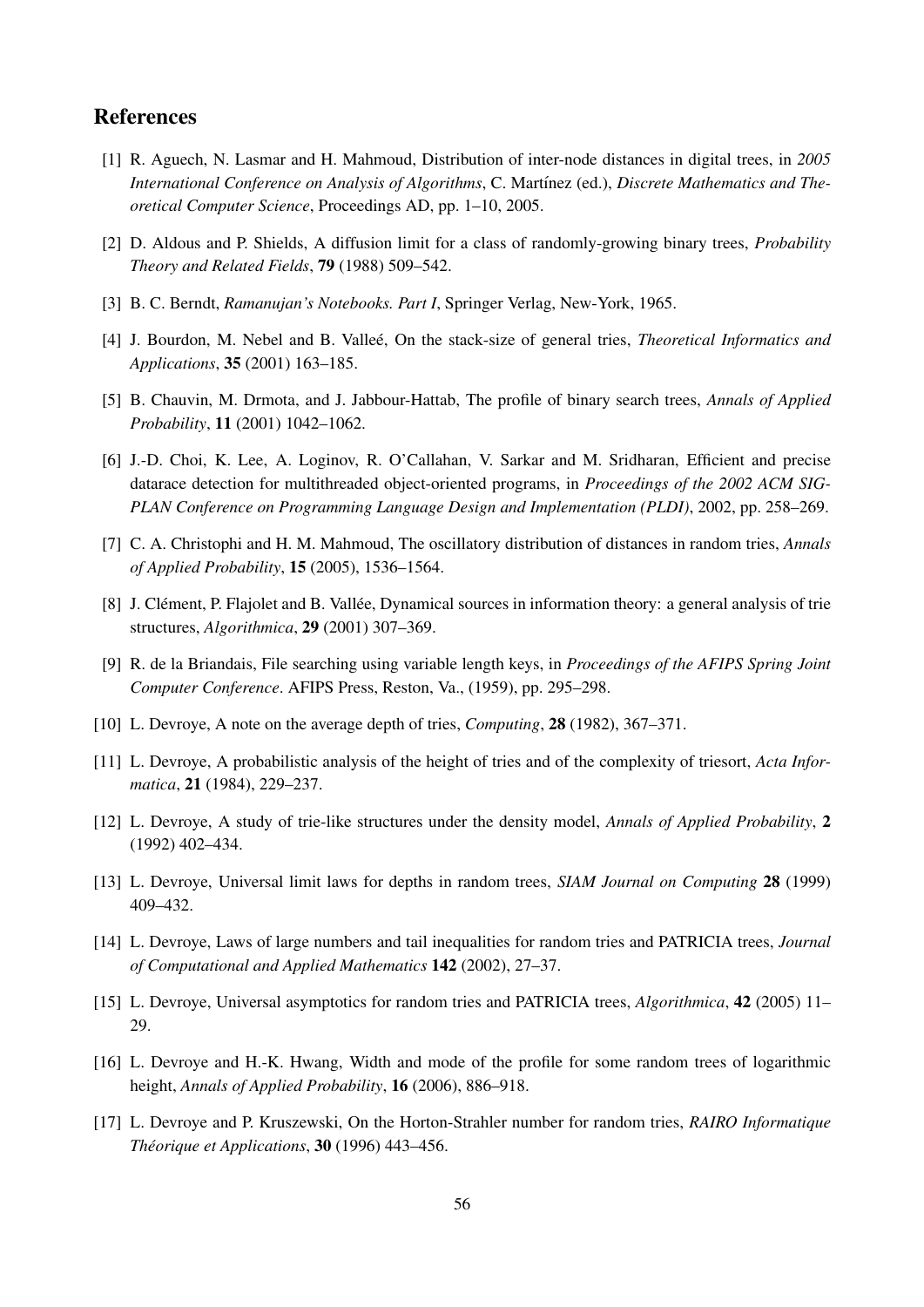- [18] M. Drmota, Profile and height of random binary search trees, *Journal of the Iranian Statistical Society*, 3 (2004) 117–138.
- <span id="page-56-9"></span>[19] M. Drmota and H.-K. Hwang, Bimodality and phase transitions in the profile variance of random binary search trees, *SIAM Journal on Discrete Math.*, 19 (2005) 19–45.
- <span id="page-56-10"></span>[20] M. Drmota and H.-K. Hwang, Profile of random trees: correlation and width of random recursive trees and binary search trees, *Advances in Applied Probability*, 37 (2005) 321–341.
- <span id="page-56-2"></span>[21] J. Fayolle and M. D. Ward, Analysis of the average depth in a suffix tree under a Markov model, in *2005 International Conference on Analysis of Algorithms*, C. Mart´ınez (ed.), *Discrete Mathematics and Theoretical Computer Science*, Proceedings AD, pp. 95–104, 2005.
- <span id="page-56-7"></span>[22] J. A. Fill, H. M. Mahmoud and W. Szpankowski, On the distribution for the duration of a randomized leader election algorithm, *Annals of Applied Probability* 6 (1996) 1260–1283.
- <span id="page-56-5"></span>[23] P. Flajolet, On the performance evaluation of extendible hashing and trie searching, *Acta Informatica*, 20 (1983) 345–369.
- <span id="page-56-8"></span>[24] P. Flajolet, X. Gourdon, and P. Dumas, Mellin transforms and asymptotics: harmonic sums, *Theoretical Computer Science* 144 (1995) 3–58.
- [25] P. Flajolet, M. Régnier and D. Sotteau, Algebraic methods for trie statistics, in *Analysis and Design of Algorithms for Combinatorial Problems* (Udine, 1982), 145–188, North-Holland Math. Stud., 109, North-Holland, Amsterdam, 1985.
- <span id="page-56-13"></span>[26] P. Flajolet and R. Sedgewick, Mellin transforms and asymptotics: finite differences and Rice's integrals, *Theoretical Computer Science* 144 (1995) 101–124.
- <span id="page-56-6"></span>[27] P. Flajolet and J.-M. Steyaert, A branching process arising in dynamic hashing, trie searching and polynomial factorization, in *Lecture Notes in Computer Science*, 140 (1982) 239–251.
- <span id="page-56-0"></span>[28] E. Fredkin, Trie memory, *Communications of the ACM*, 3 (1960) 490–499.
- <span id="page-56-11"></span>[29] M. Fuchs, H.-K. Hwang and R. Neininger, Profiles of random trees: Limit theorems for random recursive trees and binary search trees, *Algorithmica*, accepted for publication (2005).
- <span id="page-56-1"></span>[30] D. Gusfield, *Algorithms on Strings, Trees, and Sequences*, Cambridge University Press, Cambridge (1997).
- <span id="page-56-14"></span>[31] H.-K. Hwang, Asymptotic expansions for the Stirling numbers of the first kind. *Journal of Combinatorial Theory. Series A* 71 (1995) 343–351.
- <span id="page-56-12"></span>[32] H.-K. Hwang, Profiles of random trees: plane-oriented recursive trees, preprint submitted for publication (2005).
- <span id="page-56-15"></span>[33] H.-K. Hwang, Local limit theorems for the profiles of random tries, preprint (2006).
- <span id="page-56-3"></span>[34] P. Jacquet and M. Régnier, Trie partitioning process: limiting distributions, in *Lecture Notes in Computer Science*, 214 (1986) 196–210.
- <span id="page-56-4"></span>[35] P. Jacquet and M. Regnier, Normal limiting distribution of the size of tries, in *Performance'87* (Brussels, 1987), pp. 209–223, North-Holland, Amsterdam, 1988.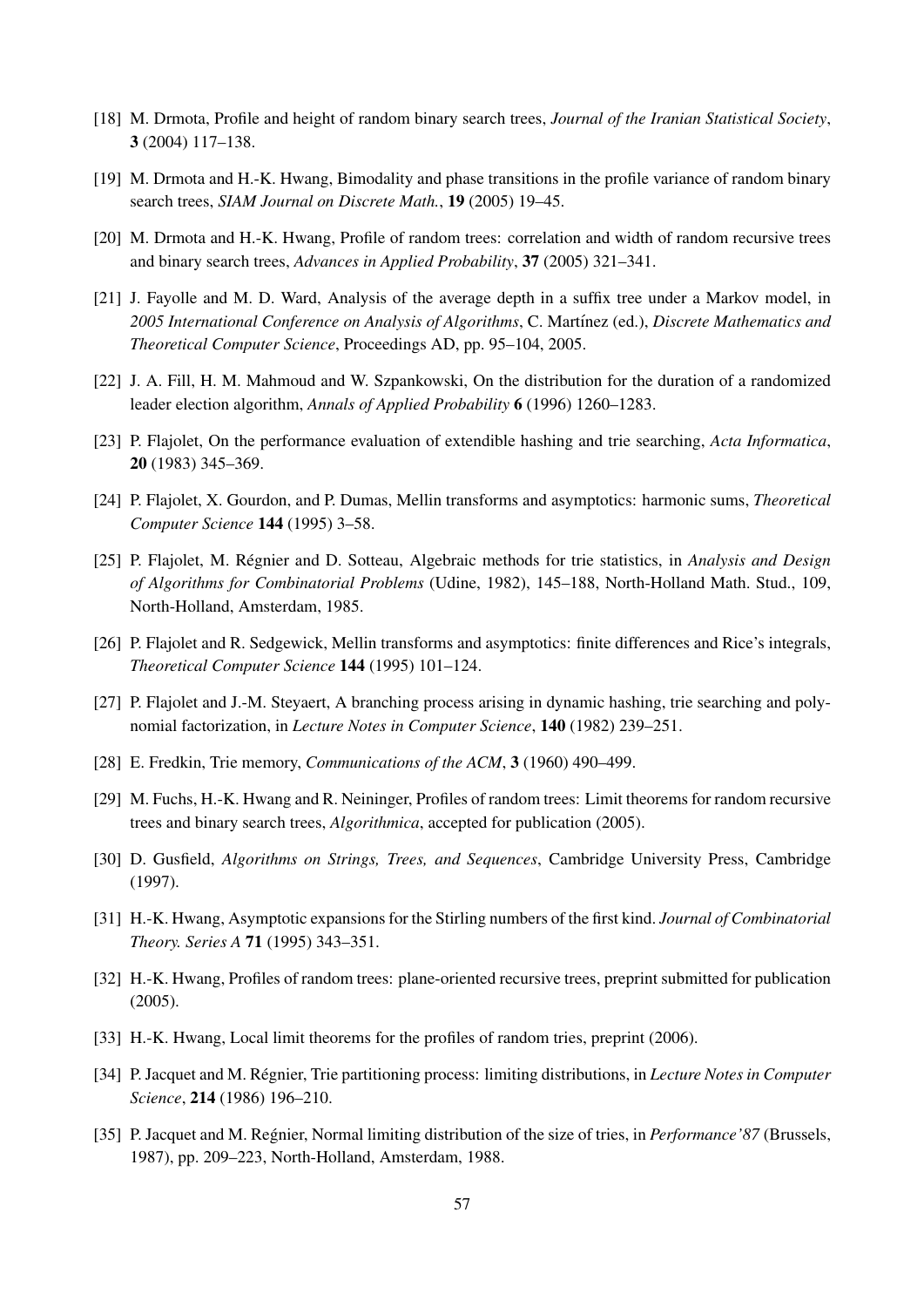- <span id="page-57-3"></span>[36] P. Jacquet, and W. Szpankowski, Analysis of digital tries with Markovian dependency, *IEEE Transactions on Information Theory*, 37 (1991) 1470–1475.
- <span id="page-57-4"></span>[37] P. Jacquet, and W. Szpankowski, Autocorrelation on words and its applications. Analysis of suffix trees by string-ruler approach, *Journal of Combinatorial Theory, Series A*, 66 (1994) 237–269.
- <span id="page-57-10"></span>[38] P. Jacquet and W. Szpankowski, Analytical depoissonization and its applications, *Theoretical Computer Science*, 201 (1998) 1–62.
- <span id="page-57-9"></span>[39] S. Janson and W. Szpankowski, Analysis of an asymmetric leader election algorithm, *Electronic Journal of Combinatorics*, 64 R17 (1997) 1–6.
- <span id="page-57-11"></span>[40] P. Jacquet, W. Szpankowski and J. Tang, Average profile of the Lempel-Ziv parsing scheme for a Markovian source, *Algorithmica*, 31 (2001) 318–360.
- [41] P. Kirschenhofer and H. Prodinger, Some further results on digital search trees, in *Lecture Notes in Computer Science*, 226 (1986) 177–185.
- [42] P. Kirschenhofer and H. Prodinger, b-tries: a paradigm for the use of number-theoretic methods in the analysis of algorithms, in *Contributions to General Algebra*, Volume 6, 141–154, Hölder-Pichler-Tempsky, Vienna, 1988.
- <span id="page-57-5"></span>[43] P. Kirschenhofer and H. Prodinger, Further results on digital search trees, *Theoretical Computer Science*, 58 (1988) 143–154.
- <span id="page-57-6"></span>[44] P. Kirschenhofer, H. Prodinger, and W. Szpankowski, On the variance of the external path in a symmetric digital trie, *Discrete Applied Mathematics*, 25 (1989) 129–143.
- <span id="page-57-2"></span>[45] P. Kirschenhofer, H. Prodinger, and W. Szpankowski, Analysis of a splitting process arising in probabilistic counting and other related algorithms, *Random Structures and Algorithms*, 9 (1996) 379–401.
- <span id="page-57-7"></span>[46] P. Kirschenhofer and H. Prodinger, On some applications of formulae of Ramanujan in the analysis of algorithms, *Mathematika* 38 (1991) 14–33.
- [47] C. Knessl, A note on the asymptotic behavior of the depth of tries, *Algorithmica*, 22 (1998) 547–560.
- [48] C. Knessl and W. Szpankowski, A note on the asymptotic behavior of the heights in b-tries for b large, *Electronic Journal of Combinatorics*, 7 (2000), R39, 16 pp.
- [49] C. Knessl and W. Szpankowski, Limit laws for the height in PATRICIA tries, *Journal of Algorithms*, 44 (2002) 63–97.
- <span id="page-57-8"></span>[50] C. Knessl and W. Szpankowski, On the number of full levels in tries, *Random Structures and Algorithms*, 25 (2004) 247–276.
- <span id="page-57-0"></span>[51] D. E. Knuth, *The Art of Computer Programming, Volume III: Sorting and Searching*, Second edition, Addison Wesley, Reading, MA, 1998.
- [52] D. E. Knuth, *Selected Papers on Analysis of Algorithms*, CSLI, Stanford, 2000.
- <span id="page-57-1"></span>[53] K. Kukich, Techniques for automatically correcting words in text, *ACM Computing Surveys*, 24 (1992) 377–439.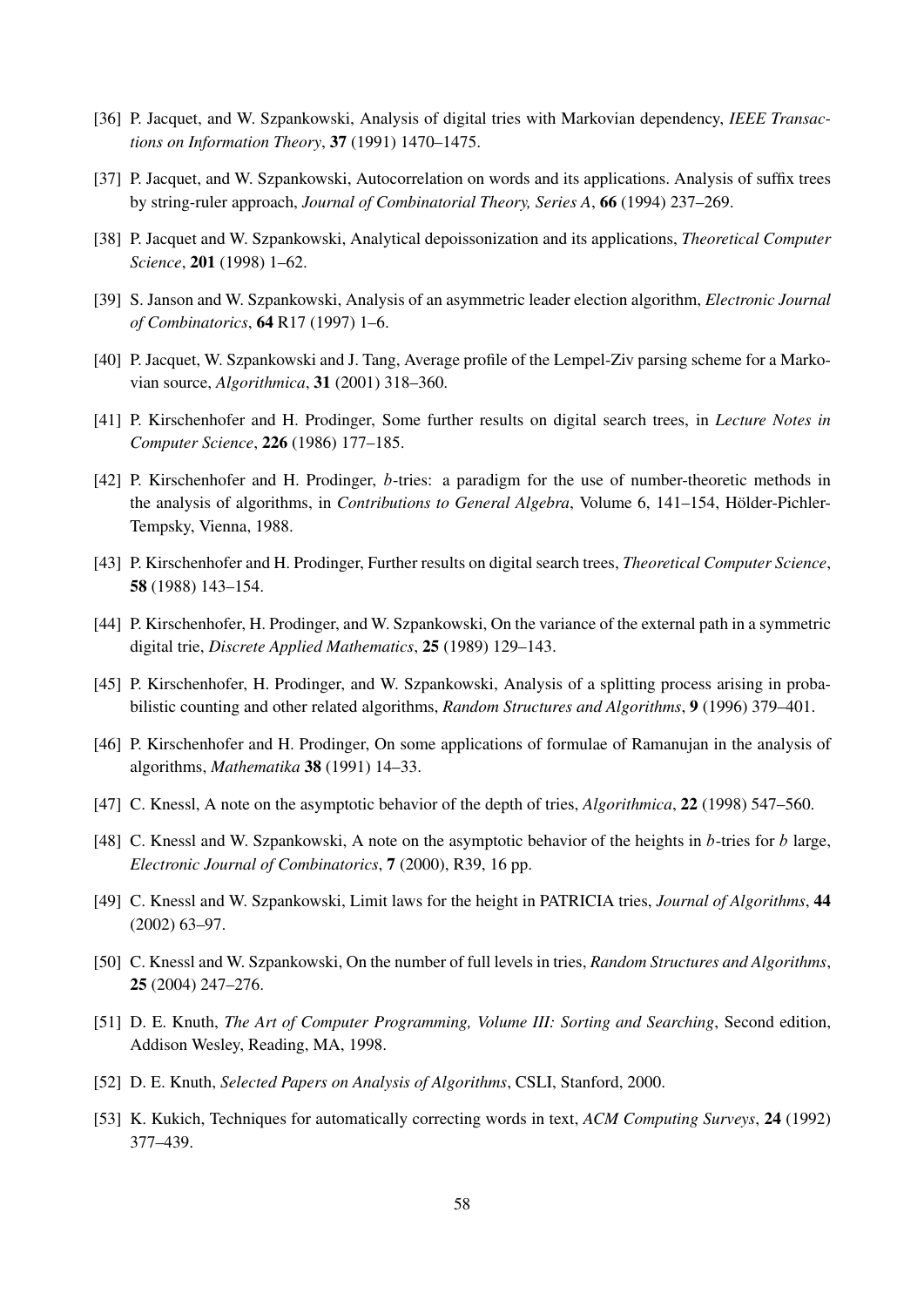- <span id="page-58-3"></span>[54] G. Louchard, Trie size in a dynamic list structure, *Random Structures and Algorithms*, 5 (1994) 665–702.
- <span id="page-58-0"></span>[55] H. M. Mahmoud, *Evolution of Random Search Trees*, John Wiley & Sons, New York, 1992.
- <span id="page-58-11"></span>[56] M. E. Nebel, On the Horton-Strahler number for combinatorial tries, *Informatique Theorique et Appli- ´ cations*, 34 (2000) 279–296.
- <span id="page-58-12"></span>[57] M. E. Nebel, The stack-size of combinatorial tries revisited, *Discrete Mathematics and Theoretical Computer Science*, 5 (2002) 1–16.
- <span id="page-58-13"></span>[58] M. E. Nebel, The stack-size of tries: a combinatorial study, *Theoretical Computer Science*, 270 (2002) 441–461.
- <span id="page-58-6"></span>[59] R. Neininger and L. Rüschendorf, A general limit theorem for recursive algorithms and combinatorial structures. *Annals of Applied Probability*, 14 (2004) 378–418.
- <span id="page-58-5"></span>[60] M. Nguyen-The, Distribution de valuations sur les arbres, Ph.D. Thesis, LIX, Ecole polytechnique, 2003.
- <span id="page-58-2"></span>[61] P. Nicodeme, Average profiles, from tries to suffix-trees, in ` *2005 International Conference on Analysis of Algorithms*, C. Mart´ınez (ed.), *Discrete Mathematics and Theoretical Computer Science*, Proceedings AD, pp. 257–266, 2005.
- <span id="page-58-1"></span>[62] S. Nilsson and M. Tikkanen, An experimental study of compression methods for dynamic tries, *Algorithmica*, 33 (2002) 19–33.
- <span id="page-58-17"></span>[63] F. W. J. Olver, *Asymptotics and Special Functions*, Academic Press, New York-London, 1974.
- <span id="page-58-15"></span>[64] G. Park and W. Szpankowski, Towards a complete characterization of tries, *SIAM-ACM Symposium on Discrete Algorithms*, 33-42, Vancouver, 2005.
- <span id="page-58-16"></span>[65] G. Park, Profile of Tries, Ph.D. Thesis, Purdue University, 2006.
- <span id="page-58-10"></span>[66] B. Pittel, Asymptotic growth of a class of random trees, *Annals of Probability*, 18 (1985) 414–427.
- <span id="page-58-4"></span>[67] B. Pittel, Paths in a random digital tree: limiting distributions, *Advances in Applied Probability*, 18 (1986) 139-155.
- <span id="page-58-14"></span>[68] H. Prodinger, How to select a loser, *Discrete Mathematics*, 120 (1993) 149–159.
- <span id="page-58-8"></span>[69] S. T. Rachev and L. Rüschendorf, Probability metrics and recursive algorithms, *Advances in Applied Probability*, 27 (1995) 770–799.
- <span id="page-58-9"></span>[70] M. Régnier and P. Jacquet, New results on the size of tries, *IEEE Transactions on Information Theory*, 35 (1989) 203–205.
- [71] Y. Reznik, Some results on tries with adaptive branching, *Theoretical Computer Science*, 289 (2002) 1009–1026.
- [72] S. Ristov and E. Laporte, Ziv Lempel compression of huge natural language data tries using suffix arrays, *Journal of Discrete Algorithms*, 1 (2000) 241–256.
- <span id="page-58-7"></span>[73] W. Schachinger, On the variance of a class of inductive valuations of data structures for digital search, *Theoretical Computer Science*, 144 (1995), 251–275.